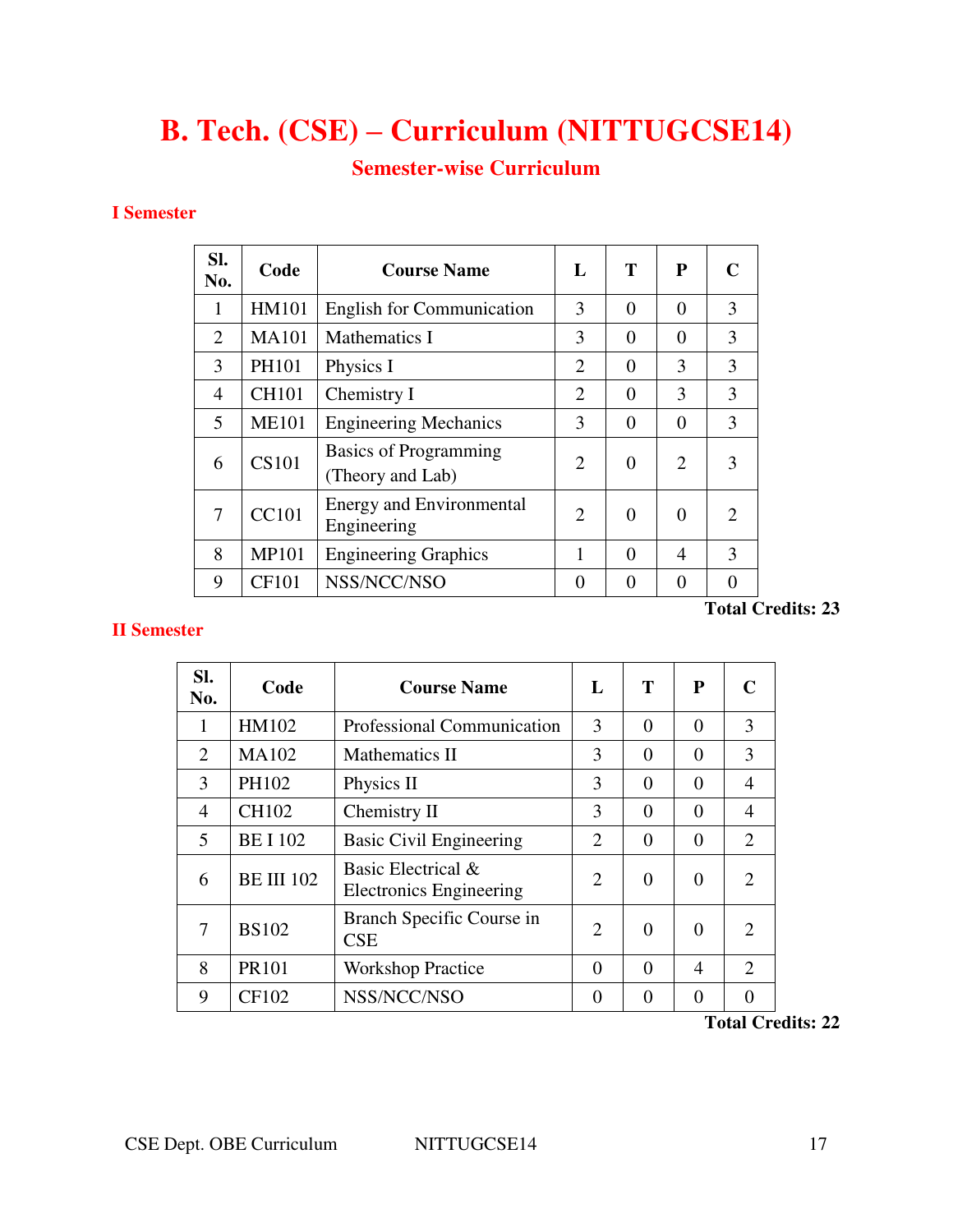# **III Semester**

| Course<br>Code | Course<br><b>Type</b> | <b>Course Name</b>                                    | L             | T        | P                     | C                           |
|----------------|-----------------------|-------------------------------------------------------|---------------|----------|-----------------------|-----------------------------|
| <b>CS201</b>   | Core                  | <b>Structures</b><br>and<br>Data<br><b>Algorithms</b> | 3             | 0        | $\Omega$              | 3                           |
| <b>CS203</b>   | Core                  | <b>Discrete Structures</b>                            | $\mathcal{F}$ | 1        | $\Omega$              | 4                           |
| <b>CS205</b>   | Core                  | Digital Systems Design                                | 3             | 0        | $\theta$              | 3                           |
| <b>CS207</b>   | Core                  | Data Communication                                    | 3             | $\Omega$ | $\Omega$              | 3                           |
| <b>CS209</b>   | Core                  | <b>Computer Organization</b>                          | $\mathcal{F}$ | 0        | $\theta$              | 3                           |
| <b>HM201</b>   | Core                  | Corporate Communication                               | 3             |          | $\Omega$              | 4                           |
| CS213          | Laboratory            | Data Structures Laboratory                            | $\Omega$      | $\Omega$ | $\mathcal{D}_{\cdot}$ | 2                           |
| CS215          | Laboratory            | <b>Systems</b><br>Digital<br>Design<br>Laboratory     | $\theta$      | 0        | 2                     | $\mathcal{D}_{\mathcal{L}}$ |

**Total Credits: 24** 

# **IV Semester**

| Course<br>Code | Course<br><b>Type</b> | <b>Course Name</b>                        | L        | Т        | ${\bf P}$      | C              |
|----------------|-----------------------|-------------------------------------------|----------|----------|----------------|----------------|
| <b>CS202</b>   | Core                  | <b>Operating Systems</b>                  | 3        | $\theta$ | $\theta$       | 3              |
| <b>MA204</b>   | Core                  | Introduction to Probability<br>Theory     | 3        | 1        | $\theta$       | $\overline{4}$ |
| <b>CS206</b>   | Core                  | <b>Computer Networks</b>                  | 3        | $\Omega$ | $\Omega$       | 3              |
| <b>CS208</b>   | Core                  | Formal<br>and<br>Automata<br>Languages    | 3        | 1        | $\theta$       | $\overline{4}$ |
| <b>CS210</b>   | Core                  | <b>Advanced Algorithms</b>                | 3        | $\Omega$ | $\Omega$       | 3              |
| <b>CS212</b>   | Core                  | Combinatorics and Graph<br>Theory         | 3        | $\theta$ | $\theta$       | 3              |
| <b>CS214</b>   | Laboratory            | Algorithms Lab                            | $\theta$ | $\Omega$ | $\overline{2}$ | $\overline{2}$ |
| CS216          | Laboratory            | Operating<br><b>Systems</b><br>Laboratory | $\theta$ | $\theta$ | $\overline{2}$ | $\overline{2}$ |

**Total Credits: 24**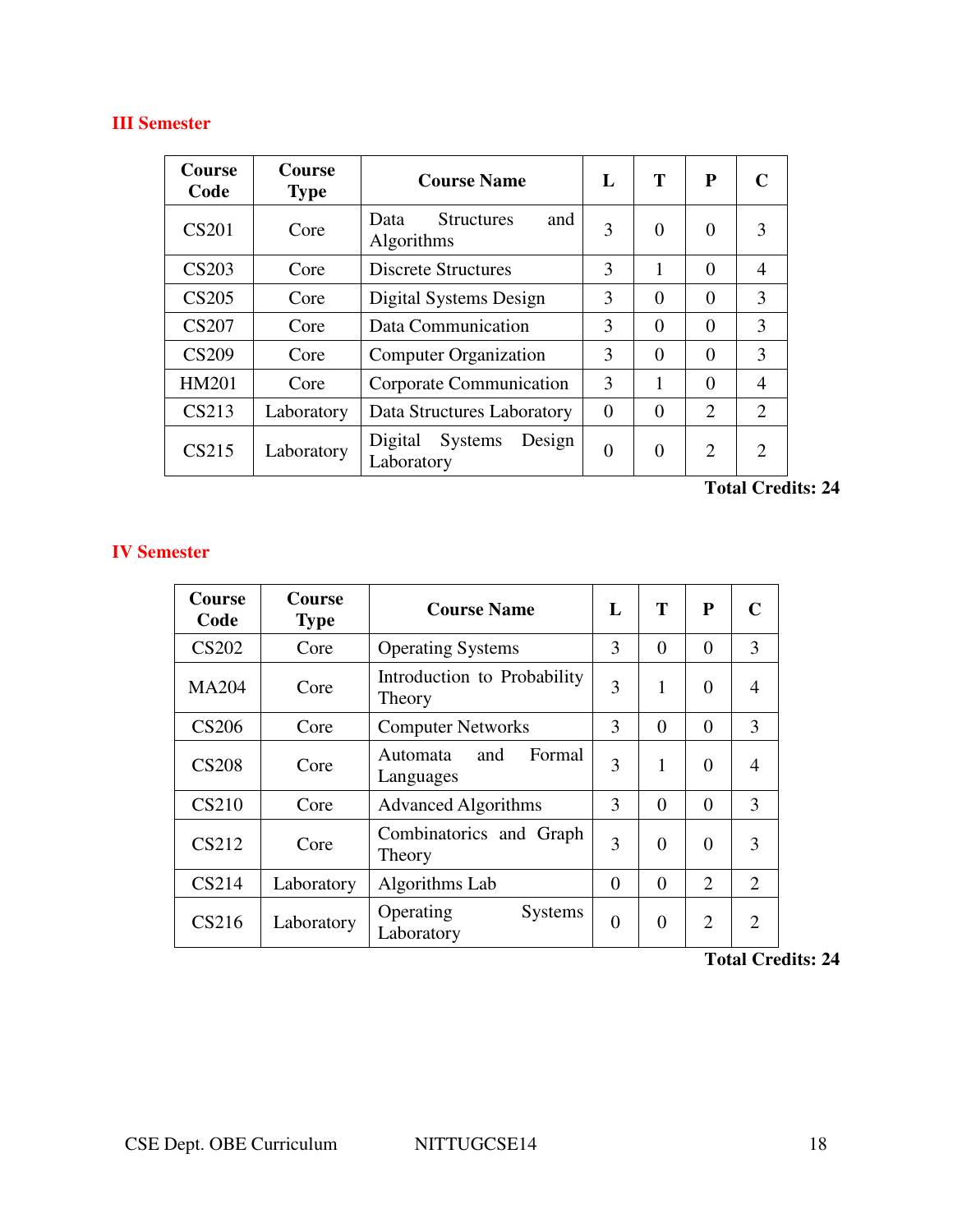# **V Semester**

| Course<br>Code | Course<br><b>Type</b> | <b>Course Name</b>                   | $\mathbf{L}$ | T        | P                           | C              |
|----------------|-----------------------|--------------------------------------|--------------|----------|-----------------------------|----------------|
| <b>CS301</b>   | Core                  | <b>Computer Architecture</b>         | 3            | 1        | $\Omega$                    | $\overline{4}$ |
| <b>MA304</b>   | Core                  | Principles of Operations<br>Research | 3            | 1        | $\Omega$                    | 4              |
| <b>CS303</b>   | Core                  | <b>Internetworking Protocols</b>     | 3            | $\theta$ | $\Omega$                    | 3              |
| CS305          | Core                  | Database<br>Management<br>System     | 3            | $\theta$ | $\Omega$                    | 3              |
| <b>CS307</b>   | Core                  | Software Engineering                 | 3            | $\theta$ | $\theta$                    | 3              |
| E1             | Elective              | $Elective-I$                         | 3            | $\theta$ | $\theta$                    | 3              |
| CS309          | Laboratory            | Networks Laboratory                  | $\theta$     | $\theta$ | $\mathcal{D}_{\mathcal{L}}$ | $\overline{2}$ |
| CS311          | Laboratory            | <b>DBMS</b> Laboratory               | 0            | $\theta$ | $\overline{2}$              | $\overline{2}$ |

**Total Credits: 24** 

# **VI Semester**

| Course<br>Code | Course<br><b>Type</b> | <b>Course Name</b>                                 | L        | T        | P              |                             |
|----------------|-----------------------|----------------------------------------------------|----------|----------|----------------|-----------------------------|
| <b>CS302</b>   | Core                  | Principles of Cryptography                         | 3        | 1        | $\Omega$       | $\overline{4}$              |
| <b>CS304</b>   | Core                  | <b>Service Oriented</b><br>Architecture            | 3        | $\Omega$ | $\Omega$       | 3                           |
| <b>CS306</b>   | Core                  | Microprocessors and<br>Microcontrollers            | 3        | 0        | 0              | $\mathcal{F}$               |
| <b>CS308</b>   | Core                  | <b>Mobile Applications</b><br>Development          | 3        | $\Omega$ | $\theta$       | $\mathcal{F}$               |
| E2             | Elective              | $Elective - II$                                    | 3        | 0        | 0              | 3                           |
| E <sub>3</sub> |                       | $Electric - III$                                   | 3        | $\Omega$ | $\Omega$       | 3                           |
| <b>CS310</b>   | Laboratory            | <b>Mobile Applications</b><br>Development Lab      | $\Omega$ | $\Omega$ | $\overline{2}$ | $\mathcal{D}_{\mathcal{L}}$ |
| CS312          | Laboratory            | Microprocessors and<br>Microcontrollers Laboratory | $\Omega$ | $\Omega$ | $\overline{2}$ | $\mathcal{D}$               |

# **Total Credits: 23**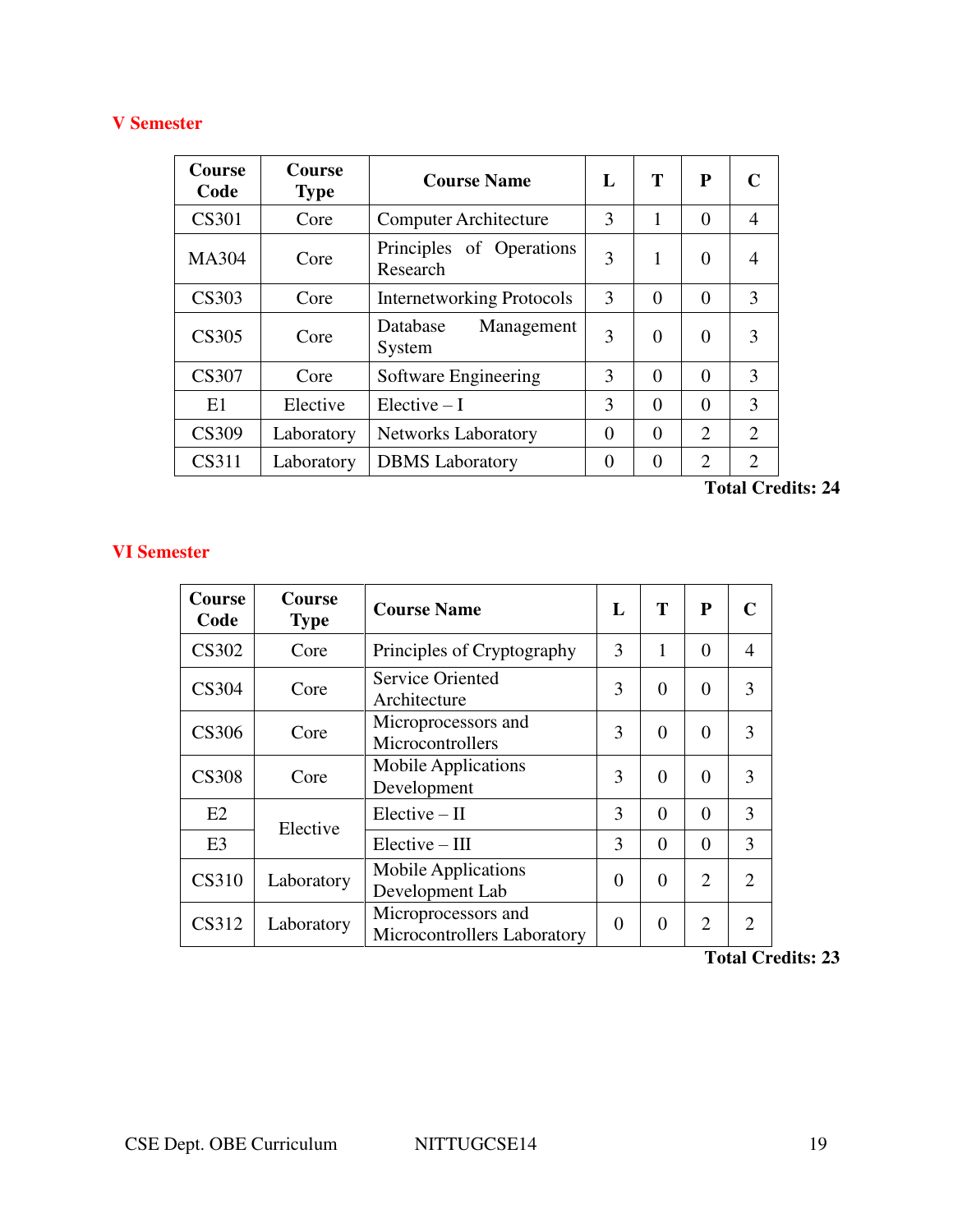# **VII Semester**

| Course<br>Code | <b>Course</b><br><b>Type</b> | <b>Course Name</b>                        | L        | T        | ${\bf P}$      | $\mathbf C$    |
|----------------|------------------------------|-------------------------------------------|----------|----------|----------------|----------------|
| <b>CS401</b>   | Core                         | Web Technology                            | 3        | $\Omega$ | $\theta$       | 3              |
| CS403          | Core                         | Parallel Architectures and<br>Programming | 3        | $\theta$ | $\theta$       | 3              |
| CS405          | Core                         | Principles of Compiler<br>Design          | 3        | $\Omega$ | $\Omega$       | 3              |
| <b>CS407</b>   | Core                         | <b>Network Security</b>                   | 3        | $\Omega$ | $\theta$       | 3              |
| E <sub>4</sub> | Elective                     | $Electric - IV$                           | 3        | $\Omega$ | $\Omega$       | 3              |
| E <sub>5</sub> |                              | $Electric - V$                            | 3        | $\theta$ | $\theta$       | 3              |
| CS409          | Laboratory                   | Web Technology<br>Laboratory              | $\theta$ | $\theta$ | $\overline{2}$ | $\overline{2}$ |
| CS411          | Laboratory                   | <b>Compiler Design</b><br>Laboratory      | $\theta$ | $\theta$ | $\overline{2}$ | $\overline{2}$ |
| CS449          |                              | Comprehensive Viva-Voce                   | 3        | $\Omega$ | $\Omega$       | 3              |

# **Total Credits: 25**

# **VIII Semester**

| Course<br>Code | Course<br><b>Type</b> | <b>Course Name</b>             | L | Т        | P        | C |
|----------------|-----------------------|--------------------------------|---|----------|----------|---|
| HM402          | Core                  | Software Project<br>Management | 3 | $\Omega$ | 0        | 3 |
| E <sub>6</sub> |                       | $Electric - VI$                | 3 | $\Omega$ | $\Omega$ | 3 |
| E7             | Elective              | $Electric - VII$               | 3 | $\Omega$ | 0        | 3 |
| E <sub>8</sub> |                       | $Electric - VIII$              | 3 | $\Omega$ | $\Omega$ | 3 |
| CS498          | Project               | Project Work                   | 6 | 0        | 0        | 6 |

# **Total Credits: 18**

# **Summary**

| Semester |  | $T$ $T$<br>1 V | - 77 | <br>v | 'III<br>v | 'otal |
|----------|--|----------------|------|-------|-----------|-------|
| Credits  |  |                |      | ر_    |           |       |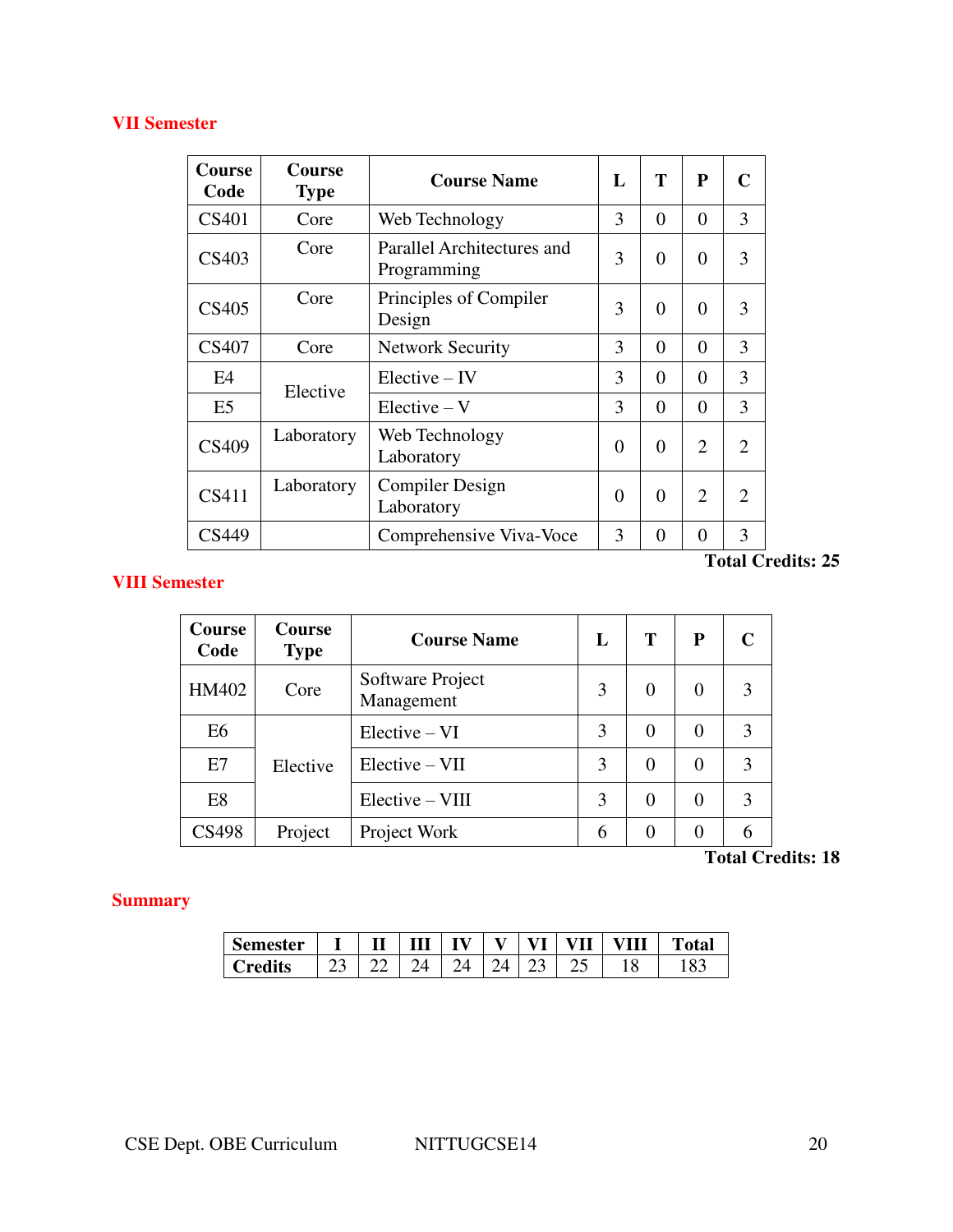# **List of Electives**

# **Odd Semester Electives**

V Semester (1 out of 3) • Human Computer Interaction : Software Systems • Multimedia Systems : Software Systems • Mobile Computing and Communication : Networking

VII Semester (2 out of 5)

| • Big Data Analytics                         | : Database         |
|----------------------------------------------|--------------------|
| $\bullet$ Cloud Computing                    | : Networking       |
| • Artificial Intelligence and Expert Systems | : Software Systems |
| • Programming for Embedded Systems           | : Systems          |
| • Advanced Cryptography                      | : Theoretical CS   |

# **Even Semester Electives**

|           | VI Semester $(2 \text{ out of } 5)$        |                    |
|-----------|--------------------------------------------|--------------------|
| $\bullet$ | <b>Wireless Network Systems</b>            | : Networking       |
| $\bullet$ | Design and Analysis of Parallel Algorithms | : Theoretical CS   |
| $\bullet$ | Principles of Processor Design             | : Systems          |
| ٠         | Data Warehousing and Data Mining           | : Database         |
| ٠         | <b>Real Time Systems</b>                   | : Software Systems |
|           |                                            |                    |
|           | VIII Semester (3 out of 6)                 |                    |
| $\bullet$ | Randomized Algorithms                      | : Theoretical CS   |
| $\bullet$ | <b>Natural Language Processing</b>         | : Software Systems |
| $\bullet$ | <b>Network Processors Design</b>           | : Systems          |
|           | <b>Image Processing</b>                    | : Software Systems |

- Software Quality Assurance : Software Systems
- Advanced Database Management Systems : Database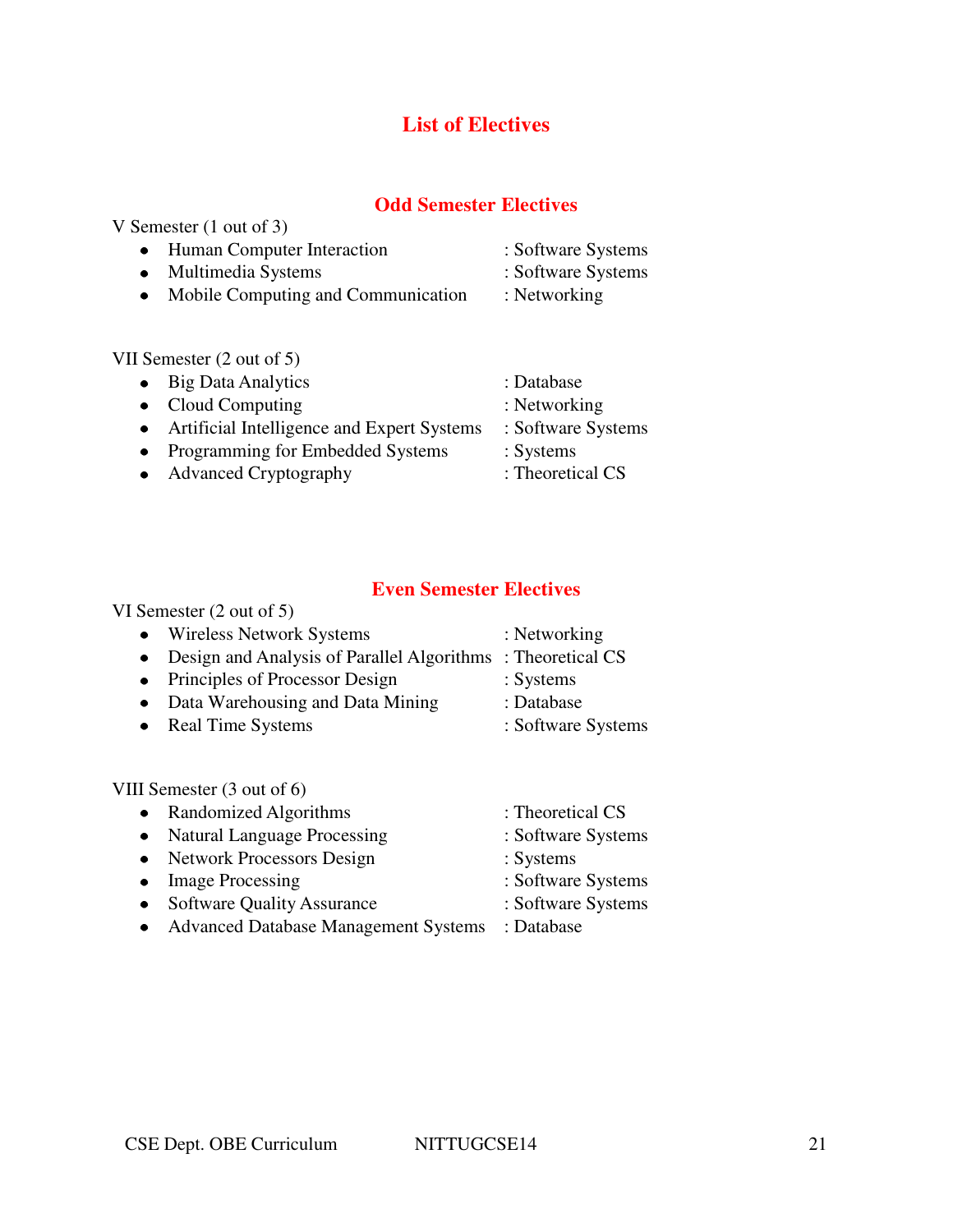| SI.<br>No.       | <b>Course</b><br><b>Type</b> | <b>Course Name</b>                      | L | Т        | $\mathbf{P}$ | C |
|------------------|------------------------------|-----------------------------------------|---|----------|--------------|---|
| HE <sub>1</sub>  | Elective                     | Distributed Algorithms                  | 3 | $\theta$ | $\Omega$     | 3 |
| H <sub>E</sub> 2 | Elective                     | <b>High Speed Networks</b>              | 3 | $\Omega$ | $\Omega$     | 3 |
| HE <sub>3</sub>  | Elective                     | Software Defined Networking             | 3 | $\Omega$ | $\Omega$     | 3 |
| HE <sub>4</sub>  | Elective                     | <b>Transaction Processing Systems</b>   | 3 | $\Omega$ | $\Omega$     | 3 |
| HE <sub>5</sub>  | Elective                     | <b>Pervasive Computing</b>              | 3 | $\Omega$ | $\Omega$     | 3 |
| HE <sub>6</sub>  | Elective                     | Programming for Multi Core Systems      | 3 | $\Omega$ | $\Omega$     | 3 |
| HE <sub>7</sub>  | Elective                     | <b>Soft Computing</b>                   | 3 | $\Omega$ | $\Omega$     | 3 |
| HE <sub>8</sub>  | Elective                     | Digital System Testing and Verification | 3 | $\Omega$ | $\Omega$     | 3 |
| HE <sub>9</sub>  | Elective                     | <b>CAD</b> for VLSI                     | 3 | $\Omega$ | $\Omega$     | 3 |
| HE10             | Elective                     | Middleware Technologies                 | 3 | $\Omega$ | $\Omega$     | 3 |

# **Electives for B. Tech. (Honors)\***

*\* - Eligibility Criteria: As per the existing institute norms*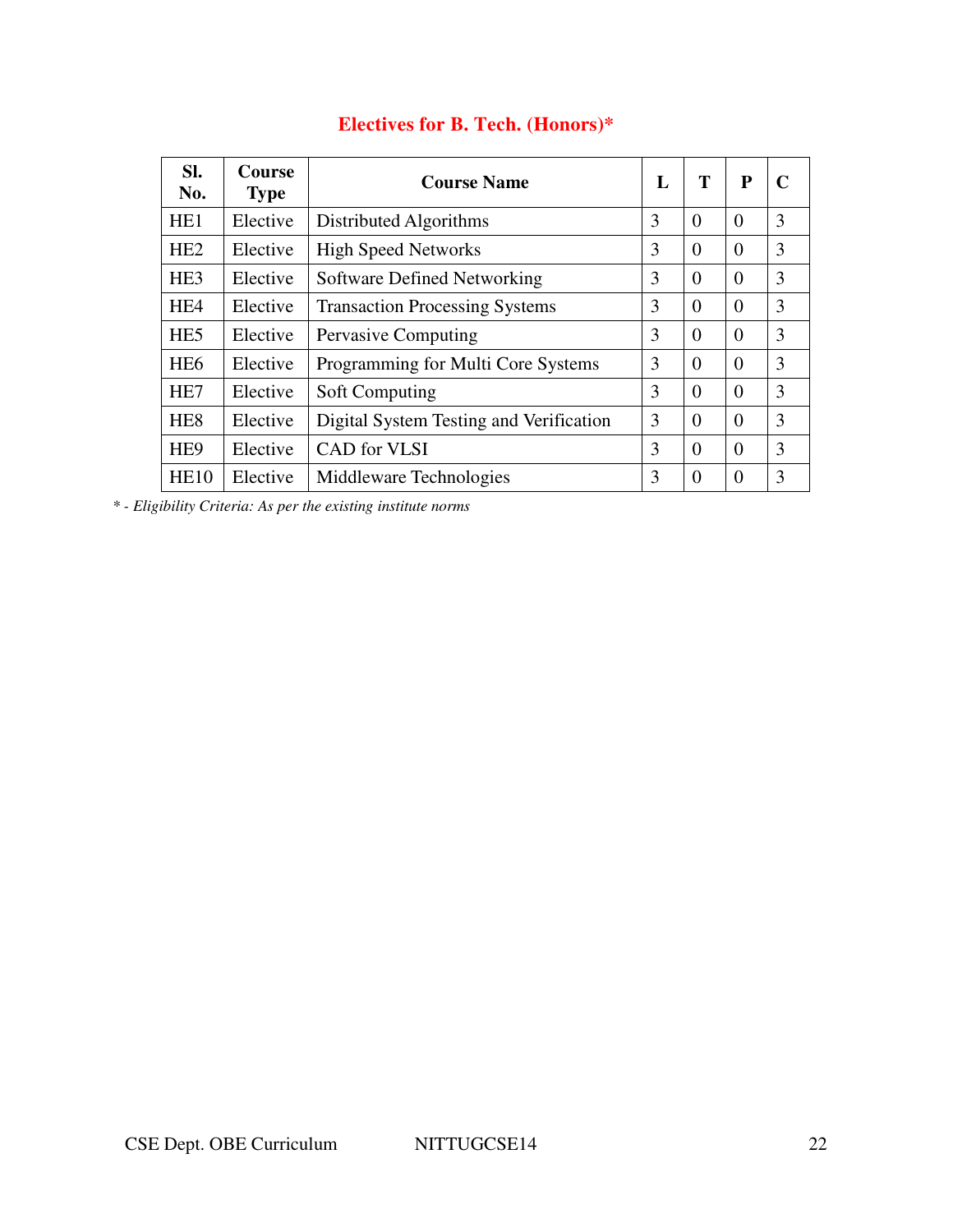# **FIRST SEMESTER**

# **HM101 English for Communication**

### **Objectives**

- To develop in the under-graduate students of engineering a level of competence in English
- To develop effective communication for academic and social needs

### **Outcome**

 $\bullet$ Ability to in a meaningful manner to different levels of people in their academic and social domains

### **Unit – I**

Communication An introduction - Its role and importance in the corporate world – Tools of communication – Barriers – Levels of communication – English for Specific purposes and English for technical purposes.

# $Unit - II$

Listening process & practice – Exposure to recorded & structured talks, class room lectures – Problems in comprehension & retention – Note-taking practice – Listening tests- Importance of listening in the corporate world.

### **Unit – III**

Reading Introduction of different kinds of reading materials: technical & non-technical – Different reading strategies: skimming, scanning, inferring, predicting and responding to content – Guessing from context – Note making – Vocabulary extension.

#### $Unit - IV$

Speaking Barriers to speaking – Building self-confidence  $\&$  fluency – Conversation practice- Improving responding capacity - Extempore speech practice – Speech assessment.

# $Unit - V$

Writing Effective writing practice – Vocabulary expansion - Effective sentences: role of acceptability, appropriateness, brevity  $\&$  clarity in writing – Cohesion  $\&$  coherence in writing – Writing of definitions, descriptions & instructions - Paragraph writing - Introduction to report writing.

#### **Text Books**

- 1. Krishna Mohan and Meenakshi Raman, "Effective English Communication", Tata McGraw Hill, New Delhi, 2000
- 2. Meenakshi Raman and Sangeetha Sharma, "Technical Communication", Oxford University Press, New Delhi, 2006

- 1. M. Ashraf Rizvi, "Effective Technical Communication", Tata McGraw-Hill, New Delhi, 2005
- 2. Golding S.R., "Common Errors in English Language", Macmillan, 1978
- 3. Christopher Turk, "Effective S peaking", E & FN Spon, London, 1985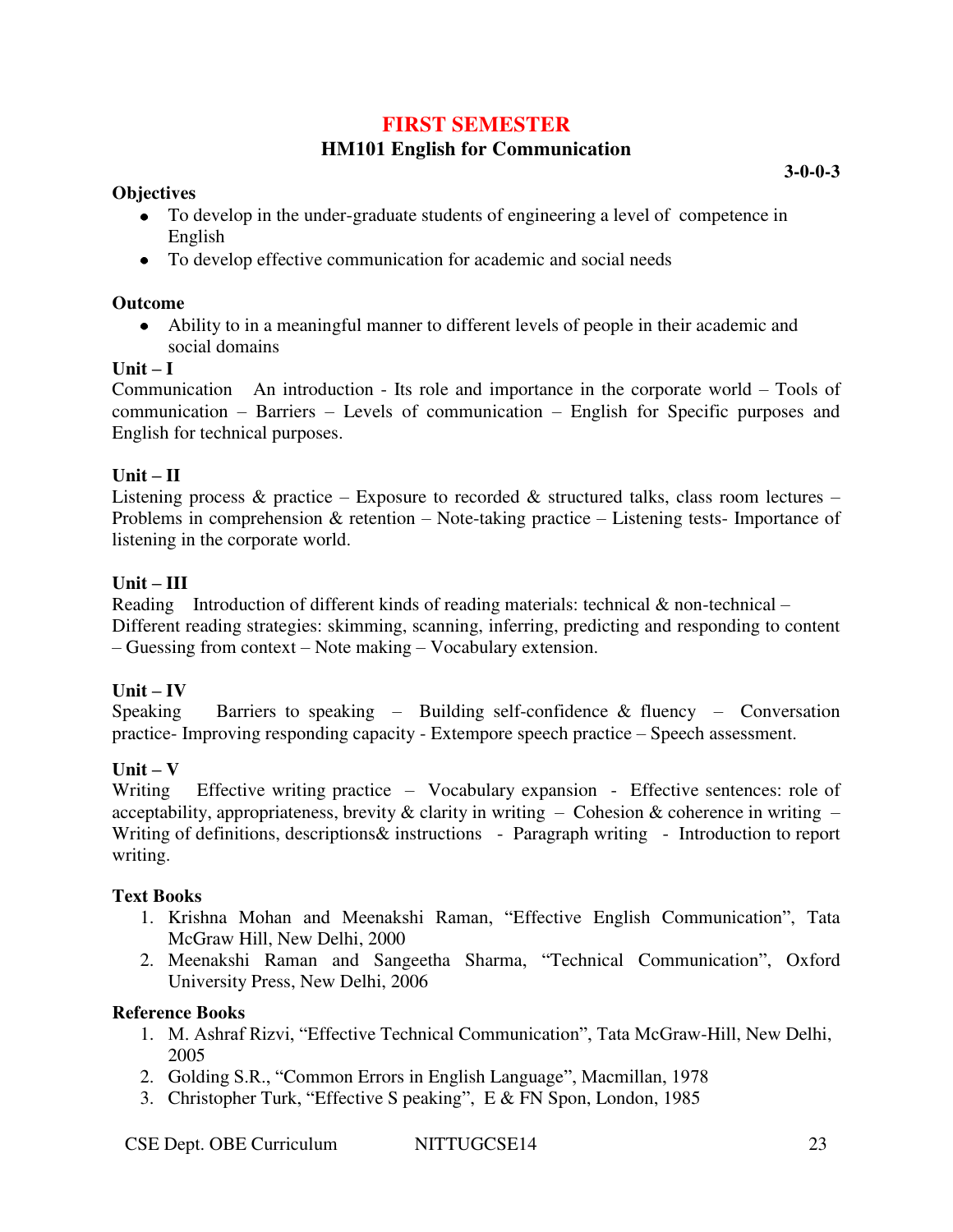# **MA101 Mathematics I**

### **Objective**

To acquire fundamental knowledge and apply in engineering disciplines.

#### **Outcome**

• Ability to solve engineering problems

#### $\textbf{Unit} - \textbf{I}$

Characteristic equation of a matrix –Eigen values and Eigen vectors – Properties of Eigen values – Diagonalization of matrix – Cayley-Hamilton Theorem (without proof) verification – Finding Inverse and Power of a matrix using it  $-$  Quadratic form  $-$  Definite and indefinite forms –Orthogonal reduction of quadratic form to canonical form.

### $Unit - II$

Sequences of real numbers – Limit of a sequence – Convergent and divergent sequences– sub sequence- Cauchy's sequence – monotone convergence theorem (without proof)- Sequence with recurrence relations.

### **Unit – III**

Infinite series-Convergence Tests for positive term series – Comparison, Root, Ratio and Raabe's tests - Alternating series – Leibnitz's rule – Absolute and Conditional Convergence. Riemann rearrangement theorem (without proof).

#### $\textbf{Unit} - \textbf{IV}$

Functions of several variables – Partial derivatives and Transformation of variables – Jacobian and its Properties- Maxima and Minima of function of two variables.

#### $\textbf{Unit} - \textbf{V}$

Double integral – Changing the order of Integration – Change of variables from Cartesian to Polar Coordinates – Area using double integral in Cartesian and Polar Coordinates – Triple integral – Change of Variables from Cartesian to Spherical and Cylindrical Coordinates – Volume using double and triple integrals.

#### **Text Books**

- 1. Kreyszig, E., Advanced Engineering Mathematics, 9thedition, John Wiley Sons, 2006
- 2. Grewal, B.S., Higher Engineering Mathematics, 42ndedition, Khanna Publications, Delhi, 2012.
- 3. M K Venkataraman, Engineering mathematics, Volume I, 2nd ed., National Publishing Co. 2003

- 1. Apostol, T.M., "Calculus Volume I & II" Second Edition, John Wiley & Sons, 2005
- 2. Greenberg, M.D., "Advanced Engineering Mathematics", Second Edition, Pearson Education Inc. (First Indian reprint), 2002
- 3. Strauss. M.J, Bradley, G.L., and Smith, K.J., "Calculus", 3rd Edition, Prentice Hall, 2002
- 4. T Veerarajan, "Engg Mathematics", McGraw-Hill Education (India) Pvt Limited, 2007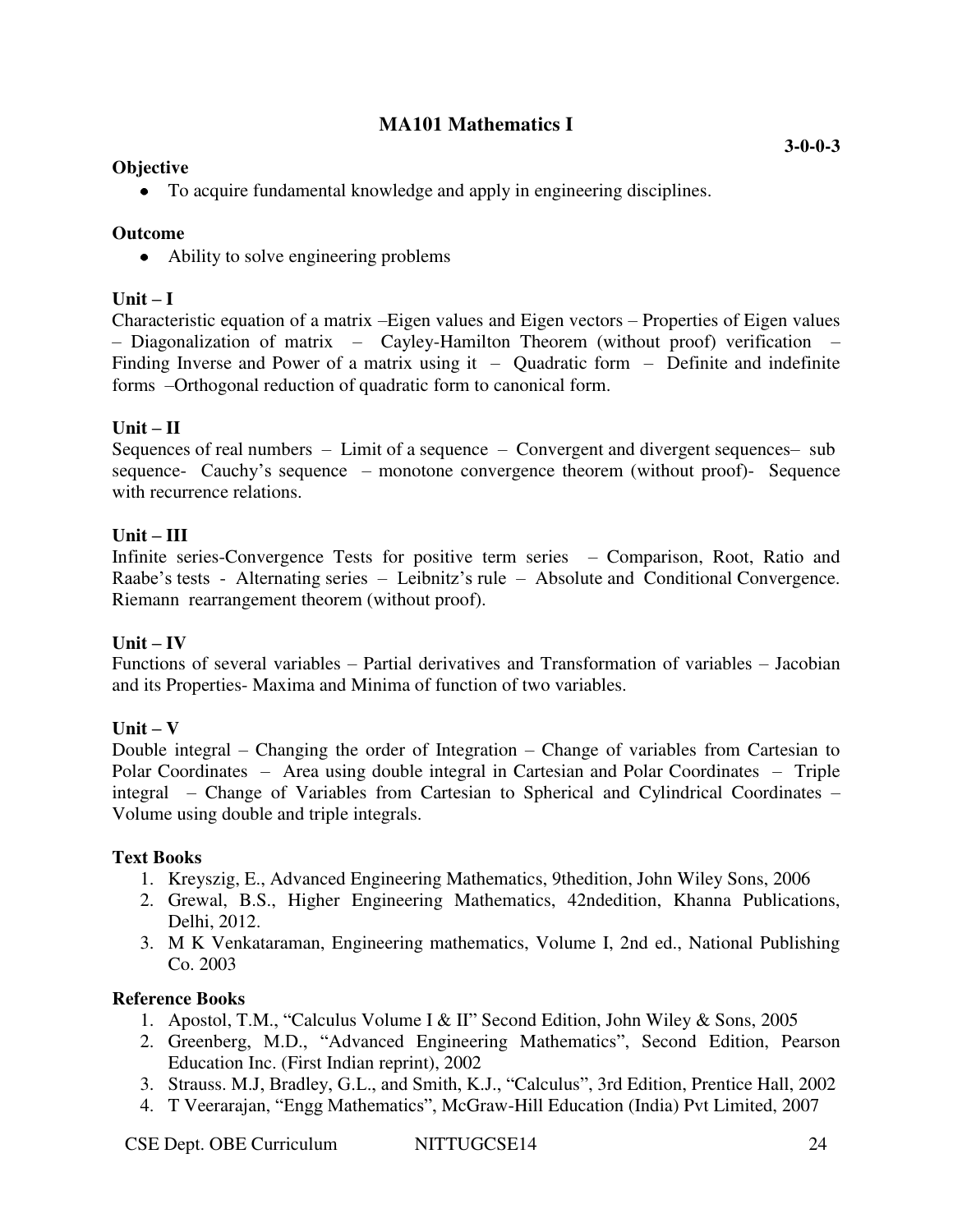# **PH101 Physics I**

# (Common to all branches)

#### **Objectives**

- To make a bridge between the physics in school and engineering courses
- To introduce the basic concepts of modern science like Photonics, Engineering applications of acoustics, fundamentals of crystal physics and materials science

### **Outcomes**

- Ability to understand many modern devices and technologies based on lasers and optical fibers
- Ability to understand various material properties which are used in engineering applications and devices.

### $Unit - I$

Lasers Introduction to Laser-characteristics of Lasers-Spontaneous and stimulated emissions – Einstein's coefficients – population inversion and lasing action – laser systems: Ruby laser, He-Ne Laser, semiconductor laser-applications:–Holography- CD-drive – industrial and medical applications.

### **Unit – II**

Fiber Optics Fermat's principle and Snell's law-optical fiber – principle and construction – acceptance cone - numerical aperture – V-Number - types of fibers, Fabrication: Double Crucible Technique, Vapour phase Oxidation Process – fiber optic communication principle – fiber optic sensors-other applications of optical fibers.

#### **Unit – III**

Acoustics Characteristics of musical sound – loudness – Weber-Fechner law – decibel – absorption coefficient – reverberation – reverberation time – Sabine's formula – acoustics of buildings – ultrasonics – production of ultrasonics using piezoelectric method – magnetostriction method- applications.

# $Unit - IV$

Crystallography Crystalline and amorphous solids – lattice and unit cell – seven crystal system and Bravais lattices – symmetry operation – Miller indices – atomic radius – coordination number – packing factor calculation for sc, bcc, fcc – Bragg's law of X-ray diffraction – Laue Method- powder crystal method.

# $Unit - V$

Magnetic materials, conductors and superconductors Magnetic materials: Definition of terms – classification of magnetic materials and properties – domain theory of ferromagnetism- hard and soft magnetic materials – applications. Conductors: classical free electron theory (Lorentz Drude theory) – electrical conductivity Superconductors: definition – Meissner effect – type I & II superconductors – BCS theory (qualitative) – high temperature superconductors – Josephson effect – quantum interference (qualitative) – SQUID – applications.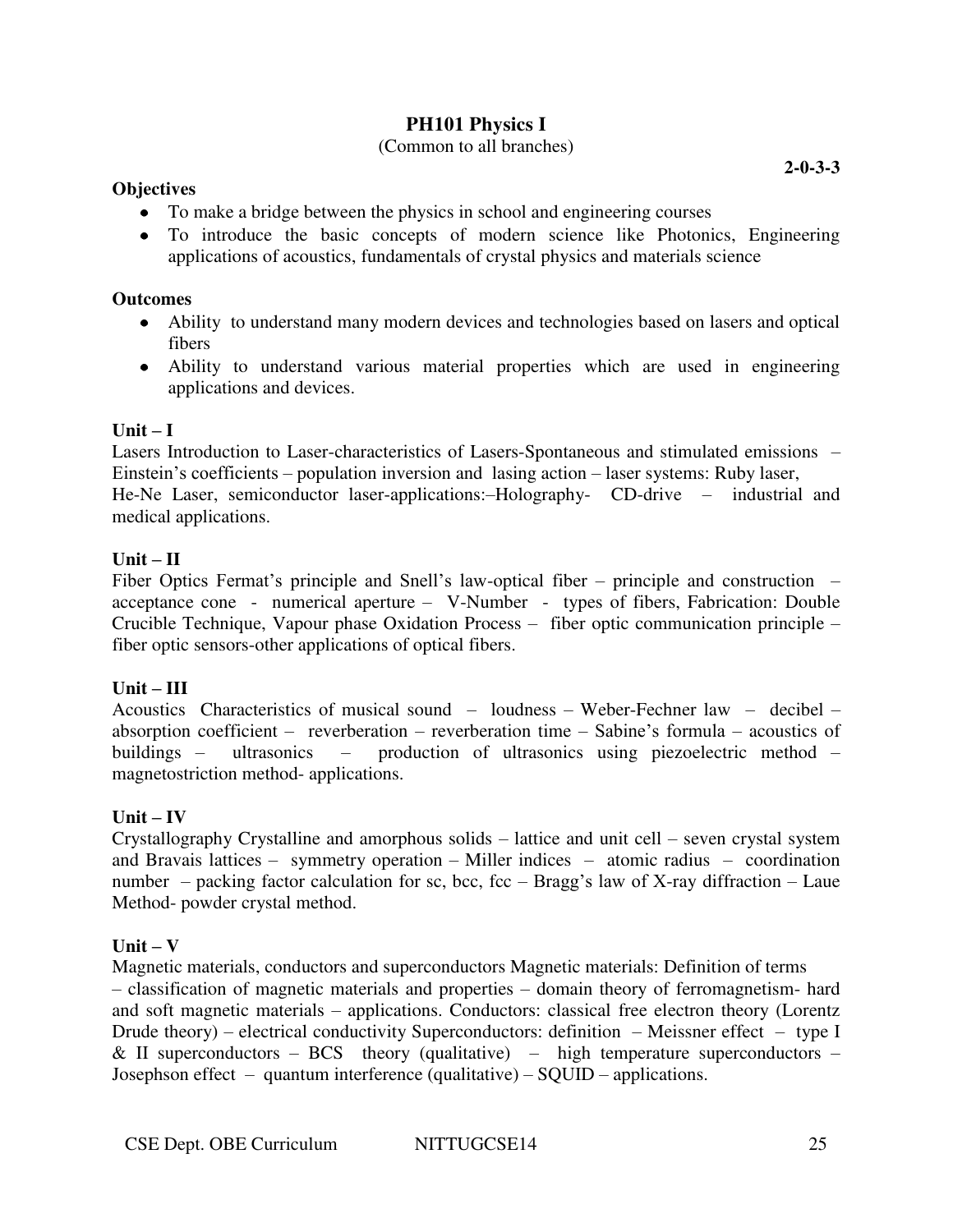#### **Text Books**

- 1. M. N. Avadhanulu and P.G. Kshirsagar, "A text book of Engineering Physics", S. Chand and Company, New Delhi, 2009
- 2. R. K. Gaur and S. L. Gupta, "Engineering Physics", Dhanpat Rai Publications (P) Ltd., 8th edn., New Delhi (2001).

- 1. William T. Silfvast, "Laser Fundamentals", 2<sup>nd</sup> edn, Cambridge University press, New York, 2004
- 2. D. Halliday, R. Resnick and J. Walker, "Fundamentals of Physics", 6<sup>th</sup> Edition, John Wiley and Sons, New York, 2001
- 3. Charls Kittel, "Introduction to solid state physics",7th Edn, Wiley, Delhi, 2007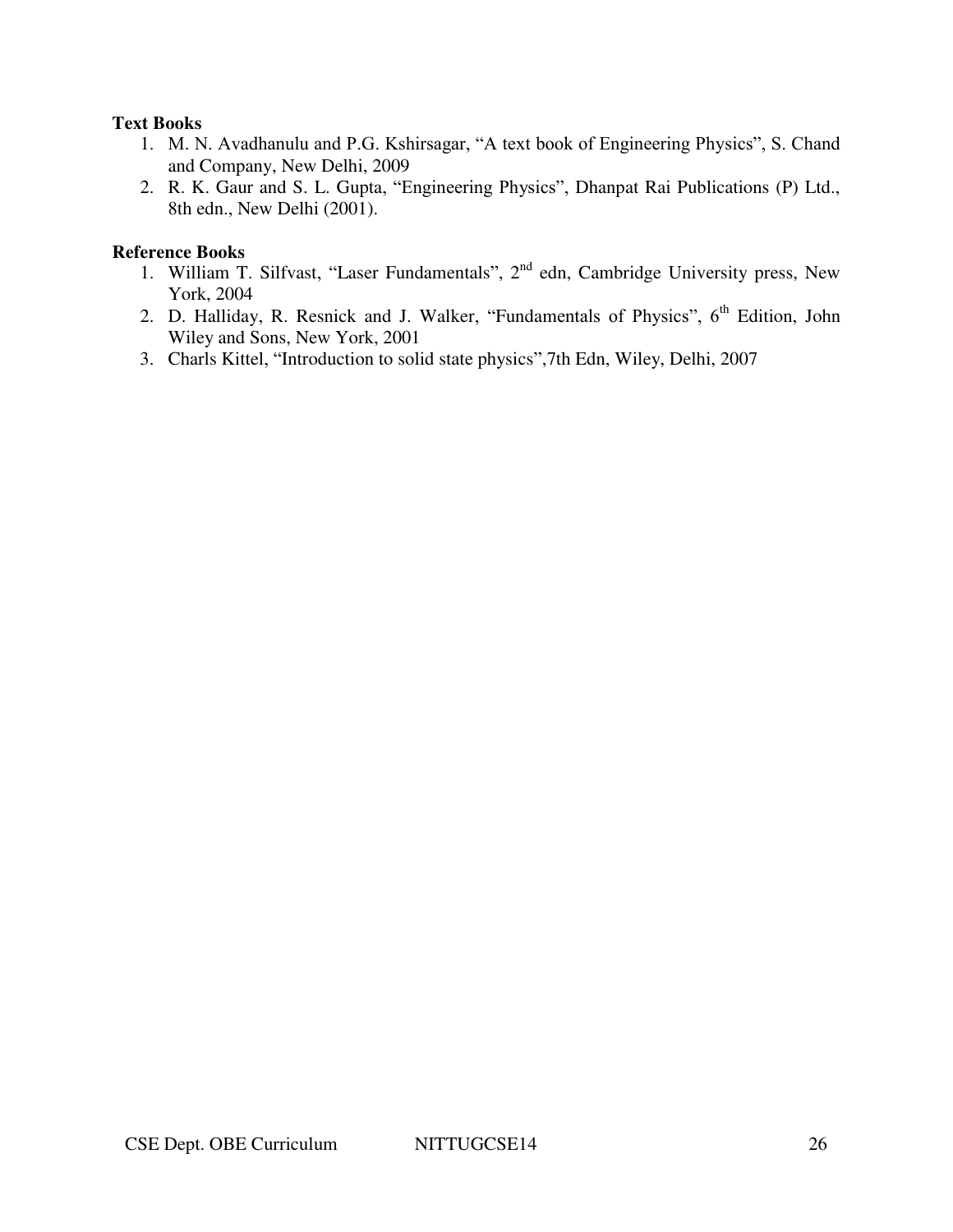# **CH 101 CHEMISTRY I**

(Common to all branches)

#### **Objective**

To introduce students to water chemistry, bonding concepts, entropy and basic organic chemistry

#### **Outcome**

Ability to learn about quality of water, bonding theories, entropy change for various processes and basic stereo chemical aspects

### $\textbf{Unit} - \textbf{I}$

Water - Sources, hard & soft water, estimation of hardness by EDTA method, softening of water, zeolite process & demineralization by ion exchangers, boiler feed water, internal treatment methods, specifications for drinking water, BIS & WHO standards, treatment of water for domestic use, desalination - reverse osmosis & electrodialysis.

### $\mathbf{U}$ nit –  $\mathbf{U}$

Chemical Bonding - Basic concepts, bonding in metals, electron gas theory, physical properties of metals (electrical & thermal conductivity, opaque & lusture, malleability & ductility), Alloysubstitutional alloys, interstitial alloys. Coordinate bond, EAN rule, 16 & 18 electron rule, crystal field theory, splitting of 'd' orbitals in octahedral, tetrahedral and square planar complexes.

#### **Unit – III**

Shape & Intermolecular Interactions - Shape-Lewis dot structures, formal charge, VSEPR method, consequences of shape, dipole moment, valence bond theory; Intermolecular interactions-ion ion interactions, ion-dipole interactions, hydrogen bonding, dipole-dipole interactions, London / dispersion forces, relative strength of intermolecular forces; Consequences-surface tension.

# **Unit – IV**

Thermodynamics - Entropy as a thermodynamic quantity, entropy changes in isothermal expansion of an ideal gas, reversible and irreversible processes, physical transformations, work & free energy functions, Helmholtz and Gibbs free energy functions, Gibbs-Helmholtz equation, Gibbs-Duhem equation, Clapeyron-Clausius equation & its applications, Van't Hoff isotherm and applications.

#### $\textbf{Unit} - \textbf{V}$

Fuels & Lubricants - Fuels - Classification, examples, relative merits, types of coal, determination of calorific value of solid fuels, Bomb calorimeter, theoretical oxygen requirement for combustion, proximate & ultimate analysis of coal, manufacture of metallurgical coke, flue gas analysis, problems. Lubricants - Definition, theories of lubrication, characteristics of lubricants, viscosity, viscosity index, oiliness, pour point, cloud point, flash point, fire point, additives to lubricants, Solid lubricants.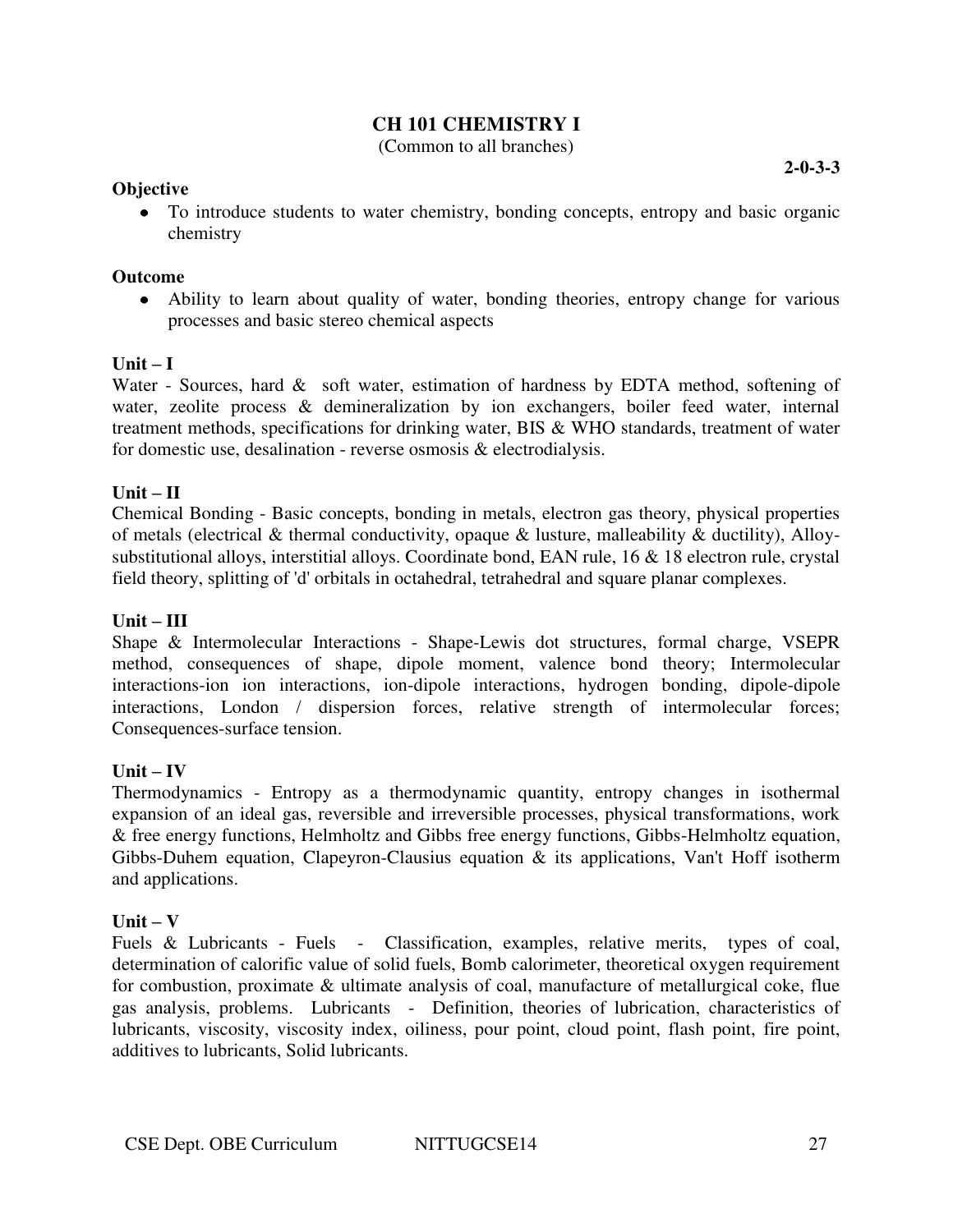#### **Text Books**

- 1. P.C. Jain, M. Jain, "Engineering Chemistry", Dhanpat Rai Publishing Company, New Delhi, 2005.
- 2. P. Atkins, J.D. Paula, "Physical Chemistry", Oxford University Press, 2002

- 1. R. D. Madan, "Modern Inorganic Chemistry", S. Chand & Company Ltd., New Delhi, 2012
- 2. M.J. Shultz, "Engineering Chemistry", Cengage Learning, New Delhi, 2007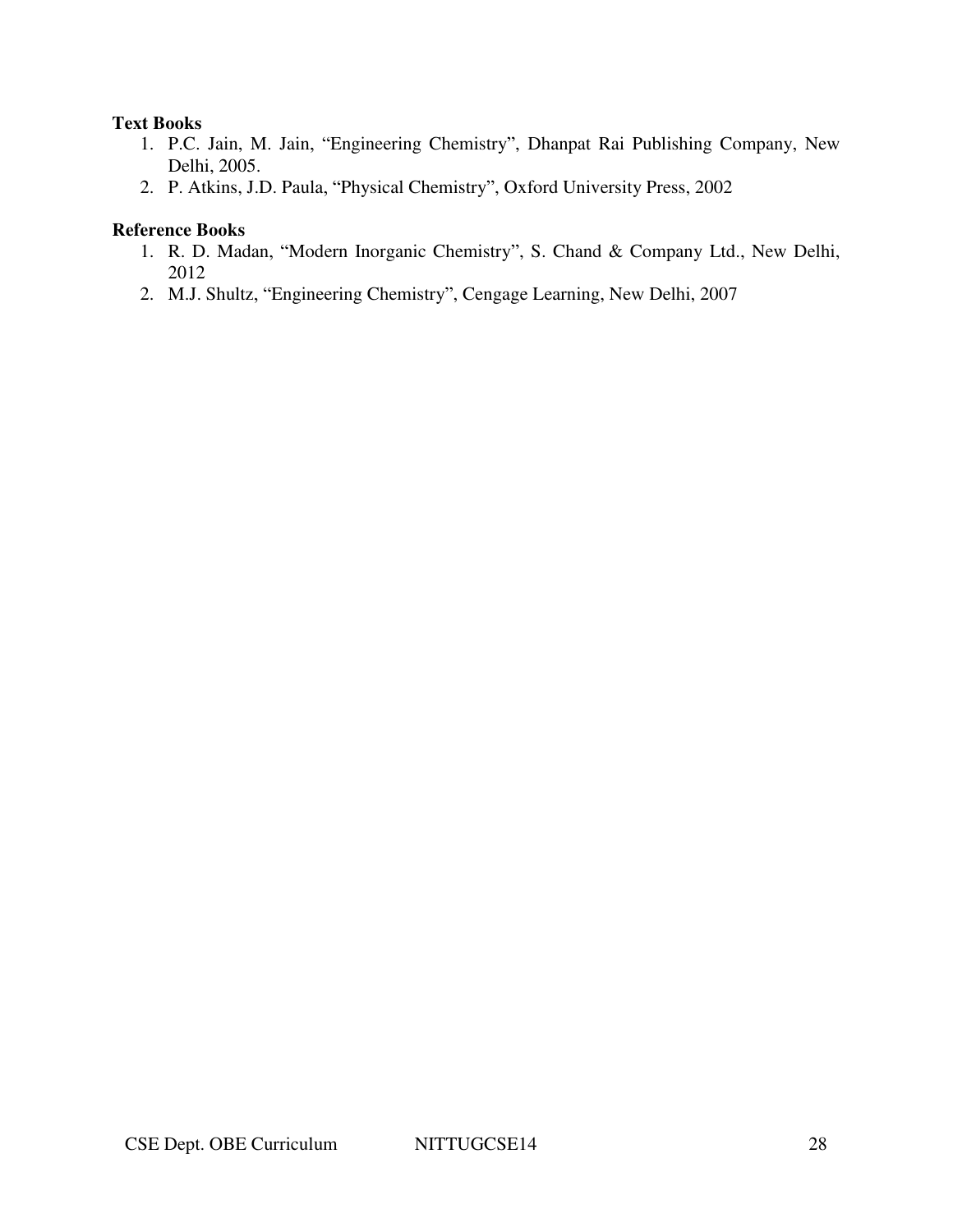# **ME101 Engineering Mechanics**

(Common to all branches)

#### **3-0-0-3**

### **Objectives**

- To explain the importance of mechanics in the context of engineering and conservation equations
- To explain the significance of centroid, centre of gravity and moment of inertia.
- To introduce the techniques for analyzing the forces in the bodies.
- To apply the different principles to study the motion of a body, and concept of relative velocity and acceleration
- To describe the trajectory of a particle under projectile motion
- To identify the basic elements of a mechanical system and write their constitutive equations.

#### **Outcomes**

- Ability to identify and analyze the problems by applying the fundamental principles of engineering mechanics
- Ability to research, design and develop mechanical systems

### $\textbf{Unit} - \textbf{I}$

Fundamentals Mechanics and its relevance, concepts of forces, laws of mechanics - parallelogram law, Lami's theorem, law of polygon, concept of freebody diagram, centroids, center of gravity, area moment of inertia, mass moment of inertia – simple and composite planes, Numerical.

#### $Unit - II$

Friction Laws of friction, static friction, rolling friction, application of laws of friction, ladder friction, wedge friction, body on inclined planes, simple screw jack – velocity ratio, mechanical advantage, efficiency, Numerical.

# **Unit – III**

Statics Principles of statics, types of forces, concurrent and non-concurrent forces, composition of forces, forces in a plane and space, simple stresses and strains, elastic coefficients, Numerical.

#### $Unit - IV$

Kinematics Fundamentals of rectilinear and curvilinear motion, application of general equations, concept of relative velocity, analytical and graphical techniques, Numerical.

#### $Unit - V$

Dynamics Principles of dynamics, D'Alembert's principle, conservation of momentum and energy, vibrations of simple systems, Numerical.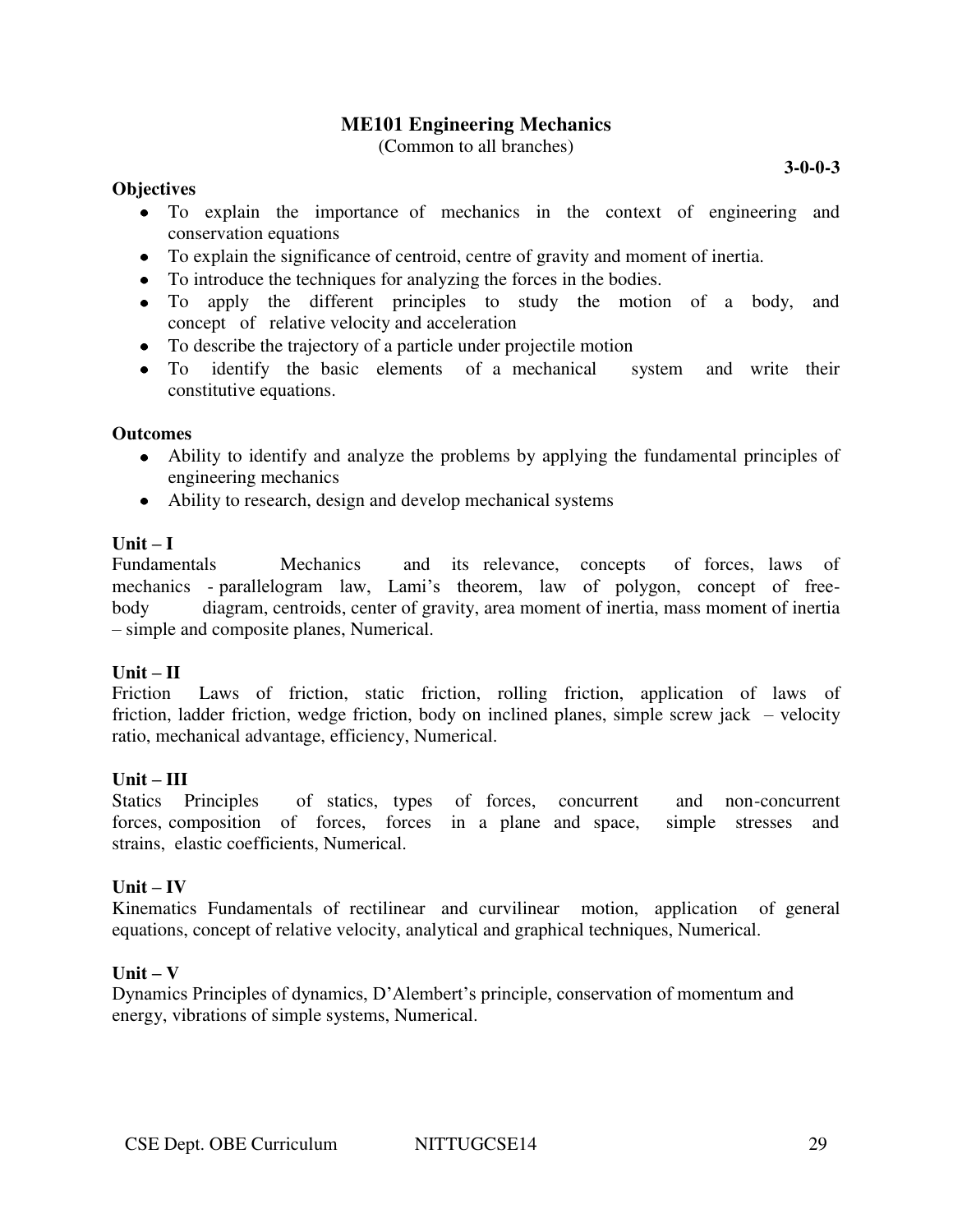### **Text Books**

- 1. Kumar, K. L., Kumar, V. Engineering Mechanics, Pub.: Tata McGraw Hill, 2011.
- 2. Palanichamy, M. S., and Nagan, S., Engineering Mechanics Statics & Dynamics, Pub.: Tata McGraw Hill, 2002.
- 3. Timoshenko, S. and Young, D. H., Engineering Mechanics, Pub.: McGraw Hill, 2006.

- 1. Popov, E. P., Engineering Mechanics of Solids, Pub.: Prentice Hall, 1998.
- 2. Shames, I. H. and Rao, G. K. M., Engineering Mechanics Static and Dynamics, Pub.: Pearson Education, 2009.
- 3. Beer, F. P., and Johnson Jr. E. R., Vector Mechanics for Engineers, Pub.: McGraw Hill, Year of publication: 2009.
- 4. Rao, J. S. and Gupta, K., Introductory Course on Theory and Practice of Mechanical Vibrations, Pub.: New Age International, 1999.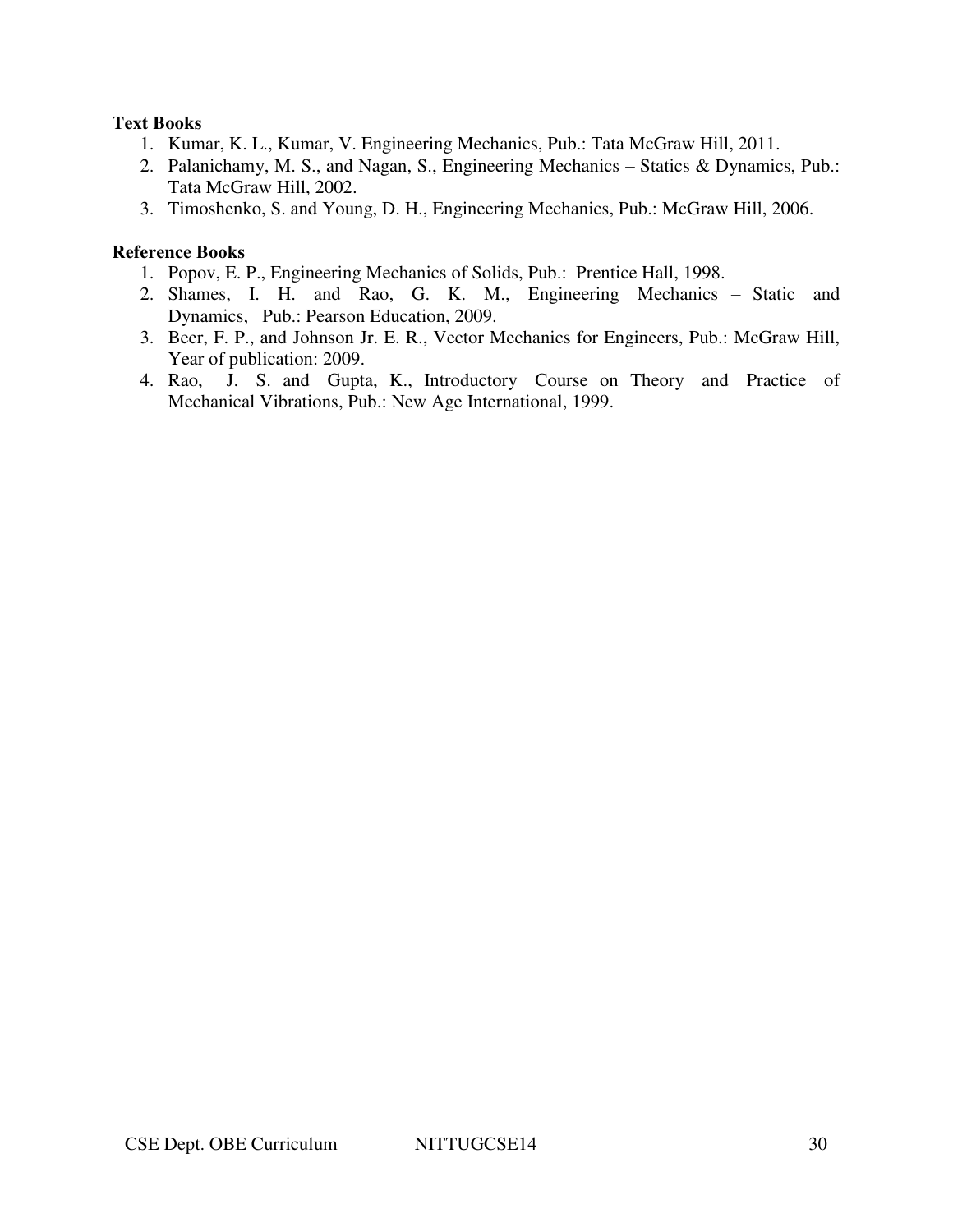# **CS101 Basics of Programming**

### **Objectives**

- To learn the fundamentals of computers
- To learn the problem solving techniques writing algorithms and procedures
- To learn the syntax and semantics for C programming language
- To develop the C code for simple logic
- To understand the constructs of structured programming including conditionals and iterations

#### **Outcomes**

- Ability to write algorithms for problems
- Knowledge of the syntax and semantics of C programming language
- Ability to code a given logic in C language
- Knowledge in using C language for solving problems

### $\textbf{Unit} - \textbf{I}$

Introduction to computers – Computer Organization – Characteristics – Hardware and Software – Modes of operation – Types of programming languages – Developing a program.

### $\textbf{Unit} - \textbf{II}$

Algorithms – Characteristics – Flowcharts - Principles of Structured programming – Sequential, selective structures - Repetitive structures –Bounded , Unbounded and Infinite iterations – Examples for each.

#### **Unit – III**

Introduction to C – C character set – Identifiers and Keywords – Datatypes – Constants – Variables – Declarations – Expressions – Statements – Symbolic constants – Operators– Library functions – Data input and output: Single character input and output – Entering input data – Writing output data – gets and puts functions. Control statements – Branching: if-else – Looping: while – do-while – for; Nested control structures – switch statement – break statement – continue statement – comma operator – goto statement.

# $Unit - IV$

Modular Programming – Functions and Procedures – Examples – Parameter passing methods.

#### $Unit - V$

Arrays – Defining an array – Processing an array – Multidimensional arrays-Pointers – Variable definitions and initialization – Pointer operators – Pointer expressions and arithmetic – Pointers and one-dimensional arrays- Functions – Defining a function – Accessing a function – Function prototypes – Passing arguments to a function – Passing arrays to a function – Passing pointers to a function – Recursion.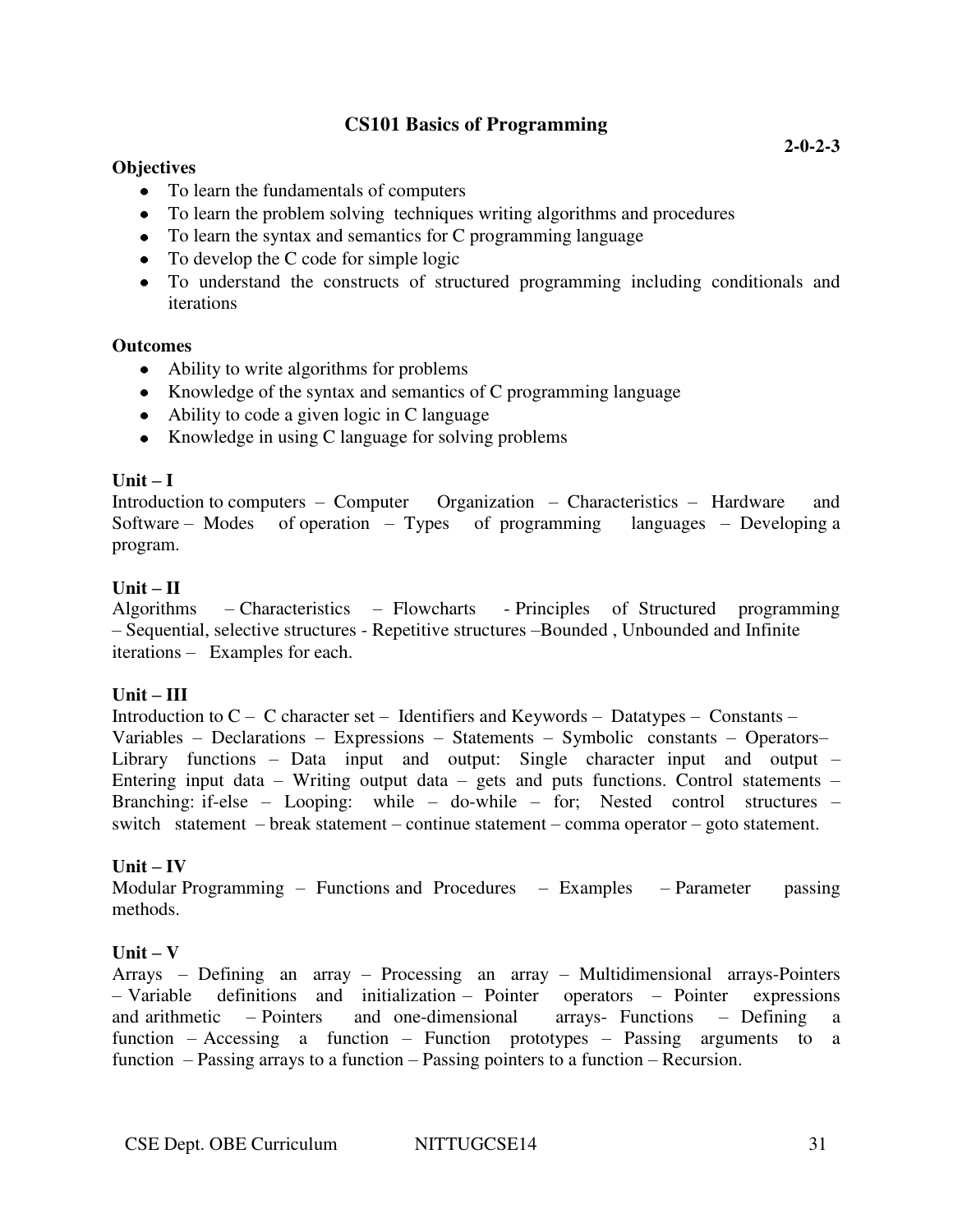#### **Text Books**

- 1. Byron Gottfried, "Programming with C", Third Edition, Tata McGraw Hill Education, 2010
- 2. R. G. Dromey, "How to Solve it By Computers?", Prentice Hall, 2001

- 1. J. R. Hanly and E. B. Koffman, "Problem Solving and Program Design in  $C$ ",  $6<sup>th</sup>$ Edition, Pearson Education, 2009.
- 2. Paul Deital and Harvey Deital, "C How to Program", Seventh Edition, Prentice Hall, 2012.
- 3. Yashavant Kanetkar, "Let Us C", 12th Edition, BPB Publications, 2012.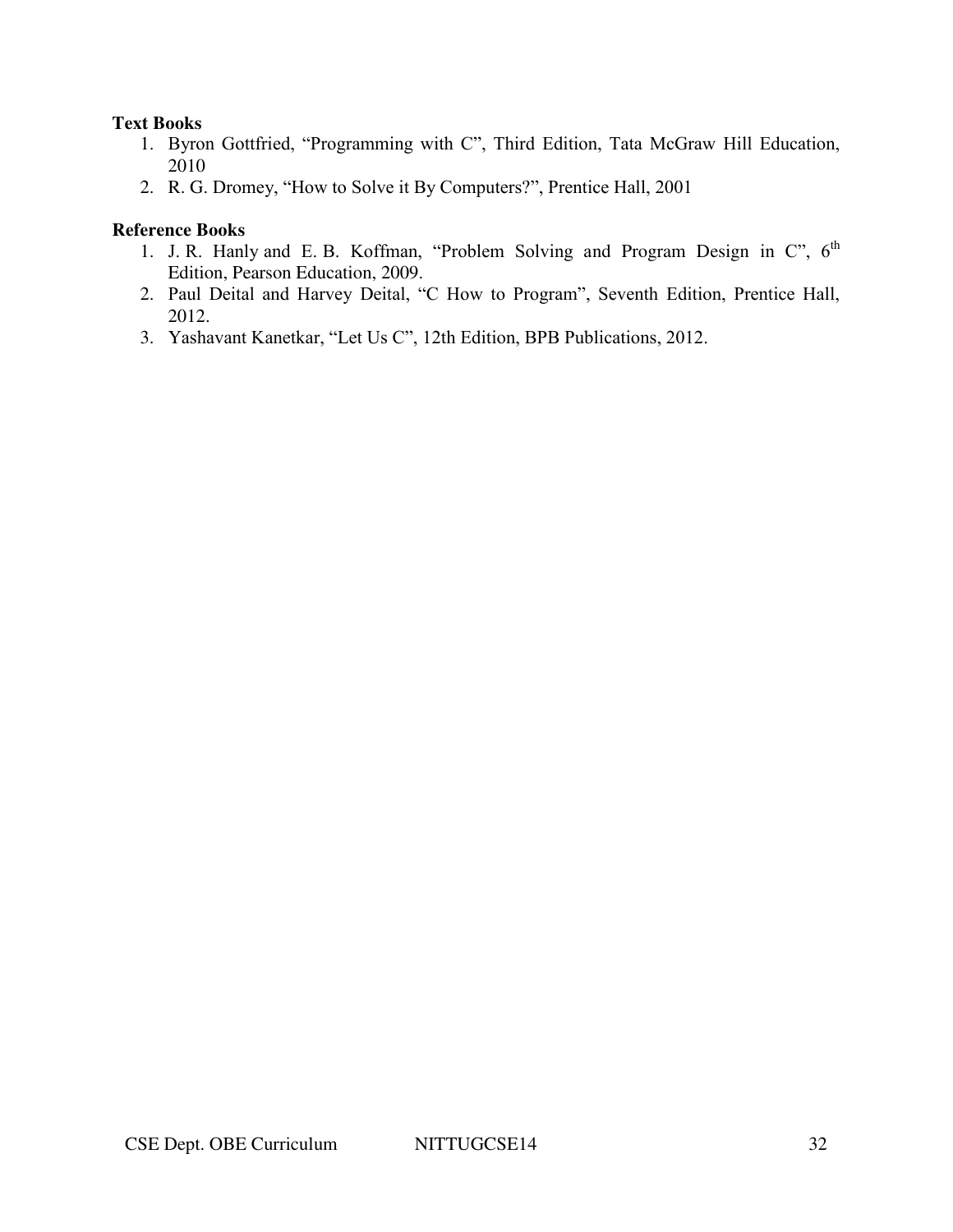# **CC101 Energy and Environmental Engineering**

### **Objectives**

**2-0-0-2** 

- To teach the principal renewable energy systems
- To explore the environmental impact of various energy sources and also the effects of different types of pollutants.

#### **Outcomes**

- Ability to explore the rincipal renewable energy systems
- Ability to explore the environmental impact of various energy sources and also the effects of different types of pollutants.

#### $\textbf{Unit} - \textbf{I}$

Present Energy resources in India and its sustainability - Different type of conventional Power Plant--Energy Demand Scenario in India-Advantage and Disadvantage of conventional Power Plants – Conventional Vs Non-conventional power generation

#### $Unit - II$

Basics of Solar Energy- Solar Thermal Energy- Solar Photovoltaic- Advantages and Disadvantages-Environmental impacts and safety. Power and energy from wind turbines- India's wind energy potential- Types of wind turbines- Off shore Wind energy-Environmental benefits and impacts.

#### $Unit - III$

Biomass resources-Biomass conversion Technologies- Feedstock preprocessing and treatment methods- Bioenergy program in India-Environmental benefits and impacts. Geothermal Energy resources –Ocean Thermal Energy Conversion – Tidal.

#### $\mathbf{Unit} - \mathbf{IV}$

Air pollution- Sources, effects, control, air quality standards, air pollution act, air pollution measurement. Water pollution-Sources and impacts, Soil pollution-Sources and impacts, disposal of solid waste.

#### $\textbf{Unit} - \textbf{V}$

Greenhouse gases – effect, acid rain. Noise pollution. Pollution aspects of various power plants. Fossil fuels and impacts, Industrial and transport emissions- impacts.

#### **Text Books**

- 1. Boyle, G. 2004. Renewable energy: Power for a sustainable future. Oxford University press
- 2. B H Khan, Non Conventional Energy Resources-The McGraw –Hill Second edition.
- 3. G. D. Rai, Non conventional energy sources, Khanna Publishers, New Delhi, 2006.
- 4. Gilbert M. Masters, Introduction to Environmental Engineering and Science, 2nd Edition, Prentice Hall, 2003.

- 1. Unleashing the Potential of Renewable Energy in India –World bank report.
- 2. Godfrey Boyle, Bob Everett and Janet Ramage, "Energy Systems and Sustainability. Power for a sustainable future", Oxford University press, 2010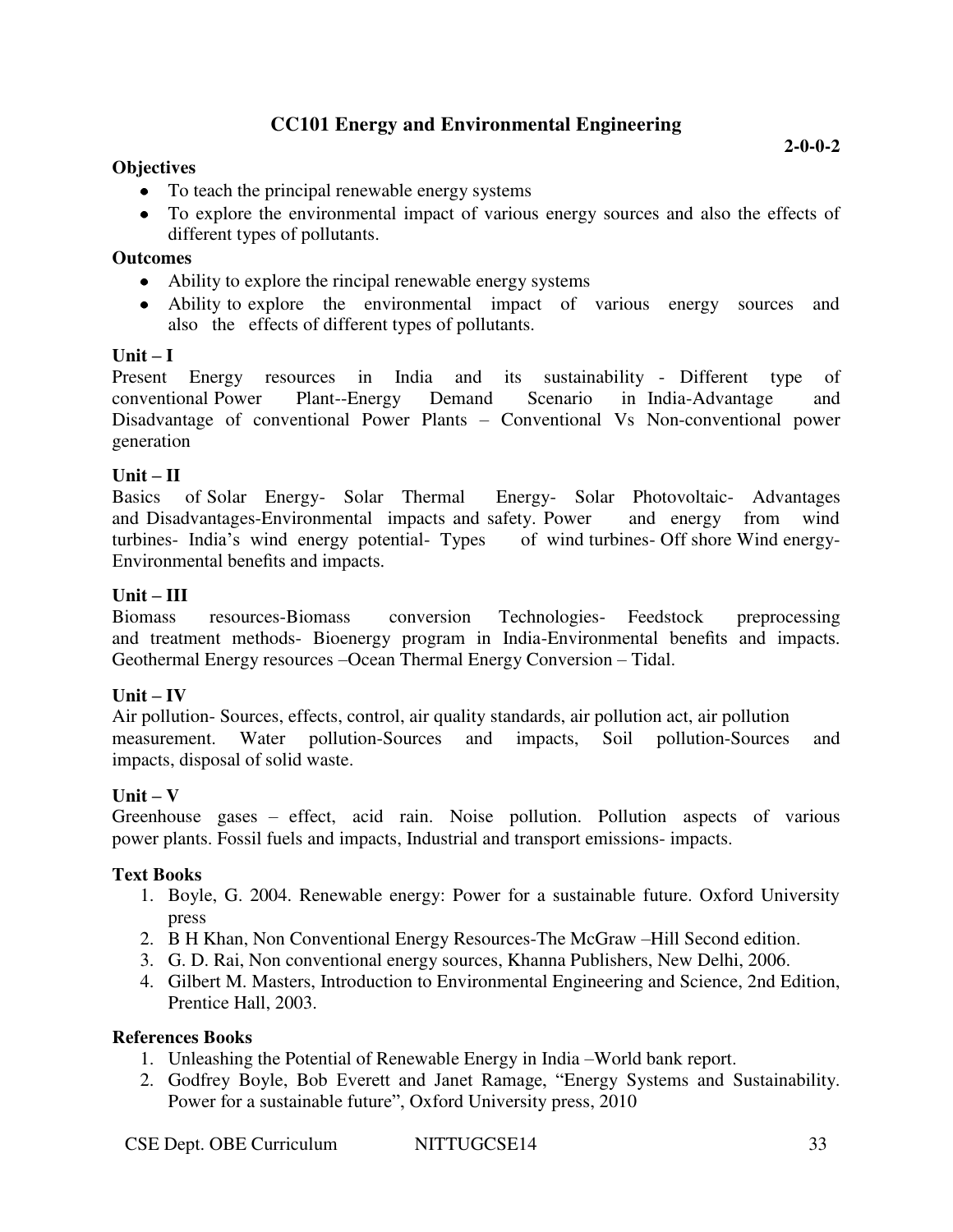# **MP101 Engineering Graphics**

#### **Objectives**

- To possess efficient drafting skill
- To provide neat structure of industrial drawing

#### **Outcome**

• Ability to perceive/visualize the engineering components

Fundamentals Drawing standard - BIS, dimensioning, lettering, type of lines, scalingconventions.

Geometrical constructions - dividing a given straight line into any number of equal parts, bisecting a given angle, drawing a regular polygon given one side, special methods of constructing a pentagon and hexagon – conic sections – ellipse – parabola – hyperbola - cycloid – trochoid.

Orthographic projection Introduction to orthographic projection, drawing orthographic views of objects from their isometric views - Orthographic projections of points lying in four quadrants, Orthographic projection of lines parallel and inclined to one or both planes Orthographic projection of planes inclined to one or both planes. Projections of simple solids axis perpendicular to HP, axis perpendicular to VP and axis inclined to one or both planes.

Sectioning of solids - Section planes perpendicular to one plane and parallel or inclined to other plane. Intersection of surfaces Intersection of cylinder  $\&$  cylinder, intersection of cylinder & cone, and intersection of prisms. Development of surfaces - Development of prisms, pyramids and cylindrical & conical surfaces.

Isometric and perspective projection Isometric projection and isometric views of different planes and simple solids, introduction to perspective projection. Computer aided drafting Introduction to computer aided drafting package to make 2-D drawings.

#### **Text Books**

- 1. Bhatt, N. D. and Panchal, V.M., Engineering Drawing, Pub.: Charotar Publishing House, 2010
- 2. Natarajan, K. V., A text book of Engineering Graphics, Pub.: Dhanalakshmi Publishers, Chennai, 2006.

- 1. Venugopal, K. and Prabhu Raja, V., Engineering Drawing and Graphics + AutoCAD, Pub.: New Age International, 2009.
- 2. Jolhe, D. A., Engineering drawing, Pub.: Tata McGraw Hill, 2008
- 3. Shah, M. B. and Rana, B. C., Engineering Drawing, Pub.: Pearson Education, 2009.
- 4. Trymbaka Murthy, S., Computer Aided Engineering Drawing, Pub.: I.K. International Publishing House, 2009.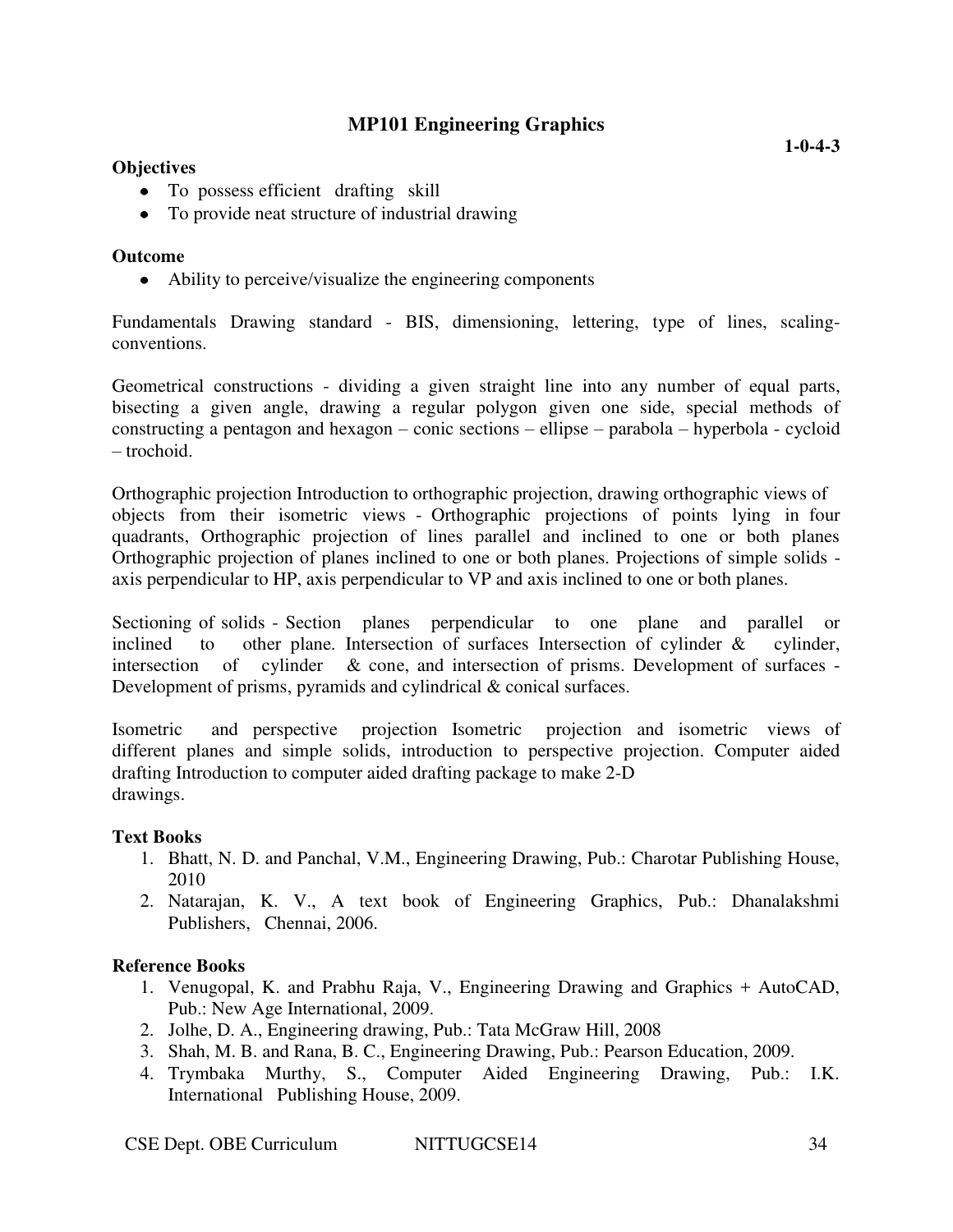# **SECOND SEMESTER**

# **HM 102 Professional Communications**

### **Objectives**

**3-0-0-3** 

To develop in the under-graduate students of engineering a level of competence in English required for independent and effective communication for their professional needs.

### **Outcomes**

- Ability to apply English in professional Environment
- Ability to communicate themselves effectively in their chosen profession

# $Unit - I$

Listening: Barriers to listening: Physical & psychological – Steps to overcome them – Purposive listening practice – Active listening and anticipating the speaker – Use of technology in the professional world.

# Unit **II**

Speaking Fluency & accuracy in speech – Positive thinking – Kinds of thinking – Improving self expression – Tonal variations – Listener oriented speaking -Group discussion practice – Interpersonal Conversation -Developing persuasive speaking skills.

# **Unit – III**

Reading Speed reading practice – Use of extensive readers –Trans-coding: verbal and non- verbal – Eye-reading practice – Analytical and critical reading practice-Introduction to ethics & values through case-study materials.

# $Unit - IV$

Writing Professional Correspondence – Formal and informal letters – Argument Writing practice – Perspectives in writing – Narrative writing -Different registers -Tone in formal writing – Summary writing practice- Introduction to reports.

# $\textbf{Unit} - \textbf{V}$

Study Skills Reference Skills - Use of dictionary, thesaurus etc – Importance of contents page, cover  $&$  back pages – Bibliography.

- 1. Shirley Taylor, "Communication for Business", Longman, New Delhi, 1999
- 2. Robert Gannon, Best Science Writing: Readings and Insights, University Press, Hyderabad, 2000
- 3. Richard A. Boning, Multiple Reading Skills, McGraw Hill, Singapore, 1990
- 4. Albert J. Harris and Edward R. Sipay, How to Increase Reading Ability, Longman, 1990
- 5. David Martin, "Tough Talking", University press, Hyderabad, 1994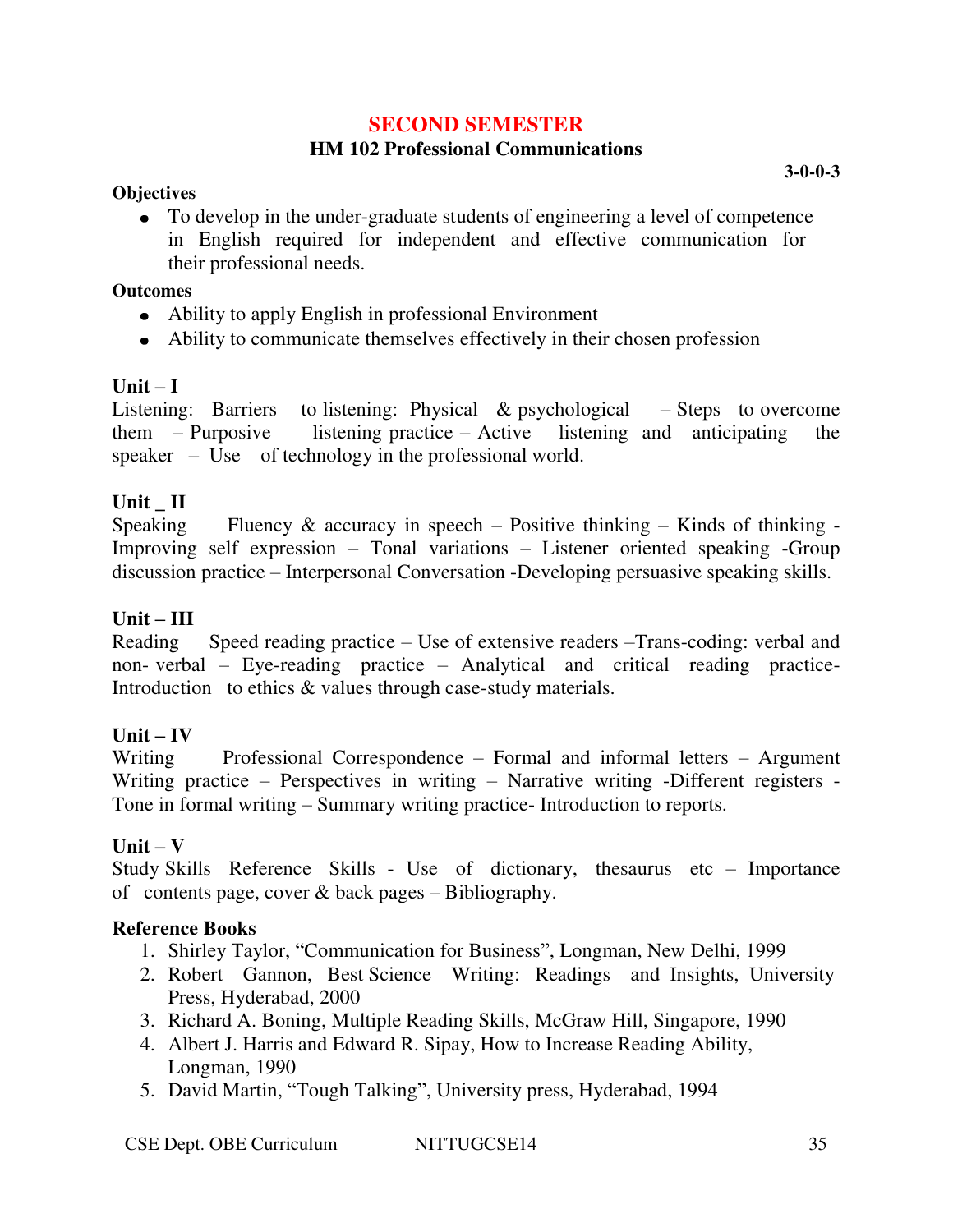# **MA102 Mathematics II**

# **Objective**

• To learn mathematical concepts and methods

# **Outcome**

• Ability to solve industrially applicable problems

# $Unit - I$

Vector space – Subspaces – Linear dependence and independence – Spanning of a subspace – Basis and Dimension. Inner product – Inner product spaces – Orthogonal and orthonormal basis – Gram- Schmidt orthogonalization process.

# $Unit - II$

Basic review of first order differential equation - Higher order linear differential equations with constant coefficients – Equation reducible to linear equations with constant coefficients Simultaneous linear equations with constant coefficients – Method of variation of parameters – Applications – Electric circuit problems.

# **Unit – III**

Gradient, Divergence and Curl – Directional Derivative – Tangent Plane and normal to surfaces – Angle between surfaces –Solenoidal and irrotational fields – Line, surface and volume integrals – Green's Theorem, Stokes' Theorem and Gauss Divergence Theorem (all without proof) – Verification and applications of these theorems.

# $\textbf{Unit} - \textbf{IV}$

Analytic functions – Cauchy – Riemann equations (Cartesian and polar) – Properties of analytic functions – Construction of analytic functions given real or imaginary part - Conformal mapping of standard elementary and bilinear transformation.

# $Unit - V$

Cauchy's integral theorem, Cauchy's integral formula and for derivatives– Taylor's and Laurent's expansions (without proof) – Singularities – Residues – Cauchy's residue theorem – Contour integration involving unit circle.

# **Text Books**

- 1. Kreyszig, E., Advanced Engineering Mathematics, 9th edition, John Wiley Sons, 2006
- 2. Grewal, B.S., Higher Engineering Mathematics, 42ndedition, Khanna Publications, Delhi, 2012.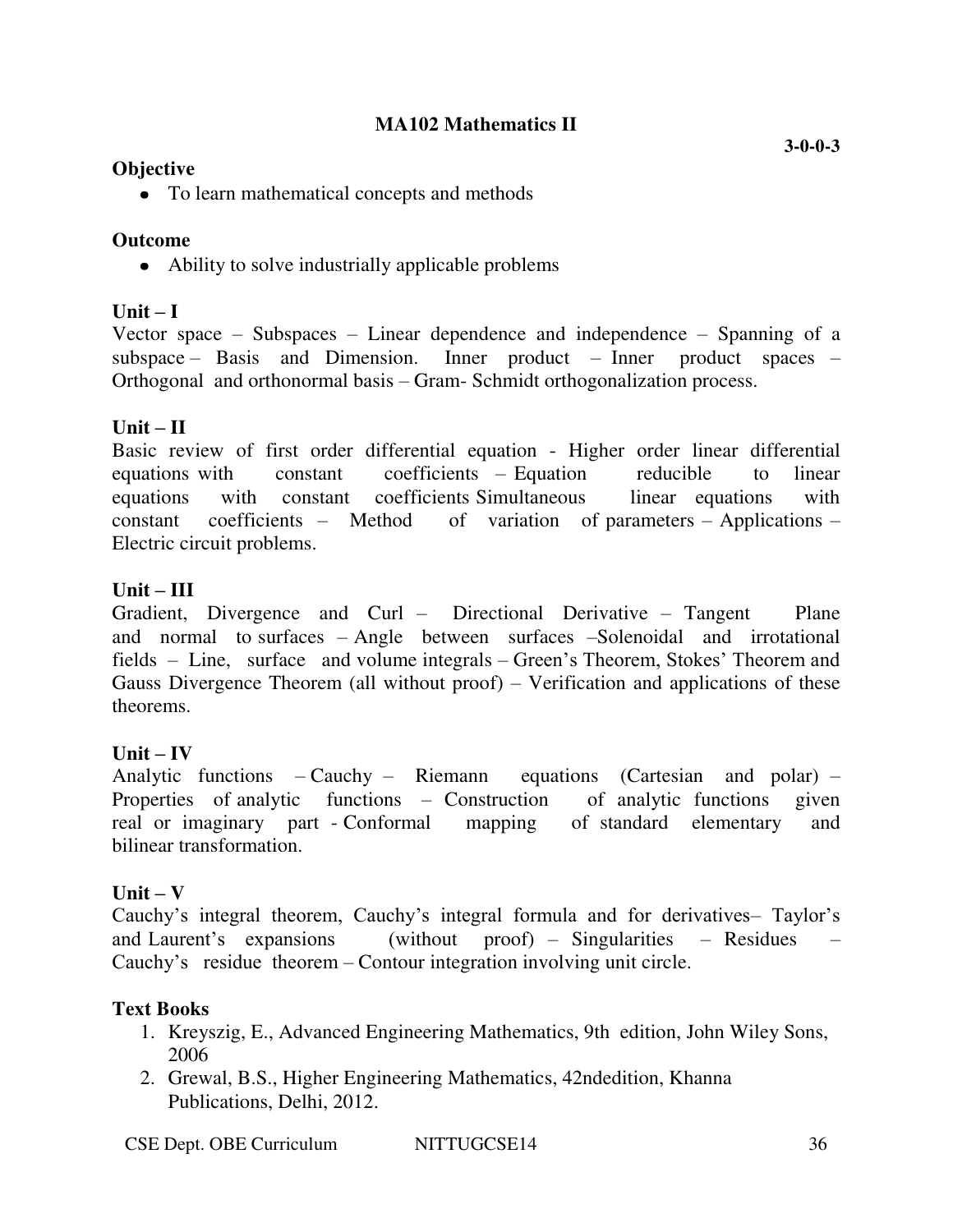3. Hsiung, C.Y. and Mao, G. Y. Linear Algebra, World Scientific Pub Co Inc., 1999.

- 1. Apostol, T.M. Calculus, Volume I & II, 2ndEdition, John Wiley & Sons (Asia), 2005
- 2. Greenberg, M.D. Advanced Engineering Mathematics, 2ndEdition, Pearson Education Inc. (First Indian reprint), 2002
- 3. Strauss. M.J, Bradley, G.L. and Smith, K.J. Calculus, 3rdEdition, Prentice Hall, 2002
- 4. Venkataraman, M. K. Linear Algebra, The National Publishing Co, 1999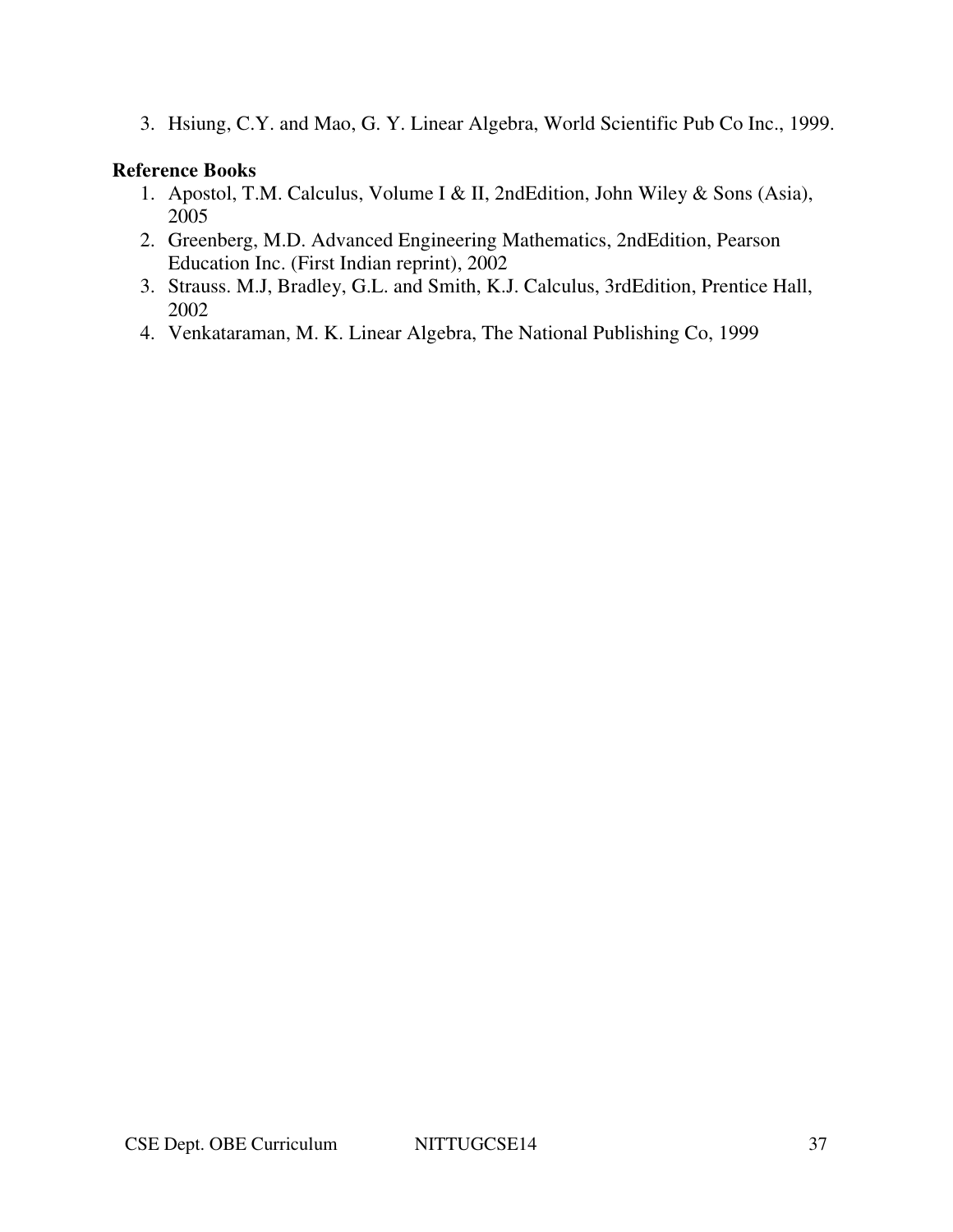# **PH102A Physics II**

# (Circuit Branches)

#### **Objectives**

- To make a bridge between the physics in school and engineering courses.
- To introduce the basic concepts of modern physics like fundamentals of quantum mechanics, nuclear physics and advanced materials
- To introduce fundamental physics like electrodynamics and semiconductor physics for circuit branch students.

#### **Outcome**

Ability to understand the fundamentals of electrodynamics and semiconductor physics

#### $\textbf{Unit} - \textbf{I}$

Quantum Mechanics

Inadequacy of classical mechanics (black body radiation, photoelectric effect) – wave and particle duality of radiation – de Broglie concept of matter waves – electron diffraction – Heisenberg's uncertainty principle – Schrodinger's wave equation – eigenvalues and eigenfunctions – superposition principle – interpretation of wave function – particle confined in one dimensional infinite square well potential.

### **Unit - II**

Nuclear and Particle Physics

Nuclear properties and forces - Nuclear models - Shell model - Nuclear reaction - Radioactivity - types and half lives - application in determining the age of rock and fossils-Stellar nucleosynthesis. Fundamental forces - Particle physics - classification of matter - quark model - neutrino properties and their detection.

#### **Unit – III**

#### Advanced Materials

Nanomaterials: introduction and properties – synthesis – chemical vapour deposition – ball milling – applications. Carbon nanotubes: structure and properties – synthesis– arc method – pulsed laser deposition- applications. Liquid Crystals: types – nematic, cholesteric, smectic – modes: dynamic scattering, twisted nematic – display systems. Shape memory alloys-one way and two way memory effect- pseudoelasticity-applications.

#### $\mathbf{Unit} - \mathbf{IV}$

#### Electrodynamics

Electrostatics: Coulomb's law - Gauss's law – proof of Gauss's law- Electrostatic filed in matter: dielectric polarization, polarizability and susceptibility - types of polarization – internal field and Claussius-Mosotti equation. Magetostatics: Lorentz force - Steady current and equation of continuity - Biot-Savart law – Ampere's law –Magnetostatic field in matter: torques and forces on magnetic dipoles-Magnetization-Faraday's law of induction – Maxwell's equations: generalization of Ampere's law –– propagation of EM waves in free space.

**3-0-3-4**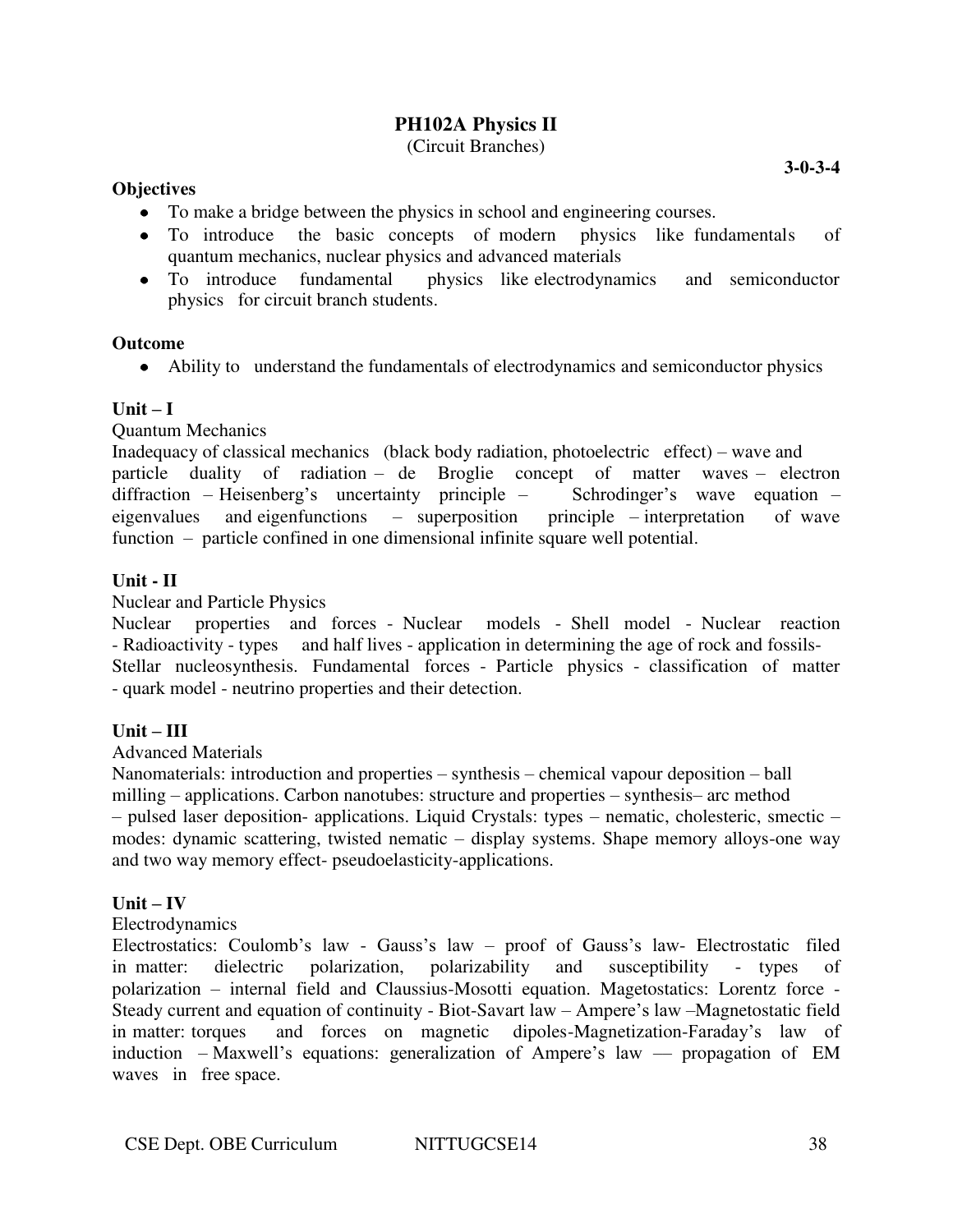#### $Unit - V$

Semiconductor Physics

Introduction-Direct and indirect band gap semiconductors - Intrinsic semiconductor at 0 K-

Intrinsic semiconductor at room temperature-Intrinsic carriers- Electron and Hole concentrations-doping-n-type – p-type-temperature variation of carrier concentration in extrinsic semiconductor-Extrinsic conductivity-Law of Mass action-Charge neutrality-Fermi level in extrinsic semiconductors-Electrical conduction in extrinsic semiconductors- Hall effect.

# **Text Books**

- 1. M. N. Avadhanulu and P.G. Kshirsagar, "A text book of Engineering Physics", S. Chand and Company, New Delhi, 2009.
- 2. R. K. Gaur and S. L. Gupta, "Engineering Physics", Dhanpat Rai Publications (P) Ltd., 8<sup>th</sup> ed., New Delhi, 2001

- 1. Arthur Beiser, "Concepts of Modern Physics", Tata McGraw-Hill, New Delhi 2010
- 2. Donald A. Neamen, "Semiconductor Physics and Devices: Basic principle", 4<sup>th</sup> ed,, McGraw- Hill, New York, 2012
- 3. David J. Griffiths, "Introduction to Electrodynamics", 3<sup>rd</sup> ed, Printice Hall of India, New Delhi, 2012
- 4. Introduction to Nanotechnology, C.P. Poole and F.J. Owens, Wiley, New Delhi (2007)
- 5. Peter J. Collings, "Introduction to Liquid Crystals Chemistry and Physics",  $2^{nd}$  ed, Princeton University Press, New Jersey, (2002).
- 6. D. C. Lagoudas, "Shape memory alloys-modeling and engineering applications", Springer, New York, 2008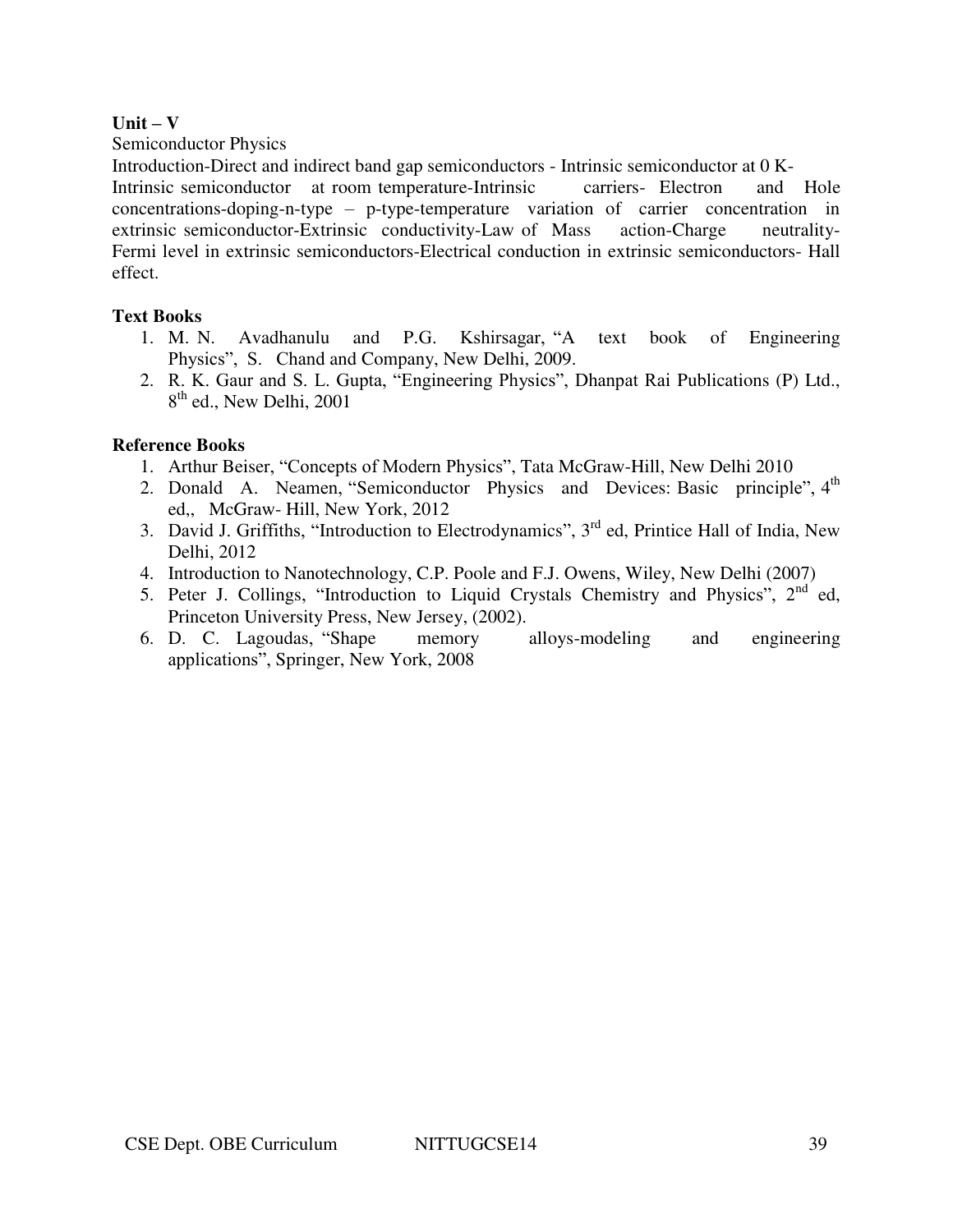# **CH 102A Chemistry II**

(for CSE, ECE, EEE, and ICE)

#### **Objective**

**3-0-3-4** 

To understand the basic principles of electrochemistry, cell construction and evaluation, and electrochemical power sources

#### **Outcome**

Ability to comprehend electrochemistry, solids, their properties and applications, and the polymer materials

#### $\textbf{Unit} - \textbf{I}$

Electrochemistry- Conductivity of electrolytes- Specific, molar and equivalent conductivity, Nernst equation for electrode potential, EMF series, hydrogen electrode, calomel electrode, glass electrode, Electrolytic and galvanic cells, cell EMF, its measurement and applications, Weston standard cell, reversible and irreversible cells, concentration cell, electrode (hydrogen gas electrode) and electrolyte concentration cell, concentration cell with and without transference

#### **Unit – II**

Corrosion - Dry corrosion and wet corrosion, mechanisms, types of corrosion, DMC, DAC, stress, inter granular, atmospheric and soil corrosion, Passivity, Polarization, over potential and its significance, Factors affecting corrosion, protection from corrosion by metallic coatings, electroplating, electroless plating and cathodic protection, Chemical conversion coatings and organic coatings- Paints, enamels

#### **Unit – III**

Batteries Different types of batteries-Primary, Secondary & Flow battery and Fuel cell. Working principle and uses-Laclanche cell, Alkaline battery, nicad battery, lithium battery & Mercury battery. Fuel cell- Theory, working and application. Different types of fuel cells- H2/O2, propane-oxygen, PEFC and SOFC. Lead Acid storage cell-charging & discharging principle, operation and uses. Solar battery- its working principle

#### $Unit - IV$

Solid State - Types of solids - close packing of atoms and ions - bcc, fcc structures of rock salt – cesium chloride- spinel - normal and inverse spinels, Stoichiometric Defect, controlled valency & Chalcogen semiconductors, Non-elemental semiconducting Materials, Preparation of Semiconductors-steps followed during the preparation of highly pure materials and further treatments. Semiconductor Devices-p-n junction diode

#### $Unit - V$

Polymer - Nomenclature, functionality, classification, methods of polymerization, mechanism of polymerization, molecular weight determination - Viscometry, light scattering methods. Plastics-Moulding constituents of a plastics and moulding of plastics into articles. Important thermoplastics and thermosetting resins- synthesis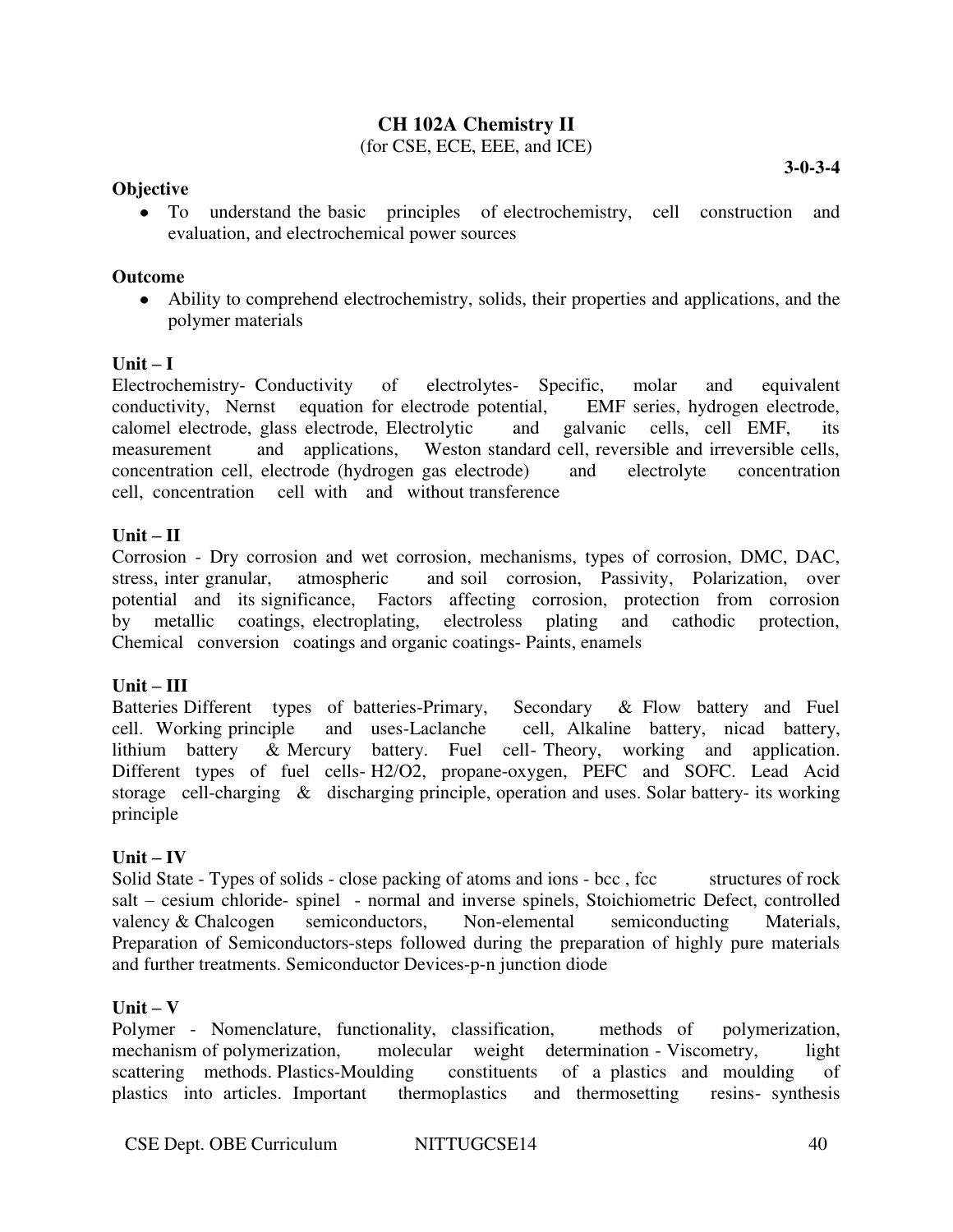& applications of PVA, FLUON, PC, Kevlar, ABS polymer, phenolic & amino resins, epoxy resins and polyurethanes, Conductive polymers

#### **Text Books**

- 1. P. C. Jain and M. Jain, Engineering Chemistry, Dhanpat Rai Publishing Company, New Delhi, 2005
- 2. B. R. Puri, L. R. Sharma, and M.S. Pathania, "Principles of Physical Chemistry", Vishal Publishing Company, 2008.
- 3. J. D. Lee, "Concise Inorganic Chemistry", 5<sup>th</sup> Edn., Chapman and Hall, London, 1996.

- 1. S. S. Dara and S. S. Umare, "A Text Book of Engineering Chemistry", S. Chand Publishing, 2011
- 2. F.W. Billmayer, "Textbook of Polymer Science", 3<sup>rd</sup> Edn, Wiley. N.Y. 1991.
- 3. A. R. West, "Basic Solid State Chemistry",  $2<sup>nd</sup>$  edition, John Wiley and Sons, 1999.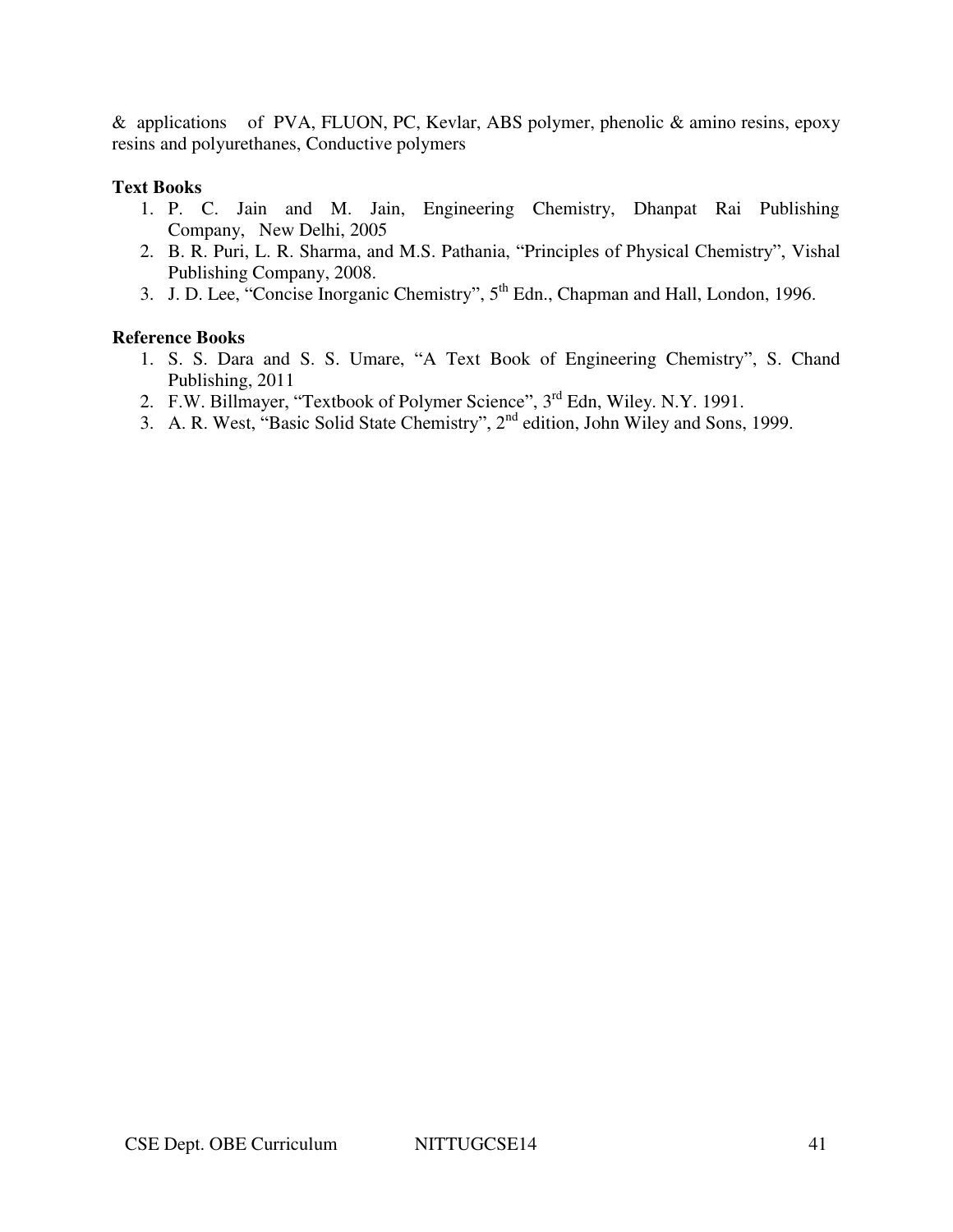# **BE I 102 Basic Civil Engineering**

(for Chemical, CSE, ECE, EEE, ICE, Mechanical, MME, and Production)

**2-0-0-2** 

### **Objectives**

- To give an overview of the fundamentals of the Civil Engineering fields to the students of all branches of Engineering
- To realize the importance of the Civil Engineering Profession in fulfilling societal needs

#### **Outcome**

Ability to gain knowledge on on-site selection, construction materials, components of buildings, roads and water resources

### **Unit – I**

Properties and uses of construction materials - stones, bricks, cement, concrete and steel.

### **Unit – II**

```
Site selection for buildings - Component of building - Foundation- Shallow and deep 
foundations - Brick and stone masonry - Plastering - Lintels, beams and columns - Roofs.
```
### **Unit – III**

Roads-Classification of Rural and urban Roads- Pavement Materials-Traffic signs and road marking-Traffic Signals.

### $Unit - IV$

Surveying -Classification-Chain Survey-Ranging-Compass Survey-exhibition of different survey equipment.

#### $Unit - V$

Sources of Water - Dams- Water Supply-Quality of Water-Wastewater Treatment – Sea Water Intrusion – Recharge of Ground Water

- 1. Punmia, B.C, Ashok Kumar Jain, Arun Kumar Jain, Basic Civil Engineering, Lakshmi Publishers, 2012
- 2. Satheesh Gopi, "Basic Civil Engineering", Pearson Publishers, 2009.
- 3. Rangwala, S. C, "Building materials", Charotar Publishing House, Pvt. Limited, Edition 27,2009
- 4. Palanichamy, M. S, "Basic Civil Engineering", Tata Mc Graw Hill, 2000.
- 5. Lecture notes prepared by Department of Civil Engineering, NITT.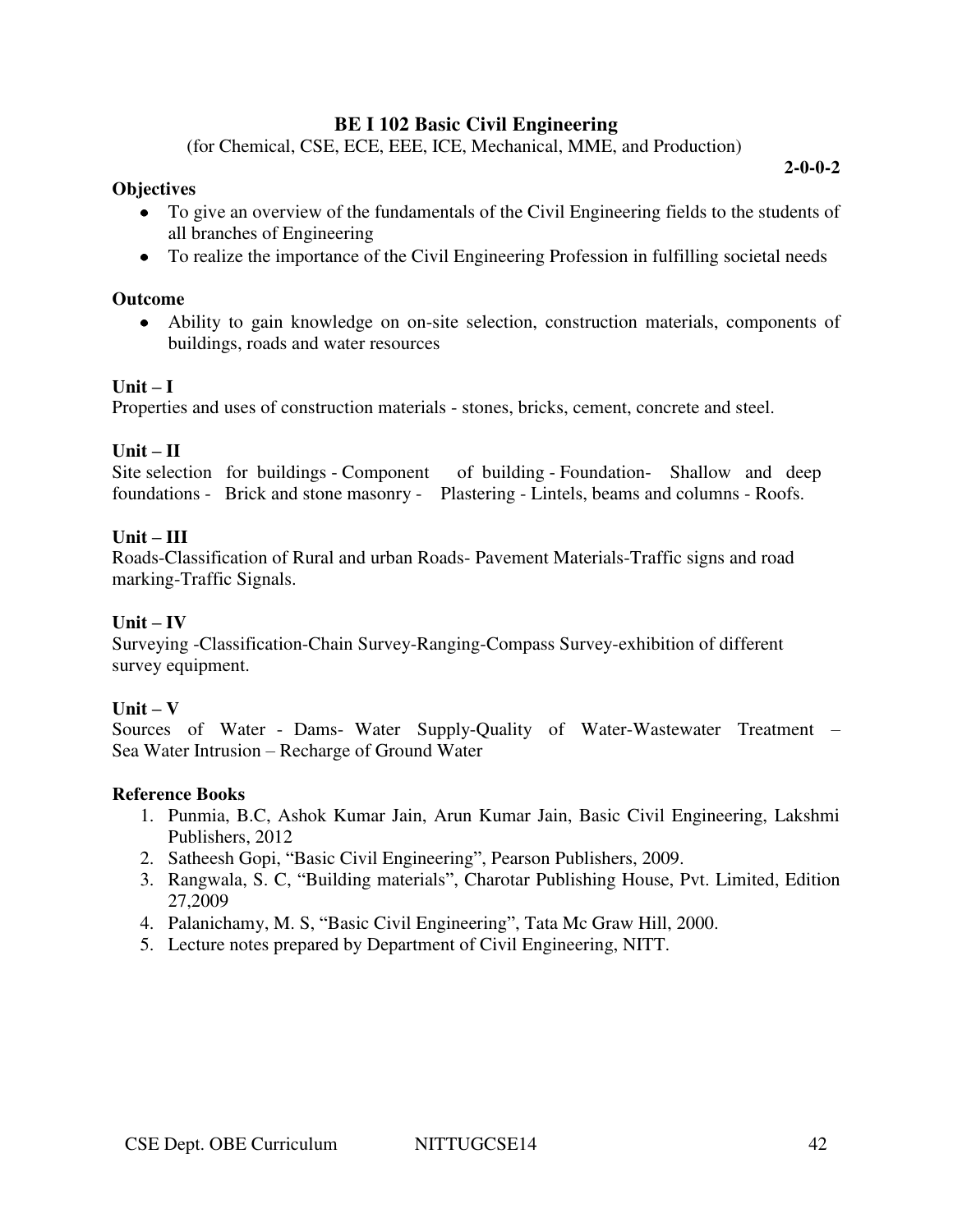#### BE II 102 Basic Mechanical Engineering (for Civil, CSE, ECE, EEE, ICE)

#### **Objectives**

- To explain the importance of concepts of mechanical engineering and conservation equations
- To introduce the techniques for analyzing the forces, momentum and power.
- To introduce the various properties of materials, and the techniques of selection of materials
- To identify the basic elements of a mechanical system and write their constitutive equations and performance analysis techniques.

#### **Outcomes**

- Ability to identify, appreciate and analyze the problems by applying the fundamentals of mechanical engineering
- Ability to develop mechanical systems

#### $Unit - I$

Fundamentals Introduction to mechanical engineering, concepts of thermal engineering, mechanical machine design, industrial engineering, and manufacturing technology.

#### $Unit - II$

Thermal Engineering Laws of thermodynamics, types of systems, concepts and types of IC engine, air compressors, principle of turbomachines, properties of steam and steam generators, automobile engineering, introduction to gas turbines and refrigeration & air- conditioning.

#### **Unit – III**

Engineering Materials Types of materials, selection of materials, material properties, introduction to materials structure, machine elements, transmission, fasteners, and

support systems.

#### $Unit - IV$

Manufacturing Technology Manufacturing, classification, lathe, drilling machines, milling machines, metal joining, metal forming, casting, forging, and introduction to powder metallurgy.

- 1. Lecture notes prepared by Department of Mechanical Engineering, NITT.
- 2. K. Venugopal, Basic mechanical Engineering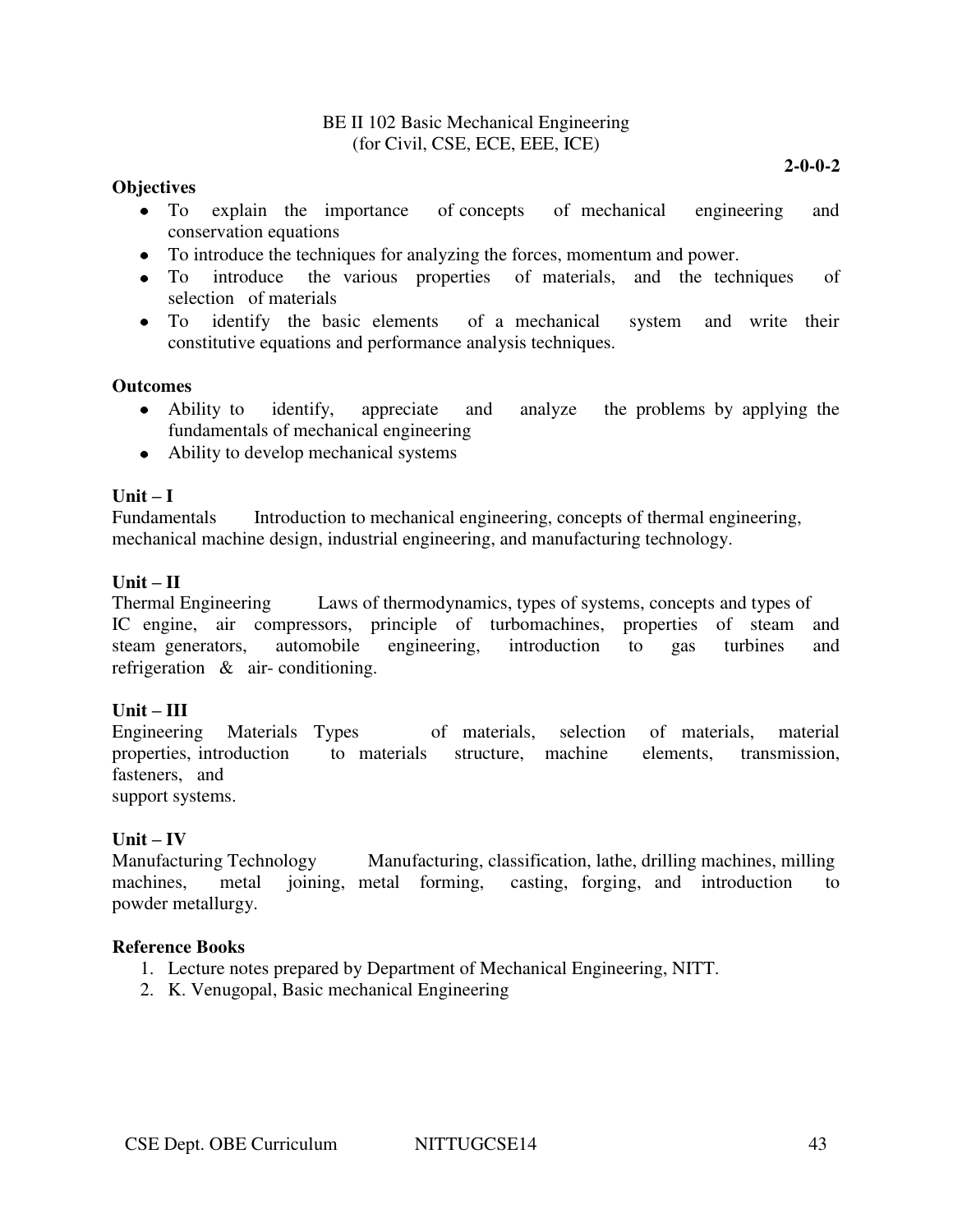# **BS 102 Branch Specific Course in CSE**

### **Objectives**

- To make the student understand the basic building blocks of a computing system
- To make the student understand the flow of Concept-Program-Input-Processing-Output
- To introduce low level language, translators, operating system

### **Outcomes**

- Ability to trace the Concept-Program-Input-Processing-Output
- Ability to generate low level code for simple programs
- Ability to design simple arithmetic and memory units

# **Unit – I Concept-Program-Input-Processing-Output**

Demo of simple high level language program to low level machine level language program tracing their execution from high level to circuit level/ gate level - Overview of the Hardware Description Language (HDL) - Designing a set of elementary logic gates from primitive NAND gates.

Design of binary adders, culminating in the construction of a simple ALU (Arithmetic-Logic Unit) using logic gates - Design of memory hierarchy from elementary flip-flop gates to registers and RAM units of arbitrary sizes using logic gates

### **Unit – II Introduction to Low level language**

Introducing an instruction set, in both binary and assembly (symbolic) versions; Writing some low-level assembly programs - Other details of computer architecture - Basic language translation techniques: parsing, symbol table, macro-assembly

# **Unit – III Introduction to Virtual Machine**

The role of virtual machines in modern software architectures like Java and .NET; Introduction of a typical VM language, focusing on stack-based arithmetic, logical, and memory access operations - VM abstraction and implementation, focusing on stack-based flow-of-control and subroutine call-and-return techniques

#### **Unit – IV Introduction to Compilers**

Context-free grammars and recursive parsing algorithms; Building a syntax analyzer (tokenizer and parser) The syntax analyzer to generate XML code reflecting the structure of the translated program - Code generation, low-level handling of arrays and objects

#### **Unit – V Introduction to OS**

Discussion of OS/hardware and OS/software design trade-offs, and time/space efficiency considerations - Design and implementation of some classical arithmetic and geometric algorithms for the implementation of OS - memory management, string processing, and I/O handling algorithms

#### **Text Book**

• Noam Nisan, Shimon Schocken, "The Elements of Computing Systems: Building a Modern Computer from First Principles", The MIT Press, 2005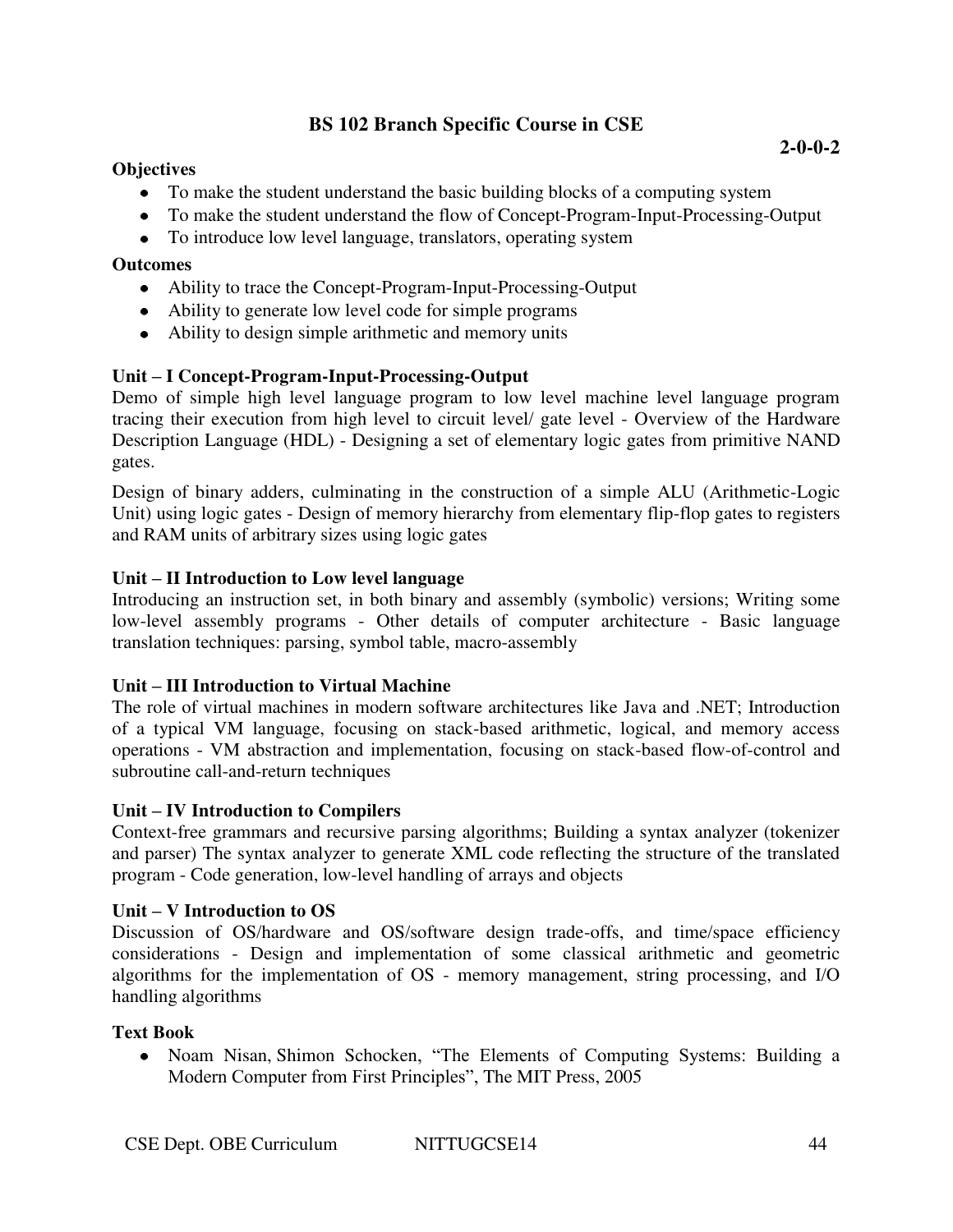# **THIRD SEMESTER**

# **CS201 Data Structures and Algorithms**

#### **Objectives**

- To introduce first level topics covering basics in Algorithms and Data Structures
- To provide examples for various design paradigms
- To expose different problem categories

#### **Outcomes**

- Ability to comprehend the basics in algorithms and data structures
- Ability to solve problems that involve these concepts/similar problems
- Ability to provide algorithmic solutions/approaches to new problems

#### $\textbf{Unit} - \textbf{I}$

Mathematical preliminaries, time complexity and space complexity, worst-case and average-case analyses, use of order notations and related results, divide and conquer recurrences, recurrence relations: substitution method, recurrence trees, Master's theorem and its applications.

#### $Unit - II$

QuickSort and its analyses, MergeSort recurrence, Strassen's matrix multiplication, fast multiplication of large integers, binary search trees, priority queues, Heaps and HeapSort

#### **Unit – III**

Data structures for disjoint sets, Path compression, union by rank, Prim's and Kruskal's algorithms, Huffman coding, LZW coding, shortest paths, greedy activity selection, set cover and greedy heuristics.

#### $Unit - IV$

Dynamic Programming basics, matrix chain multiplication, DP solution for traveling salesman and 0/1 Knapsack problems, least common subsequences, independent sets and backtracking algorithm, Breadth/depth-first algorithms.

#### $Unit - V$

Topological sort, recursive graph algorithms, string matching: KMP algorithm, Rabin-Karp algorithm, number theory algorithms: basics, GCD and extended Eucledean algorithm, primality testing.

#### **Textbook**

T. Cormen, C. Lieserson, R. Rivest, and C. Stein, "Introductions to Algorithms", Prentice-Hall/India, 3<sup>rd</sup> edition, 2009

**3-0-0-3**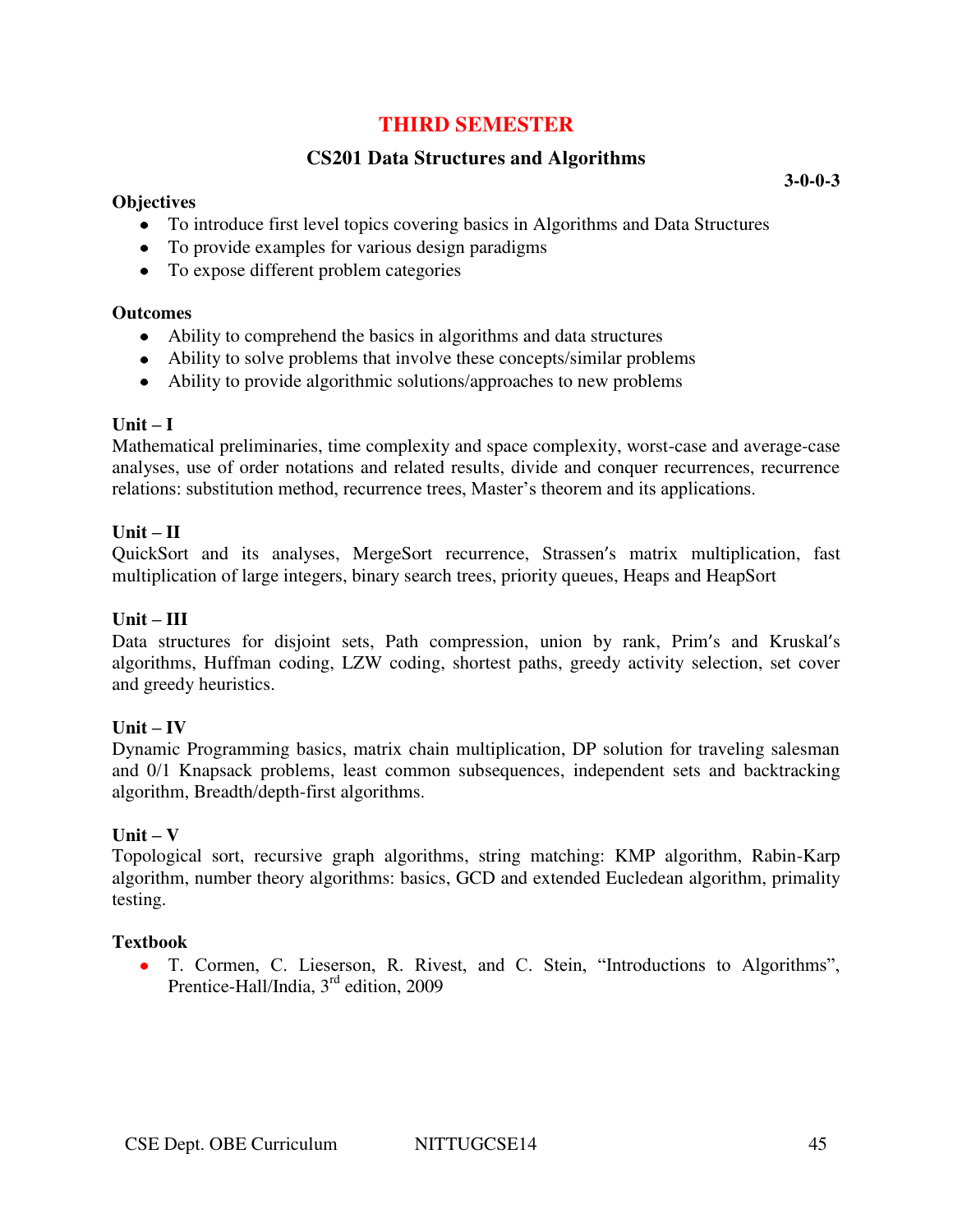### **CS203 Discrete Structures**

- To get familiar and understand the fundamental notions in discrete mathematics
- To understand and demonstrate the basic concept of an algorithm and its application in combinatorial mathematics
- To identify the basic properties of graphs and trees and model simple applications

# **Outcomes**

- Ability to distinguish between the notion of discrete and continuous mathematical structures
- Ability to construct and interpret finite state diagrams and DFSA
- Application of induction and other proof techniques towards problem solving

# $\textbf{Unit} - \textbf{I}$

**Set Theory** And Logic- Sets, Functions, Relations, Equivalence Relation,Poset. Functions Logic: Propositional Logic, Truth Tables, Tautologies, Resolution Proof System, Predicate Logic.

# $Unit - II$

**Induction And Combinatorics -** Peano's Axioms - Mathematical Induction - Pigeon-Hole Principle - Principle Of Inclusion And Exclusion - Review Of Permutations And Combinations - Distribution Problems - Derangements - Bijection Principle.

# **Unit – III**

**Algebraic Structures** - Semi-Groups, Monoids, Groups, Subgroups And Their Properties - Cyclic Groups - Cosets - Permutation Groups - Lagrange's Theorem - Cayley's Theorem - Normal Subgroups - Homomorphism Of Groups - Quotient Groups –Introduction To Rings And Fields.

# $Unit - IV$

**Linear Algebra And Recurrence Relations** - Linear Algebra: Vector Space, Basis, Dimension, Orthogonality. **Recurrence Relations :** Homogeneous And Inhomogeneous Recurrences And Their Solutions - Solving Recurrences Using Generating Functions.

# $Unit - V$

**Graph Theory** - Definitions And Basic Results - Representation Of A Graph By A Matrix And Adjacency List - Trees - Cycles - Properties - Paths And Connectedness - Subgraphs - Graph Isomorphism - Operations On Graphs - Vertex And Edge Cuts - Vertex And Edge Connectivity.

# **Text Books**

- 1. C.L.Liu And D.P.Mohapatra, " Elements Of Discrete Mathematics: A Computer Oriented Approach", Mcgraw Hill, Third Edition, 2012.
- 2. Kenneth H. Rosen, "Discrete Mathematics And Its Applications" Mcgraw Hill, Seventh Edition, 2012 (Indian Adaptation By Kamala Krithivasan, Iit Madras).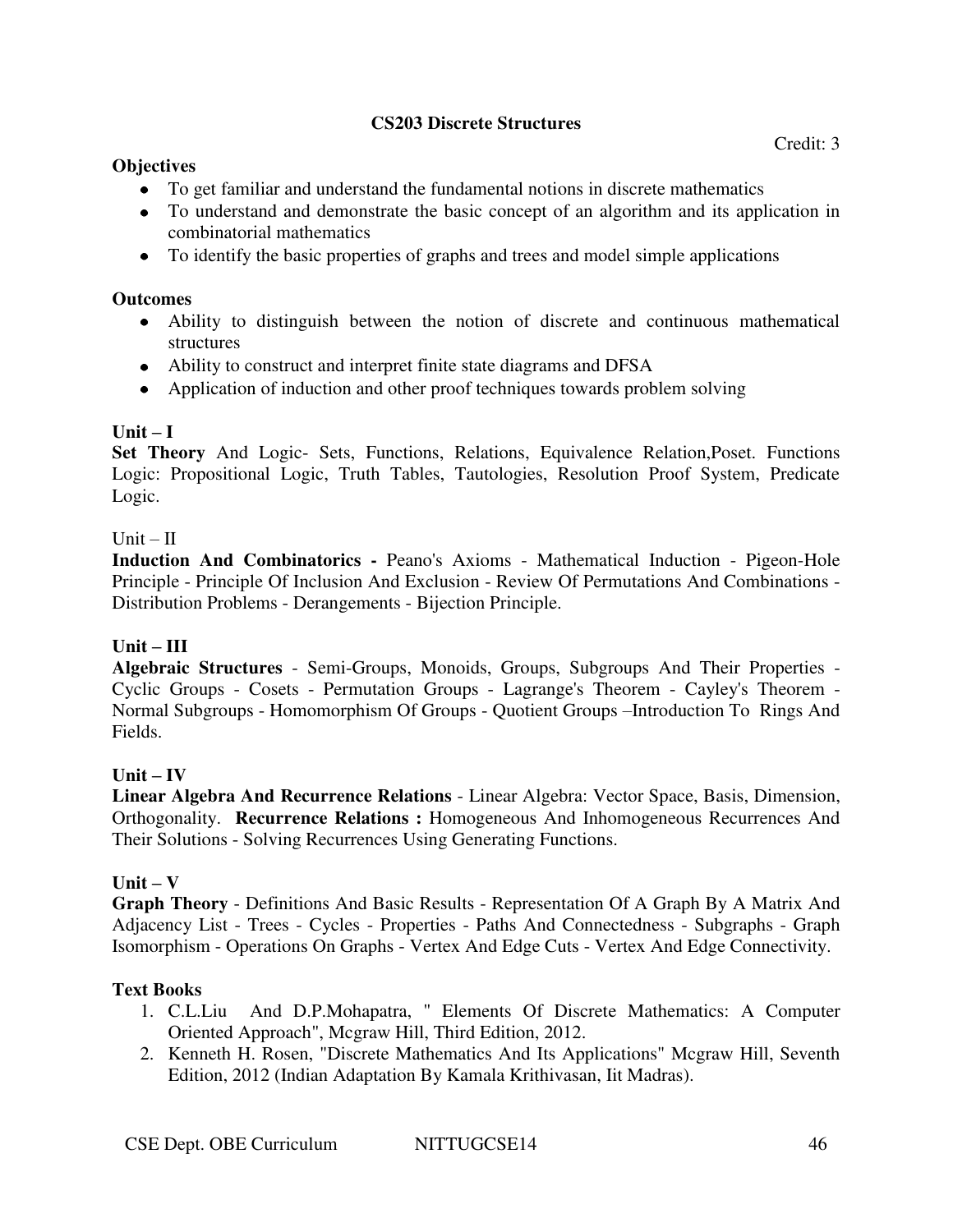- 1. R. Balakrishnan and K. Ranganathan, "A Text Book Of Graph Theory", Springer.
- 2. Thomas Koshy, "Discrete Mathematics with Applications", Elsevier, 2009.
- 3. Gary Haggard, John Schlipf, and Sue Whitesides, "Discrete Mathematics for Computer Science", Cengage Learning Publisher, 2005.
- 1. B. Bollobás, "Modern Graph Theory", Springer, New York 1998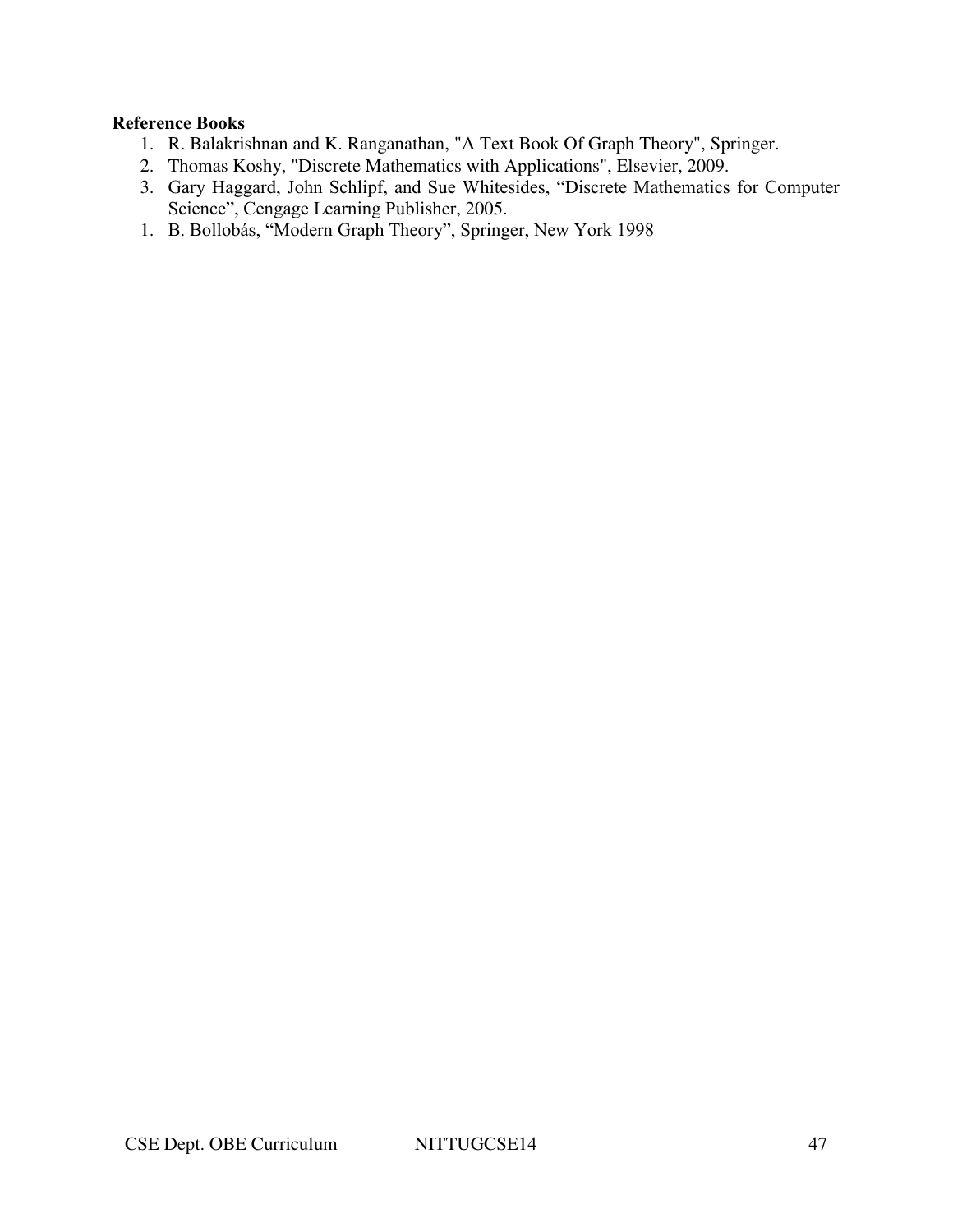# **CS205 Digital Systems Design**

### **Objectives**

- To understand the essential knowledge on the fundamentals and applications of digital circuits and digital computing principles
- To understand the overview on the design principles of digital computing systems

### **Outcome**

Ability to design and implement complicated digital systems using Verilog  $\bullet$ 

### **Unit I**

Binary codes **-** Weighted and non-weighted - Binary arithmetic conversion algorithms, Canonical and standard boolean expressions - Truth tables, K-map reduction - Don't care conditions - Adders / Subtractors - Carry look-ahead adder - Code conversion algorithms - Design of code converters - Equivalence functions.

# **Unit II**

Binary/Decimal Parallel Adder/Subtractor for signed numbers - Magnitude comparator - Decoders / Encoders - Multiplexers / Demultiplexers - Boolean function implementation using multiplexers.

# **Unit III**

Sequential logic - Basic latch - Flip-flops (SR, D, JK, T and Master-Slave) - Triggering of flipflops - Counters - Design procedure - Ripple counters - BCD and Binary - Synchronous counters, Registers - Shift registers - Registers with parallel load, Reduction of state and flow tables - Race-free state assignment - Hazards.

# **Unit IV**

Introduction to VLSI design - Basic gate design - Digital VLSI design - Design of general boolean circuits using CMOS gates. Verilog Concepts – Basic concepts – Modules & ports & Functions – useful modeling techniques – Timing and delays – user defined primitives. Modeling Techniques

# **Unit V**

Advanced Verilog Concepts – Synthesis concepts – Inferring latches and flip-flops – Modeling techniques for efficient circuit design. Design of high-speed arithmetic circuits – Parallelism Pipelined Wallace tree tipliers - Systolic algorithms - Systolic matrix multiplication.

# **Text Books**

- 1. Morris Mano and Michael D. Ciletti, "Digital Design",  $5<sup>th</sup>$  edition, Prentice Hall of India, 2012
- 2. Samir Palnitkar, "Verilog HDL", 2<sup>nd</sup> Edition, Pearson Education, 2003

- 1. Michael D. Ciletti, "Advanced Digital Design with the Verilog HDL,  $2<sup>nd</sup>$  Edition, Pearson Education, 2010
- 2. Stephen Brown, "Fundamentals of Digital Logic with Verilog", McGraw Hill, 2007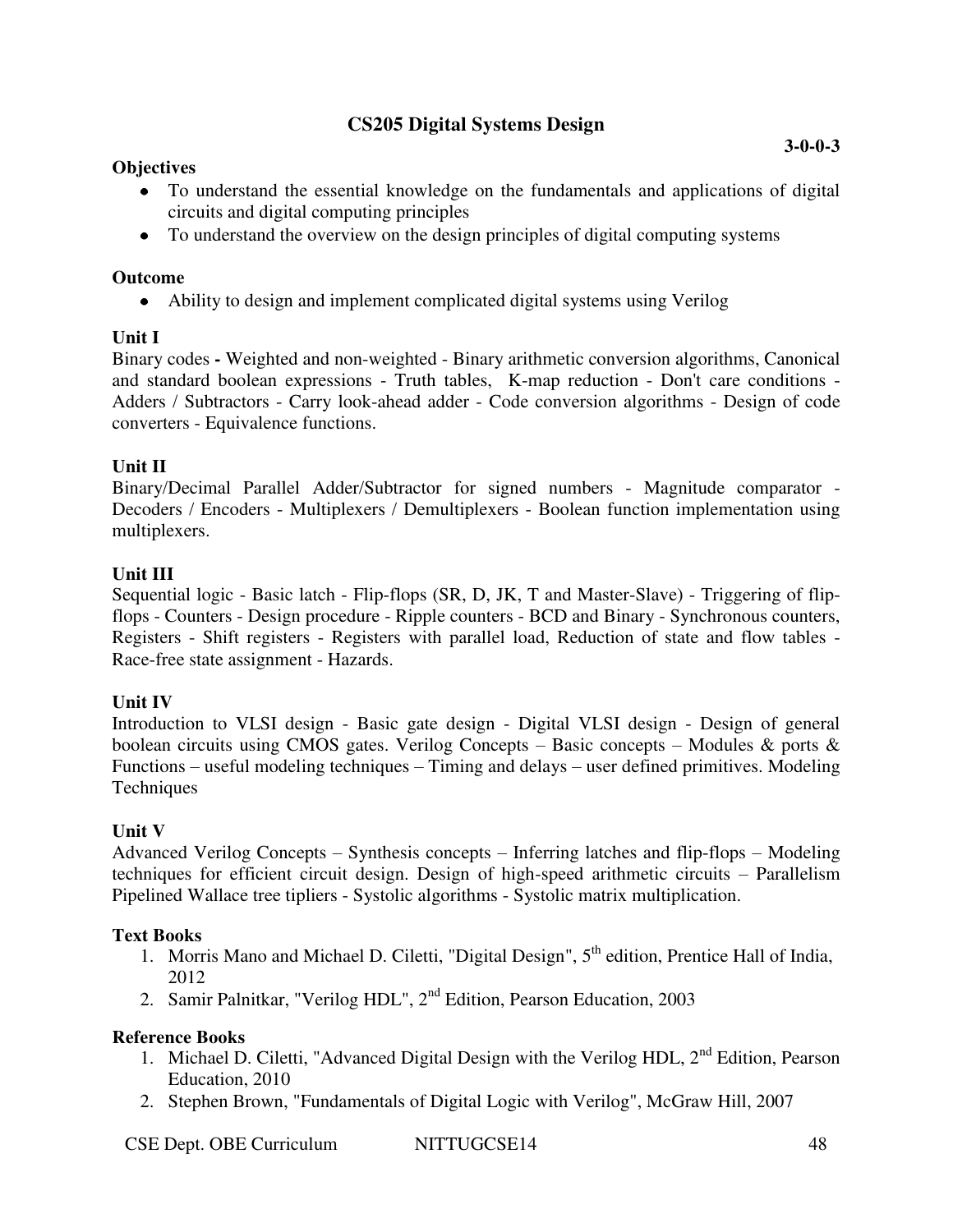# **CS207 Data Communication**

#### **Objectives**

- To understand the fundamental concepts of encoding techniques
- To familiarize with various multiplexing techniques
- To understand the importance of error correcting codes in data transmission

#### **Outcomes**

- Ability to design and implement error correction and detection codes for correct transmission of data
- Ability to apply data communication concepts in practical areas

### **Unit – I Introduction to Waveform Encoding**

Pulse Code Modulation: Sampling, Quantization, Transmission, Reception, Error, SNR, Differential Pulse Code Modulation, Delta Modulation, Adaptive Delta Modulation, Sigma Delta Modulation, Linear Predictive Coder (LPC)

#### **Unit – II Physical Layer**

Digital and Analog Signals, Periodic Analog Signals, Signal Transmission, Limitations of Data Rate, Digital Data Transmission, Performance Measures, Line Coding, Digital Modulation, Media and Digital Transmission System

#### **Unit – III Multiplexing**

Multiplexing Techniques: FDM, TDM, STDM, Transmission Media: Classification and Selection of Media, Switching Networks: Packet, Circuit, Massage, Telephone Networks: Packet and Circuit Switching in telephone network

#### **Unit – IV Error Detection and Correction**

Types of Errors, Two dimensional parity check, Detection verses correction, Block Coding, Linear Block Coding, Cyclic Codes, Checksum, Standardized Polynomial Code, Error Correction Methods, Forward Error Correction

#### **Unit – V Case Study**

Wireless Data Transfer, Remote Weather Monitoring System, Energy Management in Wireless System, Emission Monitoring System, Railway Information and Surveillance System, Central Distribution Hub

- 1. Behrouz A. Forouzan, Sophia Chung Fegan, "Data Communications and Networking", 5<sup>th</sup> edition, Science Engineering & Math Publications, 2012
- 2. William Stallings, "Data and Computer Communications", 8<sup>th</sup> edition, Pearson Education India, 2007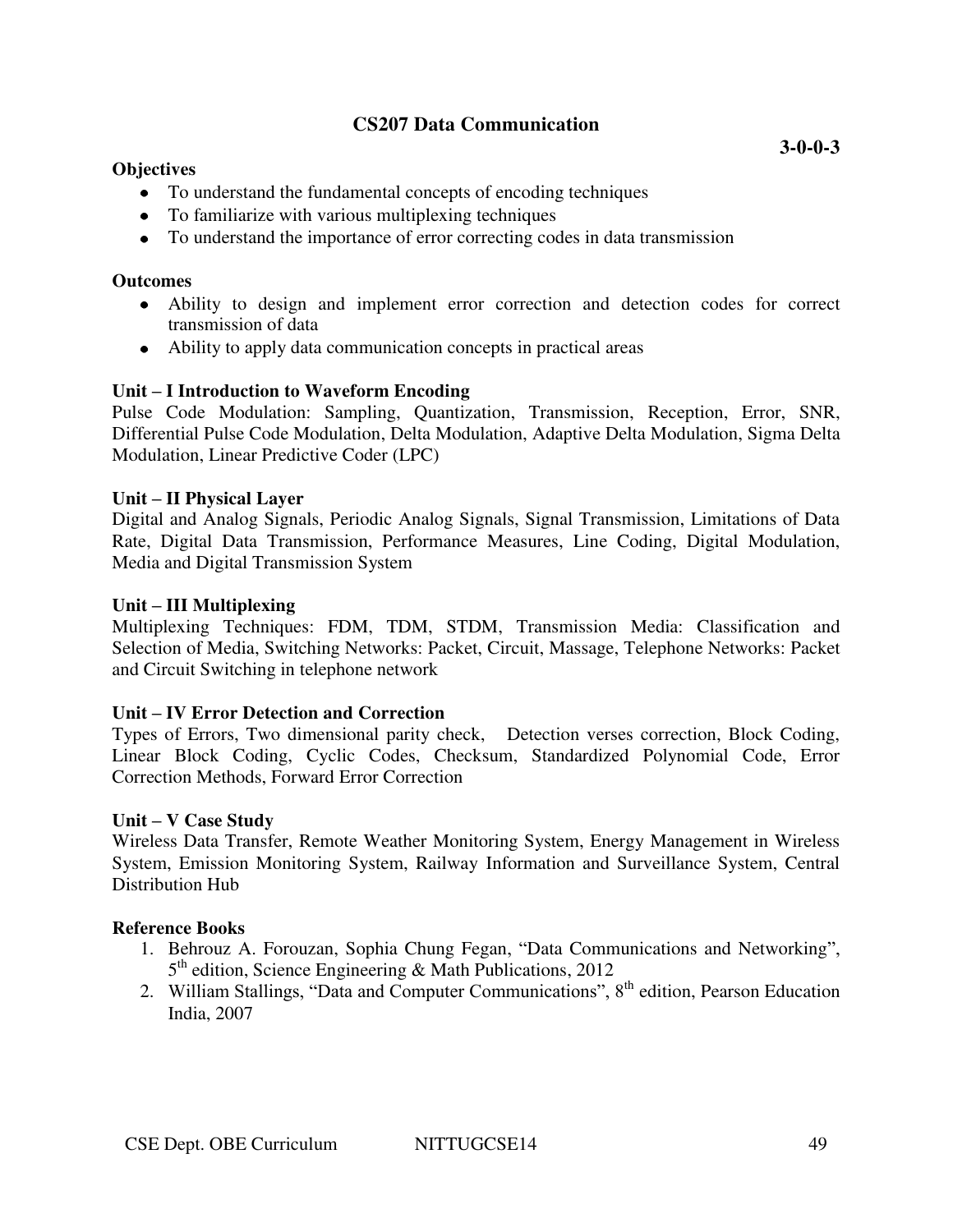# **CS209 Computer Organization**

### **Objectives**

- To understand the basic hardware and software issues of computer organization
- To understand the representation of data at machine level
- To understand how computations are performed at machine level

### **Outcomes**

- Ability to analyze the abstraction of various components of a computer
- Ability to analyze the hardware and software issues and the interfacing
- Ability to work out the tradeoffs involved in designing a modern computer system

### $\textbf{Unit} - \textbf{I}$

Introduction, Technologies for building Processors and Memory, Performance, The Power Wall, Operations of the Computer Hardware, Operands Signed and Unsigned numbers, Representing Instructions, Logical Operations, Instructions for Making Decisions

### **Unit – II**

MIPS Addressing for 32-Bit Immediates and Addresses, Parallelism and Instructions: Synchronization, Translating and Starting a Program, Addition and Subtraction, Multiplication, Division, Floating Point, Parallelism and Computer Arithmetic: Subword Parallelissm, Streaming SIMD Extensions and Advanced Vector Extensions in x86.

### **Unit – III**

Logic Design Conventions, Building a Datapath, A Simple Implementation Scheme, overview of Pipelining, Pipelined Datapath, Data Hazards: Forwarding versus Stalling, Control Hazards, Exceptions, Parallelism via Instructions, The ARM Cortex – A8 and Intel Core i7 Pipelines, Instruction –Level Parallelism and Matrix Multiply Hardware Design language

# $Unit - IV$

Memory Technologies, Basics of Caches, Measuring and Improving Cache Performance, dependable memory hierarchy, Virtual Machines, Virtual Memory, Using FSM to Control a Simple Cache, Parallelism and Memory Hierarchy: Redundant Arrays of Inexpensive Disks, Advanced Material: Implementing Cache Controllers

#### $Unit - V$

Disk Storage and Dependability, RAID levels, performance of storage systems, Introduction to multi threading clusters, message passing multiprocessors.

#### **Text Book**

1. David A. Patterson and John L. Hennessey, "Computer organization and design, The Hardware/Software interface", Morgan Kauffman / Elsevier, Fifth edition, 2014

- 1. V. Carl Hamacher, Zvonko G. Varanesic, and Safat G. Zaky, "Computer Organization", 6<sup>th</sup> edition, McGraw-Hill Inc, 2012
- 2. William Stallings, "Computer Organization and Architecture", 8<sup>th</sup> Edition, Pearson Education, 2010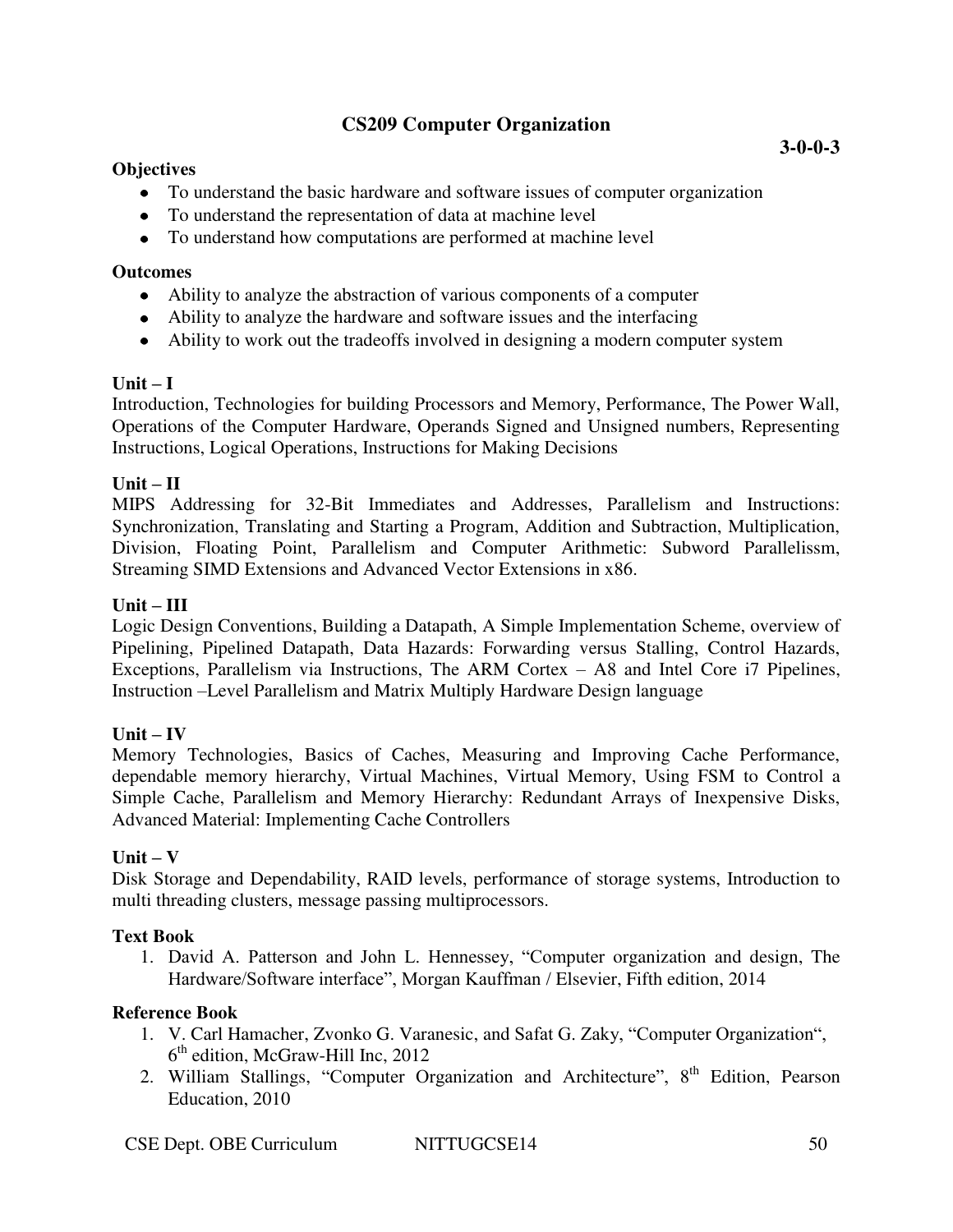# **HM201 Corporate Communication**

### **Objectives**

- To help in participation in seminars, group discussions, and interviews successfully
- To prepare to present ideas effectively to different levels of people
- To enable write reports, research papers, and proposals

#### **Outcomes**

- Ability to express themselves meaningfully in seminars and GD
- Ability to write reports, notices, etc., required in the corporate world
- Ability to listen and comprehend and also retain information presented by others

### **Unit – I: Importance of Communication in the Corporate World**

Corporate culture  $\&$  communication – Networks  $\&$  channels of communication – Barriers to communication – Strategies to overcome them - Role of psychology in communication- Internal & External Communication- Management & Communication - Institute & Corporate Social Responsibility

#### **Unit – II: Fluent Oral Communication Techniques**

Speech mechanics – Mental process of speaking – Extempore speech practice – Body Language – Interview strategies - Seminar & Presentation skills - Use of Visual Aids – Use of Power point- - Techniques to make people listen.

#### **Unit – III: Listening Skills**

Importance of listening in the corporate world -Listening for information and content – Kinds of listening – Factors affecting this – Methods to overcome them – Retention of facts, data  $\&$ figures- Role of Speaker in listening.

#### **Unit – IV: Writing for Technical Purposes**

Reader-writer relationship - Varieties of styles and registers- Mechanics of technical writing – Corporate & Institute Branding - website - Communication in Crises – Executive summary and abstract –Memos -- Use of charts, graphs etc.

#### **Unit – V: Writing for Business Purposes**

Inter office memos - Circulars and notices – Proposals, Agenda and Minutes – Marketing language –Corporate Branding - 'You' tone - Captions & Eye catchers-- Communication in a crisis.

# **Reference Books**

- 1. David Lindsay, "Scientific Writing = Thinking in Words", 2011
- 2. Paul A. Argenti, "Corporate Communication", McGraw Hill, 2008.
- 3. Sandra M. Oliver, "Handbook of Corporate Communication And Public Relations", Routledge, 2004.

David Lindsay, "A Guide to Scientific Writing" Macmillan, 1995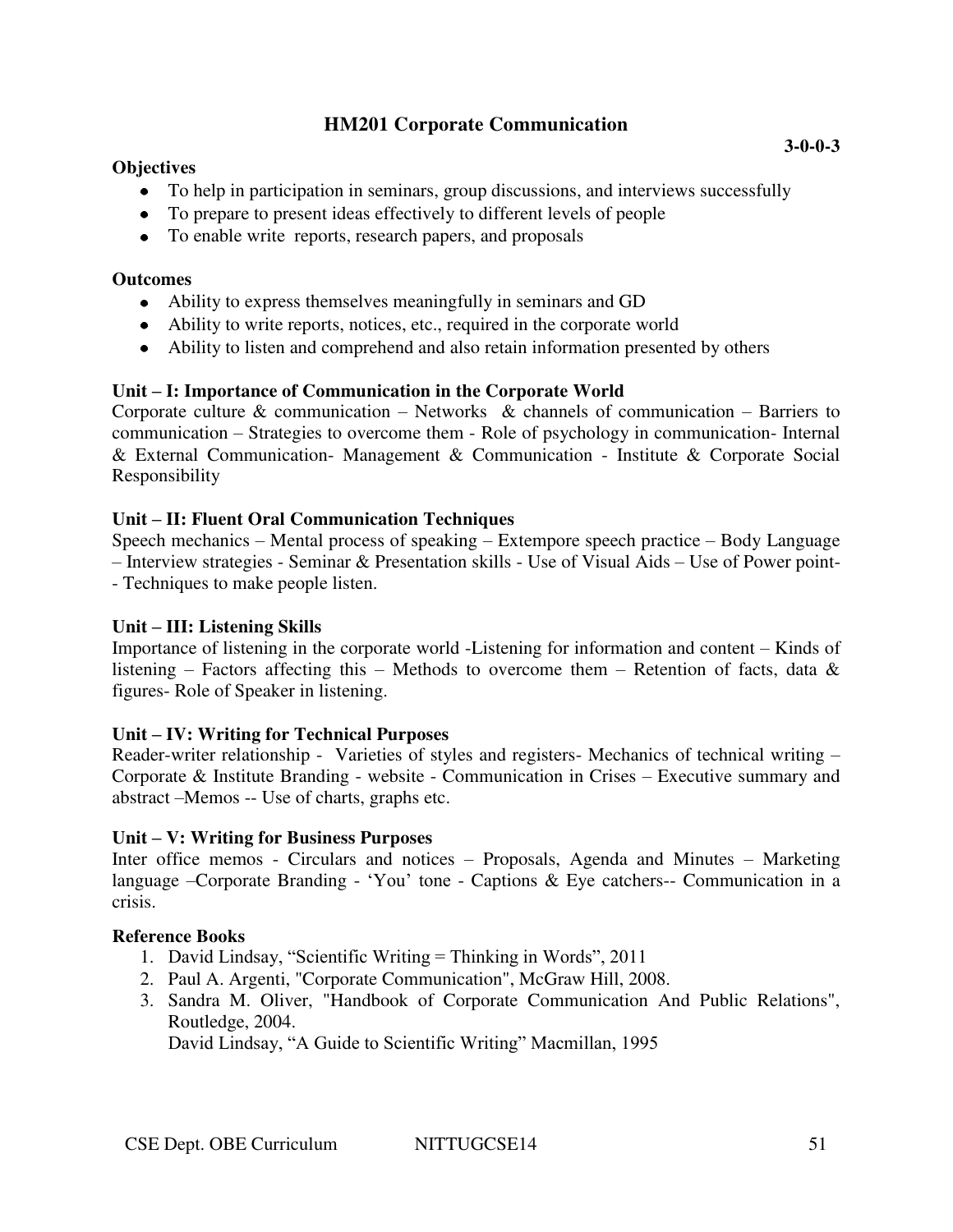# **CS213 Data Structures Laboratory**

### **Objectives**

- To analyze the time and space complexities and efficiency of various algorithms.
- To understand the practical application of linear and nonlinear data structures.
- To introduce and practice advanced algorithms, programming techniques necessary for developing sophisticated computer applic ation programs.

### **Outcomes**

- Ability to apply and implement the learned algorithm for problem solving
- Ability to identify the data structure to develop program for real time applications

### **Experiments**

- Problems in  $C/C++/$  Java using data structures involving arrays, stacks, queues, strings, linked lists, trees, graphs.
- Operations on stacks, queues and linked lists
- Conversion of infix expressions to postfix and evaluation of postfix expressions
- Implementation of priority queue
- Implementation of Binary Tree and Binary Search Tree
- Implementation of Sorting Techniques

# **CS215 Digital System Design Laboratory**

 $0 - 0 - 2 - 2$ 

# **Objectives**

- To develop programs in Hardware Description Language
- To design and implement synchronous sequential, asynchronous sequential circuits
- To be familiar with basic combinational and sequential components used in the typical data path designs

#### **Outcomes**

- Ability to design synchronous sequential circuits using basic flip-flops, counters, PLA, PAL.
- Familiarize with the necessary software skills to design basic digital systems
- Technical expertise in debugging the digital circuits

#### **Experiments**

- Design of a 32-bit carry look-ahead adder with logarithmic depth using Verilog
- Design of a Wallace tree multiplier using Verilog
- Design of a 4-bit DSP processor using Verilog
- Burning the 4-bit DSP processor on a FPGA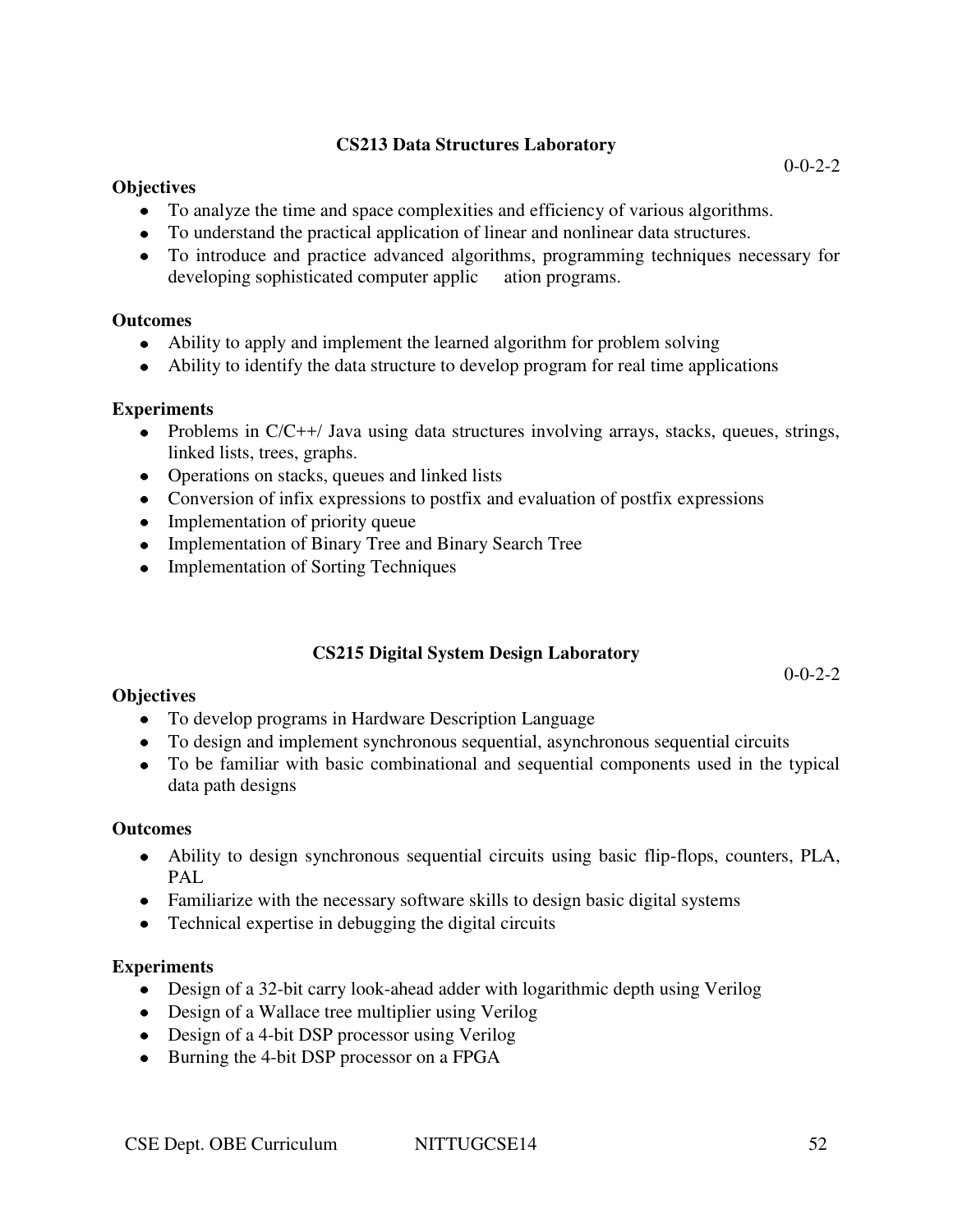# **FOURTH SEMESTER**

## **CS202 Operating Systems**

### **Objectives**

- To provide knowledge about the services rendered by operating systems
- To provide a detailed discussion of the various memory management techniques
- To discuss the various file-system design and implementation issues
- To discuss how the protection domains help to achieve security in a system

## **Outcomes**

- Ability to comprehend the techniques used to implement the process manager
- Ability to comprehend virtual memory abstractions in operating systems
- Ability to design and develop file system interfaces, etc.
- Technical knowhow of the working principle of various types of operating systems

## $Unit - I$

Operating Systems –Definition- Types- Functions -Abstract view of OS- System Structures – System Calls- Virtual Machines –Process Concepts –Threads –Multithreading

## **Unit – II**

Process Scheduling- Process Co-ordination –Synchronization –Semaphores –Monitors Hardware Synchronization –Deadlocks –Methods for Handling Deadlocks

## **Unit – III**

Memory Management Strategies –Contiguous and Non-Contiguous allocation –Virtual memory Management –Demand Paging- Page Placement and Replacement Policies

## $Unit - IV$

File System –Basic concepts - File System design and Implementation –Case Study: Linux File Systems - Mass Storage Structure –Disk Scheduling –Disk Management –I/O Systems- System Protection and Security.

## $Unit - V$

Distributed Systems –Distributed operating systems –Distributed file systems –Distributed Synchronization.

## **Text Book**

 $\bullet$  Silberschatz, Galvin, Gagne, "Operating System Concepts", John Wiley and Sons, 9<sup>th</sup> edition, 2013

## **References Books**

- 1. William Stallings, "Operating Systems –Internals and Design Principles", 8/E, Pearson Publications, 2014
- 2. Andrew S. Tanenbaum, "Modern Operating Systems", 4/E, Pearson Publications, 2014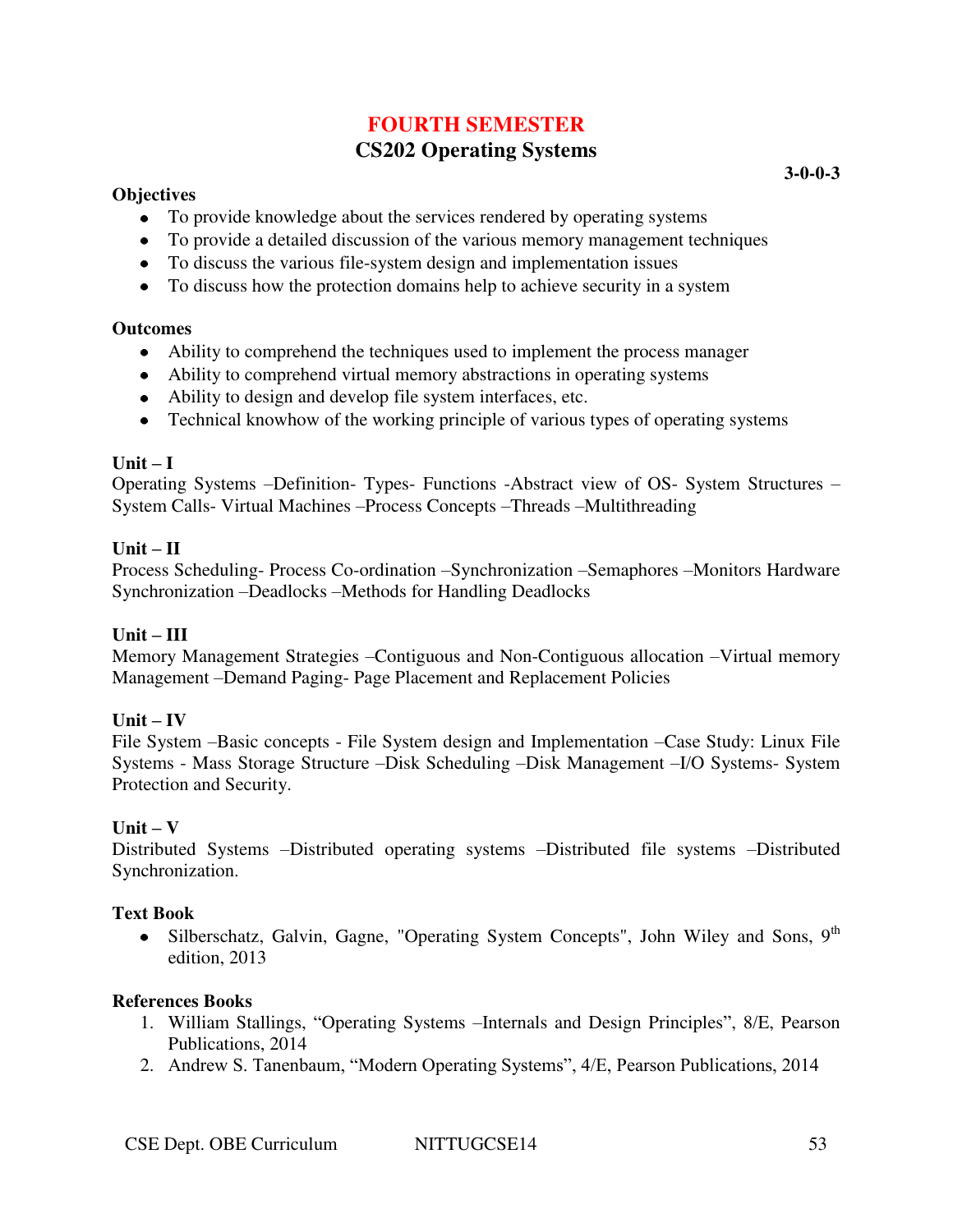## **MA204 Introduction to Probability Theory**

### **Objectives**

- To introduce the fundamental concepts and theorems of probability theory
- To apply elements of stochastic processes for problems in real life
- To understand elementary queuing concepts and apply elsewhere in computer science.

#### **Outcomes**

- Conceptualize the necessity of randomness concept in practical situation
- Approximate the real problems using stochastic process and deduce results
- Deduce useful results and interpret them based on the analysis of queuing theory

#### $\textbf{Unit} - \textbf{I}$

Axioms of probability theory *-* Probability spaces - Joint and conditional probabilities- Bayes' Theorem- Independent events.

## $Unit - II$

*Random Variable and random vectors - Distributions and densities. Independent random variables – Functions of one and two random variables.* 

## **Unit – III**

Moments and characteristic functions *-* Inequalities of Chebyshev and Schwartz. Convergence concepts.

## $Unit - IV$

*Random processes - Stationarity and ergodicity - Strict sense and wide sense stationary processes - Covariance functions and their properties - Spectral representation - Wiener-Khinchine theorem.*

## $Unit - V$

Gaussian processes *-* Processes with independent increments - Poisson processes - Lowpass and Bandpass noise representations.

#### **Text Books**

- Papoulis, A., "Probability, Random variables and Stochastic Processes",  $4<sup>th</sup>$  edition, McGraw Hill, 2002
- Davenport, "Probability and Random Processes for Scientist and Engineers", McGraw-Hill, 1970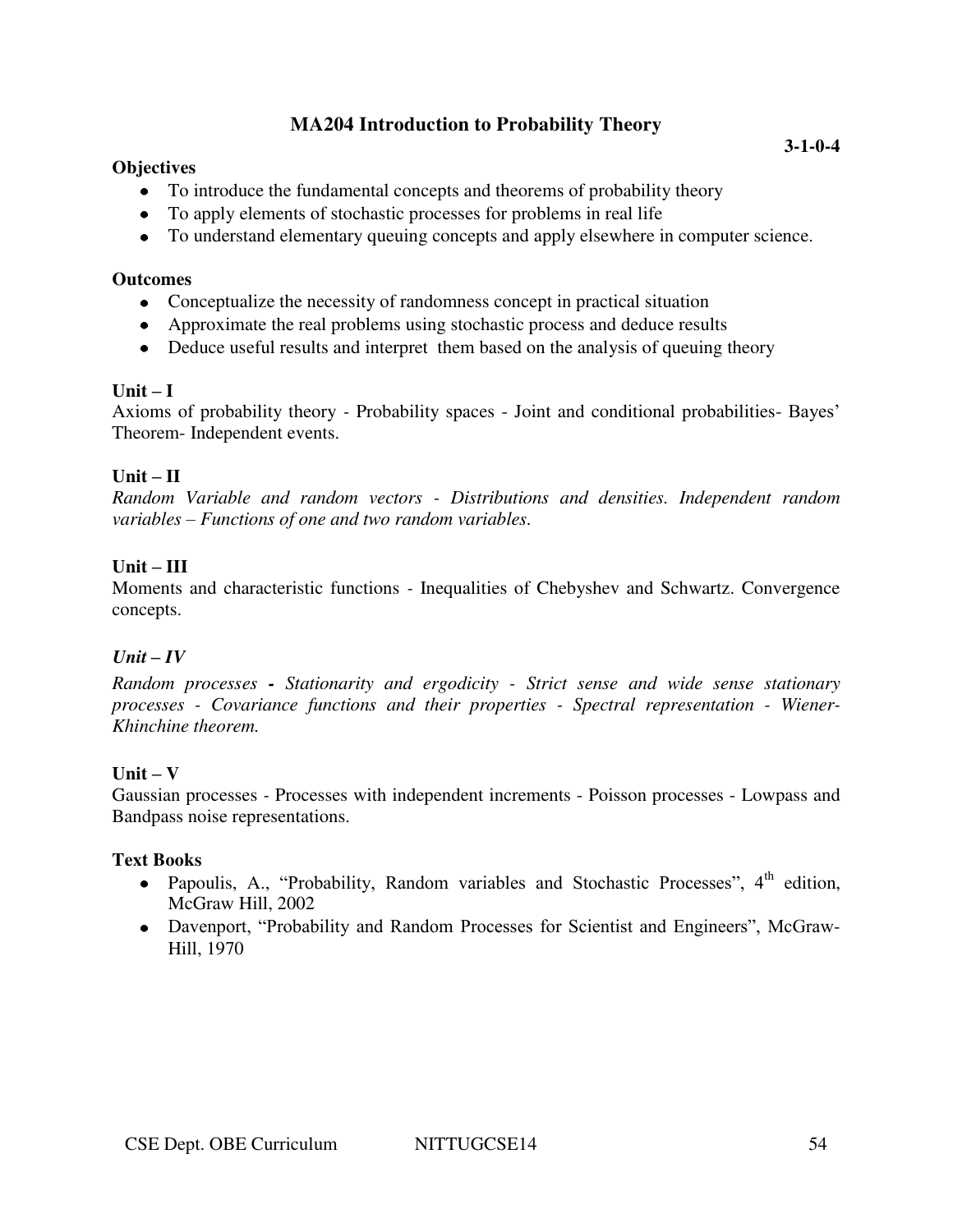## **CS206 Computer Networks**

### **Objectives**

- To provide insight about networks, topologies, and the key concepts
- To gain comprehensive knowledge about the layered communication architectures (OSI and TCP/IP) and its functionalities
- To understand the principles, key protocols, design issues, and significance of each layers in ISO and TCP/IP
- To know the basic concepts of network security and its various security issues related with each layer

### **Outcomes**

- Obtain insight about basic network theory and layered communication architectures
- Provide solutions to various problems in network theory

### $Unit - I$

**Introductory Concepts** - Network hardware - Network software – Review of Physical layer - Guided transmission media - Cable television

### $\mathbf{U}$ nit –  $\mathbf{U}$

**Data Link Layer -** Design issues - Channel allocation problem - Multiple access protocols - Ethernet - Wireless LAN - 802.11 architecture

## **Unit – III**

**Network Layer -** Design issues - Routing algorithms - Congestion control algorithms - Quality of Service - Internetworking

## $Unit - IV$

**Transport Layer** - Transport service - Elements of transport protocols - User Datagram Protocol - Transmission Control Protocol

#### $Unit - V$

**Application Layer** - DNS - Electronic mail - World Wide Web - Multimedia

## **Text Books**

- 1. Andrew S. Tanenbaum and David J. Wetherall, "Computer Networks",  $5<sup>th</sup>$  edition, Prentice Hall, 2010
- 2. W. Stallings, "Data and Computer Communication", 8<sup>th</sup> Edition, Pearson Education, 2007

#### **Reference Book:**

 $\bullet$  Behrouz A. Foruzan, "Data Communication and Networking",  $5<sup>th</sup>$  edition, Science Engineering & Math Publications, 2012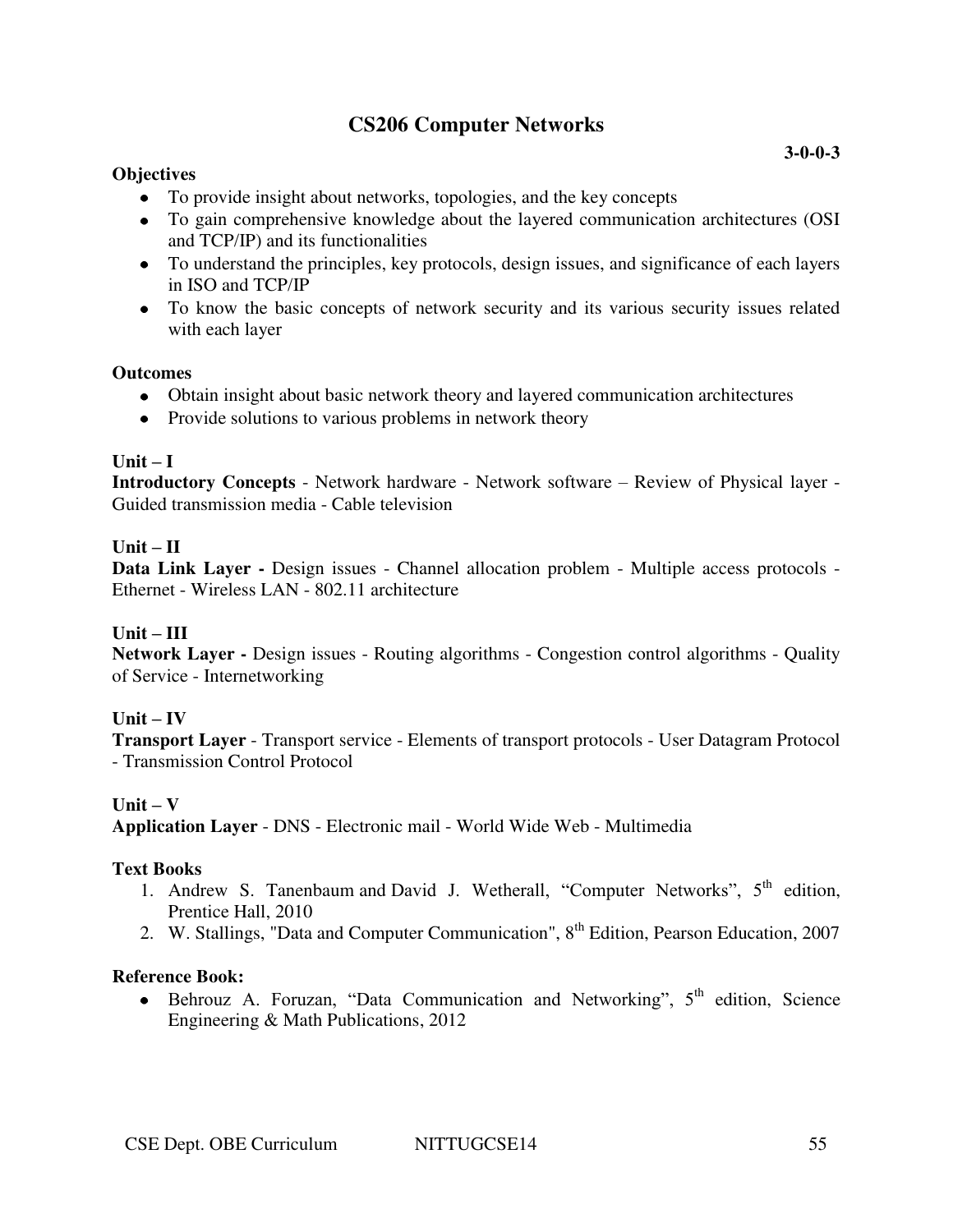## **CS208 Automata and Formal Languages**

### **Objectives**

- To introduce concepts in automata theory and theory of computation
- To identify different formal language classes and their relationships
- To design grammars and recognizers for different formal languages

#### **Outcomes**

- Ability to relate practical problems to languages, automata, and computability
- Ability to demonstrate an increased level of mathematical sophistication
- Ability to apply mathematical and formal techniques for solving problems

### **Unit – I Introduction**

Alphabets, Strings and Languages; Automata and Grammars, Deterministic finite Automata (DFA)-Formal Definition, Simplified notation: State transition graph, Transition table, Language of DFA, Nondeterministic finite Automata (NFA), NFA with epsilon transition, Language of NFA, Equivalence of NFA and DFA, Minimization of Finite Automata, Distinguishing one string from other, Myhill-Nerode Theorem

### **Unit – II Regular Expression (RE)**

Regular expression (RE) Definition, Operators of regular expression and their precedence, Algebraic laws for Regular expressions, Kleen's Theorem, Regular expression to FA, DFA to Regular expression, Arden Theorem, Non Regular Languages, Pumping Lemma for regular Languages. Application of Pumping Lemma, Closure properties of Regular Languages, Decision properties of Regular Languages, FA with output: Moore and Mealy machine, Equivalence of Moore and Mealy Machine, Applications and Limitation of FA.

#### **Unit – III Context Free Grammar (CFG) and Context Free Languages (CFL)**

Definition, Examples, Derivation, Derivation trees, Ambiguity in Grammar, Inherent ambiguity, Ambiguous to Unambiguous CFG, Useless symbols, Simplification of CFGs, Normal forms for CFGs: CNF and GNF, Closure proper ties of CFLs, Decision Properties of CFLs: Emptiness, Finiteness and Membership, Pumping lemma for CFLs

#### **Unit – IV Push Down Automata (PDA)**

Description and definition, Instantaneous Description, Language of PDA, Acceptance by Final state, Acceptance by empty stack, Deterministic PDA, Equivalence of PDA and CFG, CFG to PDA and PDA to CFG,

#### **Unit – V Turing machines (TM)**

Basic model, definition and representation, Instantaneous Description, Language acceptance by TM, Variants of Turing Machine, TM as Computer of Integer functions, Universal TM, Chur ch's Thesis, Recursive and recursively enumerable languages, Halting problem, Introduction to Undecidability, Undecidable problems about TMs. Post correspondence problem (PCP), Modified PCP, Introduction to recursive function theory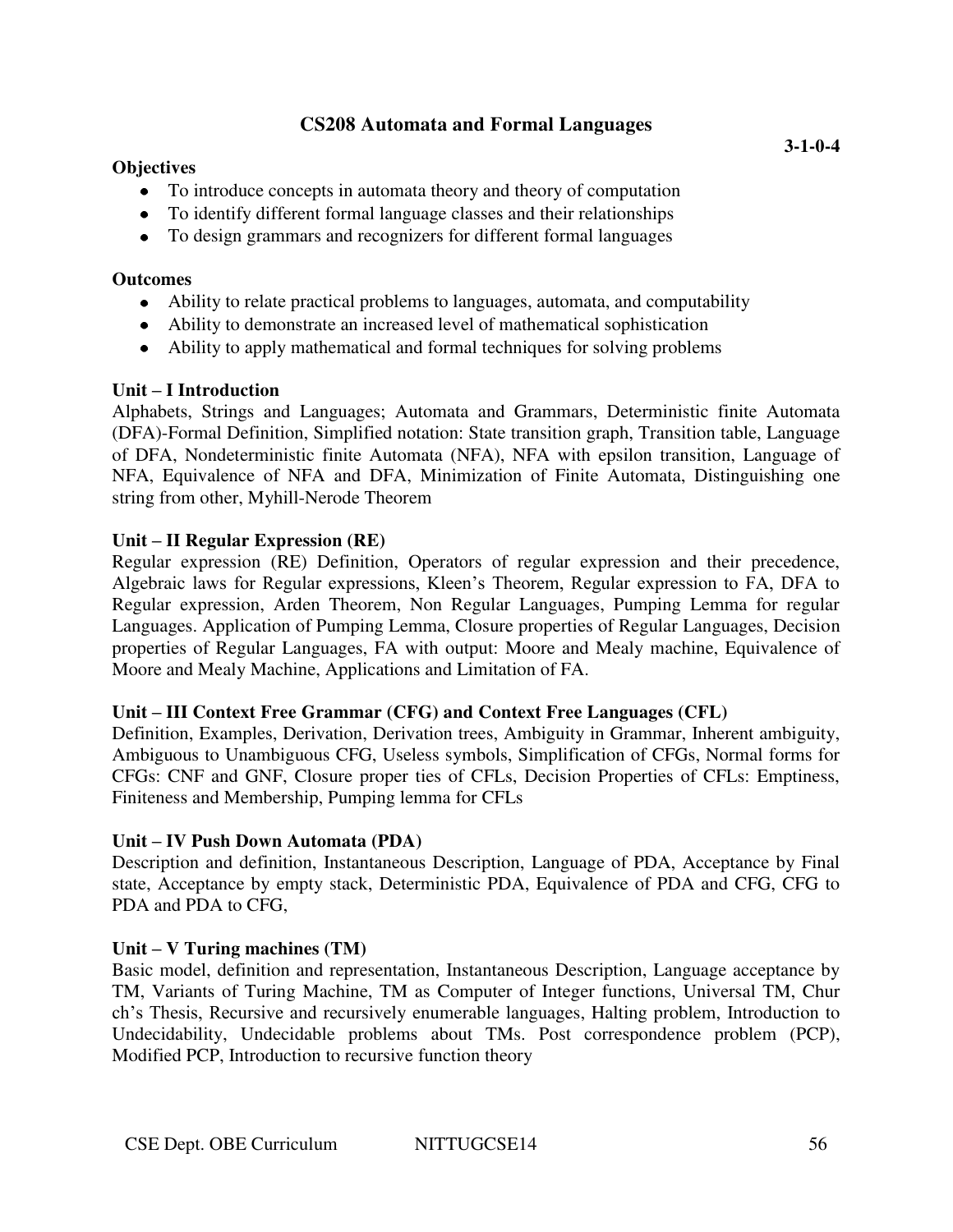#### **Text Book**

1. Hopcroft and Ullman, "Introduction to Automata Theory, Languages and Computation", Pearson Education, 3<sup>rd</sup> edition, 2006

#### **Reference books**

- 1. Martin J. C., "Introduction to Languages and Theory of Computations", TMH, 4<sup>th</sup> edition, 2010
- 2. Peter Linz, "An Introduction to Formal Language and Automata", Narosa Pub. House, 2011
- 3. Papadimitriou, C. and Lewis, C. L., "Elements of the Theory of Computation", PHI, 1997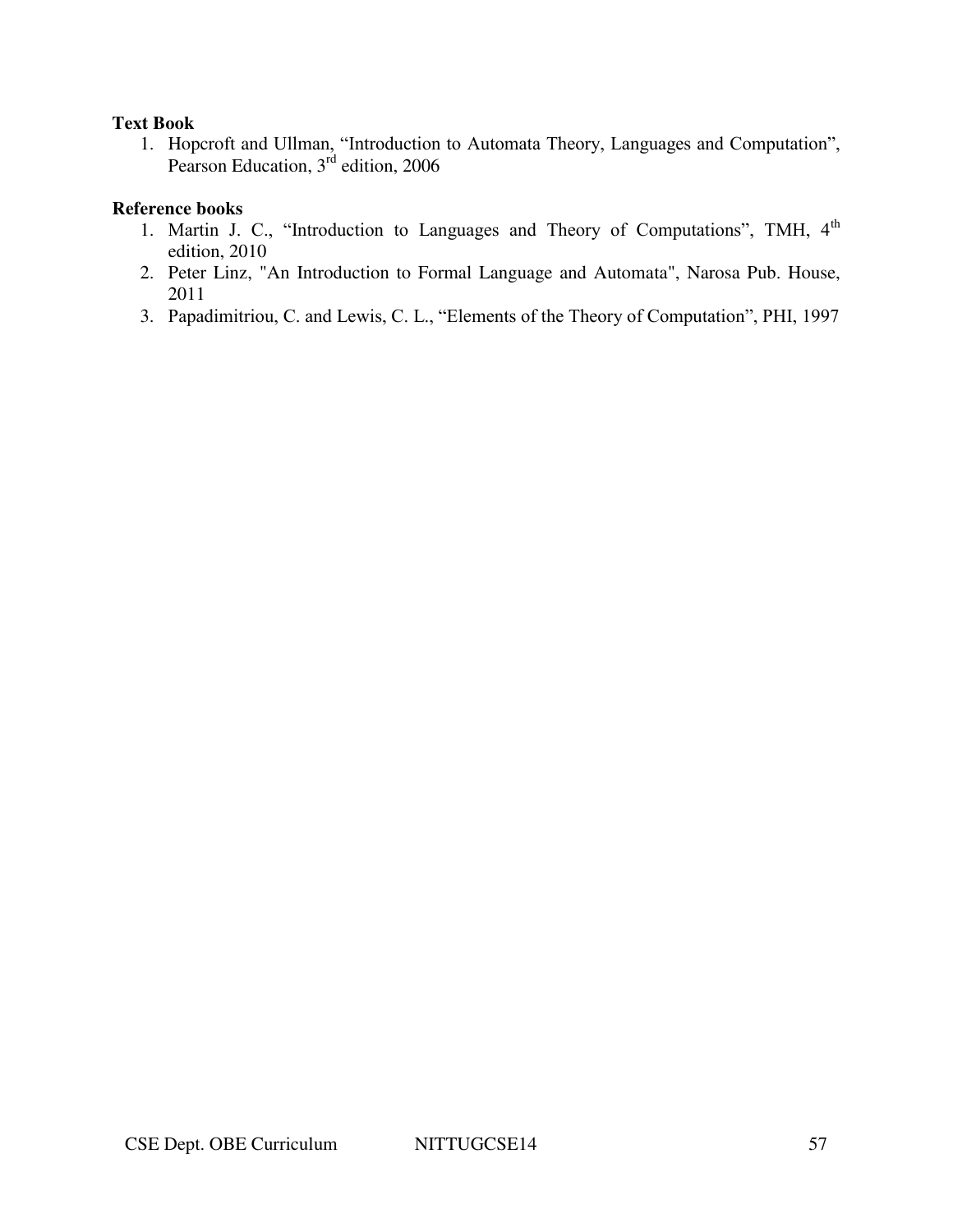## **CS210 Advanced Algorithms**

#### **Objective**

To expose the students to advanced topics in algorithms including use of advanced concepts in data structures and algorithms for manipulations

#### **Outcomes**

- Ability to apply hashing techniques, use data structures in new algorithms
- Ability to comprehend complex real world scenarios and map to advanced algorithms understand

### **Unit – I**

Review of algorithmic paradigms, Finding max and min in a list adversary arguments selection in expected liner time, selection in worst case, hashing technique- hash tables, hash functions, open hashing, perfect hashing, related theorems.

### **Unit – II**

Binary search trees, AVL trees, randomly built binary search trees, optimal binary search trees, greedy strategy and matroids, weighted matroids and task scheduling problem, introduction to amortised analysis, illustrative examples

### **Unit – III**

B-Trees, Binomial heaps, data structures for disjoint sets, shortest paths: difference constraints and shortest paths, proofs of shortest path properties, relationship to matrix multiplication, Floyd-Warshall algorithm, Johnson's algorithm for sparse graphs

#### $Unit - IV$

Flow networks and their properties, Ford-Fulkerson method, maximum bipartite matching, FFT algorithm, DFT and FFT, efficient FFT implementation, primality testing basics, Miller-Rabin algorithm and its proof

## $Unit - V$

Polynomial time and exponential time algorithms, 3-CNF satisfiability and other representative hard problems, decision and optimization problems, encodings, formal language framework, verification algorithms, classes P and NP, NP-Hard and NP complete problems, efficient reduction proofs via examples

## **Textbook**

T. Cormen, C. Lieserson, R. Rivest, and C. Stein, "Introductions to Algorithms", Prentice-Hall/India, 3<sup>rd</sup> edition, 2009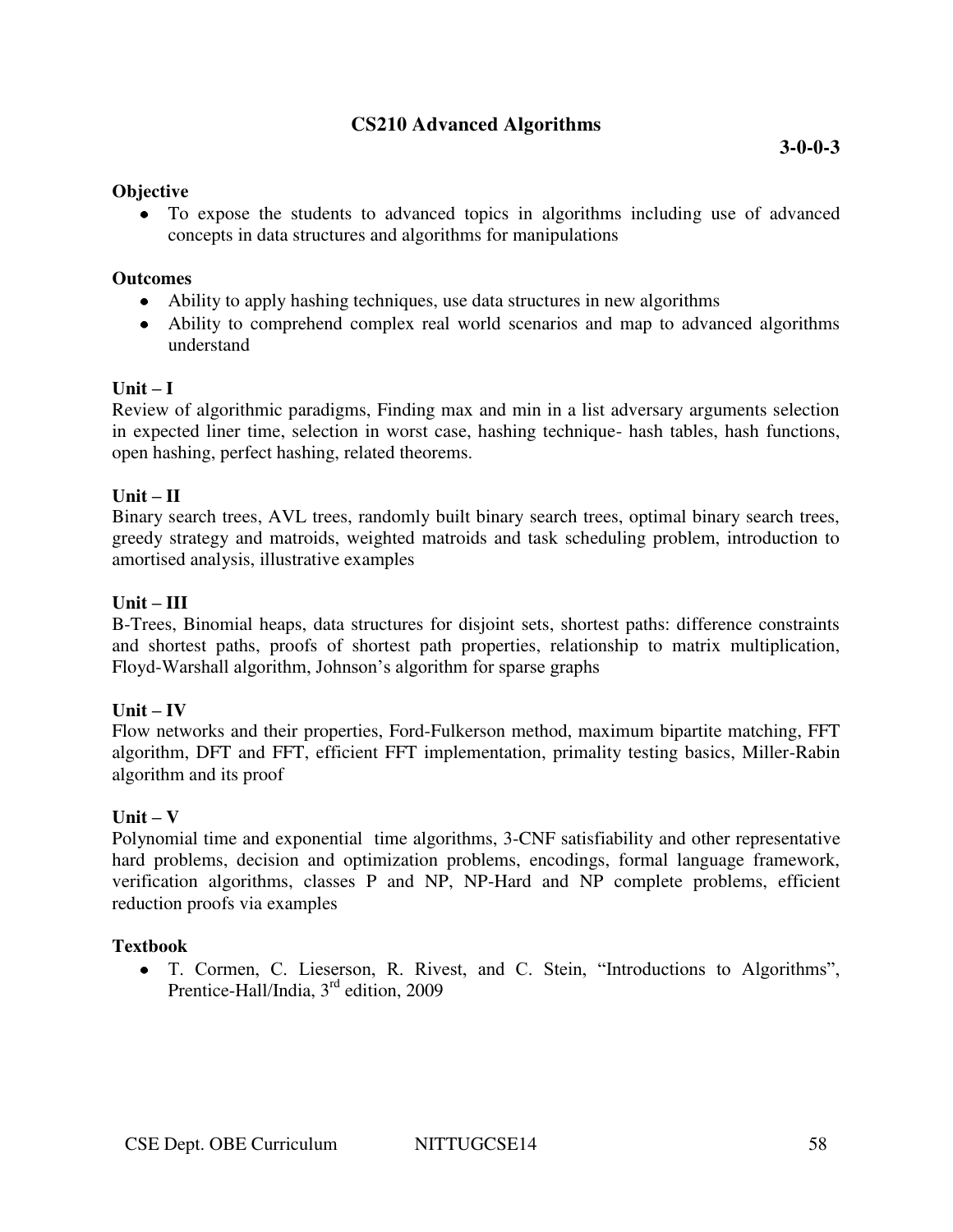## **CS212 Combinatorics and Graph Theory**

### **Objective**

• To introduce basic combinatorics and graph theory

#### **Outcomes**

- Ability to apply combinatorial ideas in other mathematical arguments in other subjects e.g., analysis of algorithms, queueing theory, etc.
- Ability to comprehend graph theory fundamentals and tackle problems in dynamic programming, network flows, etc.

### $\textbf{Unit} - \textbf{I}$

Scope of the course, Application areas in CS, A feel of some advanced problems in Combinatorial Optimization/ Graph Theory, Sum/Product rules, Power set - algorithm, Bijections/Mapping/Examples Permutations and combinations, examples, Combinatorial ideas, Pascal Triangle Counting principles via examples, Insertion sort, Stirling numbers

### **Unit – II**

Average case analysis and combinatorial ideas Double counting - Fubini's method, PHP principle, various illustrations Stirling numbers of II kind, Combinatorial identities, Binomial theorem Multinomial theorem, P(n,t1, - - - ,tp) notation, Euler PHI-function, Properties, Steps in Sieve of Eratosthenes

#### **Unit – III**

Inclusion/Exclusion Principle, Exercises, Derangements, IMO type problems, Ramsey Theory, Partition problems, Ferrar Diagrams Recurrences - Examples in CS, Substitution methods, Recurrence trees, D&C Solving Fibonacci series - GF idea, Difference equations, examples. Homogeneous case Inhomogeneous case

#### $Unit - IV$

Basics of GFs, Review problems, Examples, GF manipulations Coupled difference equations, Graph theory fundamentals, Representations, Examples in CS - MST review, Party problem Distance in graphs, Floyd-Warshall algorithm, Operations in graphs, Meanings of products

#### $\textbf{Unit} - \textbf{V}$

Regular graphs, related results, Coloring, Cliques and independent sets, Trees, definitions, related problems, properties, Network Flows, Definitions, Related discussions and Max-Flow Min-Cut Theorem, Introduction to optimization problems in CS, LP formulation, Branch-and-Bound

#### **Text books**

1. J. H. Van Lint and R. M. Wilson, "A course in Combinatorics", 2<sup>nd</sup> edition, Cambridge Univ. Press, 2001

G. Chartrand and P. Zhang, "Introduction to Graph Theory", McGraw-Hill, 2006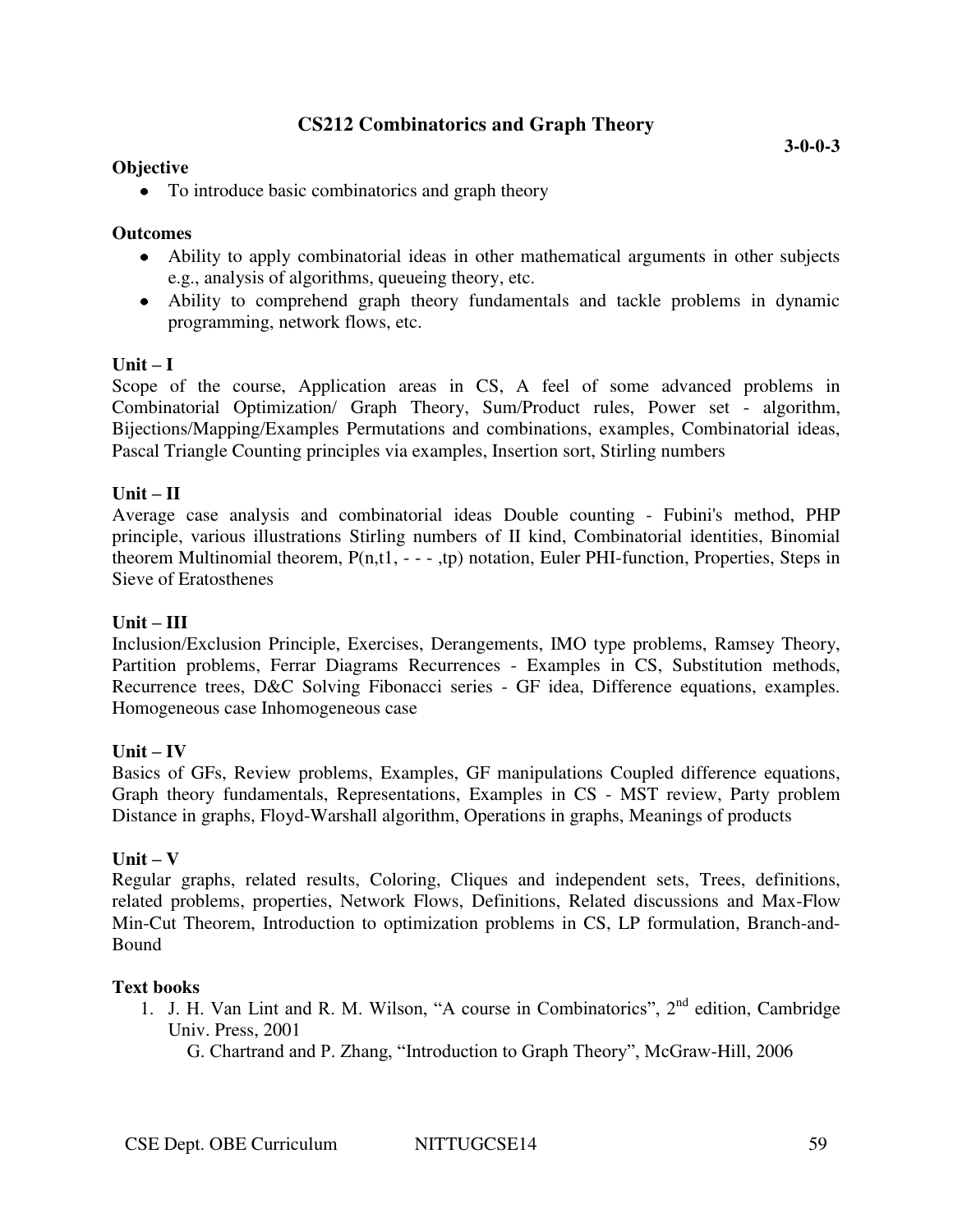## **CS214 Algorithms Laboratory**

### **Objectives**

- To learn how to analyze the complexity of algorithms
- To compare and evaluate algorithms in terms of time and space complexity
- To program brute force, divide and conquer, decrease and conquer, transform and conquer, greedy, and dynamic techniques

#### **Outcomes**

- Ability to solve and analyze general algorithms based on space and time complexity
- Ability to implement and empirically compare fundamental algorithms and data structures to real-world problems
- Knowledge about different algorithmic paradigms and optimization

### **Experiments**

- Estimating worst-case/average-case complexity of algorithms via programs
- Determining machine constants
- Programs involving some advanced data structures
- Implementing example problems
- Illustrating the different paradigms of algorithm design
- Solving miscellaneous problems e.g. problems in string manipulation, graph theory, optimization

## **CS216 Operating Systems Laboratory**

**0-0-2-2** 

#### **Objectives**

- To understand the concept of Operating System
- To experience the practical side of the functioning of various blocks in OS

#### **Outcomes**

- Ability to make use of tools for solving synchronization problems
- Ability to compare and contrast various CPU scheduling algorithms
- Ability to understand the differences between segmented and paged memories

#### **Experiments**

- 1. Hands on Unix Commands
- 2. Shell programming for file handling
- 3. Shell Script programming using the commands *grep, awk* and *sed*
- 4. Implementation of CPU scheduling algorithms
- 5. Pthread Programming
- 6. Implementation of Synchronization problems using Semaphores, Message Queues and Shared Memory
- 7. Implementation of Memory Management Allocation, Placement and replacement Algorithms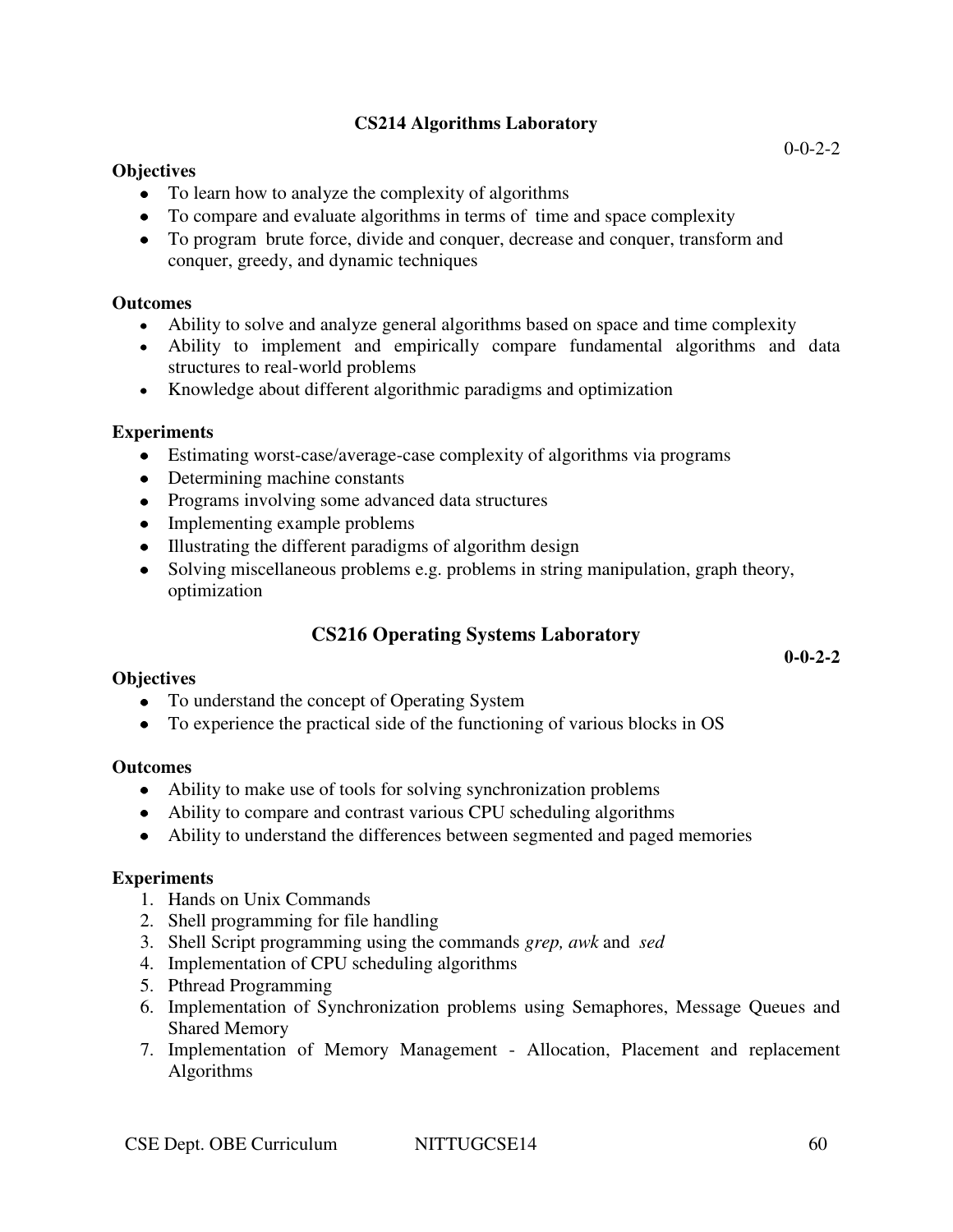#### **References**

- 1. Silberschatz, Galvin, Gagne, "Operating System Concepts", 9/E, John Wiley and Sons 2013
- 2. William Stallings, "Operating Systems –Internals and Design Principles", 8/E, Pearson Publications, 2014
- 3. Andrew S. Tanenbaum, "Modern Operating Systems", 4/E, Pearson Publications, 2014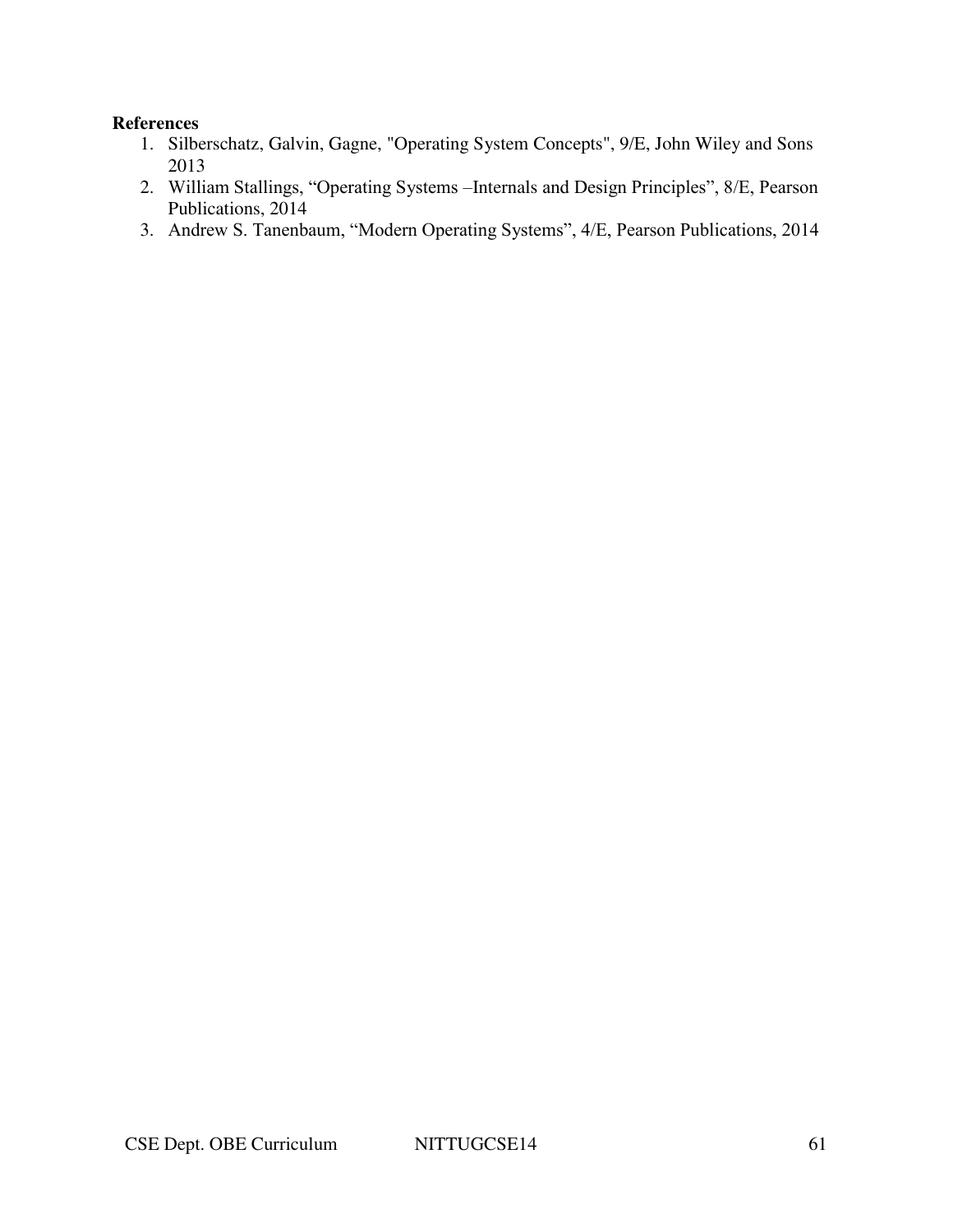## **FIFTH SEMESTER**

## **CS301 Computer Architecture**

#### **Objectives**

**3-1-0-4** 

- To understand the concept of advanced pipelining techniques
- To understand the current state of art in memory system design
- To know the working principle of I/O devices

#### **Outcomes**

- Ability to apply performance metrics to find the performance of systems
- Ability to identify the problems in components of computer
- Ability to comprehend and differentiate various computer architectures and hardware

#### **Unit I**

Introduction, Classes of computers, Defining Computer Architecture – Trends in Technology – Trends in Power and Energy in Integrated Circuits – Trends in Cost – Dependability – Measuring, Reporting and Summarizing Performance – Quantitative Principles of Computer Design.

### **Unit II**

Basic and Intermediate pipelining Concepts, The Major Hurdle of Pipelining – Pipeline Hazards, Pipelining Implementation, Implementation issues that makes Pipelining hard, Extending the MIPS Pipeline to Handle Multicycle Operations, The MIPS R4000 Pipeline.

## **Unit III**

Instruction-Level Parallelism: Concepts and Challenges – Basic Compiler Techniques for Exposing ILP – Reducing Branch Costs with Prediction – Overcoming Data Hazards with Dynamic Scheduling – Dynamic Scheduling – Hardware-Based Speculation – Exploiting ILP Using Multiple Issue and Static Scheduling – Exploiting ILP, Advanced Techniques for Instruction Delivery and Speculation, Studies of the Limitations of ILP

## **Unit IV**

Vector Architecture – SIMD Instruction Set Extensions for Multimedia – Graphics Processing Units – Detecting and Enhancing Loop-Level Parallelism – Centralized Shared-Memory Architectures – Performance of Shared-Memory Multiprocessors – Distributed Shared Memory, Models of Memory Consistency, Multicore Processors and Their Performance.

#### **Unit V**

Review of Memory Hierarchy Design, Cache Performance, Basic Cache Optimizations, Virtual Memory, Protection and Examples of Virtual Memory, Advanced Optimizations of Cache Performance, Memory Technology and Optimizations, Protection: Virtual Memory and Virtual Machines, Crosscutting Issues: The Design of Memory Hierarchies. Case Studies / Lab Exercises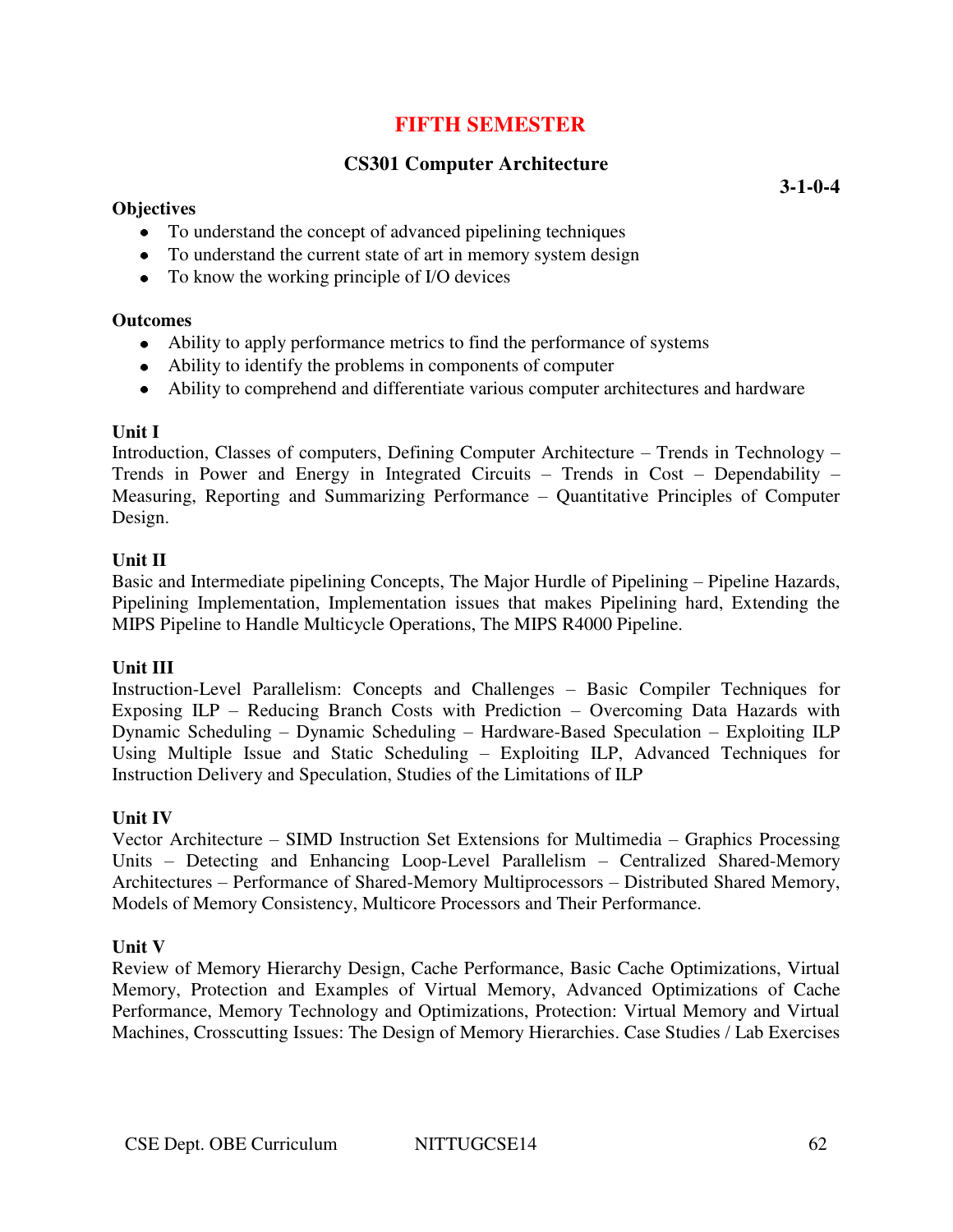### **Text Book**

1. David. A. Patterson and John L. Hennessy, "Computer Architecture: A Quantitative approach", Elsevier, 5<sup>th</sup> Edition, 2012

## **Reference Book**

K. Hwang and Naresh Jotwani, "Advanced Computer Architecture, Parallelism, Scalability, Programmability", Tata McGraw Hill, 2<sup>nd</sup> Edition, 2010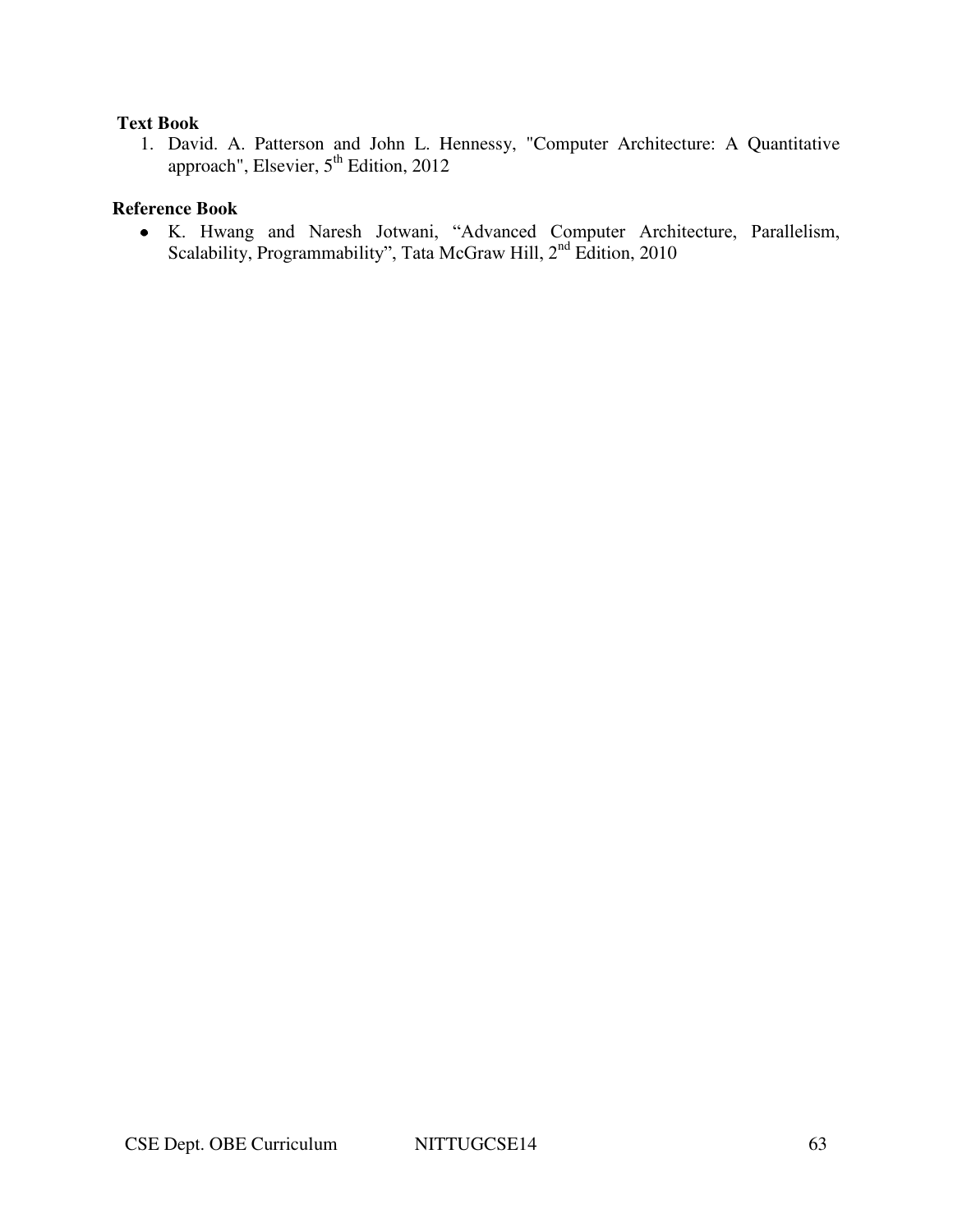## **MA304 Principles of Operations Research**

## **Objectives**

- To classify and formulate real-life problem for modelling, solving and applying for decision making.
- To study the formulation and various methods of solutions for linear programming, transportation, assignment, CPM and PERT problems
- To solve problems using dynamic programming method

## **Outcomes**

- Analyse problems in engineering, management, or business environment, focusing on important details
- Formulate real problems in terms of input-output-parameters relationships and identify the solution procedure

## **Unit - I**

Introduction to operational research-Linear programming problems (LPP)-Graphical method-Simplex method-Big M Method-Dual simplex method-Primal Dual problems.

## $Unit - II$

Dual theory and Sensitivity analysis-Transportation and assignment problems-Applications(Emphasis should be more on problems than theory)

## **Unit – III**

CPM and PERT –Network diagram-Events and activities-Project Planning-Reducing critical events and activities-Critical path calculations-example-Sequencing problems.

## $Unit - IV$

Replacement problems-Capital equipment-Discounting costs-Group replacement. Inventory models-various costs- Deterministic inventory models-Economic lot size-Stochastic inventory models-Single period inventory models with shortage cost.

## $Unit - V$

Dynamic programming-Formulation-Invest problem-General allocation problem-Stage coach problem-Production Scheduling.

## **Text Books**

- $\bullet$  H. A. Taha, "Operations Research An introduction", 9<sup>th</sup> edition, Prentice Hall, Macmillan, 2010
- F. S. Hiller and G. J. Liebermann, "Introduction to operational research",  $8<sup>th</sup>$  edition, McGraw-Hil, 2005
- B. E. Gillet, "Introduction to operational research-A computer oriented algorithmic approach", McGraw Hill, 1989
- H. M. Wagner, Principles of operational research with applications to managerial decisions, PH, Inc, 1975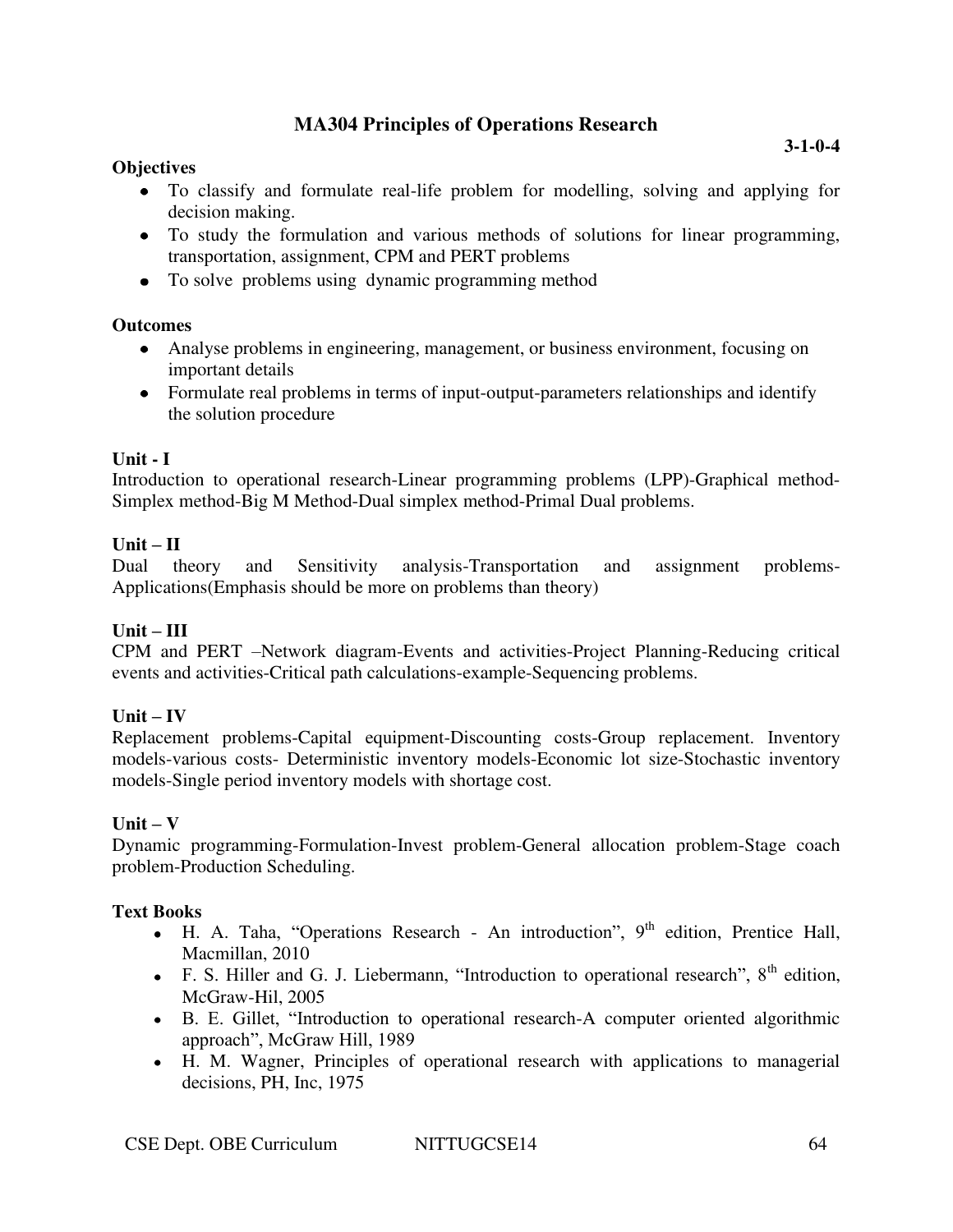## **CS303 Internetworking Protocols**

#### **Objectives**

- To know the design principles of internetworking protocols
- To know the implementation details of IPv4, IPv6, and TCP
- To adapt the IP for Mobile applications

### **Outcomes**

- Ability to code and implement MAC protocols, IPv4, IPv6, and TCP
- Ability to design and develop Mobile IP

### $\textbf{Unit} - \textbf{I}$

OSI and TCP/IP Reference model, Concepts of multiplexing and switching, MAC protocols – ALOHA, CSMA/CD, IEEE Standard 802 from Ethernet, Token Bus, and Token Ring, Comparison of 802 Bridges.

### **Unit - II**

IPv4 headers, IP forwarding, Host Processing of IP datagrams, DHCP and Autoconfiguration, Firewalls and NAT, ICMPv4, IP Fragmentation, Broadcasting and Local Multicasting – IGMP and MLD, Routing Protocols

### **Unit – III**

IPv6 Transition issues, Protocol basics, Addressing, Options and Extension headers, ICMPv6, Neighbor Discovery, Routing, Autoconfiguration, IPv6 and DNS

#### $Unit - IV$

Introduction to TCP, TCP Header and Encapsulation, TCP Connection Management, TCP Timeout and Retransmission, TCP Data Flow and Window Management, TCP Congestion Control, TCP Timers

#### **Unit - V**

Need for Mobile IP, Overview of Mobile IP, Details of Mobile IP, Tunneling, Mobility for IPv6, Applications of Mobile IP – Security primer, Campus Mobility, Internet wide mobility, A service provider perspective

#### **Text Books**

- 1) W. Richard Stevens and G. Gabrani, "TCP/IP Illustrated: The Protocols", Pearson, 2011
- 2) [Peter Loshin,](http://www.google.co.in/search?tbo=p&tbm=bks&q=inauthor:%22Peter+Loshin%22) Morgan Kaufmann, "IPv6: Theory, Protocol, and Practice",  $2<sup>nd</sup> Ed$ , 2003
- 3) [James Solomon](http://www.amazon.com/s/ref=ntt_athr_dp_sr_1?_encoding=UTF8&field-author=James%20Solomon&search-alias=books&sort=relevancerank), "Mobile IP: The Internet Unplugged",  $1<sup>st</sup>$  Ed, Pearson Education, 2008

#### **Reference Books**

- 1) Kevin R. Fall and W. Richard Stevens, "TCP/IP Illustrated, Vol. 1- The Protocols", 2<sup>nd</sup> Edition, Addison-Wesley, 2011
- 2) Silvia Hagen, "IPv6 Essentials, 2nd Edition, O'Reilly Media, 2006
- 3) Charles E. Perkins, "Mobile IP: Design Principles and Practices", 1<sup>st</sup> Edition, Pearson Education, 2008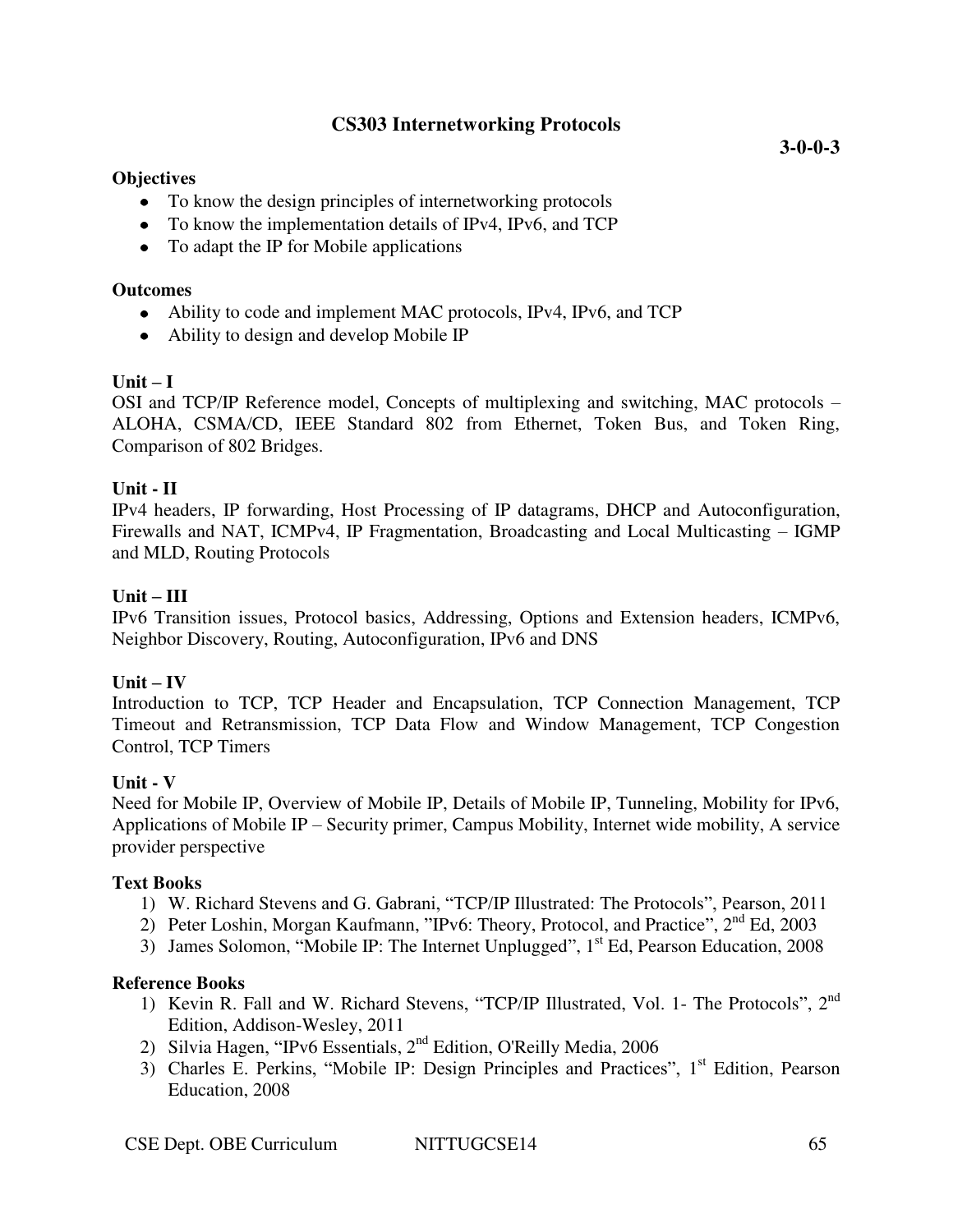## **CS305 Database Management Systems**

### **Objectives**

- To learn data models, conceptualize and depict a database system using ER diagram
- To understand the internal storage structures in a physical DB design
- To know the fundamental concepts of transaction processing techniques

#### **Outcomes**

- Ability to Install, configure, and interact with a relational database management system
- Ability to master the basics of SQL and construct queries using SQL

#### **Unit – I Introduction**

Purpose of Database System -– Views of data – data models, database management system, three-schema architecture of DBMS, components of DBMS. E/R Model - Conceptual data modeling - motivation, entities, entity types, attributes, relationships, relationship types, E/R diagram notation, examples.

#### **Unit – II Relational Model**

Relational Data Model - Concept of relations, schema-instance distinction, keys, referential integrity and foreign keys, relational algebra operators, SQL - Introduction, data definition in SQL, table, key and foreign key definitions, update behaviors. Querying in SQL, notion of aggregation, aggregation functions group by and having clauses, embedded SQL

#### **Unit – III Database Design**

Dependencies and Normal forms, dependency theory - functional dependencies, Armstrong's axioms for FD's, closure of a set of FD's, minimal covers, definitions of 1NF, 2NF, 3NF and BCNF, decompositions and desirable properties of them, algorithms for 3NF and BCNF normalization, 4NF, and 5NF

#### **Unit – IV Transactions**

Transaction processing and Error recovery - concepts of transaction processing, ACID properties, concurrency control, locking based protocols for CC, error recovery and logging, undo, redo, undo-redo logging and recovery methods.

#### **Unit – V Implementation Techniques**

Data Storage and Indexes - file organizations, primary, secondary index structures, various index structures - hash-based, dynamic hashing techniques, multi-level indexes, B+ trees.

## **Text Books**

- 1. A. Silberschatz, Henry F. Korth, and S. Sudharshan, "Database System Concepts", 5<sup>th</sup> Ed, Tata McGraw Hill, 2006.
- 2. C. J. Date, A. Kannan and S. Swamynathan, "An Introduction to Database Systems", 8<sup>th</sup> ed, Pearson Education, 2006.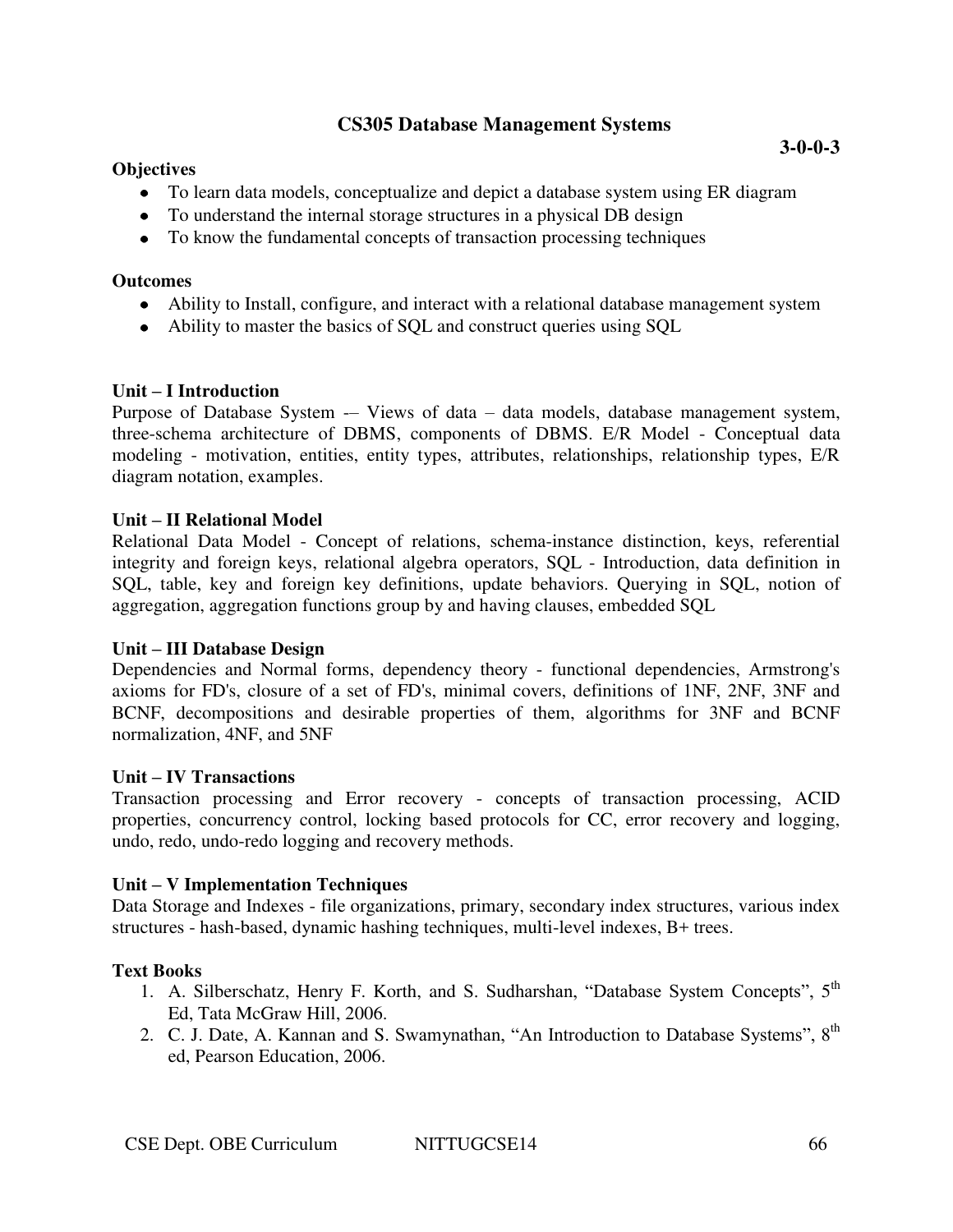#### **References Books**

- 1. Ramez Elmasri and Shamkant B. Navathe, "Fundamentals of Database Systems", Fourth Edition, Pearson/Addision wesley, 2007
- 2. Raghu Ramakrishnan, "Database Management Systems", Third Edition, McGraw Hill, 2003
- 3. S. K. Singh, "Database Systems Concepts, Design and Applications", First Edition, Pearson Education, 2006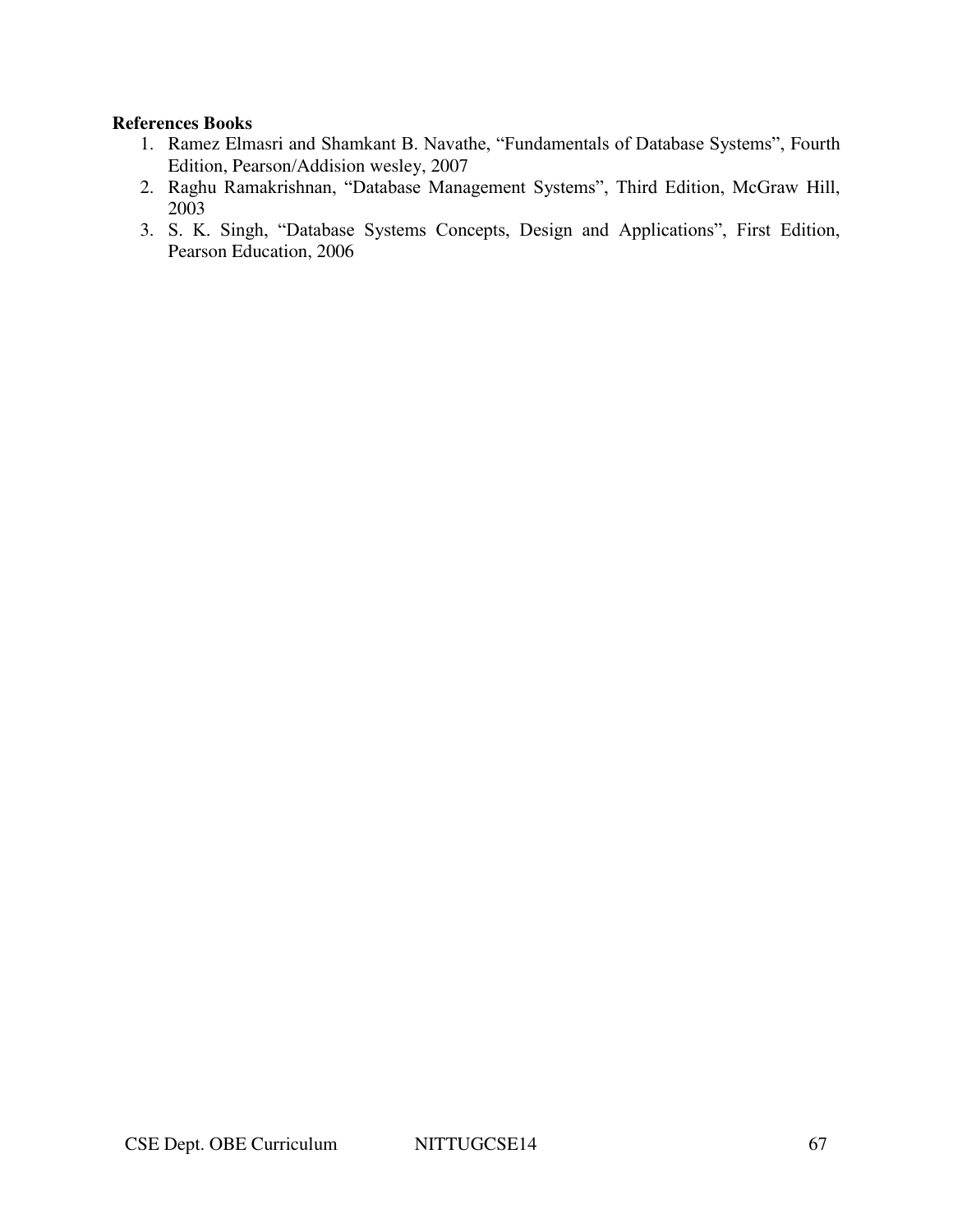## **CS307 Software Engineering**

#### **Objectives**

- To understand the Software Engineering Practice& Process Models
- To understand Design Engineering, Web applications, and Software Project Management

### **Outcome**

Ability to enhance the software project management skills

### **Unit-I**

Introduction to Software Engineering, Software Components, Software Characteristics, Software Crisis, Software Engineering Processes, Similarity and Differences from Conventional Engineering Processes, Software Quality Attributes. Software Development Life Cycle (SDLC) Models: Water Fall Model, Prototype Model, Spiral Model, Evolutionary Development Models, Iterative Enhancement Models.

### **Unit-II**

Requirement Engineering Process: Elicitation, Analysis, Documentation, Review and Management of User Needs, Feasibility Study, Information Modelling, Data Flow Diagrams, Entity Relationship Diagrams, Decision Tables, SRS Document, IEEE Standards for SRS, Architectural design, component level design, user interface design, WebApp Design.

### **Unit-III**

Quality concepts, Review techniques, Software Quality Assurance (SQA): Verification and Validation, SQA Plans, Software Quality Frameworks, ISO 9000 Models, SEI-CMM Model.

#### **Unit –IV**

Testing Objectives, Unit Testing, Integration Testing, Acceptance Testing, Regression Testing, Testing for Functionality and Testing for Performance, Top-Down and Bottom-Up Testing, Software Testing Strategies - Strategies: Test Drivers and Test Stubs, Structural Testing (White Box Testing), Functional Testing (Black Box Testing), Testing conventional applications, object oriented applications, and Web applications, Formal modelling and verification, Software configuration management, Product metrics.

#### **Unit-V**

Project Management Concepts, Process and Project Metrics, Estimation for Software projects, Project Scheduling, Risk Management, Maintenance and Reengineering.

Text books

- 1. R. S. Pressman, "Software Engineering: A Practitioners Approach", McGraw Hill, 7<sup>th</sup> edition, 2010
- 2. Rajib Mall, "Fundamentals of Software Engineering", PHI Publication, 3<sup>rd</sup> edition, 2009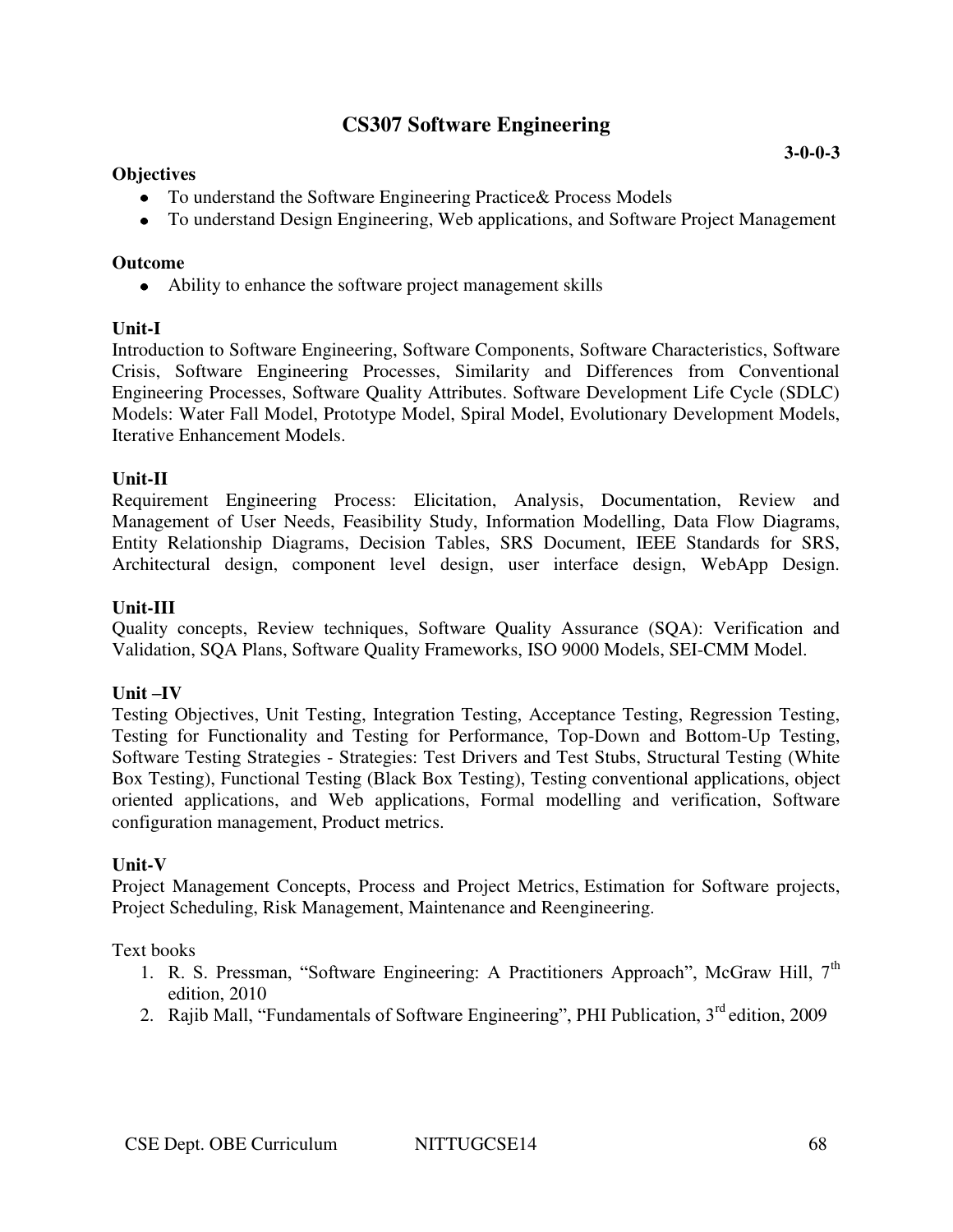## **CS309 Network Programming Laboratory**

### **Objectives**

- To create client and server applications using the "Sockets" API and the implementation of Data link layer protocol and TCP layer
- To conduct computer communication network simulations
- To have a hands on experience of computer network simulation and modeling techniques using NS-3 simulation software

### **Outcomes**

- Ability to invoke analytical studies of Computer Networks through network simulation
- Technical knowhow of the various components in NS-3 toolkit and its importance in designing a real network

### **Experiments**

- 1. Exercises on Socket Programming using C and Java
- 2. Exercises using NS-3 Network Simulator
	- a. [Basics of Network Simulation](http://virtual-labs.ac.in/cse28/ant/ant/1/) 
		- Introduction , Platform required to run network simulator, Backend Environment of Network Simulator, Agents and applications, Tracing
		- b. Simulating a Local Area Network
			- Local Area Network, LAN Topologies, MAC Protocol, Taking turns, Ethernet, Ethernet Frame Structure, Ethernet Versions, Simulating a LAN using Network Simulator 3
			- Implementation of various MAC protocols
			- Setting up of various network topologies
			- Measurement of routing protocols
		- c. [Measuring Network Performance](http://virtual-labs.ac.in/cse28/ant/ant/3/) 
			- Network Performance Evaluation, Performance Evaluation Metrics, Parameters Affecting the Performance of Networks, Performance Evaluation Techniques, Network Performance Evaluation using NS-3
			- Setting up of network that carries various application protocols and analyzing the performances
- 3. Hands on experiments on Network equipments
	- a. Switches, Routers
	- b. Hardware firewall

#### **References**

- 1. W. Richard Stevens, "UNIX Network Programming Networking APIs: Sockets and XTI", Vol. 1, 2nd Ed, 1998, Prentice Hall
- 2. Eitan Altman and Tania Jimenez, "NS Simulator for Beginners", Morgan & Claypool Publishers, 2011
- 3. Jack L. Burbank, "An Introduction to Network Simulator  $3$ ",  $1<sup>st</sup>$  edition, Wiley-Blackwell, 2015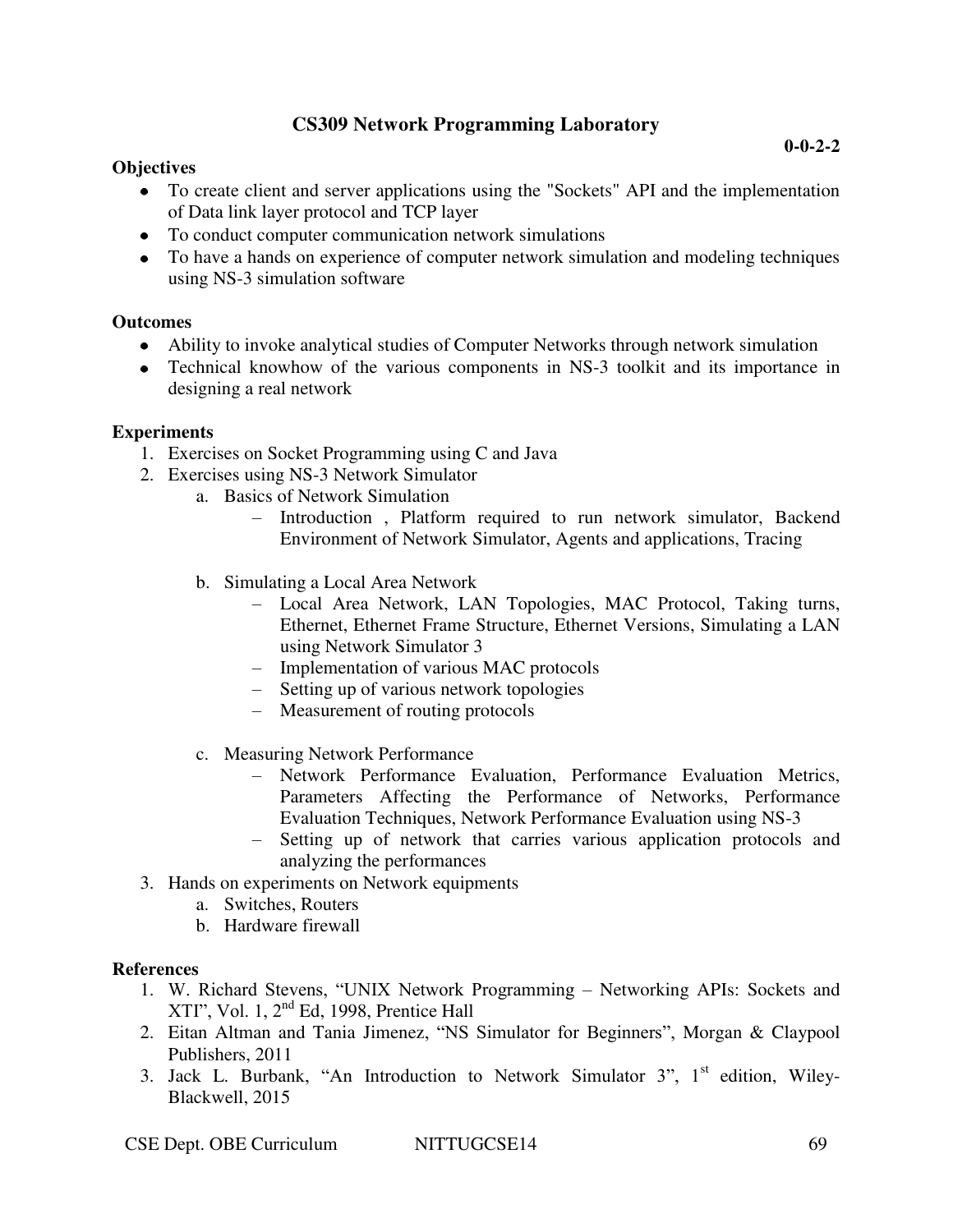## **Objectives**

- To explore the features of a Database Management Systems
- To interface a database with front end tools
- To understand the internals of a database system

### **Outcomes**

- Ability to use databases for building client server applications
- Gaining knowledge about the internals of a database system

## **Experiments**

- Working with DDL,DML and DCL  $\bullet$
- Inbuilt functions in RDBMS.  $\bullet$
- Nested Queries & Join Queries.
- Set operators & Views in SQL.
- Control structures.
- Working with Procedures and Functions.  $\bullet$
- Triggers  $\bullet$
- Dynamic & Embedded SQL
- Working with XML
- Forms & Reports
- Database Design and implementation (Mini Project)  $\bullet$

## **References**

- **1.** Abraham Silberschatz, Henry F. Korth, and S. Sudharshan, "Database System Concepts", 6 th edition, Tata McGraw Hill, 2011
- **2.** Ramez Elmasri and Shamkant B. Navathe, "Fundamentals of Database Systems", 4<sup>th</sup> Edition, Pearson/Addision wesley, 2007

**0-0-2-2**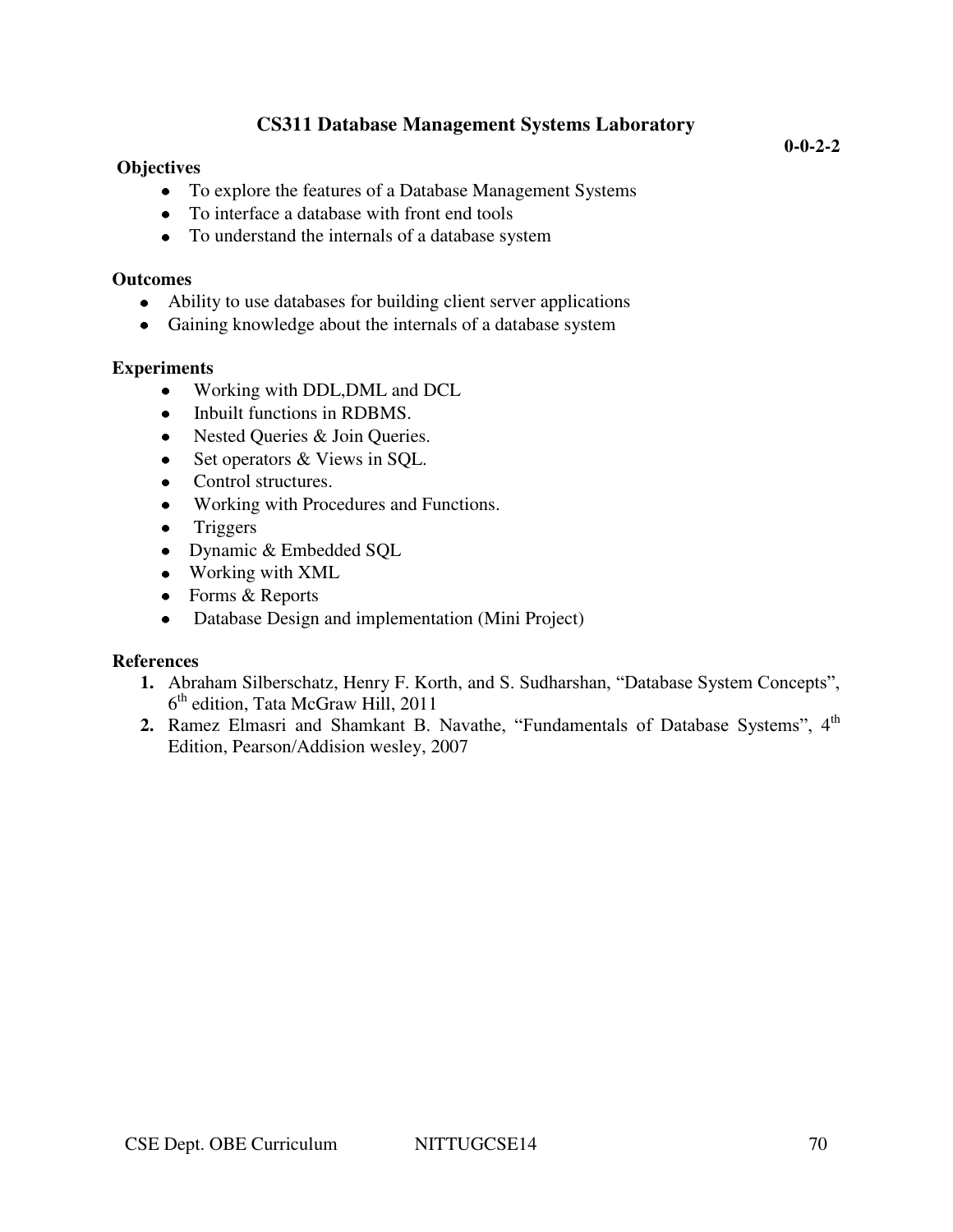## **SIXTH SEMESTER**

## **CS302 Principles of Cryptography**

### **Objectives**

- To gain knowledge about the mathematics of the cryptographic algorithms
- To get an insight into the working of different existing cryptographic algorithms
- To learn how to use cryptographic algorithms in security

### **Outcomes**

- Able to understand the basic concepts of symmetric cryptosystem, public key cryptosystem and digital signature scheme
- Able to reason about the security of cryptographic constructions
- Able to break the cryptosystems that are not secure

## **Unit – I**

Number Theory: Fermat's theorem, Cauchy 's theorem, Chinese remainder theorem, Primality testing algorithm, Euclid's algorithm for integers, quadratic residues, Legendre symbol, Jacobi symbol

## **Unit – II**

Cryptography and cryptanalysis, Classical Cryptography, different type of attack: CMA, CPA, CCA etc., Shannon perfect secrecy, OTP, Pseudo random bit generators, stream ciphers and RC4

## **Unit – III**

Block ciphers: Modes of operation, DES and its variants, finite fields  $(2<sup>n</sup>)$ , AES, linear and differential cryptanalysis

## $Unit - IV$

One-way function, trapdoor one-way function, Public key cryptography, RSA cryptosystem, Diffie-Hellman key exchange algorithm, ElGamal Cryptosystem

## **Unit – V**

Cryptographic hash functions, secure hash algorithm, Message authentication, digital signature, RSA digital signature

## **Text Book**

Stinson. D. Cryptography: Theory and Practice,  $3<sup>rd</sup>$  edition, Chapman & Hall/CRC, 2012

## **Reference**

- 1. W. Stallings,"Cryptography and Network Security Principles and practice", 5/e, Pearson Education Asia, 2013
- 2. Behrouz A. Forouzan and Debdeep Mukhopadhyay, "Cryptography and Network Security", 2<sup>nd</sup> edition, Tata McGraw Hill, 2013
- 3. Thomas Koshy, "Elementary Number Theory with Applications", Elsevier India, 2005
- 4. Online course: course on cryptography by Dan Boneh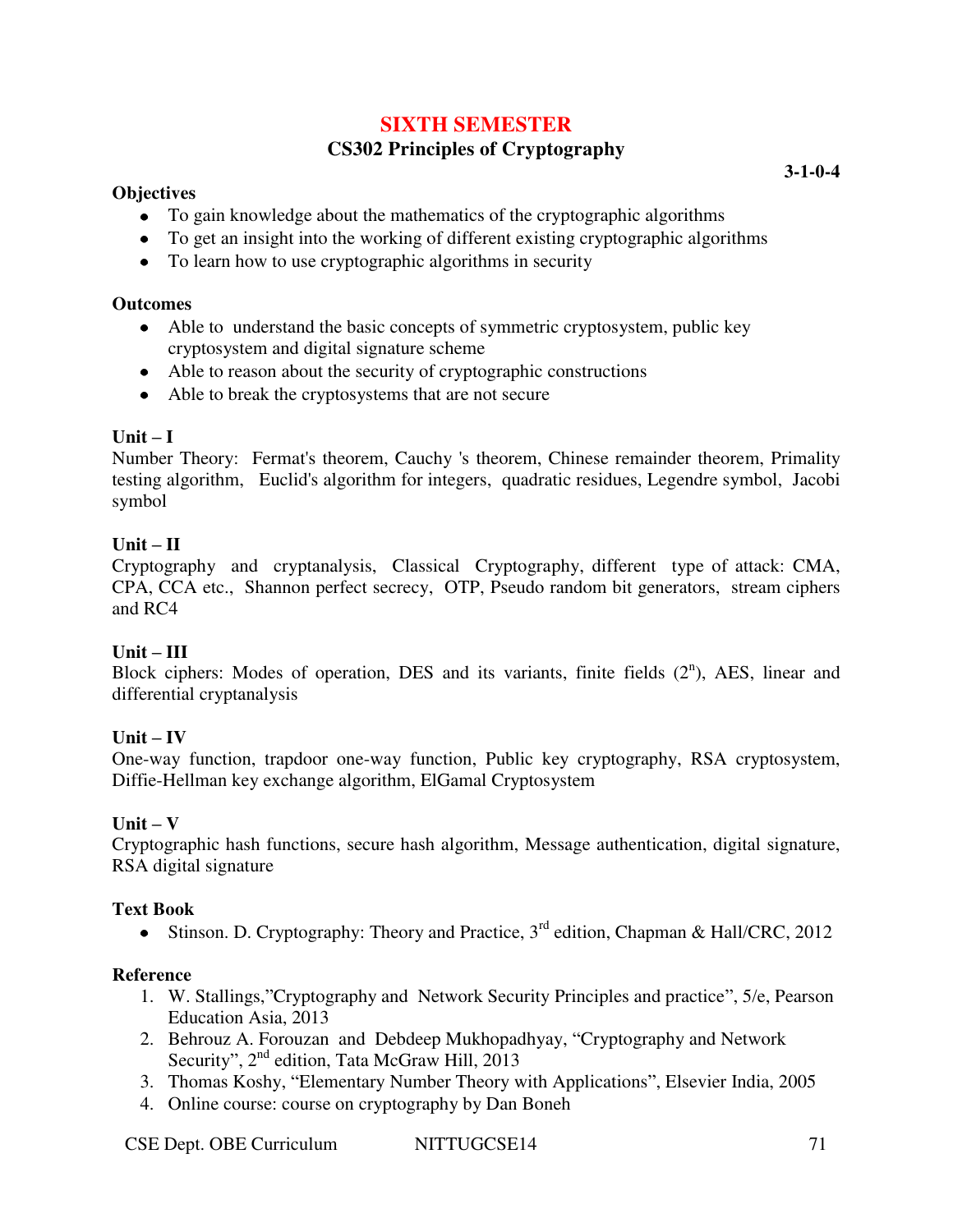## **CS304 Service Oriented Architecture**

### **Objectives**

- To provide an overview of XML Technology and modeling databases in XML
- To provide an overview of Service Oriented Architecture and Web services and their importance
- To introduce Security solutions in XML and Web Services and to introduce Security standards for Web Services

## **Outcomes**

- Ability to design and develop real work applications using the concepts of SOA and Web services
- Ability to comprehend approaches for providing security for XML documents as well as messages exchanged among Web Services

## **UNIT I XML Technology**

XML – XML and Web - Name Spaces – XML Document Structure - Structuring with Schemas and DTD - Modeling Databases in XML – XQuery

## **UNIT II SOA Basics**

Service Oriented Architecture (SOA) – Comparing SOA with Client-Server and Distributed architectures - Characteristics of SOA – Benefits of SOA -- Principles of Service orientation – Service layers - Business Process management

## **UNIT III Web Services (WS)**

SOA and Web Services – Web Services Protocol Stack – Service descriptions – WSDL – Messaging with SOAP – Service discovery – UDDI. Service-Level Interaction patterns – XML and Web Services - Enterprise Service Bus - .NET and J2EE Interoperability.

## **UNIT IV WS Technologies and Standards**

Web Services Technologies - JAX-RPC, JAX-WS. Web Service Standards – WS-RM, WS-Addressing, WS-Policy. Service Orchestration and Choreography – Composition Standards - BPEL. Service Oriented Analysis and Design.

## **UNIT V XML and WS Security**

 XML Security Overview – Canonicalization – XML Security Framework – XML Encryption – XML Signature – XKMS Structure. Web Services Security - XACML - WS-Security.

## **Text Books**

- 1. Ron Schmelzer et al. "XML and Web Services", Pearson Education, 2008. (Unit 1 and 3)
- 2. Thomas Erl, " Service Oriented Architecture: Concepts, Technology, and Design", Pearson Education, 2005 (Unit 2, 3, 4, and 5)
- 3. Frank P. Coyle, "XML, Web Services and the Data Revolution", Pearson Education, 2002 (Unit 5)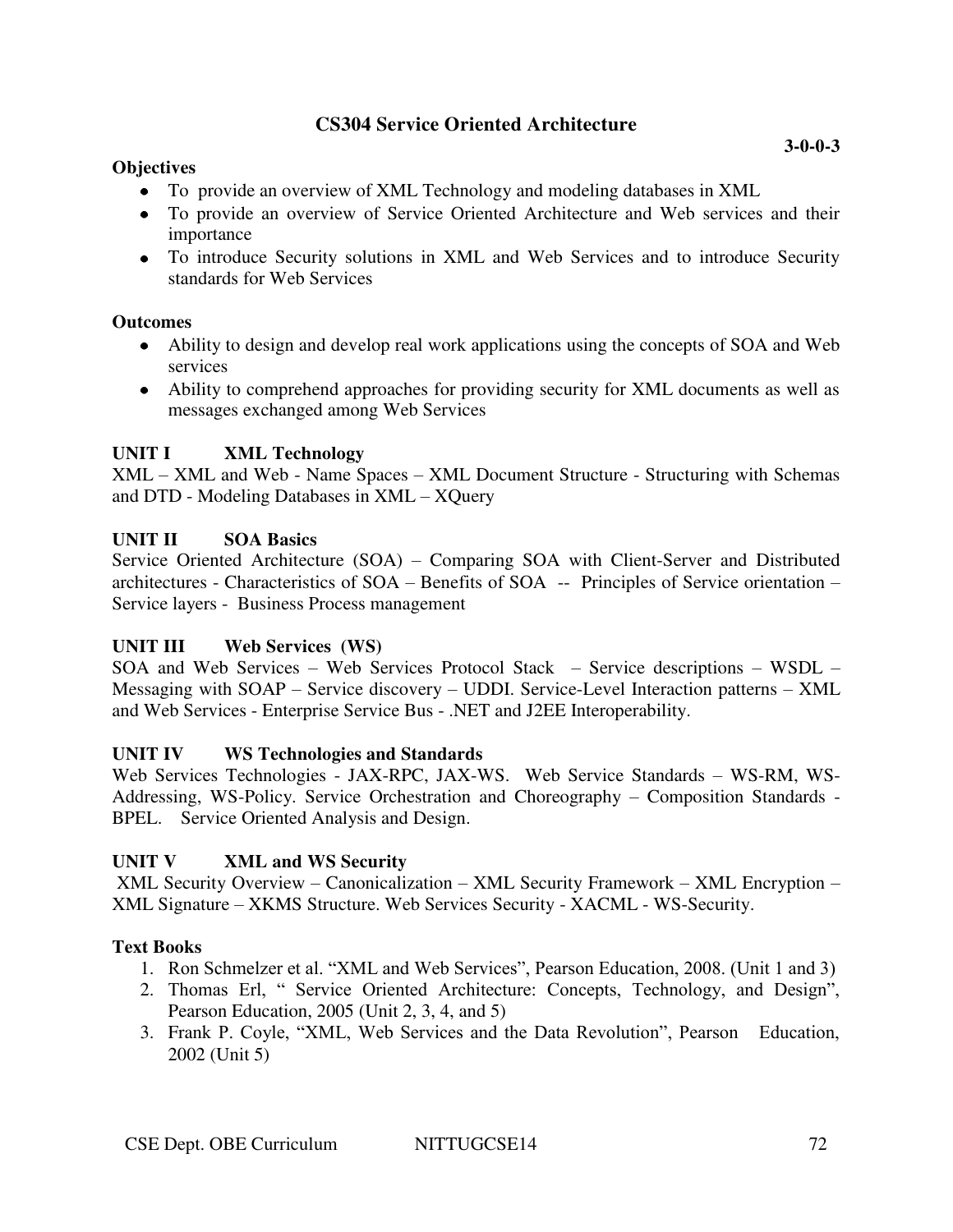## **Reference Books**

- 1. Eric Newcomer, Greg Lomow, "Understanding SOA with Web Services", Addison Wesley, 2005.
- 2. James McGovern, Sameer Tyagi, Michael E Stevens, Sunil Mathew, "Java Web Services Architecture", Elsevier, 2011.
- 3. Mark O' Neill, et al., "Web Services Security", Tata McGraw-Hill Edition, 2003
- 4. Sandeep Chatterjee and James Webber, "Developing Enterprise Web Services: An Architect's Guide", Prentice Hall, 2004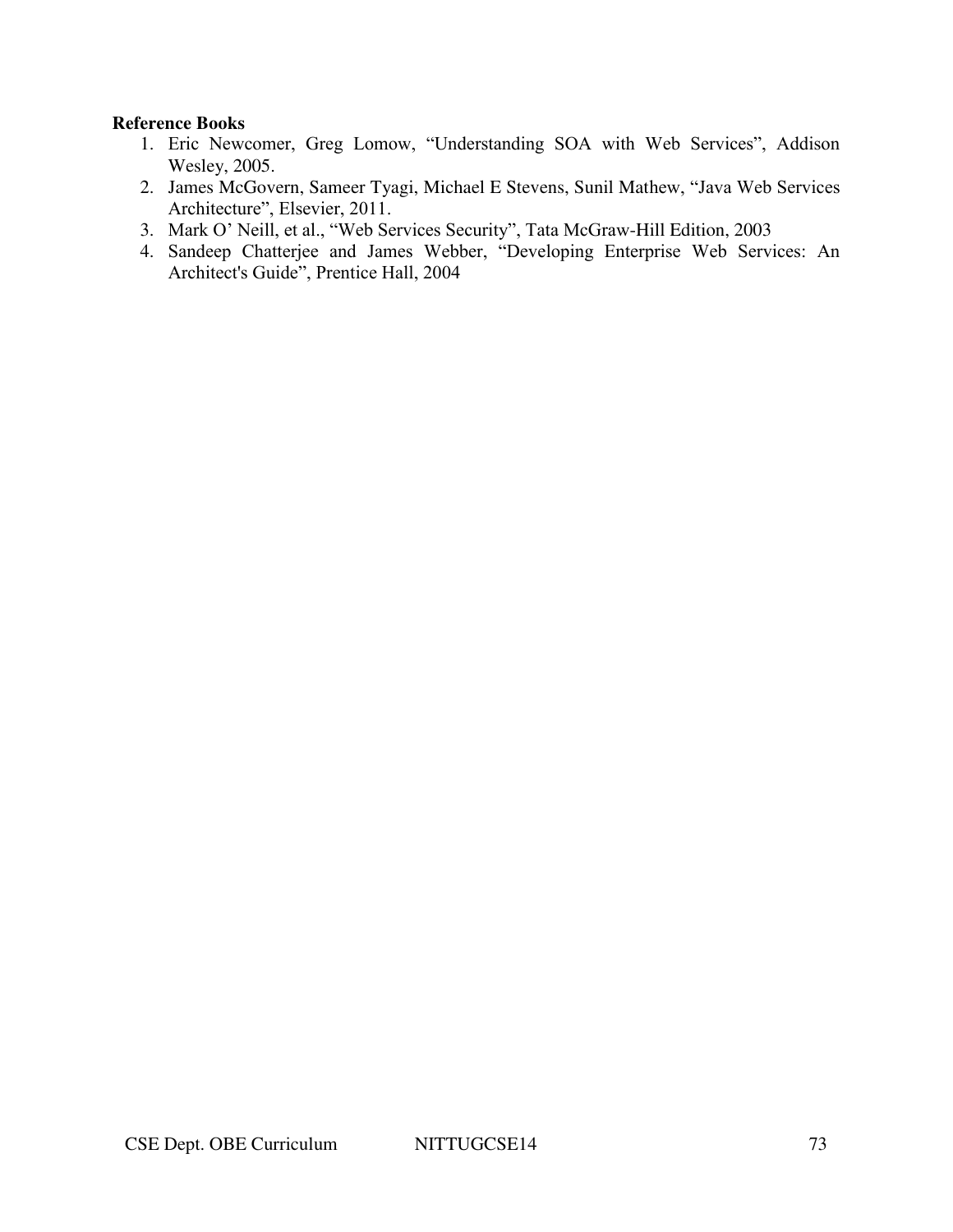### **Objectives**

- To understand the concepts of Architecture of 8086 microprocessor
- To understand the design aspects of I/O and Memory Interfacing circuits
- To understand the architecture and programming of ARM processor

### **Outcomes**

- Ability to design and implement programs on 8086 microprocessor
- Ability to design I/O circuits and Memory Interfacing circuits
- Ability to design and develop components of ARM processor

## **Unit – I THE 8086 MICROPROCESSOR**

Introduction to 8086 – Microprocessor architecture – Addressing modes - Instruction set and assembler directives – Assembly language programming – Modular Programming - Linking and Relocation - Stacks - Procedures – Macros – Interrupts and interrupt service routines – Byte and String Manipulation.

### **Unit – II 8086 SYSTEM BUS STRUCTURE**

8086 signals – Basic configurations – System bus timing –System design using 8086 – IOprogramming – Introduction to Multiprogramming – System Bus Structure - Multiprocessorconfigurations – Coprocessor, Closely coupled and loosely Coupled configurations – Introduction to advanced processors.

## **Unit – III MICROCONTROLLER**

Architecture of 8051 – Special Function Registers(SFRs) - I/O Pins Ports and Circuits - Instruction set - Addressing modes - Programming 8051 Timers – Interfacing Microcontroller **-** Serial Port Programming - Interrupts Programming – LCD & Keyboard - External Memory Interface- Stepper Motor.

#### **Unit – IV INTRODUCTION TO EMBEDDED SYSTEMS**

Complex systems and micro processors– Embedded system design process – Instruction sets preliminaries - ARM Processor – CPU: programming input and output supervisormode, exceptions and traps – Co-processors- Memory system mechanisms – CPU performance

#### **Unit – V EMBEDDED COMPUTING PLATFORM DESIGN AND OPTIMIZATION**

The CPU Bus-Memory devices and systems–Designing with computing platforms – platformlevel performance analysis - Components for embedded programs-Models of programs-Assembly, linking and loading – compilation techniques- Program level performance analysis – Software performance optimization – Analysis and optimization of program size- Program validation and testing.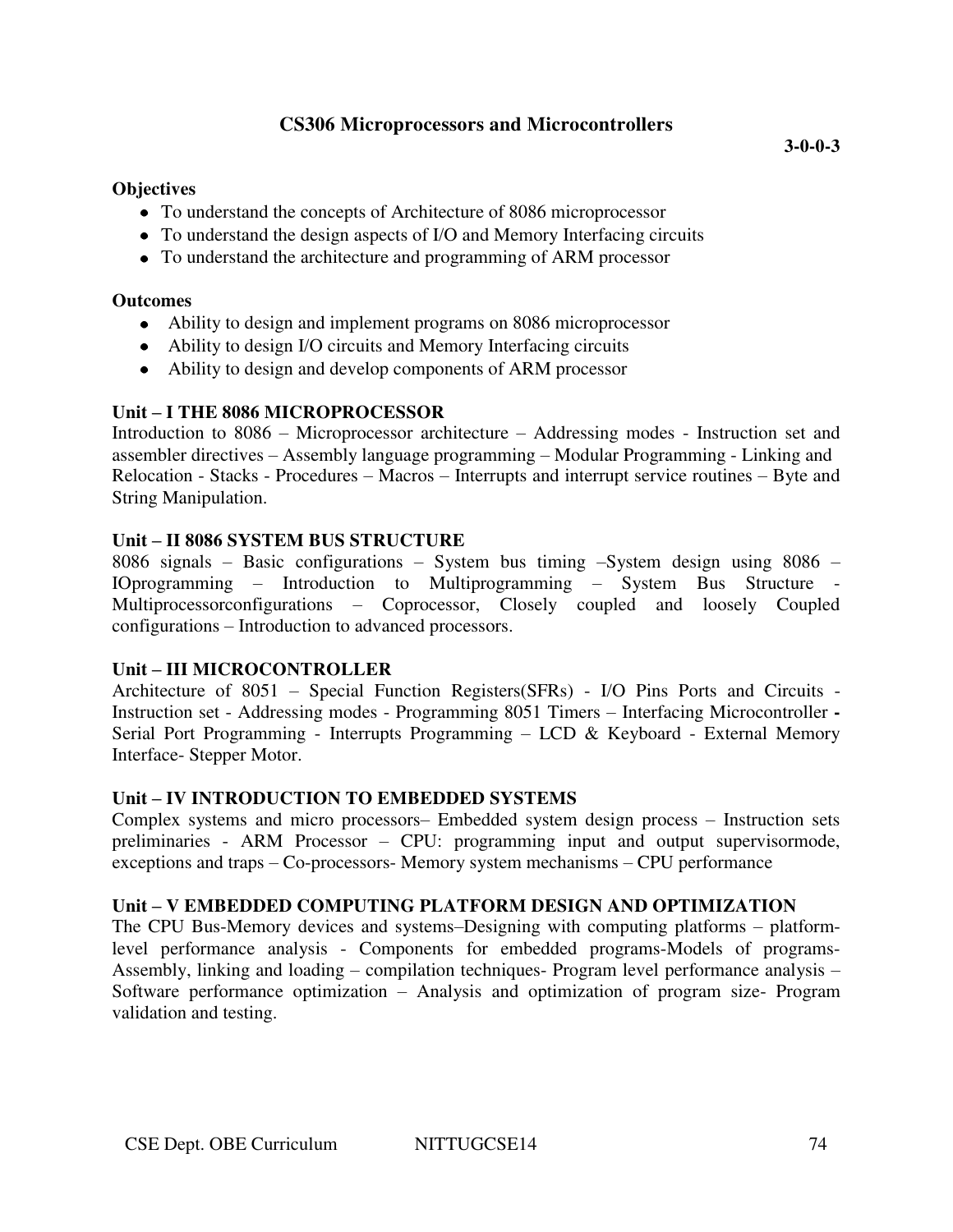### **Text Books**

- 1. Yu-Cheng Liu, Glenn A.Gibson, "Microcomputer Systems: The 8086 / 8088 Family Architecture, Programming and Design", Second Edition, Prentice Hall of India, 2007
- 2. Mohamed Ali Mazidi, Janice Gillispie Mazidi, Rolin McKinlay, "The 8051 Microcontroller and Embedded Systems: Using Assembly and  $C^{\prime}$ ,  $2^{nd}$  Edition, Pearson Education, 2011
- 3. Marilyn Wolf, "Computers as Components Principles of Embedded Computing System Design", 3rd Edition "Morgan Kaufmann Publisher (An imprint from Elsevier), 2012

### **References Books**

- 1. Doughlas V. Hall, "Microprocessors and Interfacing, Programming and Hardware", Tata McGraw-Hill, 2012
- 2. Jonathan W. Valvano, "Embedded Microcomputer Systems Real Time Interfacing", 3<sup>rd</sup> Edition, Cengage Learning, 2012
- 3. David. E. Simon, "An Embedded Software Primer", 1<sup>st</sup> Edition, Fifth Impression, Addison-Wesley Professional, 2007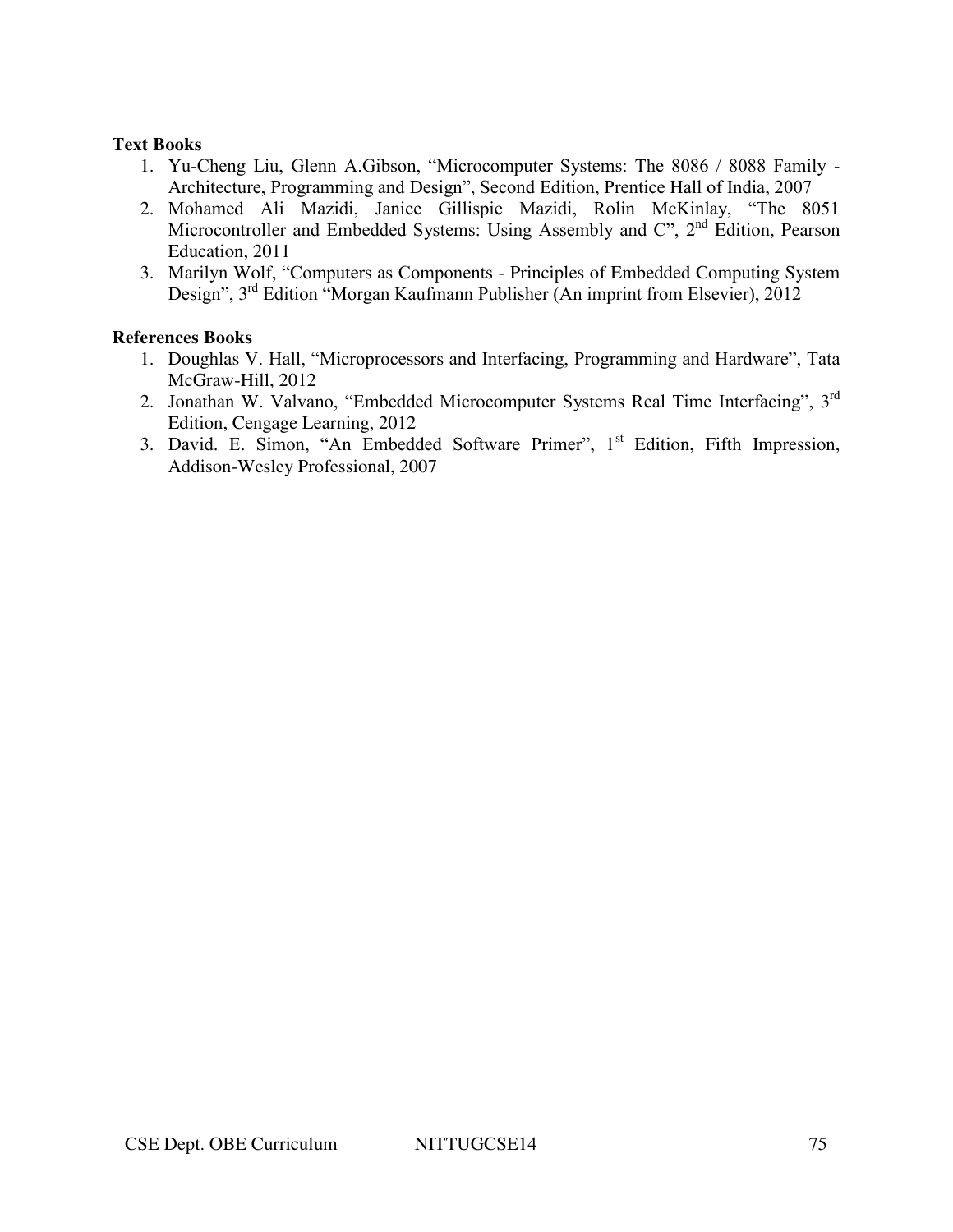## **CS308 Mobile Applications Development**

### **Objectives**

- To learn the basics of mobile application development
- To get accustomed to Android platform
- To develop skills in developing basic Android applications

#### **Outcomes**

- Ability to design and develop Android applications
- Acquire skill set to execute applications in Android based devices

### **Unit – I Introduction to Android**

Native Android Application; SDK Features; Introduction to Open Handset Alliance; Development Framework; Creating Application: Creating applications, Creating Virtual Device, Running and Debugging Application; Developing for Mobile and Embedded Devices; Android Development Tools

### **Unit – II User Interfaces and Resource Management**

Basic UI Design; Fragments; Widget Toolbox; Creating New View; Adapters; Introduction to Intents; Intent Filters and broadcast Receivers; Device Monitoring Using Broadcast Intents; Downloading and Parsing Internet Resources; Download Manager; Internet Services

#### **Unit – III Files and Database Handling**

Saving Application Data; Shared Preferences; Preference Framework and Activity; Static File as Resource; File System; Introduction to SQLite Database; Querying SQLite; Content Provider; Adding Search to Application; Native Android Content Provider

#### **Unit – IV Background Services and User Experience Enhancement**

Creating and Controlling Service; Binding Services to Activities; Background Threads; Alarms; Action Bar; Menus and Action Bar Items; Dialogs; Customizing Toast; Notifications; Adding Notification and Dialog to Earthquake Monitor

#### **Unit – V Multimedia, Wireless Connectivity and Telephony**

Audio and Video Handling; Manipulating Raw Audio; Sound Effects; Camera Programming; Video Recording; Managing Wireless Connectivity : WiFi, Bluetooth, Near Field Communication; Hardware Support for Telephony; Telephony Management; SMS and MMS

#### **Reference Books**

- 1. Reto Meier, "Professional Android 4 Application Development", Wrox, 2012
- 2. Matt Gifford, "PhoneGap Mobile Application Development Cookbook", PACKT, 2012
- 3. Adrian Kosmaczewski, "Mobile JavaScript Application Development", O'RELLY, 2012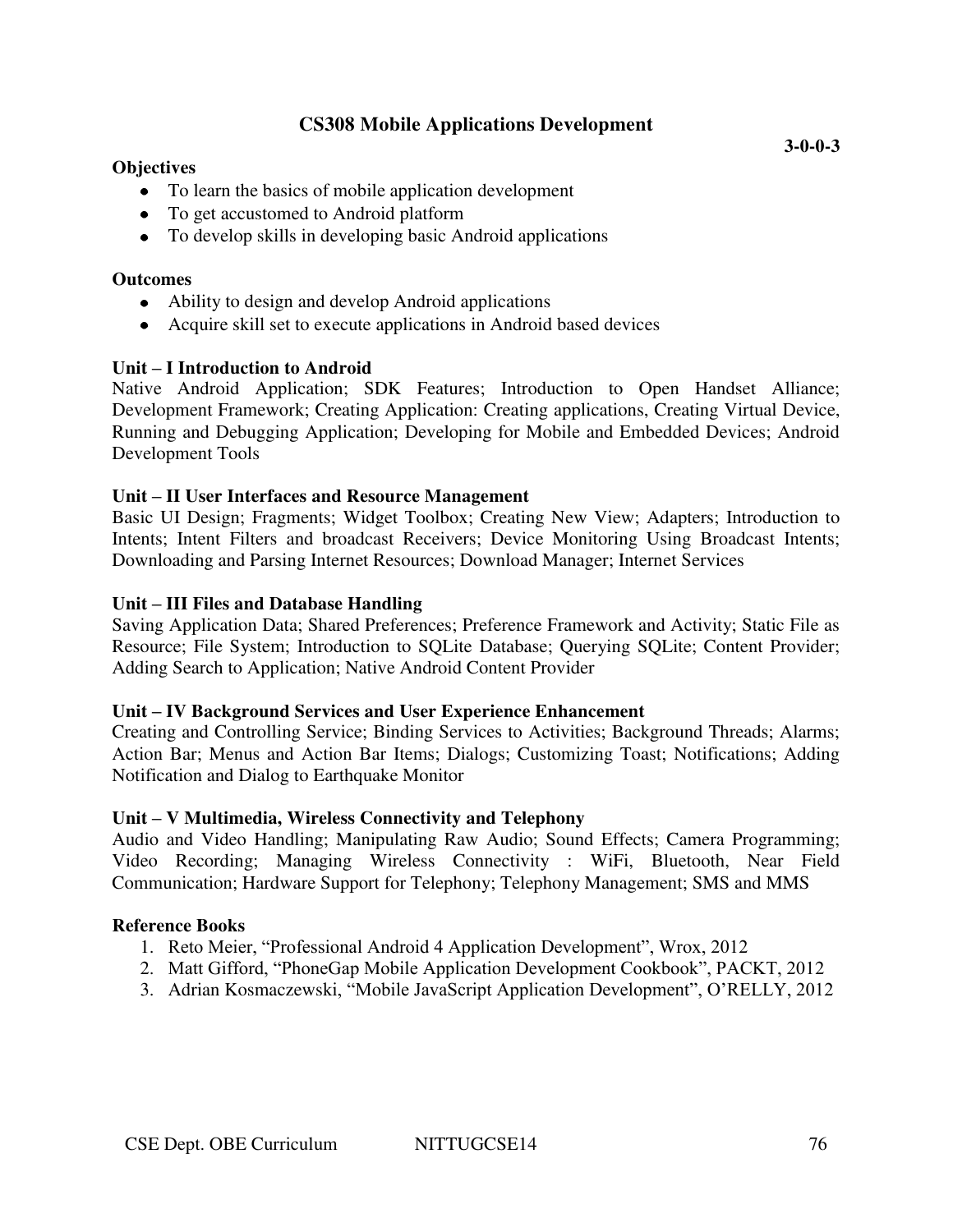## **CS310 Mobile Applications Development Laboratory**

**0-0-2-2** 

### **Objectives**

- To learn the basics of mobile application development
- To get accustomed to Android platform
- To develop skills in developing basic Android applications

### **Outcomes**

- Hands on experience in Android application
- Acquire skill set to execute applications in Android based devices

## **Experiments**

- 1. Install the Android SDK and developer tools and build a test project to confirm that those tools are properly installed and configured
- 2. Write a program using a Table Layout for our restaurant data entry form, add a set of radio buttons to represent the type of restaurant
- 3. Write a program using activity class to show different events.
- 4. Write a program to send user from one application to another. (For example redirection to map)
- 5. Write a program to play audio files.
- 6. Write a program to play video files.
- 7. Write a program to capture image using built in camera.
- 8. Write a program to send SMS.
- 9. Write a program to convert text to speech.
- 10. Write a program to call a number.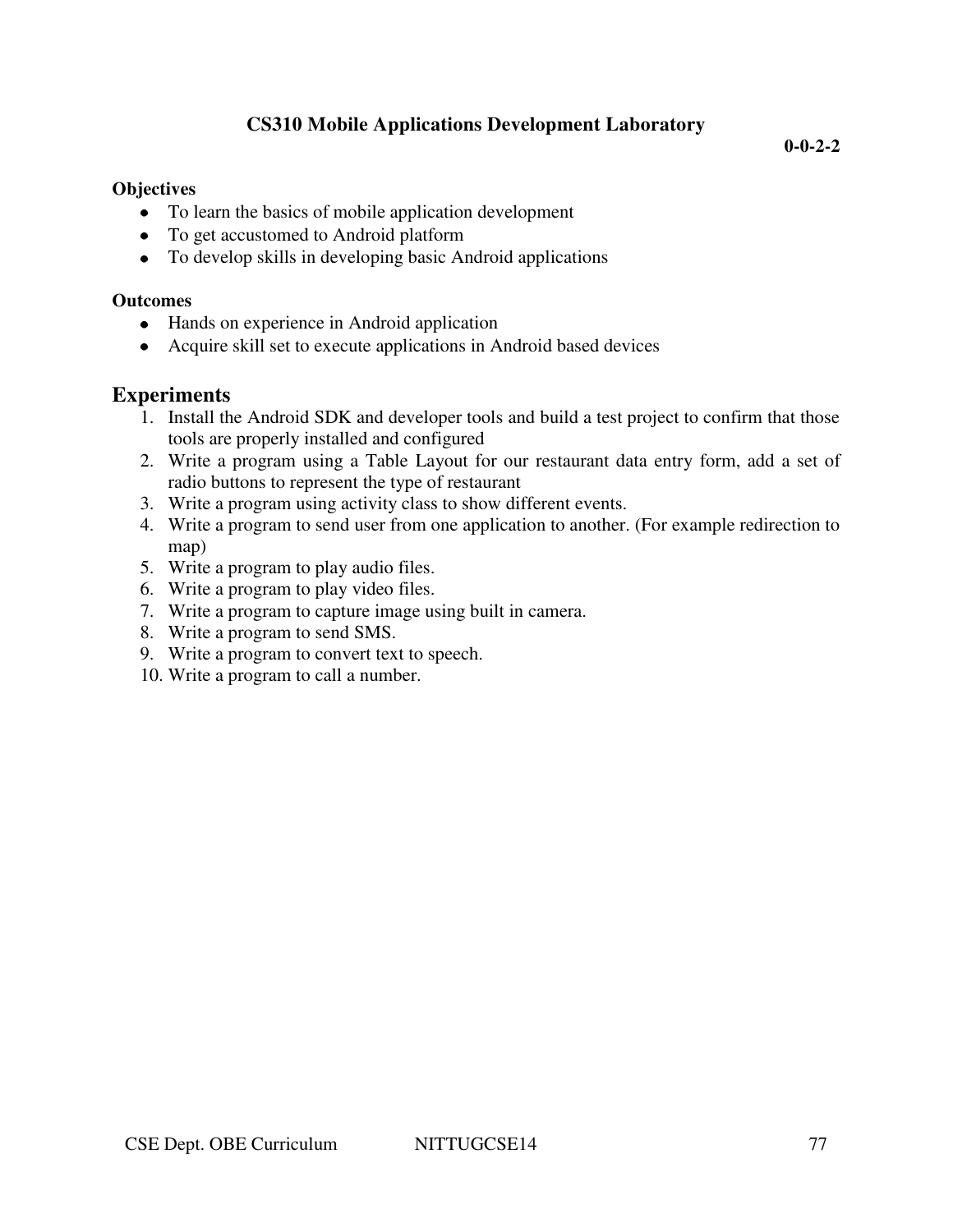## **CS312 Microprocessor and Microcontroller Laboratory**

#### **Objectives**

- To understand and learn the assembly language programming of various microprocessor architectures
- To obtain the practical training of interfacing the peripheral devices with the processor.
- To control the components of a microprocessor based system through the use of interrupts.
- To have a practical knowledge on assembling PC hardware, installation and troubleshooting the Microprocessor and Microcontrollers.

#### **Outcomes**

- Obtain knowledge to doe programs in assembly language programming using the trainer kits
- Utilize development kits effectively for the real time applications of various peripheral devices with the processor
- Hands on experience in interfacing devices with the microprocessor

### **Experiments**

- Solving problems using 8085
- Interfacing various devices with the microprocessor: A/D converter, D/A converter, seven segment display, stepper motor, external keyboard, interrupt controller and 8251 for serial data transfer
- Interfacing using microcontroller trainer kits
- PC hardware assembly
- Installation and trouble shooting

 $0 - 0 - 2 - 2$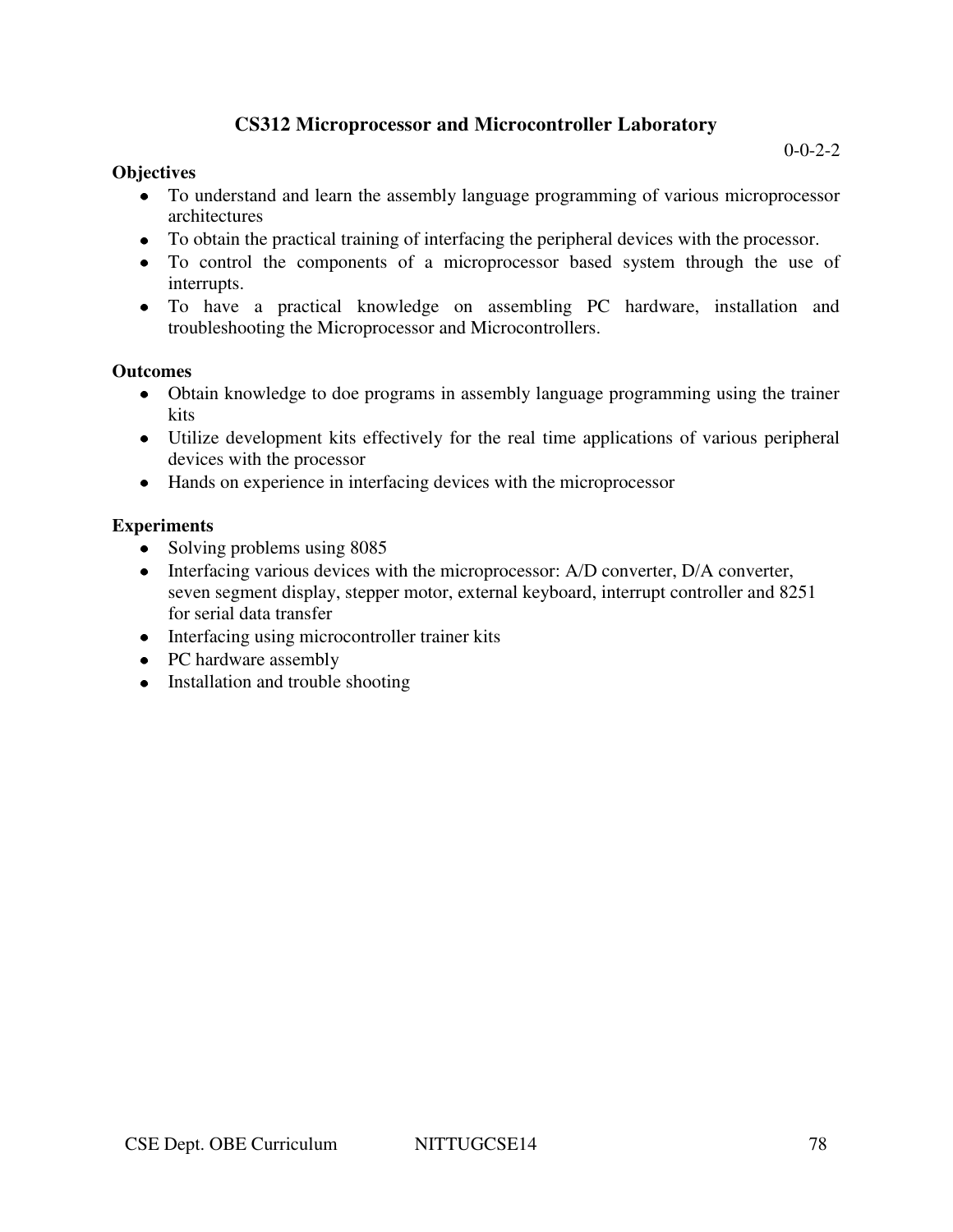## **SEVENTH SEMESTER**

## **CS401 Web Technology**

**3-0-0-3** 

#### **Objectives**

- To understand the basics of Web Designing using HTML, DHTML, and CSS
- To learn the basics about Client side scripts and Server side scripts

#### **Outcomes**

- Ability to design and develop client side scripting techniques
- Ability to build real world applications using client side and server side scripting languages

### **Unit - I**

HTML- List, Tables, Images, Forms, Frames, Cascading Style sheets. XML- Document type definition, XML Schemas, Document Object model

### **Unit – II**

Java Script -Control statements, Functions, Arrays, Objects, Events, Dynamic HTML with Java Script, Ajax

### $Unit - III$

Web servers – IIS (XAMPP, LAMPP) and Tomcat Servers. Java Web Technologies- Servlets, JavaServer Pages, Java Server Faces, Web Technologies in Netbeans, Building a Web Application in Netbeans, JSF Components, Session Tracking, Cookies

## $Unit - IV$

PHP- Basics, String Processing and Regular Expressions, Form Processing and Business Logic, Using Cookies, Dynamic Content, Operator Precedence Chart

#### $Unit - V$

Database Connectivity with MySQL - Servlets, JSP, PHP. Case Studies- Student information system, Health Management System

#### **Text books**

- 1. Paul J. Deitel, Harvey M. Deitel, Abbey Deitel, "Internet & World Wide Web How to Program", Deitel series, 5<sup>th</sup> edition, 2012
- 2. Jason Gilmore, "Beginning PHP and MySQL From Novice to Professional", 4<sup>th</sup> Edition, Apress Publications, 2010

## **Reference Books**

- 1. Robert W. Sebesta, "Programming with World Wide Web", Pearson, 4<sup>th</sup> edition, 2008
- 2. [David William Barron](http://www.google.co.in/search?tbo=p&tbm=bks&q=inauthor:%22David+William+Barron%22), "The World of Scripting Languages", Wiley Publications, 2000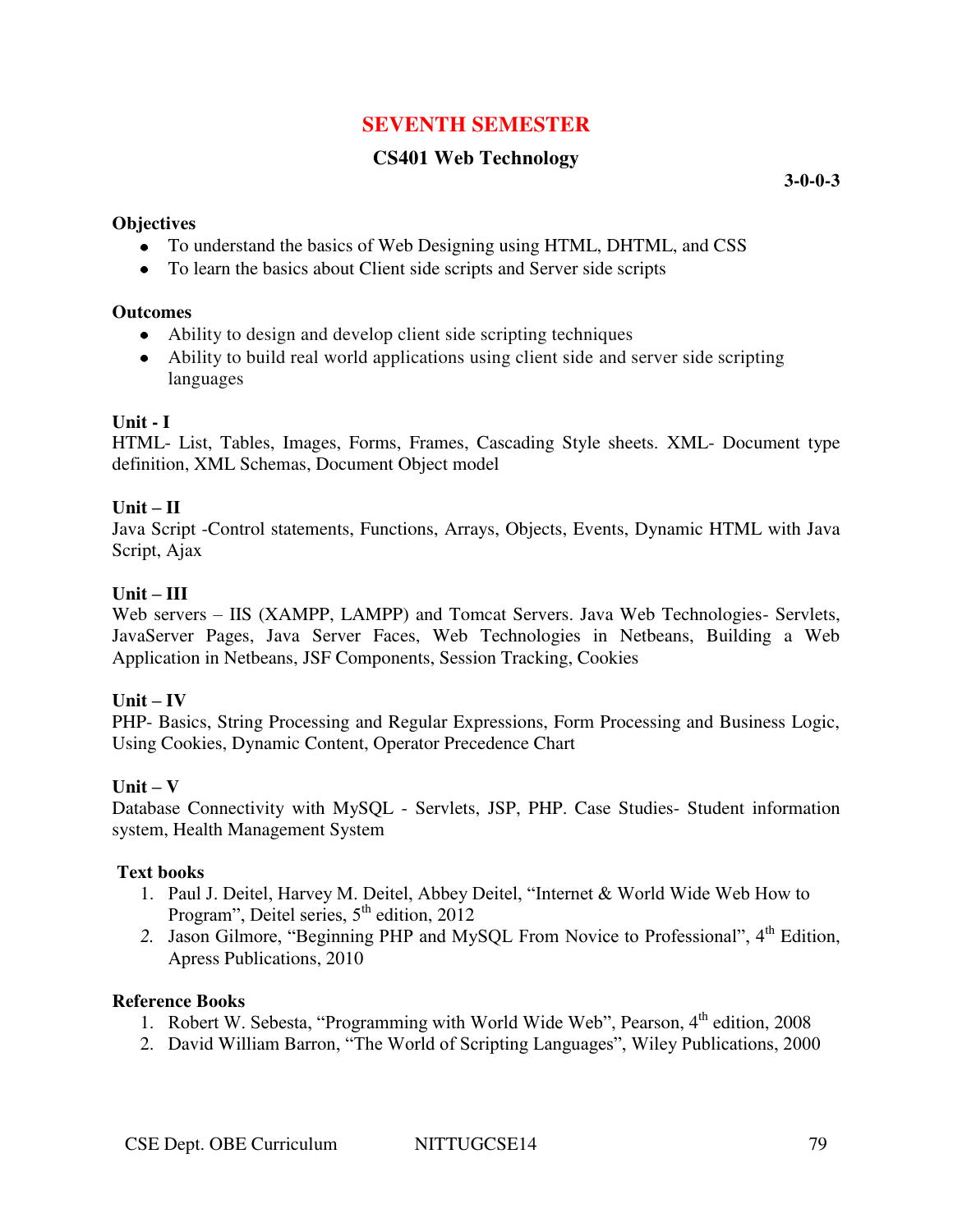## **CS403 Parallel Architectures and Programming**

#### **Objectives**

To develop programming skills to effectively implement parallel architecture

#### **Outcomes**

- Ability to design parallel programs to enhance machine performance in parallel hardware environment
- Ability to design and implement parallel programs in modern environments such as CUDA, OpenMP, etc.

### $\textbf{Unit} - \textbf{I}$

Introduction: The need for parallelism, Forms of parallelism (SISD, SIMD, MISD, MIMD), Moore's Law and Multi-cores, Fundamentals of Parallel Computers, Communication architecture, Message passing architecture, Data parallel architecture, Dataflow architecture, Systolic architecture, Performance Issues.

#### $Unit - II$

Large Cache Design: Shared vs. Private Caches, Centralized vs. Distributed Shared Caches, Snooping-based cache coherence protocol, directory-based cache coherence protocol, Uniform Cache Access, Non-Uniform Cache Access, D-NUCA, S-NUCA, Inclusion, Exclusion, Difference between transaction and transactional memory, STM, HTM.

#### **Unit – III**

Graphics Processing Unit: GPUs as Parallel Computers, Architecture of a modern GPU, Evolution of Graphics Pipelines, GPGPUs, Scalable GPUs, Architectural characteristics of Future Systems, Implication of Technology and Architecture for users, Vector addition, Applications of GPU.

#### $Unit - IV$

Introduction to Parallel Programming: Strategies, Mechanism, Performance theory, Parallel Programming Patterns: Nesting pattern, Parallel Control Pattern, Parallel Data Management, Map: Scaled Vector, Mandelbrot, Collative: Reduce, Fusing Map and Reduce, Scan, Fusing Map and Scan, Data Recognition: Gather, Scatter, Pack , Stencil and Recurrence, Fork-Join, Pipeline

#### $Unit - V$

Parallel Programming Languages: Distributed Memory Programming with MPI: trapezoidal rule in MPI, I/O handling, MPI derived datatype, Collective Communication, Shared Memory Programming with Pthreads: Conditional Variables, read-write locks, Cache handling, Shared memory programming with Open MP: Parallel for directives, scheduling loops, Thread Safety, CUDA: Parallel programming in CUDA C, Thread management, Constant memory and Event, Graphics Interoperability, Atomics, Streams.

**3-0-0-3**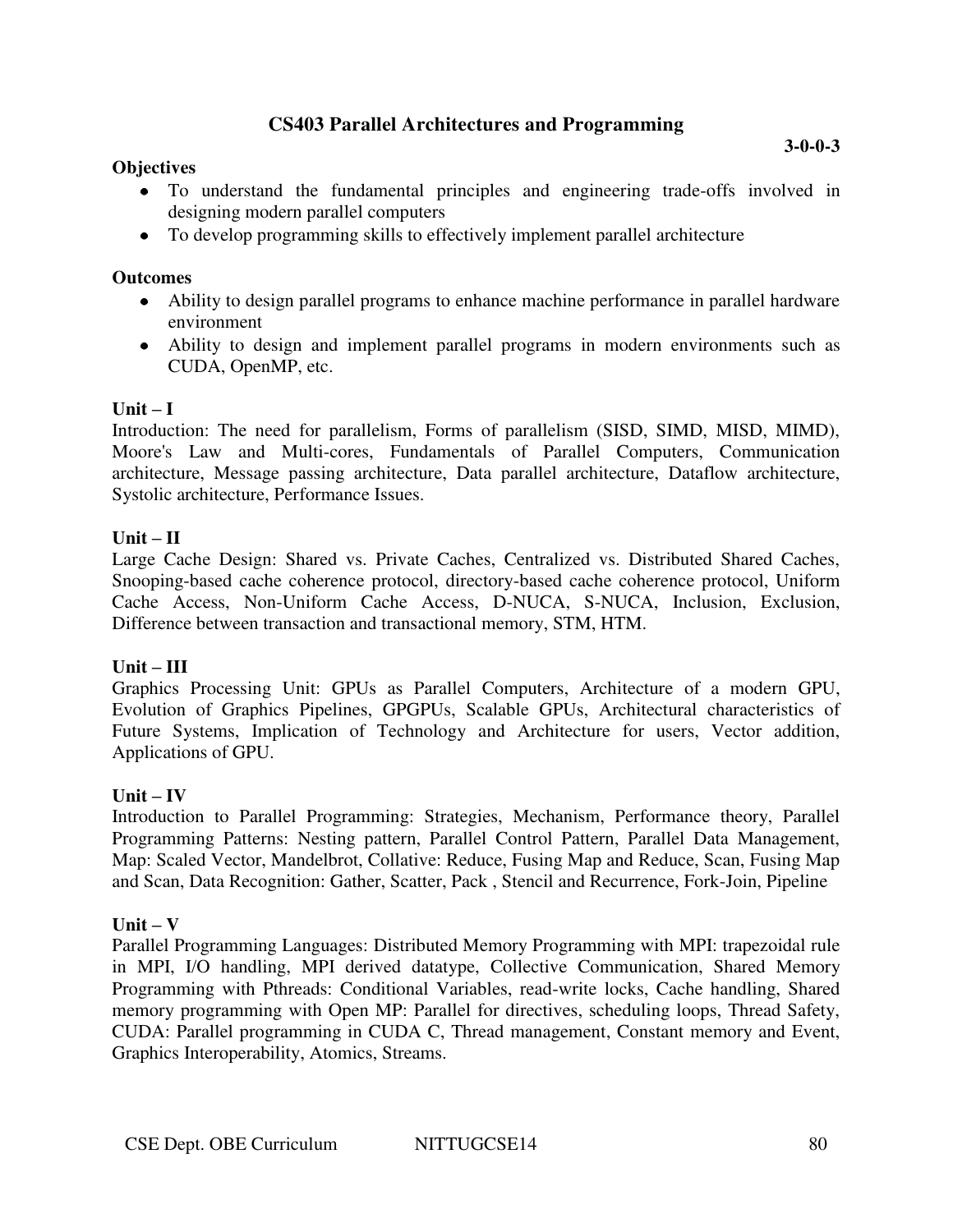#### **Text Books/Reference Books**

- 1. D. E. Culler, J. P. Singh, and A. Gupta, "Parallel Computer Architecture", Morgan-Kaufmann, 2004
- 2. Rajeev Balasubramonian, Norman P. Jouppi, and Naveen Muralimanohar, "Multi-Core Cache Hierarchies", Morgan & Claypool Publishers, 2011
- 3. Peter and Pach Eco, "An Introduction to Parallel Programming", Elsevier, 2011
- 4. James R. Larus and Ravi Rajwar, "Transactional Memory", Morgan & Claypool Publishers, 2007
- 5. David B. Kirk, Wen-mei W. Hwu, "Programming Massively Parallel Processors: A Hands-on Approach", 2010
- 6. Barbara Chapman, F. Desprez, Gerhard R. Joubert, Alain Lichnewsky, Frans Peters "Parallel Computing: From Multicores and GPU's to Petascale", 2010
- 7. Michael McCool, James Reinders, Arch Robison, "Structured Parallel Programming: Patterns for Efficient Computation", 2012
- 8. Jason Sanders, Edward Kandrot, "CUDA by Example: An Introduction to General-Purpose GPU Programming", 2011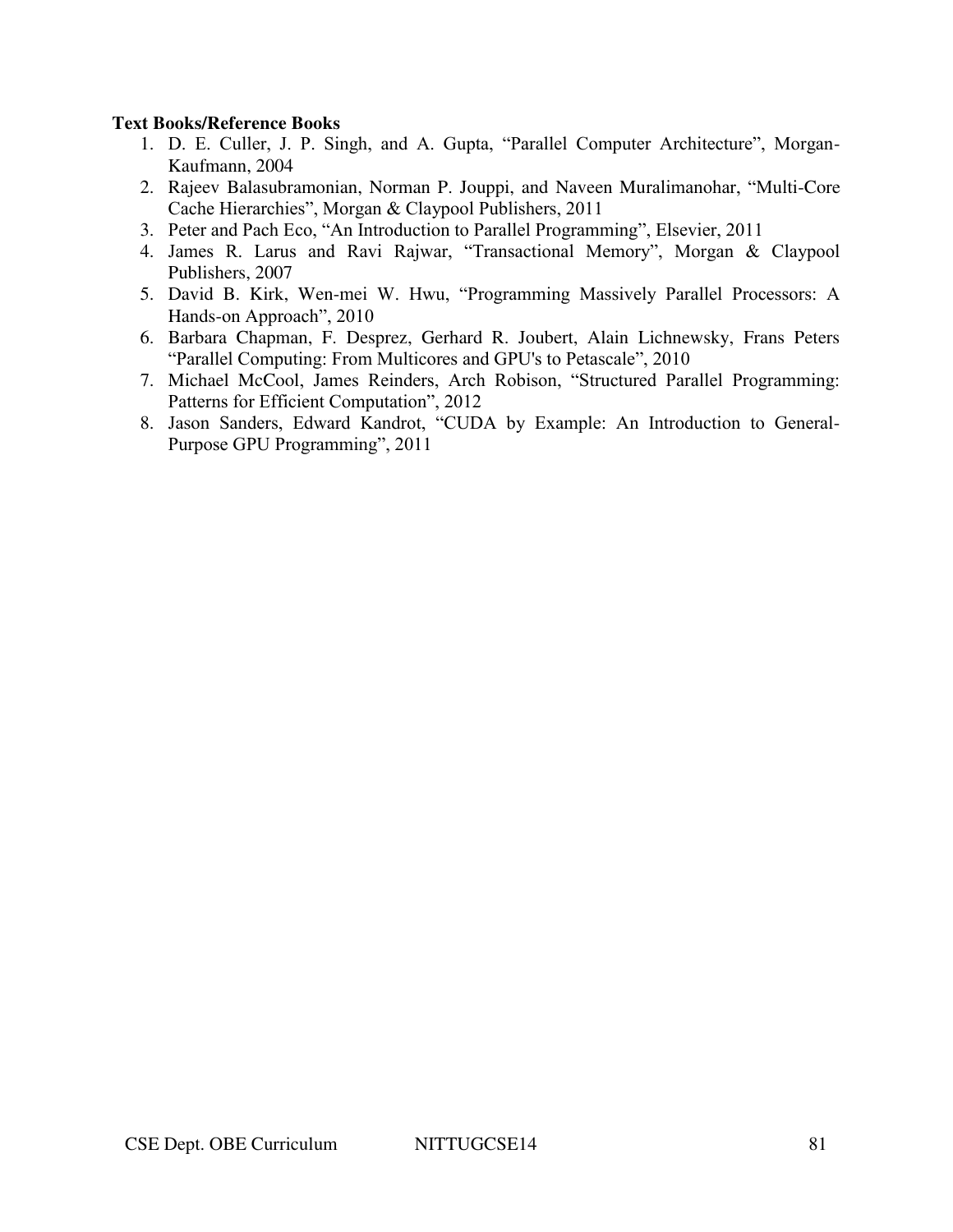## **CS405 Principles of Compiler Design**

### **Objectives**

- To introduce the major concept areas of language translation and compiler design
- To enrich the knowledge in various phases of compiler and its use
- To provide practical programming skills necessary for constructing a compiler

### **Outcomes**

- $\bullet$  Ability to apply the knowledge of lex tool & yacc tool to develop a scanner & parser
- Ability to design and develop software system for backend of the compiler
- Ability to comprehend and adapt to new tools and technologies in compiler design

## **Unit – I Introduction to Compiling**

Compilers – Analysis of the source program – Phases of a compiler – Cousins of the Compiler – Grouping of Phases – Compiler construction tools – Lexical Analysis – Role of Lexical Analyzer – Input Buffering – Specification of Tokens.

### **Unit – II Syntax Analysis**

Role of the parser –Writing Grammars –Context-Free Grammars – Top Down parsing – Recursive Descent Parsing – Predictive Parsing – Bottom-up parsing – Shift Reduce Parsing – Operator Precedent Parsing – LR Parsers – SLR Parser – Canonical LR Parser – LALR Parser.

### **Unit – III Intermediate Code Generation**

Intermediate languages – Declarations – Assignment Statements – Boolean Expressions – Case Statements – Back patching – Procedure calls.

#### **Unit – IV Code Optimization and Run Time Environments**

Introduction– Principal Sources of Optimization – Optimization of basic Blocks – DAG representation of Basic Blocks - Introduction to Global Data Flow Analysis – Runtime Environments – Source Language issues – Storage Organization – Storage Allocation strategies – Access to non-local names – Parameter Passing, Error detection and recovery.

## **Unit – V Code Generation**

Issues in the design of code generator – The target machine – Runtime Storage management – Basic Blocks and Flow Graphs – Next-use Information – A simple Code generator – Peephole Optimization.

## **Text Books**

- 1. Alfred V. Aho, Jeffrey D Ullman, "Compilers: Principles, Techniques and Tools", Pearson Education Asia, 2008
- 2. Jean Paul Tremblay, Paul G Serenson, "The Theory and Practice of Compiler Writing", BS Publications, 2005
- 3. Dhamdhere, D. M., "Compiler Construction Principles and Practice", 2<sup>nd</sup> edition, Macmillan India Ltd., New Delhi, 2008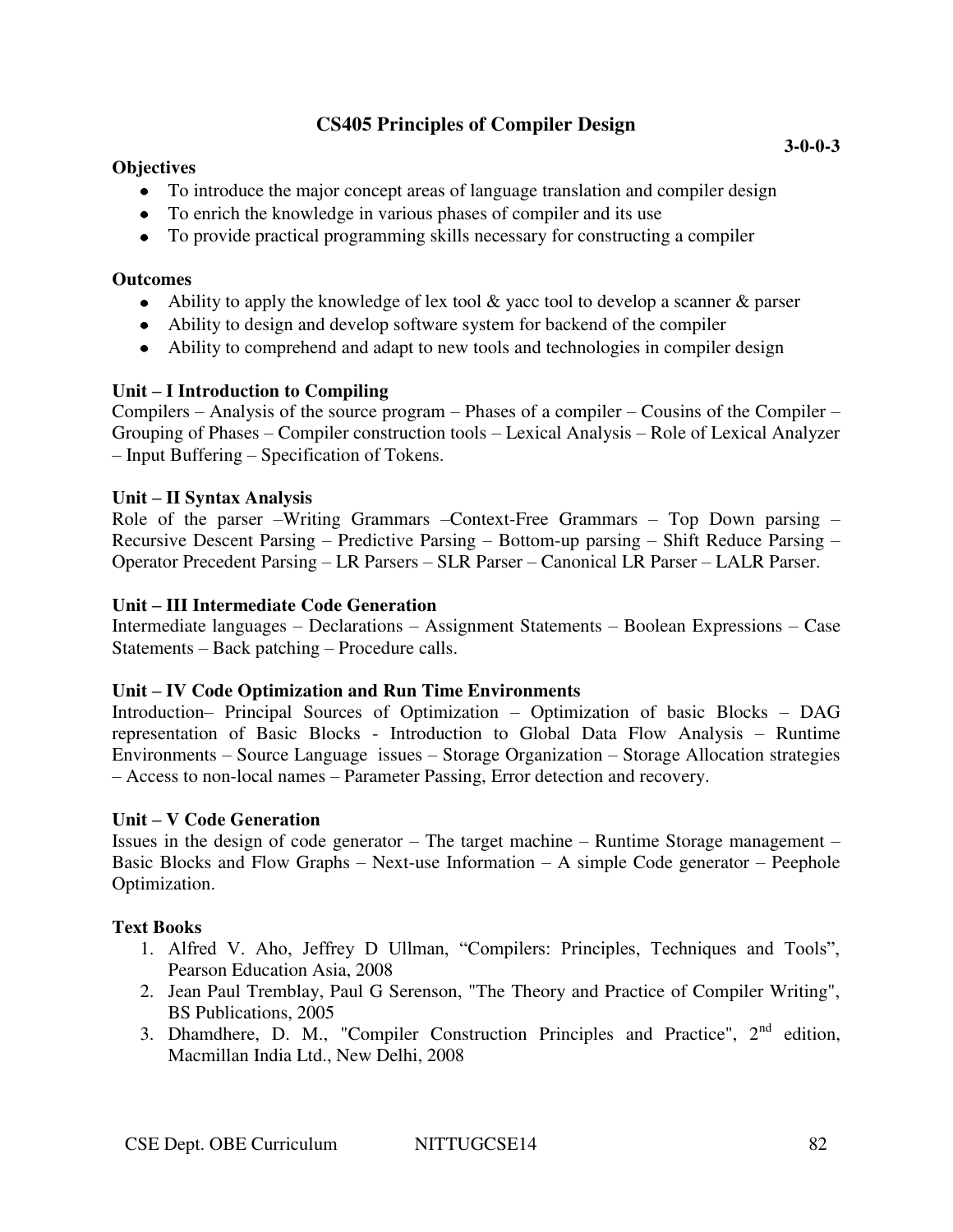#### **Reference books**

- 1. Allen I. Holub, "Compiler Design in C", Prentice Hall of India, 2003
- 2. C. N. Fischer and R. J. LeBlanc, "Crafting a compiler with C", Benjamin Cummings, 2003
- 3. Henk Alblas and Albert Nymeyer, "Practice and Principles of Compiler Building with C", PHI, 2001
- 4. Kenneth C. Louden, "Compiler Construction: Principles and Practice", Thompson Learning, 2003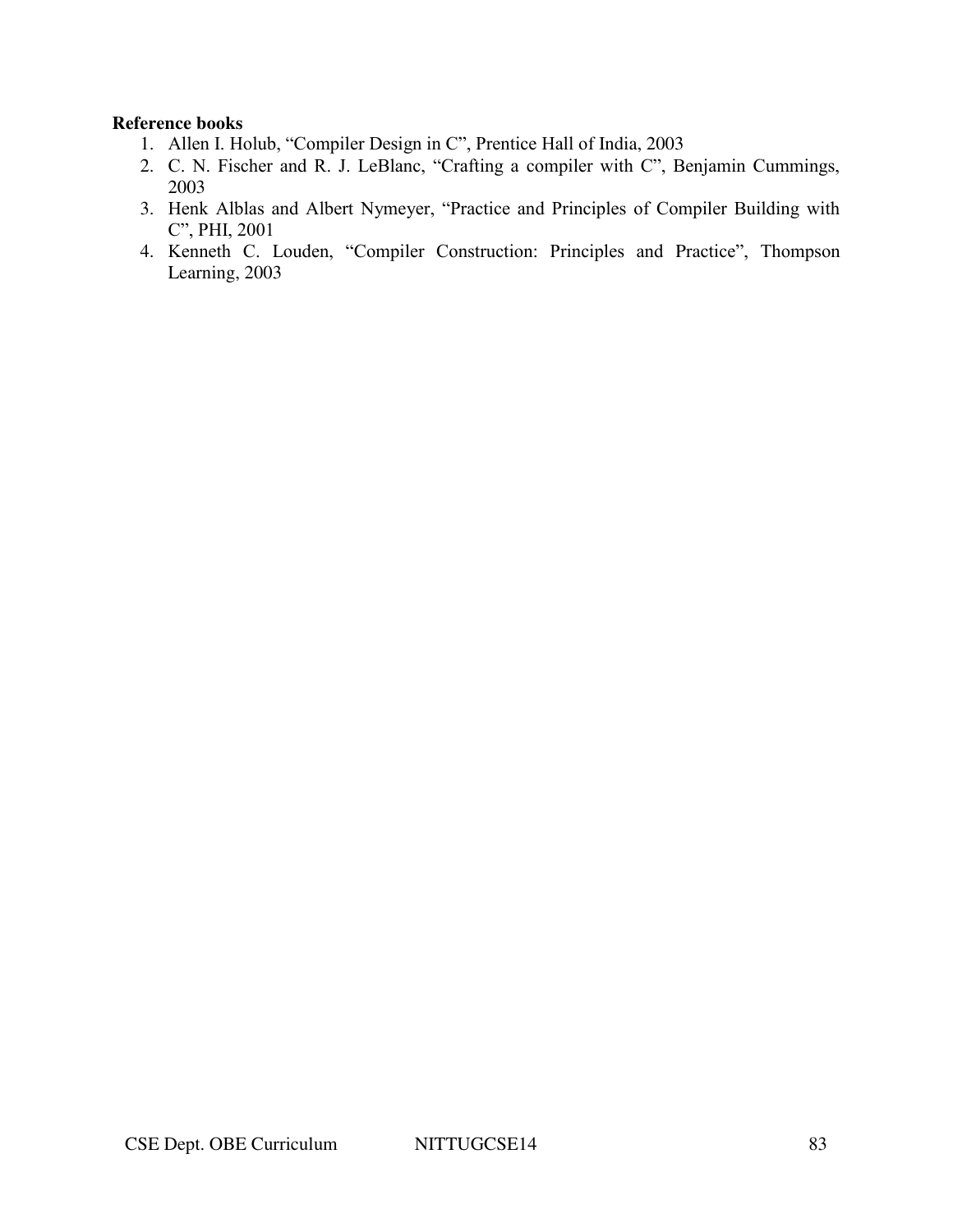## **CS407 Network Security**

## **Objectives**

- To understand the network security, services, attacks, mechanisms, types of attacks
- To comprehend and apply authentication services, authentication algorithms
- To comprehend and apply network layer security protocols, Transport layer security protocols, Web security protocols.

## **Outcomes**

- Be able to determine appropriate mechanisms for protecting the network.
- Design a security solution for a given application, system with respect to security of the system

## **Unit -I**

Overview of Network Security, Security services, attacks, Security Issues in TCP/IP suite-Sniffing, spoofing, buffer overflow, ARP poisoning, ICMP Exploits, IP address spoofing, IP fragment attack, routing exploits, UDP exploits, TCP exploits.

## **Unit-II**

Authentication requirements, Authentication functions - Message Authentication Codes - Hash Functions - Security of Hash Functions and MACs - MD5 message Digest algorithm - Secure Hash Algorithm - RIPEMD - HMAC Digital Signatures, Authentication protocols-Kerberos, X.509.

## **Unit-III**

IP Security-AH and ESP, SSL/TLS, SSH, Web Security-HTTPS, DNS Security, Electronic Mail Security (PGP, S/MIME).

## **Unit-IV**

Intruders, Viruses, Worms, Trojan horses, Distributed Denial-Of-Service (DDoS), Firewalls, IDS, Honey nets, Honey pots.

## **Unit-V**

Introduction to wireless network security, Risks and Threats of Wireless networks, Wireless LAN Security (WEP, WPA).

## **Text Books**

- 1. W. Stallings, "Cryptography and Network Security: Principles and Practice", 5/E, Prentice Hall, 2013
- 2. Yang Xiao and Yi Pan, "Security in Distributed and Networking Systems", World Scientific, 2007, Chapter 1.
- 3. Aaron E. Earle, "Wireless Security Handbook", Auerbach publications, Taylor & Francis Group, 2006.

## **Reference Books**

Atul Kahate, "Cryptography and Network Security", Tata McGraw-Hill, 2003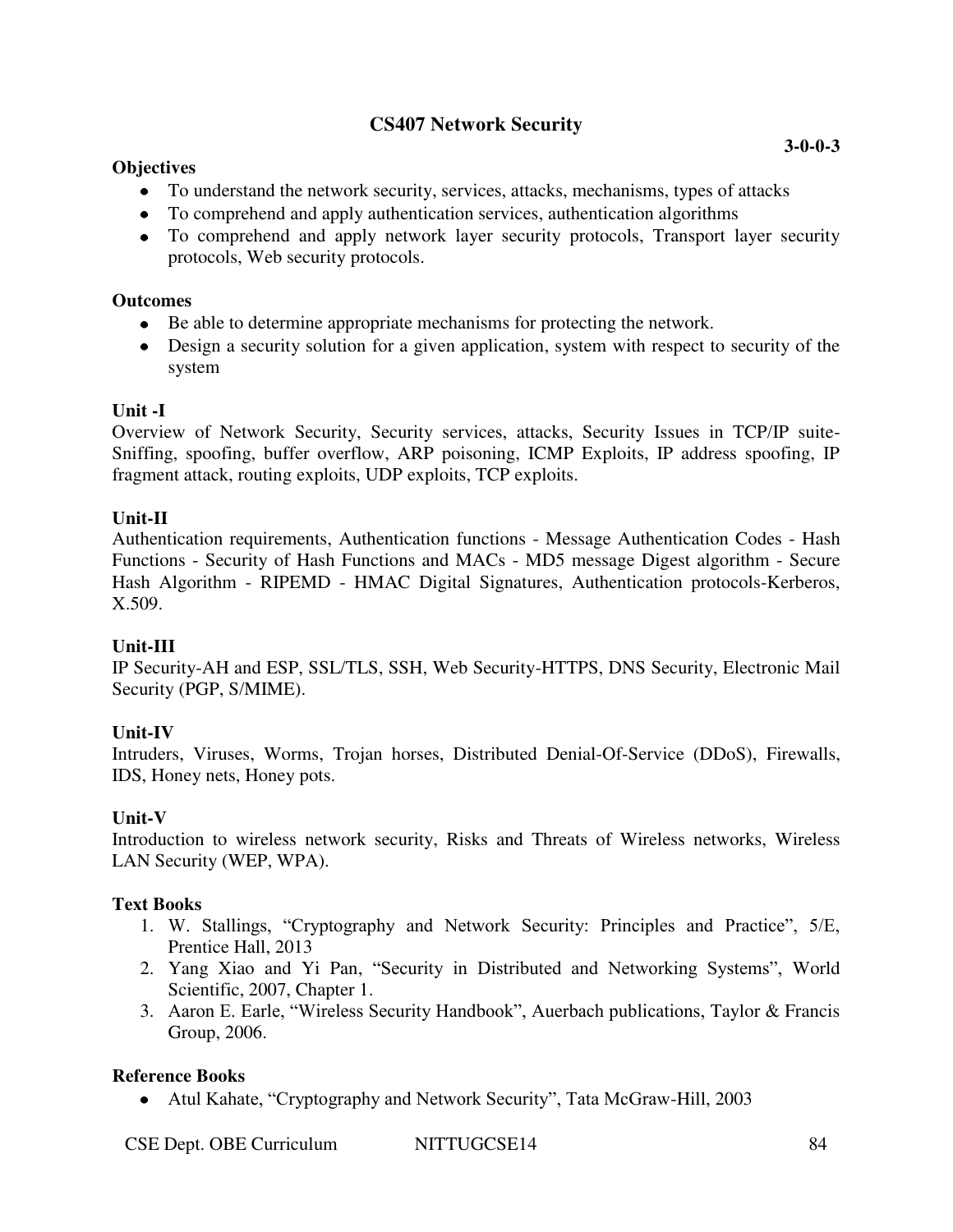## **CS409 Web Technology Laboratory**

**0-0-2-2** 

### **Objectives**

- To learn the basics in web designing using HTML, CSS, and XML
- To develop web applications using JSP, Servlets, PHP, and Net Beans

### **Outcomes**

- Ability to design and develop web pages using HTML, CSS, and XML
- Ability to design and deploy real world applications using client side and server side scripting languages

## **Experiments**

- Designing static web pages using HTML
- Designing dynamic web pages using different cascading style sheets
- Designing XML Schemas
- Programs using Java Script
- Programs using Java servlets and JSP
- Designing web applications using PHP
- Designing web applications in Net Beans Environment
- Database Connectivity with MySQL using Java Servlets, JSP, and PHP

## **CS411 Compiler Design Laboratory**

#### **Objectives**

- To provide practical programming skills necessary for designing and implementing the various phases of a compiler
- To learn and use the compiler construction tools such as LEX and YACC for implementing the various phases of a compiler

#### **Outcomes**

- Ability to apply knowledge of LEX and YACC tools to develop a new compiler
- Ability to optimize a code

## **Experiments**

- 1. Develop programs to implement regular expression to recognize and validate tokens
- 2. Develop programs to implement a Lexical Analyzer using LEX/FLEX for identifying and validating tokens of a language
- 3. Develop programs to identify left recursions and left factors and eliminate them from the grammar given
- 4. Develop programs using YACC to construct a parse tree and check the syntax of the statement
- 5. Develop programs using LEX & YACC to generate Intermediate code for a given fragment of a program
- 6. Develop program to optimize the intermediate codes
- 7. Develop program to generate an equivalent assembly program for a given HLL program fragment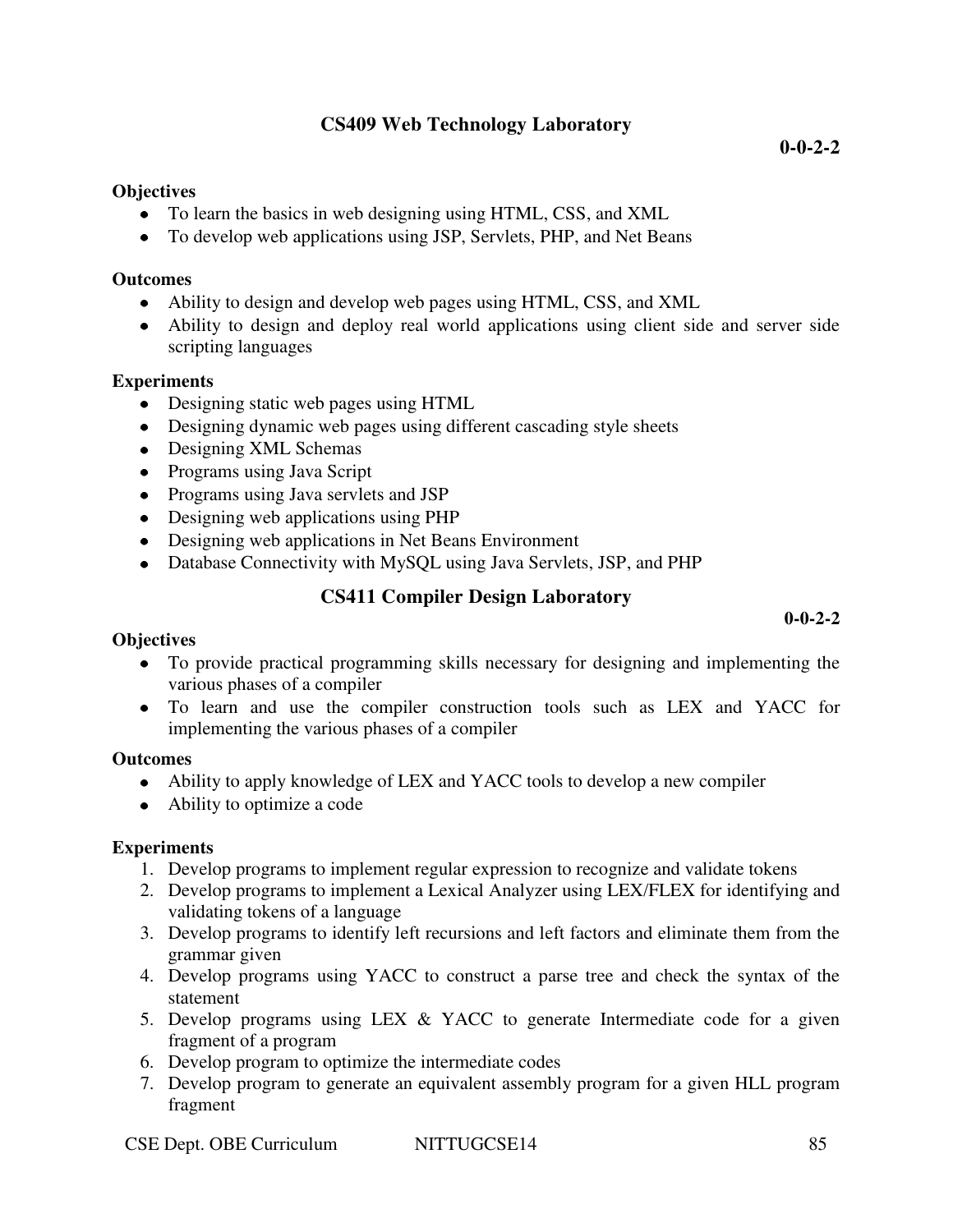## **EIGHTH SEMESTER**

## **HM402 Software Project Management**

#### **Objectives**

• To understand the basic concepts and issues of software project management

• To understand successful software projects that support organization's strategic goals

#### **Outcomes**

- Ability to maintain software projects and monitor software project process
- Ability to design and develop project modules and assign resources

### **Unit – I SPM concepts**

Definition – components of SPM – challenges and opportunities – tools and techniques – managing human resource and technical resource – costing and pricing of projects – training and development – project management techniques.

#### **Unit – II Software Measurements**

Monitoring & measurement of SW development – cost, size and time metrics – methods and tools for metrics – issues of metrics in multiple projects.

### **Unit – III Software Quality**

Quality in SW development – quality assurance – quality standards and certifications – the process and issues in obtaining certifications – the benefits and implications for the organization and its customers – change management.

#### **Unit – IV Risk Issues**

The risk issues in SW development and implementation – identification of risks – resolving and avoiding risks – tools and methods for identifying risk management.

#### **Unit – V SPM Tools**

Software project management using Primavera & Redmine and case study on SPM tools.

#### **Text Books**

- 1. Richard H. Thayer, "Software Engineering Project Management", John Wiley & Sons,  $2<sup>nd</sup>$  edition, 2001
- 2. Royce, Walker, "Software Project Management", Pearson Education, 2002
- 3. Kelker, S. A., "Software Project Management", Prentice Hall, 2003

**3-0-0-3**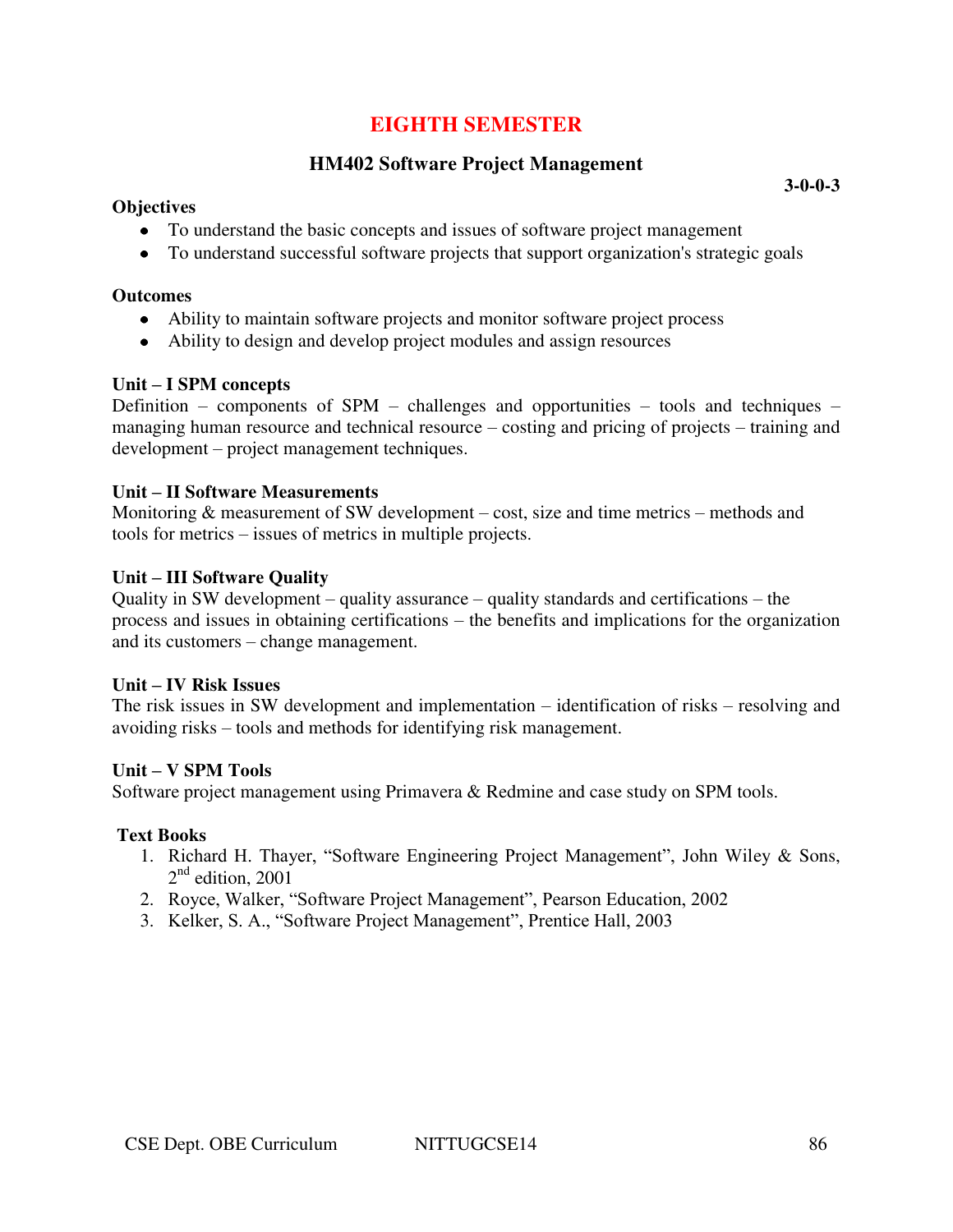## **List of Elective Subjects CS313 Human Computer Interaction**

#### **Objectives**

- To gain knowledge on the interplay between humans, tasks, technology, and contexts
- To gain knowledge on important human factors that affect HCI
- To be able to apply HCI principles, guidelines, methods, and techniques

#### **Outcomes**

- Ability to comprehend the basics of human and computational abilities and limitations
- Ability to evaluate the quality of a user interface
- Ability to apply appropriate HCI techniques to design systems that are usable by people

## $\textbf{Unit} - \textbf{I}$

Introduction to Human-computer Interaction - Methodology for Designing User-computer Interfaces -Task analysis -Conceptual, semantic, syntactic, and lexical levels of the

## $Unit - II$

Design of an interactive system - Interaction Styles -Question and answer -Form-based - Command language -Menus -Natural language -Direct manipulation -Virtual Reality - Augmented Reality -Other emerging interaction styles

### **Unit – III**

Design and Evaluation Process -Prototyping -Testing and evaluating interface designs - Guidelines and criteria for designing UI, UI Software and Specifications -Languages and tools for specifying and building interfaces -Dialogue independence –UIMS Languages and software abstractions -Programming support tools -. Basic Interaction Tasks, Techniques, and Devices

## $Unit - IV$

Human Performance -Scientific foundations for designing user interfaces -Visual presentation of information -Graphical design -Designing experiments - Introduction to Research in Human-Computer Interaction -Why do HCI research? -Research prototypes -Interdisciplinary nature of HCI research -Examples of HCI research

#### $Unit - V$

New Interaction Techniques -New modes of human-computer communication -Voice Gesture - Eye movement -Tangible user interfaces -Brain-computer interfaces - Case Study.

## **Reference Books**

- 1. Wilbert O Galitz, "The Essential Guide To User Interface Design", Wiley Dreamatech, 3 rd edition, 2007
- 2. Ben Shneidermann, "Designing The User Interface Strategies for Effective Human-Computer Interaction", 4<sup>th</sup> Edition, Pearson Education Asia, 2004
- 3. Alan Dix, Janet Fincay, Gre Goryd, Abowd, and Russell Bealg, "Human Computer Interaction", 3<sup>rd</sup> edition, Pearson, 2003
- 4. Yvonne Rogers , Helen Sharp, and Jenny Preece, "Interaction Design: Beyond Human Computer Interaction", 3rd edition, Wiley, 2011

**3-0-0-3**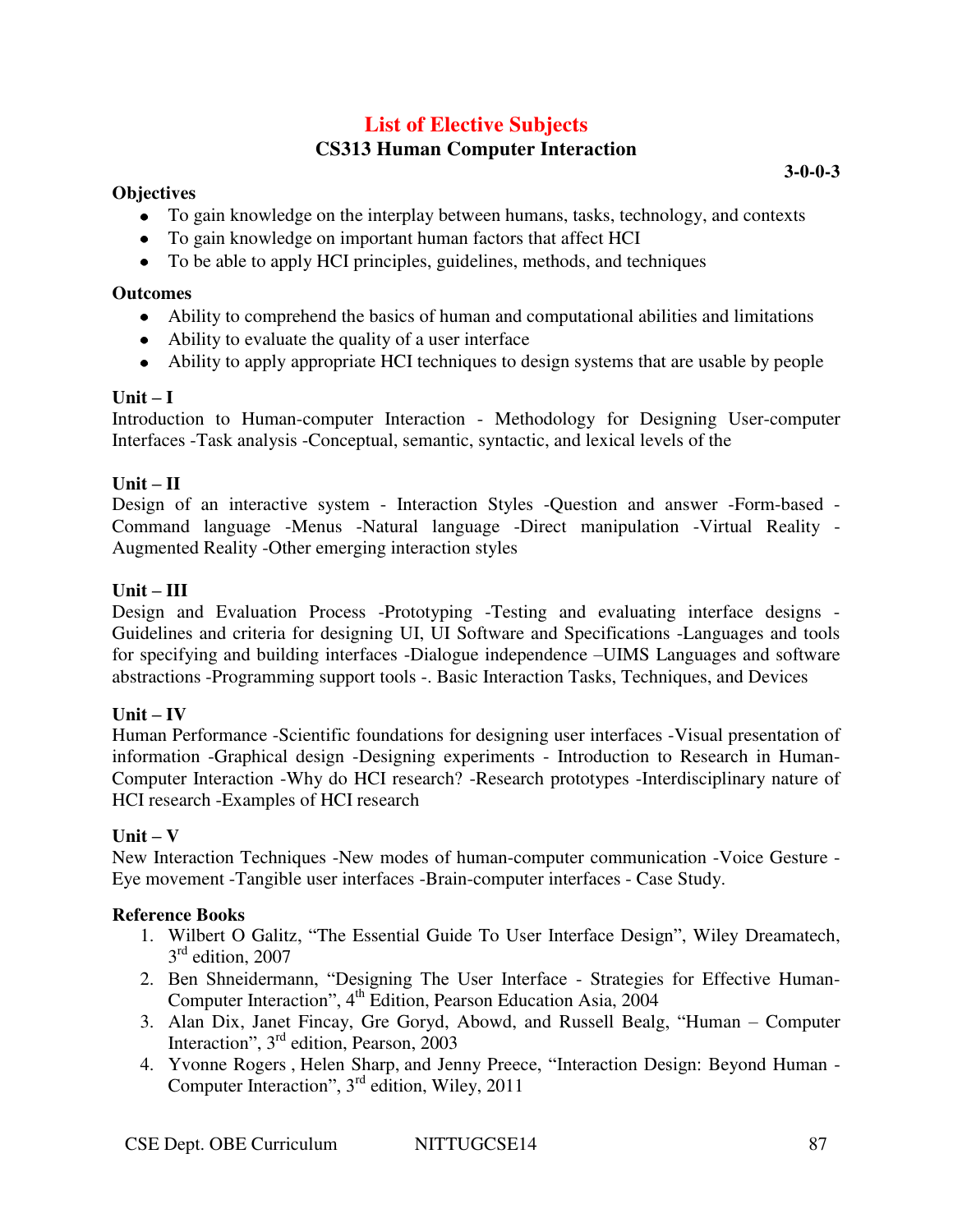## **CS315 Multimedia Systems**

#### **Objectives**

- To understand the different media and design issues in multimedia systems
- To understand Multimedia security and data hiding for image/video

#### **Outcomes**

- To design multimedia components efficiently
- To develop integrated, collaborative multimedia systems
- To develop data hiding algorithms for the specialized applications

## **Unit – I Multimedia Elements**

Introduction – Definitions – Applications – Elements - Text – Image/Graphics Audio – Video – Animation

### **Unit – II Data and File Formats**

Compression Techniques – Lossless, Lossy – JPEG, MPEG, TIFF, RIFF- H.261, H.262, H.263 -File formats-Display Technologies

### **Unit – III Multimedia Networks**

Protocol - QOS Issues - RTP, RTCP, RTSP, SIP - Media on demand –ITV - STB Broadcast Schemes for VoD Buffer Management- Multimedia over wireless networks

### **Unit – IV Multimedia Security and Forensics**

Multimedia encryption - Digital Watermarking - Security Attacks- Digital Forensics taxonomy, goals/requirements - Forensic Data Acquisition -Forensics Analysis and Validation

#### **Unit – V Multimedia Data Hiding**

Overview– Data hiding framework-Key elements -Basic embedding mechanisms-Techniques for Embedding multiple bits-Quantitative model for Uneven embedding Capacity- CER-VER -Data Hiding in Binary image-Multilevel embedding-Multilevel image and video data hiding

## **Text Books**

- 1. K. Andleigh, Kiran Thakrar , Multimedia Systems Design, PHI, 2007
- 2. Ze Nian Li, S. Drew, "Fundamentals of Multimedia", PHI, 2006.

#### **Reference Books**

- 1. Ralf Steinmetz and Klara, "Multimedia Computing, Communications and Applications", Pearson Education, 2009
- 2. Min Wu, Bede Liu, "Multimedia Data Hiding", Springer-Verlag, 2002
- 3. I. Cox, M. Miller, and J. Bloom, "Digital Watermarking", Morgan Kaufman Publishers, 2001
- 4. Chun-Shien Lu, "Multimedia Security : Steganography and Digital Watermarking techniques for Protection of Intellectual Property", Springer Inc 2007
- 5. Wenjun Zeng, Heather Yu and Ching, Yung Lin, "Multimedia Security technologies for Digital rights Management", Elsevier Inc 2006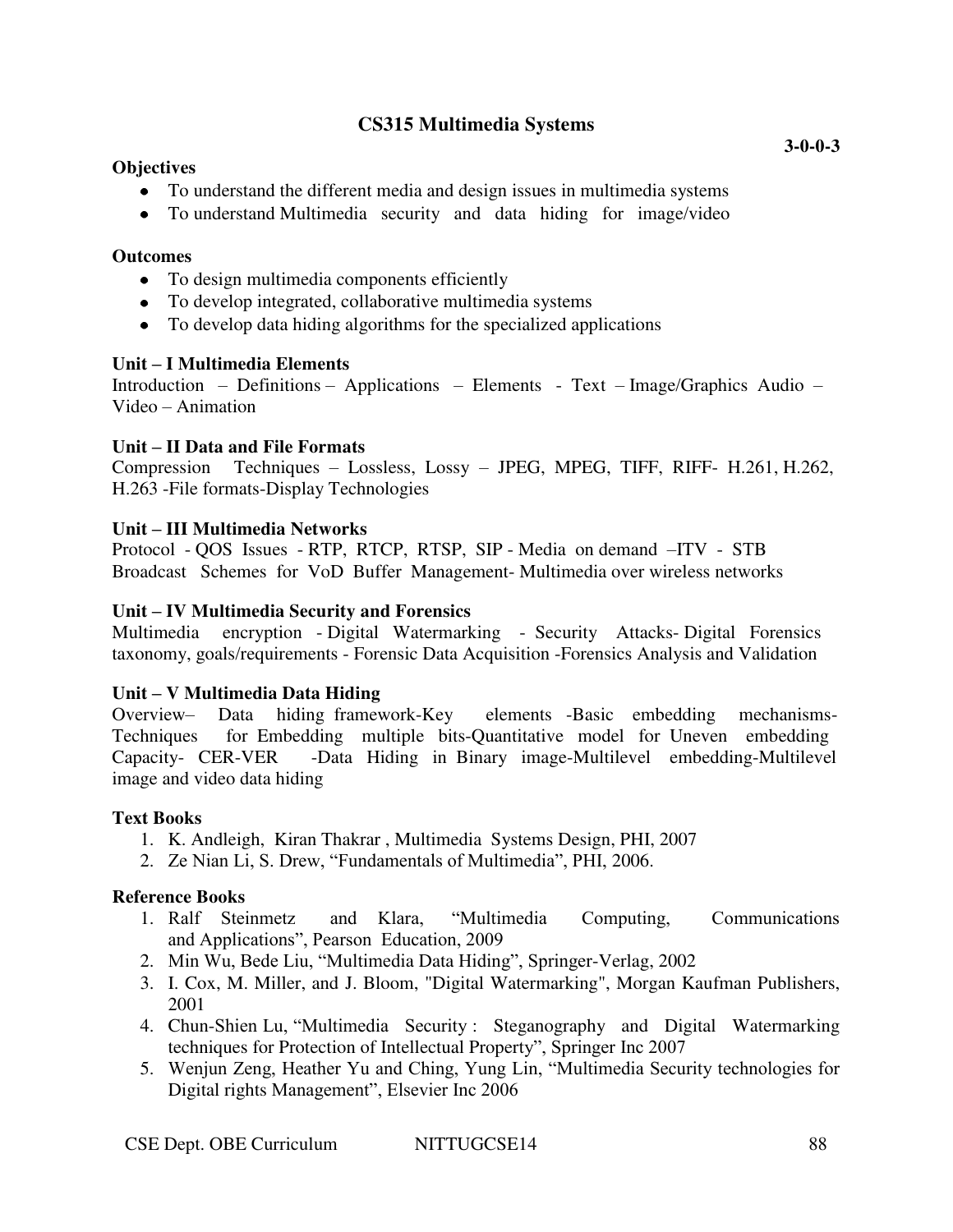# **CS317 Mobile Computing and Communication**

### **Objectives**

- To understand the fundamentals of wireless communication.
- To understand the architecture of various Wireless Communication Networks.
- To understand the significance of different layers in mobile system

#### **Outcomes**

- Ability to develop a strong grounding in the fundamentals of mobile Networks
- Ability to apply knowledge in MAC, Network, and Transport Layer protocols of Wireless Network

### $\textbf{Unit} - \textbf{I}$

Introduction to Wireless Networks – Applications – History – Simplified Reference Model – Wireless transmission – Frequencies – Signals – Antennas – Signal propagation – Multiplexing – Modulation – Spread spectrum – Cellular Systems: Frequency Management and Channel Assignment- types of hand-off and their characteristics

# $Unit - II$

MAC – Motivation – SDMA, FDMA, TDMA, CDMA –Telecommunication Systems – GSM: Architecture-Location tracking and call setup- Mobility management-Handover- Security- GSM SMS –International roaming for GSM- call recording functions-subscriber and service data management – DECT – TETRA – UMTS – IMT-2000

# **Unit – III**

Wireless LAN – Infrared Vs Radio transmission – Infrastructure – Adhoc Network –IEEE 802.11WLAN Standards – Architecture – Services– HIPERLAN – Bluetooth Architecture & protocols

# $Unit - IV$

Mobile Network Layer – Mobile IP – Dynamic Host Configuration Protocol. Mobile Transport Layer – Traditional TCP – Indirect TCP – Snooping TCP – Mobile TCP – Fast retransmit / Fast recovery – Transmission / Time-out freezing – Selective retransmission – Transaction Oriented **TCP** 

# $Unit - V$

WAP Model- Mobile Location based services -WAP Gateway –WAP protocols – WAP user agent profile- caching model-wireless bearers for WAP - WML WMLScripts - WTA - iMode- SyncML.

# **Text Books**

- 1. Jochen Schiller, " Mobile Communication", 2nd Edition,Pearson Education, 2008.
- 2. Theodore and S. Rappaport, "Wireless Communications, Principles, Practice", 2<sup>nd</sup> Ed PHI, 2002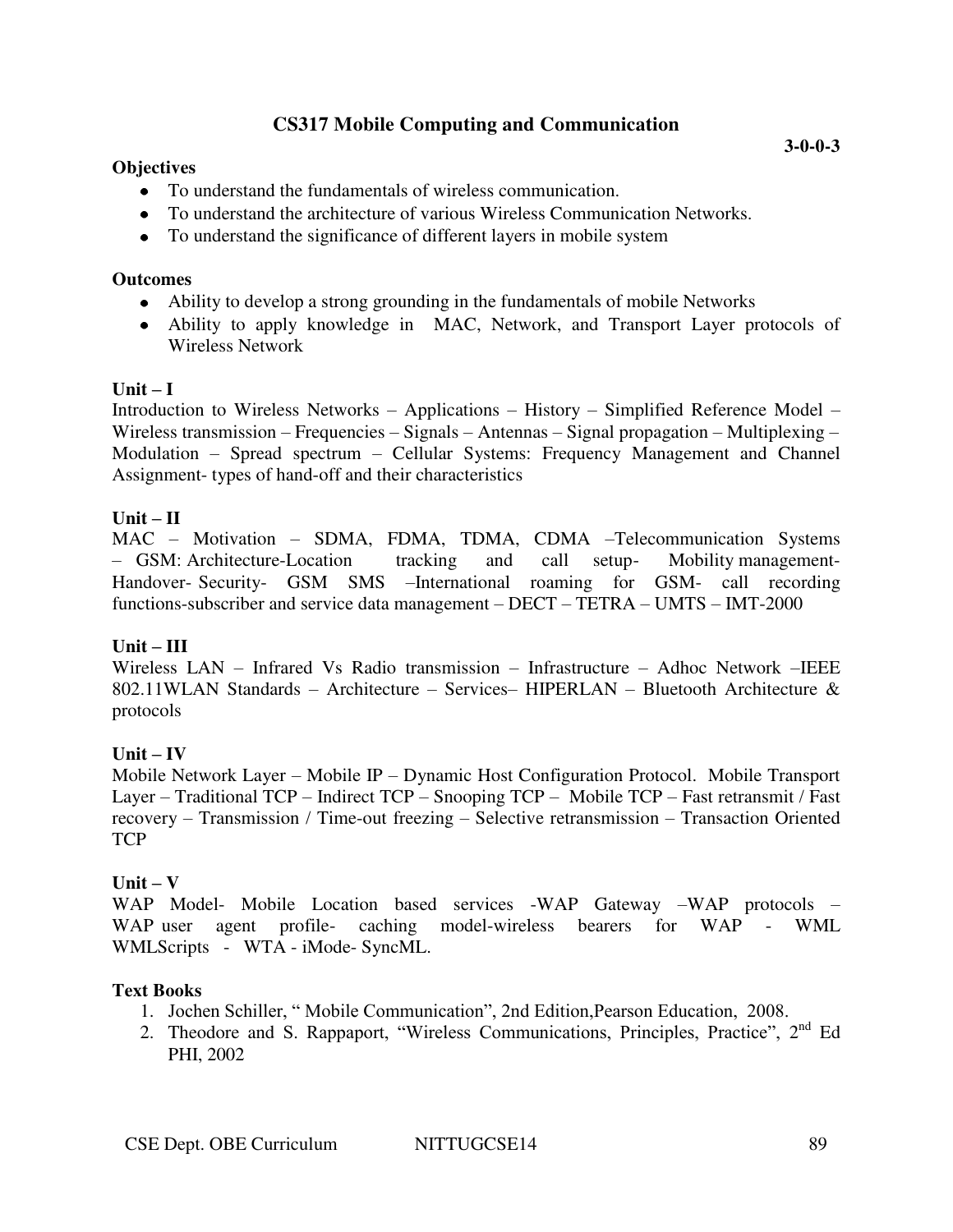- 1. William Stallings, "Wireless Communications and Networks", 2nd Edition, Pearson Education, 2004
- 2. C.Siva Ram Murthy and B.S.Manoj, "Adhoc Wireless Networks: Architectures and Protocols", 2<sup>nd</sup> Edition, Pearson Education, 2008
- 3. Vijay. K. Garg, "Wireless Communication and Networking", Morgan Kaufmann Publishers, 2007.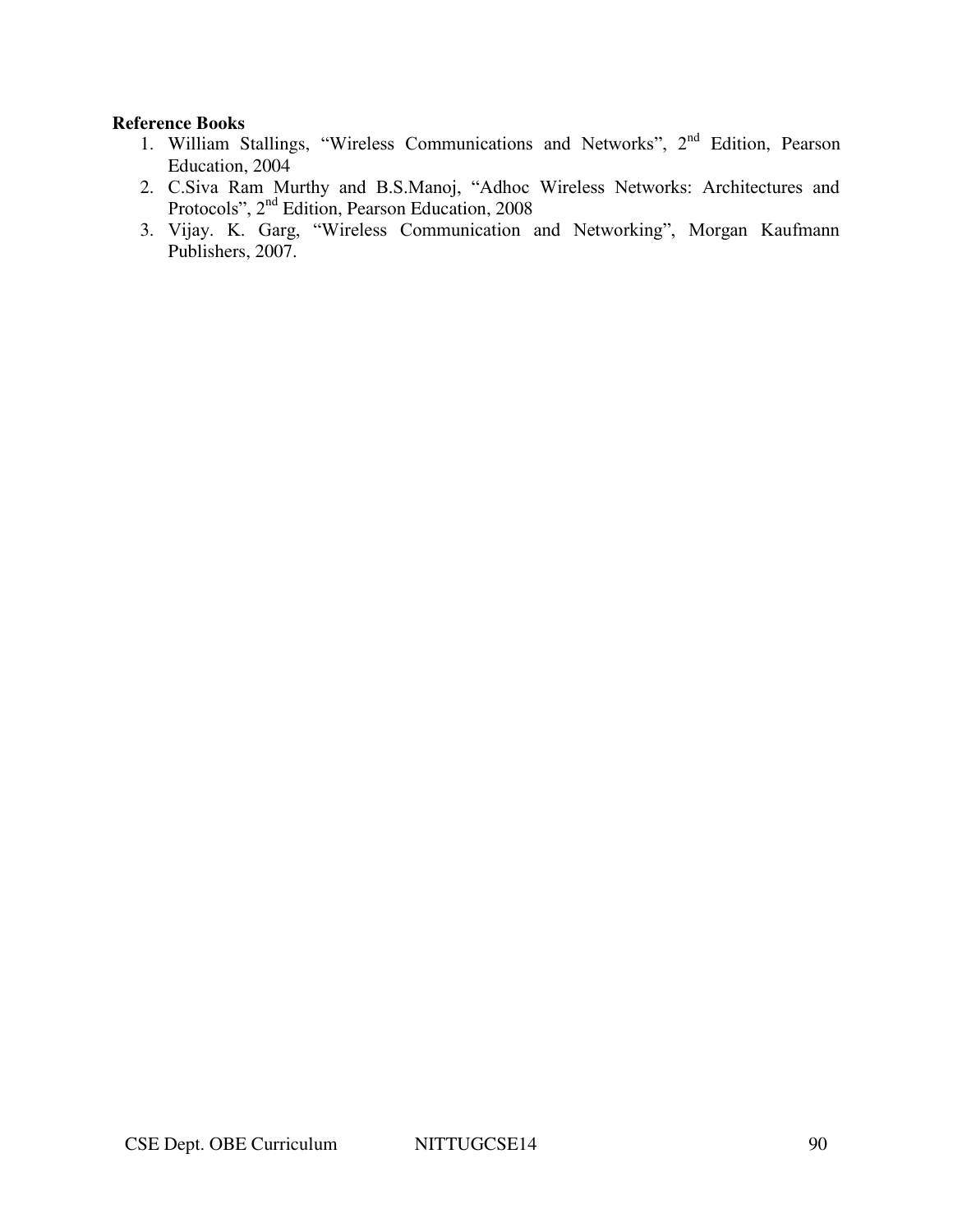# **CS314 Wireless Network Systems**

#### **Objectives**

- To understand the fundamentals of wireless communication
- To understand the architecture of different Wireless Networks
- To understand the significance of MAC and Network layers in Wireless Network System

#### **Outcomes**

- Be able to make critical assessment of wireless networks
- Develop a strong grounding in the fundamentals of Wireless Networks
- Apply the knowledge gained in the development of MAC, Network Layer protocols of Wireless Network

### **Unit – I Wireless Communications & Cellular System Fundamentals**

Introduction to wireless communications systems, examples, comparisons and trends. Cellular systems, Frequency Management and Channel Assignment- types of handoff and their characteristics, dropped call rates & their evaluation. MAC techniques for Wireless Communication: FDMA, TDMA, MA (FHMA/CDMA/Hybrid techniques), SDMA techniques

### **Unit – II Wireless WAN**

First Generation Analog, Second Generation TDMA – GSM, Short Messaging Service in GSM, Second Generation CDMA – IS-95, GPRS - Third Generation Systems (WCDMA/CDMA 2000)

#### **Unit – III Wireless LAN**

Introduction to wireless LANs - IEEE 802.11 WLAN – Architecture and Services, Physical Layer, MAC sublayer- MAC Management Sublayer, Other IEEE 802.11 standards, HIPERLAN, WiMax standard.

# **Unit – IV Adhoc and Sensor Networks**

Characteristics of MANETs, Table-driven and Source-initiated On Demand routing protocols, Hybrid protocols, Wireless Sensor networks- Classification, MAC and Routing protocols.

# **Unit – V Wireless MAN and PAN**

Wireless MANs – Physical and MAC layer details, Wireless PANs – Architecture of Bluetooth Systems, Physical and MAC layer details, Standards.

# **Text Books**

- 1. William Stallings, "Wireless Communications and networks" Pearson / Prentice Hall of India, 2nd Ed., 2007
- 2. Dharma Prakash Agrawal & Qing-An Zeng, "Introduction to Wireless and Mobile Systems", Thomson India Edition, 2nd Ed., 2007
- 3. Theodore, S. Rappaport, "Wireless Communications, Principles, Practice", 2nd Ed., PHI, 2002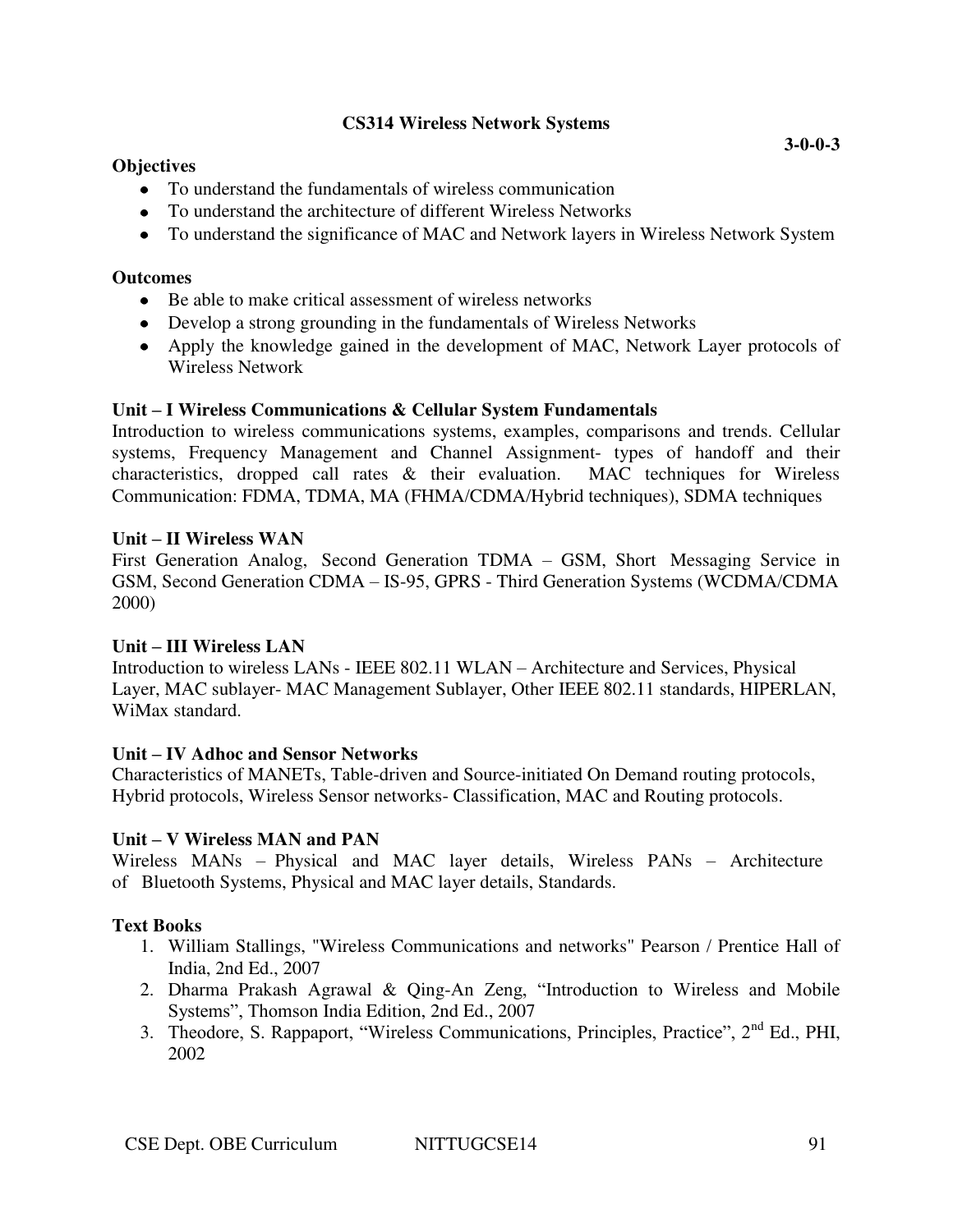- 1. C. Siva Ram Murthy and B. S. Manoj, "Adhoc Wireless Networks: Architectures and Protocols", 2nd Edition, Pearson Education, 2008
- 2. Jochen Schiller, "Mobile Communications", Person Education, 2<sup>nd</sup> Ed., 2008
- 3. Vijay. K. Garg, "Wireless Communication and Networking", Morgan Kaufmann Publishers, 2007
- 4. Kaveth Pahlavan, Prashant Krishnamurthy, "Principles of Wireless Networks", Pearson Education Asia, 2002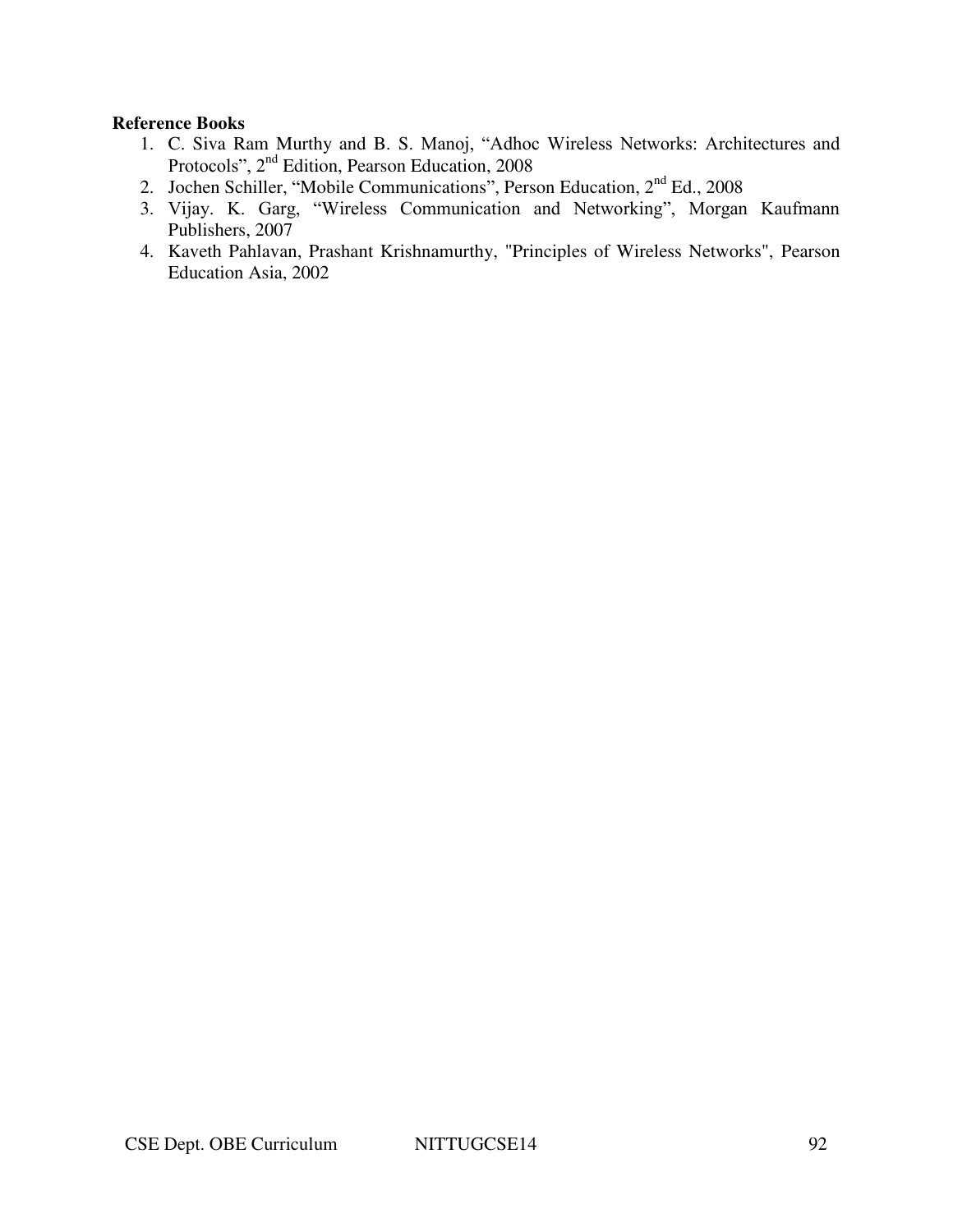# **CS316 Design and Analysis of Parallel Algorithms**

### **Objectives**

- To understand parallel computing algorithms and models
- To analyze parallel algorithms for PRAM machines and various interconnection networks

#### **Outcome**

Ability to design and analyze parallel algorithms for PRAM machines

# $\textbf{Unit} - \textbf{I}$

**Introduction to Parallel Computers** - SIMD - EREW, CREW - SM-SIMD algorithms - Shared memory SIMD - Tree and mesh interconnection computers - Classifying MIMD Algorithms - Hypercube SIMD Model.

### **Unit –II**

**Selection and Sorting** – Sequential algorithm - Algorithm for parallel selection - Sorting on a linear array – broadcasting a datum- Computing all sums- Sorting on a mesh - Sorting on EREW SIMD computer - enumeration sort – parallel quick sort – hyper quicksort Sorting on other networks - Sorting on other networks.

### **Unit – III**

**Matrix operations** - Mesh transpose – Shuffle transpose - EREW transpose - Mesh multiplication - Cube multiplication - Matrix by vector multiplication - Tree multiplication.

#### $Unit - IV$

**Numerical problems** - Linear equations - SIMD algorithm - Roots of nonlinear equations - MIMD algorithm - Partial differential equations - Computing Eigen values. Monte Carlo methods – parallel random number generators – random number distributions.

# $Unit - V$

**Graph problems** –Definitions - Graph coloring - Computing the connectivity matrix - Finding connected components - Traversal - Minimal alpha-beta tree - Minimum Cost Spanning Tree-Addition tree-Multiplication tree.

#### **Text Book**

S. G. Akl, "The Design and Analysis of Parallel Algorithms", Prentice Hall of India, 1989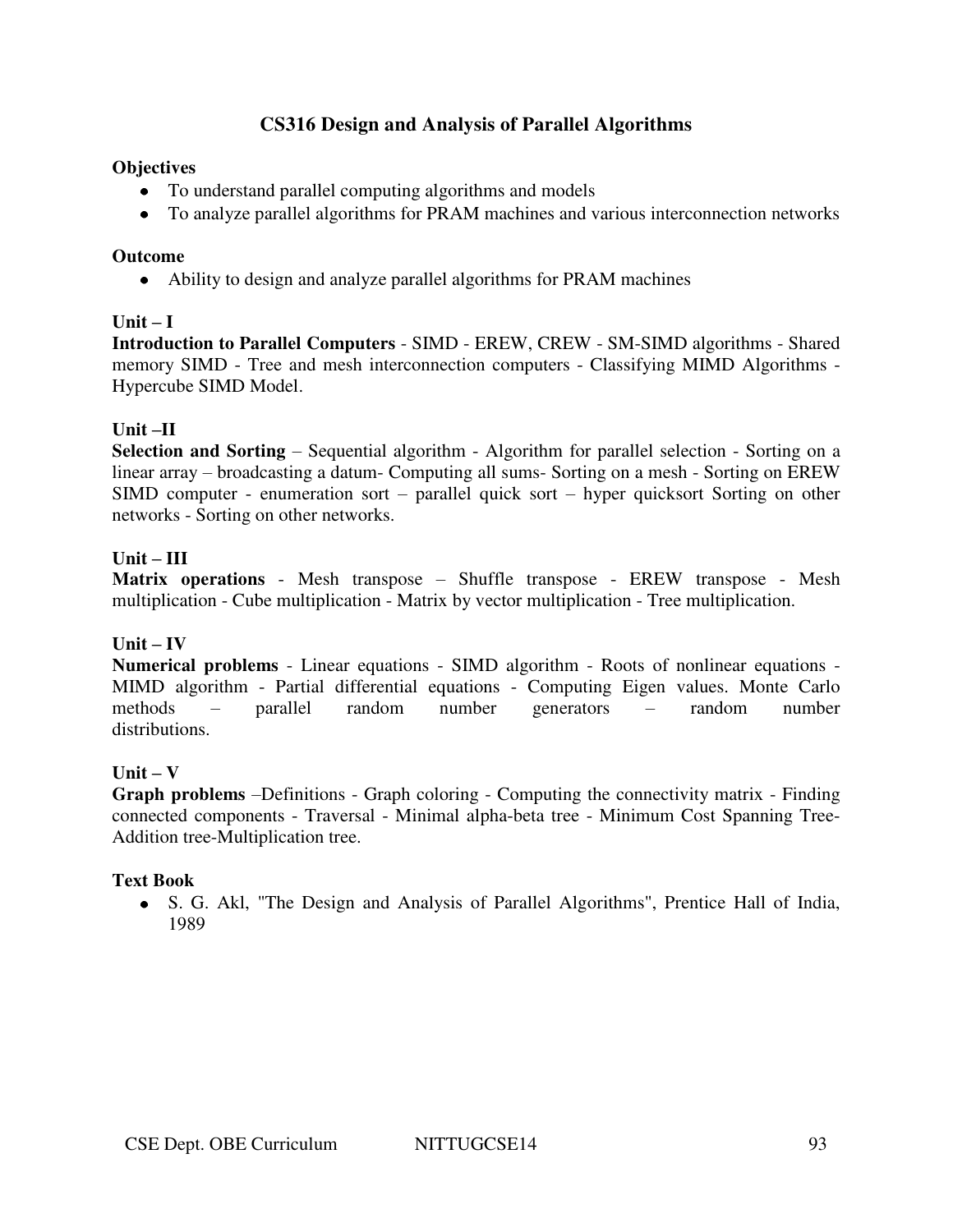- 1. B. Wilkinson and M. Allen, "Parallel Programming Techniques and applications using networked workstations and parallel computers", 2<sup>nd</sup> Edition, Pearson Education, 2005
- 2. Michael J. Quinn, "Parallel Computing : Theory & Practice", Tata McGraw Hill, 2003
- 3. S. Lakshmivarahan and S. K. Dhall, "Analysis and Design of Parallel Algorithms Arithmetic and Matrix Problems", Tata McGraw Hill, 1990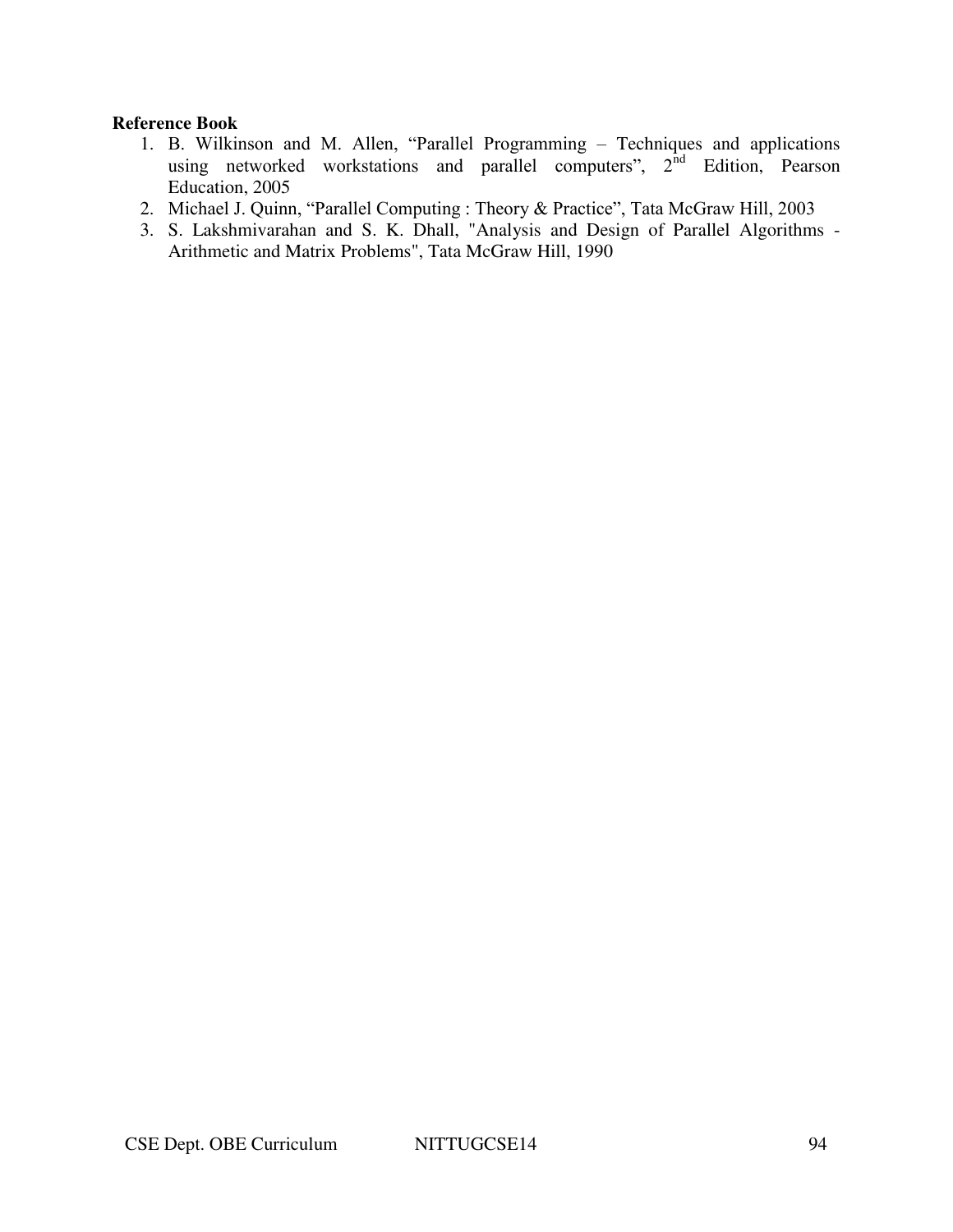# **CS318 Principles of Processor Design**

### **Objectives**

- To understand the basics of Verilog HDL
- To study about the design aspects of various circuits using Verilog

#### **Outcome**

Ability to design and implement a CPU to exploit the full capability of Verilog HDL

# $Unit - I$

Digital Design Flow in Verilog –Design entry - Testbench in Verilog - Design validation - Compilation and synthesis - Postsynthesis simulation - Timing analysis - Hardware generation-Verilog HDL –Verilog evolution- Verilog attributes - Verilog language RT level design – Control/data partitioning - Data part- Control part- Elements of Verilog –Hardware modules - Primitive instantiations- Assign statements - Condition expression - Procedural blocks- Module instantiations- Component description in Verilog – Test benches.

# $\mathbf{U}$ nit –  $\mathbf{H}$

Verilog Language Concepts – Hardware languages-Timing- Concurrency- Timing and concurrency example – Module basics – Verilog simulation model –Continuous assignments-Procedural assignments- Compiler directives – System task and function.

# **Unit – III**

Combinational and Sequential Circuits Description - Module wires – Gate level logic – Hierarchial logic-Describing Expressions with Assign Statements-Behavioral Combinational Descriptions- Sequential models – Basic memory components – Functional registers – State machine coding – Combinational and sequential synthesis – Latches – Flip flops – Counters.

# $Unit - IV$

Design Examples – Bus structure – Simple processor – Timer – SRAM – Cache – Clock synchronization, Digital filters and signal processors-Pipelined Architectures-Halftone Pixel Image Converter

# $Unit - V$

Register Transfer Level Design and Test – Sequential multiplier –Shift-and-add multiplication process- Sequential multiplier design - Multiplier testing- Von Neumann computer model – Processor and memory model- Processor model specification- Designing the adding CPU-Design of datapath - Control part design- Adding CPU Verilog description- Testing adding CPU-CPU design and test

# **Text Books**

1. Zainalabedin Navabi, "Verilog Digital System Design", 2nd Edition, McGraw Hill, 2008

# **Reference Books**

1. Michael D. Ciletti, "Advanced Digital Design with the Verilog HDL"  $2<sup>nd</sup>$  edition, Pearson Edition, 2009

CSE Dept. OBE Curriculum NITTUGCSE14 95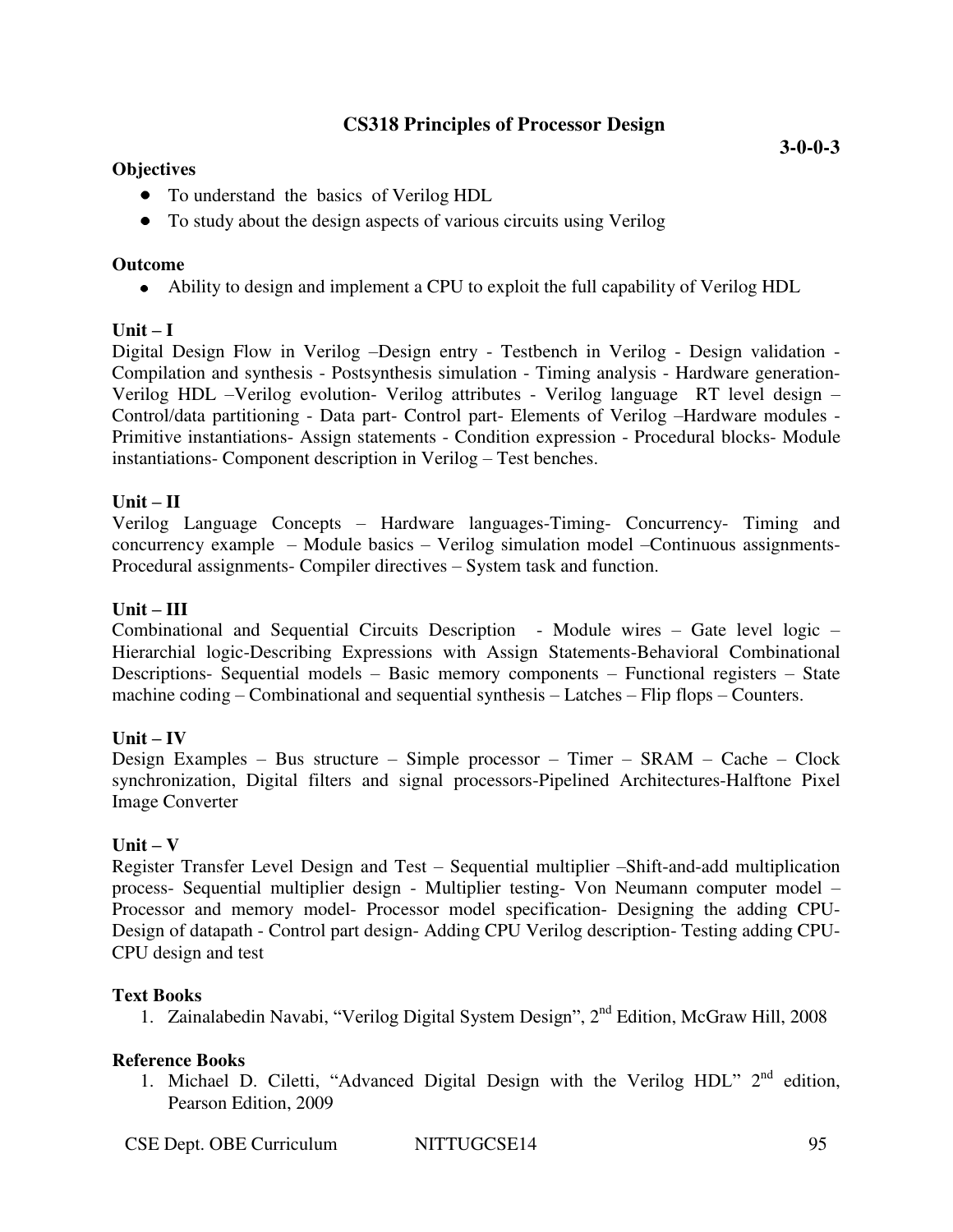# **CS320 Data Warehousing and Data Mining**

#### **Objectives**

#### **3-0-0-3**

- To understand the principles of Data Warehousing and Data Mining
- To know the Architecture of a Data Mining system
- To perform classification, association, and prediction of data

#### **Outcome**

To apply the Data Mining techniques in real time applications

### $Unit - I$

Data Warehousing and Business Analysis: - Data warehousing Components –Building a Data warehouse –Data Warehouse Architecture – Data Warehouse Schemas for Decision Support – Data Extraction, Cleanup, and Transformation Tools –Metadata – reporting – Query tools and Applications – Online Analytical Processing (OLAP) – OLAP and Multidimensional Data Analysis.

### $Unit - II$

Data Mining: Databases – Steps in Data mining process- Data Mining Functionalities-Architecture of a Typical Data Mining Systems- Classification of Data Mining Systems. Data Preprocessing – Data Cleaning – Data Integration and Transformation – Data Reduction – Data Discretization and Concept Hierarchy Generation

### **Unit – III**

Classification and Prediction: Classification by Decision Tree Introduction – Bayesian Classification – Rule Based Classification – Classification by Back propagation – Support Vector Machines – Lazy Learners – Other Classification Methods – Prediction – Accuracy and Error Measures – Evaluating the Accuracy of a Classifier or Predictor – Ensemble Methods – Model Section.

#### $Unit - IV$

Association Rule Mining: - Efficient and Scalable Frequent Item set Mining Methods – Mining Various Kinds of Association Rules – Association Mining to Correlation Analysis – Constraint-Based Association Mining. Cluster Analysis: - Types of Data in Cluster Analysis – A Categorization of Major Clustering Methods – Partitioning Methods – Hierarchical methods

#### $Unit - V$

Applications of Data mining-Social Impacts of Data mining-Tools- Mining the World Wide Web– Spatial Data Mining – Multimedia Data Mining – Text Mining.

#### **Text Book**

1. Jiawei Han, Micheline Kamber, and Jian Pei, "Data Mining Concepts and Techniques", Third Edition, Elsevier, 2011

#### **Reference Books**

1 Alex Berson and Stephen J. Smith "Data Warehousing, Data Mining & OLAP", Tata McGraw – Hill Edition, Tenth Reprint 2007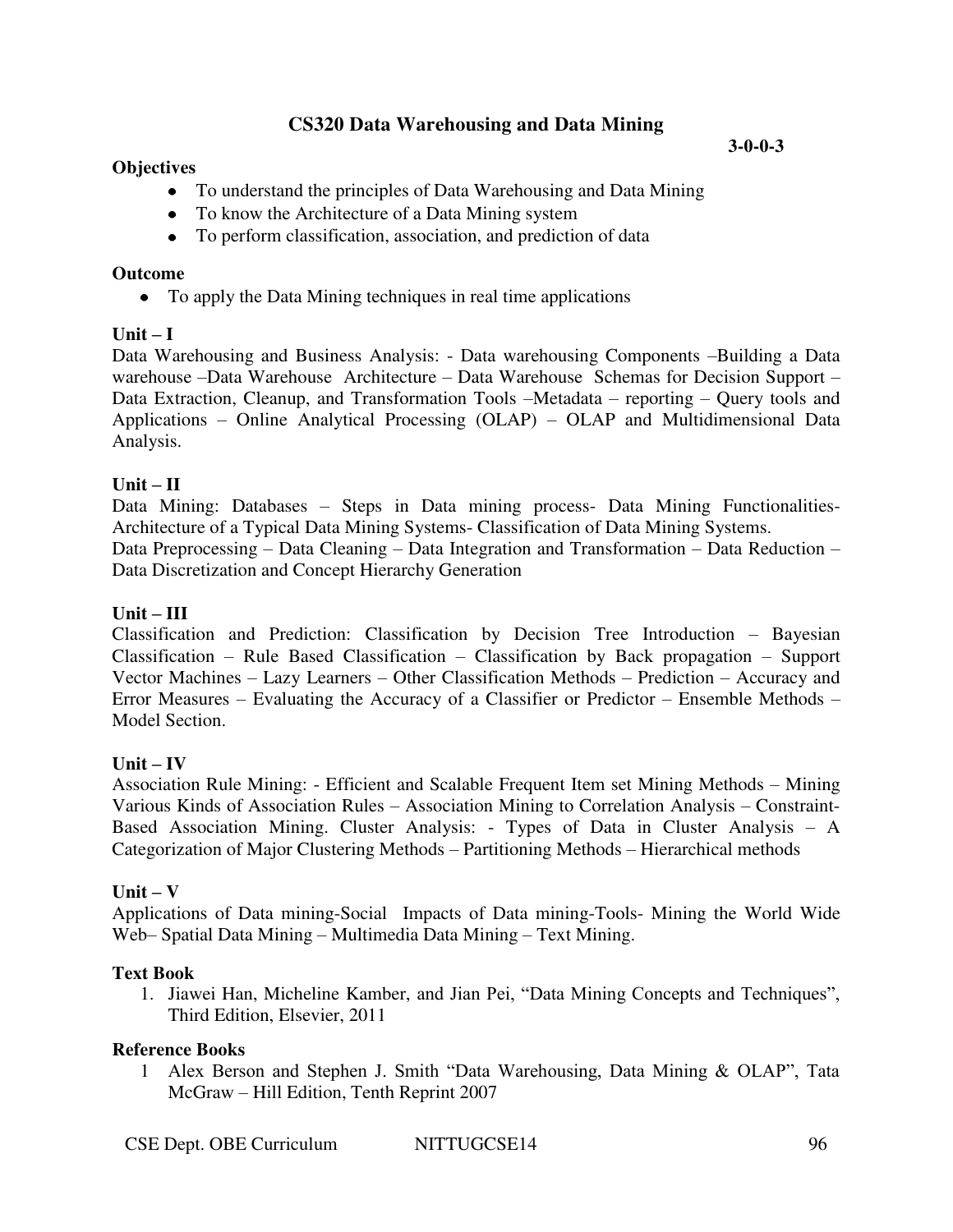- 2 K.P. Soman, Shyam Diwakar and V. Ajay "Insight into Data mining Theory and Practice", Easter Economy Edition, Prentice Hall of India, 2006
- 3 G. K. Gupta "Introduction to Data Mining with Case Studies", Easter Economy Edition, Prentice Hall of India, 2006
- 4 Pang-Ning Tan, Michael Steinbach and Vipin Kumar "Introduction to Data Mining", Pearson Education, 2007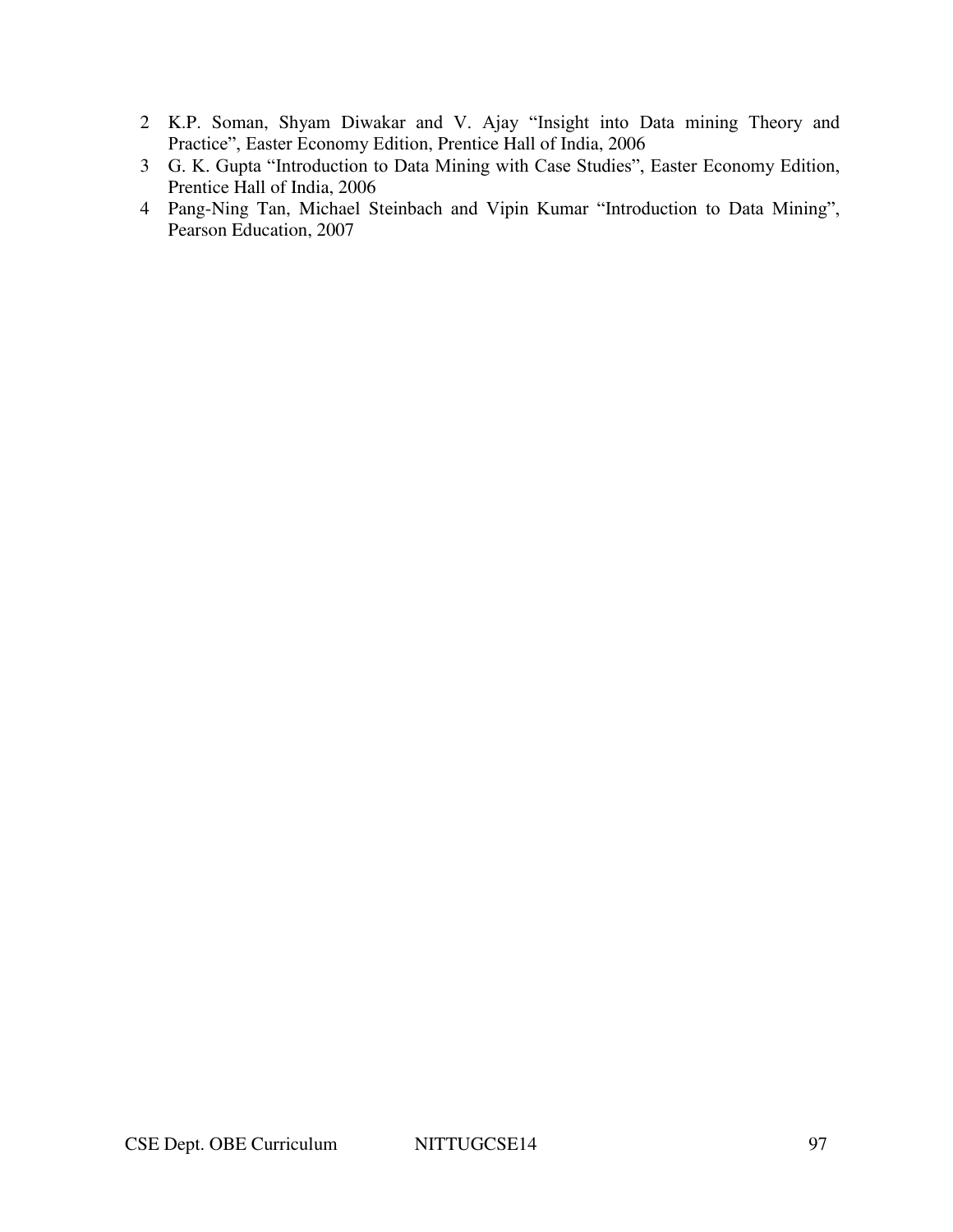# **CS322 Real Time Systems**

#### **Objectives**

- To study issues related to the design and analysis of systems with real-time constraints.
- To learn the features of Real time OS.
- To study the various Uniprocessor and Multiprocessor scheduling mechanisms.
- To learn about various real time communication protocols.
- To study the difference between traditional and real time databases

### **Outcomes**

- Knowledge about Schedulability analysis.
- Ability to learn Real-time programming environments.
- Knowledge about real time communication and databases.
- Ability to develop real time systems.

# $\textbf{Unit} - \textbf{I}$

**Introduction to real-time computing -** Structure of a real-time system - Characterization of real-time systems and tasks - Performance measures.

### $Unit - II$

**Task Assignment and Scheduling** - Uniprocessor scheduling algorithms - Task assignment - Mode changes - Fault tolerant scheduling.

# **Unit – III**

**Real-time Communication** - Network topologies and architecture issues - Protocols - Contention-based, token-based, polled bus - Fault tolerant routing.

# $Unit - IV$

**Real-time Databases** - Transaction priorities and aborts - Concurrency control issues - Scheduling algorithms - Two-phase approach to improve predictability.

# **Unit – V**

**Programming Languages and Tools -** Hierarchical decomposition - Run-time error handling - Overloading - Timing specification - Recent trends and developments.

# **Text Book**

C. M. Krishna and Kang G. Shin, "Real-Time Systems", International Edition, McGraw Hill Companies, Inc., New York, 1997

#### **Reference Books**

• Rajib Mall, "Real-Time Systems: Theory and Practice",  $1<sup>st</sup>$  edition, Pearson Education, 2012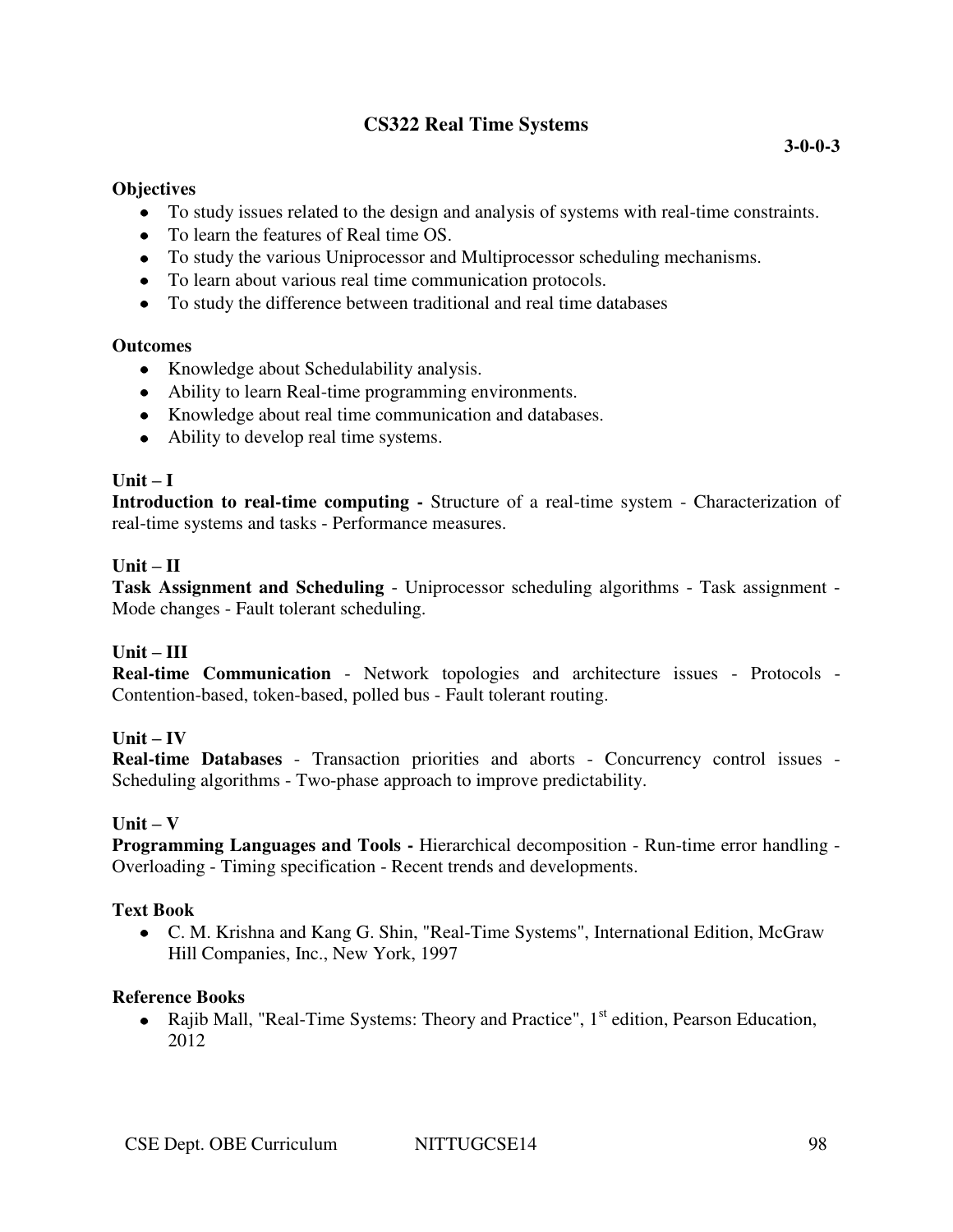# **CS413 Big Data Analytics**

#### **Objectives**

- To understand the financial value of big data analytics
- To explore tools and practices for working with big data
- To understand how big data analytics can leverage into a key component

#### **Outcomes**

- Ability to apply the concepts of big data analytics for a domain
- Ability to design and develop Hadoop and Map Reduce Framework
- Ability to contextually integrate and correlate large amounts of information

### **UNIT – I Introduction to Big Data**

Analytics – Nuances of big data – Value – Issues – Case for Big data – Big data options Team challenge – Big data sources – Acquisition – Features of Big Data - Security, Compliance, auditing and protection - Evolution of Big data – Best Practices for Big data Analytics - Big data characteristics - Volume, Veracity, Velocity, Variety – Big Data Architecture – Big Data and Cloud.

### **UNIT – II Data Analysis**

Evolution of analytic scalability – Convergence – parallel processing systems – Cloud computing – grid computing – Map reduce Basics – MapReduce Algorithm Design -enterprise analytic sand box – analytic data sets – Analytic methods – analytic tools – Cognos – Microstrategy – Pentaho - Regression Modeling - Multivariate Analysis - Bayesian Modeling - Inference and Bayesian Networks - Support Vector and Kernel Methods.

#### **UNIT - III Stream Computing**

Introduction to Streams Concepts – Stream data model and architecture - Stream Computing, Sampling data in a stream – Filtering streams – Counting distinct elements in a stream – Estimating moments – Counting oneness in a window – Decaying window - Realtime Analytics Platform(RTAP) applications IBM Infosphere – Big data at rest – Infosphere streams – Data stage – Statistical analysis – Intelligent scheduler – Infosphere Streams.

#### **UNIT – IV Predictive Analytics and Visualization**

Predictive Analytics – Supervised – Unsupervised learning – Neural networks – Kohonen models – Normal – Deviations from normal patterns – Normal behaviours – Expert options – Variable entry - Mining Frequent itemsets - Market based model – Apriori Algorithm – Handling large data sets in Main memory – Limited Pass algorithm – Counting frequent itemsets in a stream – Clustering Techniques – Hierarchical – K- Means – Clustering high dimensional data Visualizations - Visual data analysis techniques, interaction techniques; Systems and applications.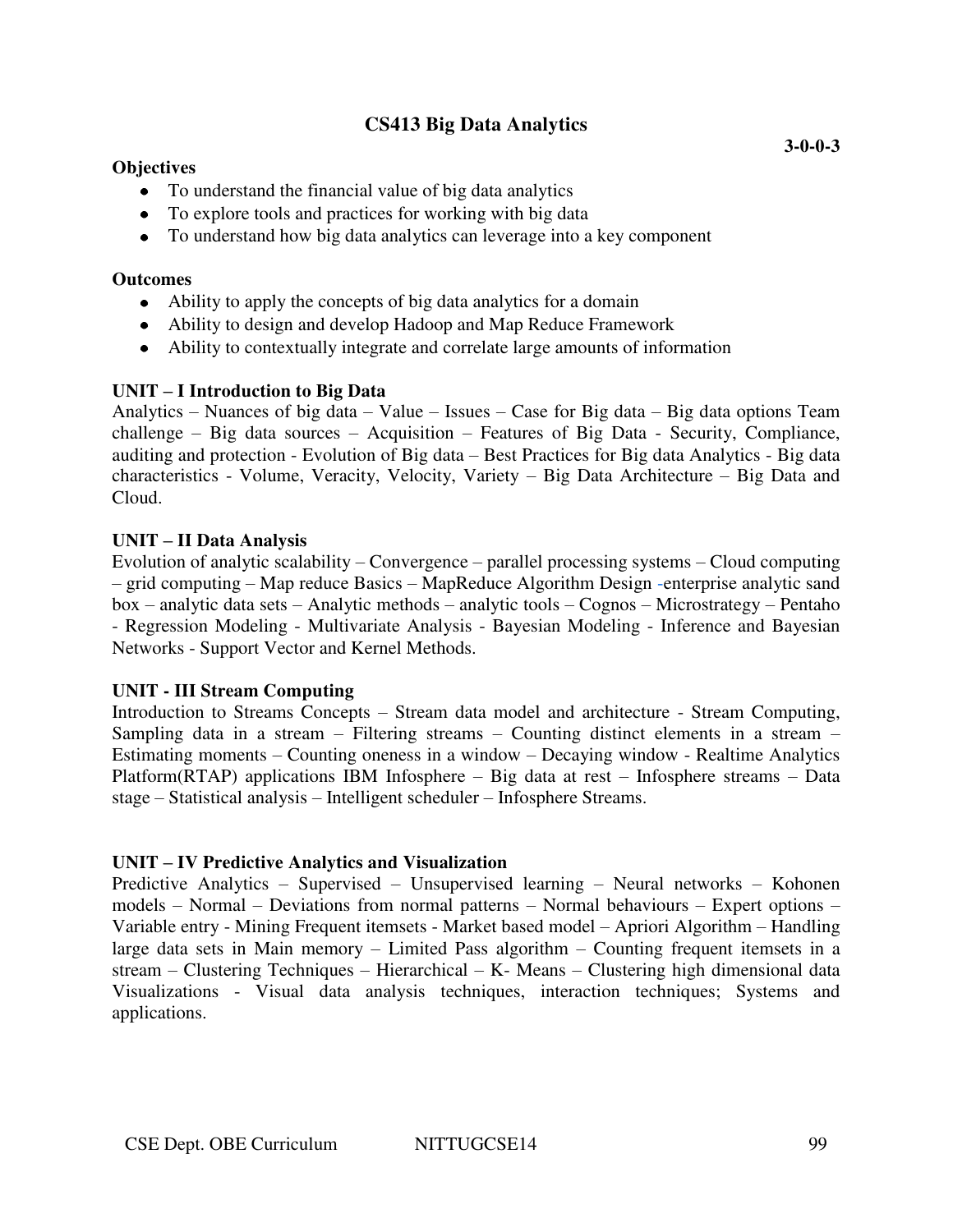#### **UNIT – V Frameworks and Applications**

IBM for Big Data – Map Reduce Framework - Hadoop – Hive – Sharding - MongoDB – NoSQL Databases - S3 - Hadoop Distributed file systems – Hbase – Impala – Analyzing big data with Twitter and Facebook – Big data for E-commerce – Big data for blogs.

### **Text Books/Reference Books**

- 1. Frank J Ohlhorst, "Big Data Analytics: Turning Big Data into Big Money", Wiley and SAS Business Series, 2012.
- 2. Colleen Mccue, "Data Mining and Predictive Analysis: Intelligence Gathering and Crime Analysis", Elsevier, 2007
- 3. Michael Berthold, David J. Hand, Intelligent Data Analysis, Springer, 2007.
- 4. Anand Rajaraman and Jeffrey David Ullman, Mining of Massive Datasets, Cambridge University Press, 2012.
- 5. Bill Franks, "Taming the Big Data Tidal Wave: Finding Opportunities in Huge Data Streams with Advanced Analytics", Wiley and SAS Business Series, 2012.
- 6. Paul Zikopoulos, Chris Eaton, Paul Zikopoulos, "Understanding Big Data: Analytics for Enterprise Class Hadoop and Streaming Data", McGraw Hill, 2011.
- 7. Paul Zikopoulos, Dirk deRoos, Krishnan Parasuraman, Thomas Deutsch , James Giles, David Corrigan, "Harness the Power of Big data – The big data platform", McGraw Hill, 2012.
- 8. Glenn J. Myatt, Making Sense of Data, John Wiley & Sons, 2007
- 9. Pete Warden, Big Data Glossary, O'Reilly, 2011.
- 10. Jiawei Han, Micheline Kamber "Data Mining Concepts and Techniques", Second Edition, Elsevier, Reprinted 2008.
- 11. Data-Intensive Text Processing with MapReduce, Jimmy Lin and Chris Dyer University of Maryland, College Park. Morgan & Claypool Publishers.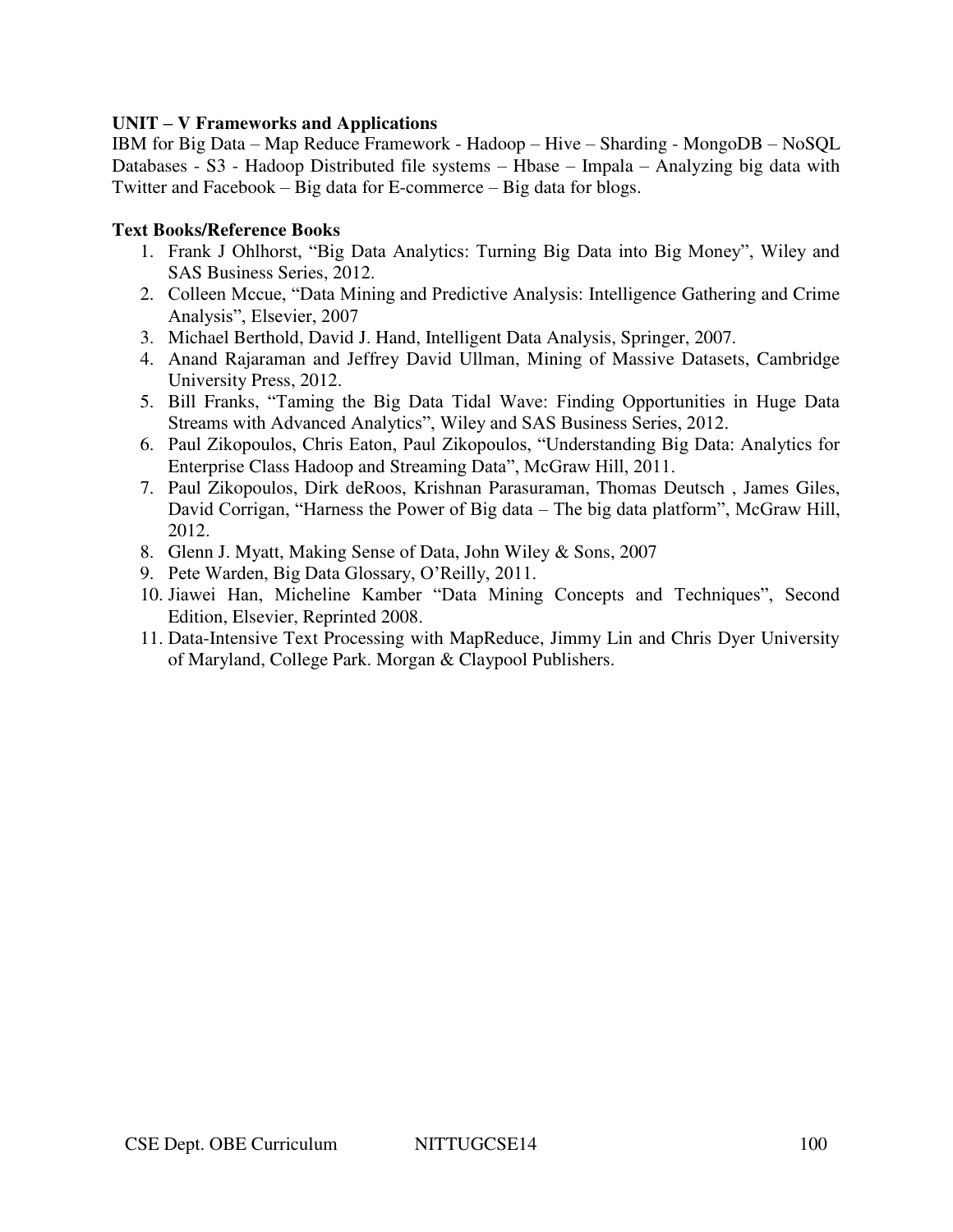# **CS415 Cloud Computing**

### **Objectives**

- To provide comprehensive knowledge of fundamental concepts and of cloud computing
- To demonstrate an understanding of Service models, deployment models, Virtualization
- To describe the programming and software environments of Cloud
- To shed light on the security issues in Cloud

### **Outcomes**

- Ability to articulate the Virtualization concepts
- Ability to identify the architecture, service models and deployment models of Cloud
- Ability to master the programming aspects of Cloud

### $Unit - I$

Overview of Distributed Computing, Cluster Computing and Grid Computing – Technologies for Network based systems – Software environments for Distributed Systems and Clouds – Overview of Services and Service oriented Architecture.

### **Unit – II**

Virtual Machines and Virtualization – Implementation levels of Virtualization – Virtualization structures/tools and Mechanisms – Virtualization of CPU, Memory and I/O Devices – Storage Virtualization

# **Unit – III**

Cloud Computing – Properties – challenges – Service models – IaaS, PaaS and SaaS Deployment models – Service Composition and orchestration – Architecture design of Compute and Storage cloud – Public Cloud Platforms – Inter Cloud Resource Management.

# $Unit - IV$

Cloud Programming and Software Environments – Parallel and Distributed Programming paradigms – Programming on AWS, Azure and GAE – Cloud software environments Eucalyptus – OpenStack – Open Nebula.

# $\textbf{Unit} - \textbf{V}$

Cloud Security – Infrastructure security – Data security – Identity and access management Privacy- Audit and Compliance.

#### **Text Book**

• Kai Hwang, Geoffrey C. Fox and Jack J. Dongarra, "Distributed and Cloud Computing from Parallel Processing to the Internet of Things", Morgan Kaufmann, Elsevier, 2012

- 1. Barrie Sosinsky, "Cloud Computing Bible" John Wiley & Sons, 2010
- 2. Tim Mather, Subra Kumaraswamy, and Shahed Latif, "Cloud Security and Privacy An Enterprise Perspective on Risks and Compliance", O'Reilly 2009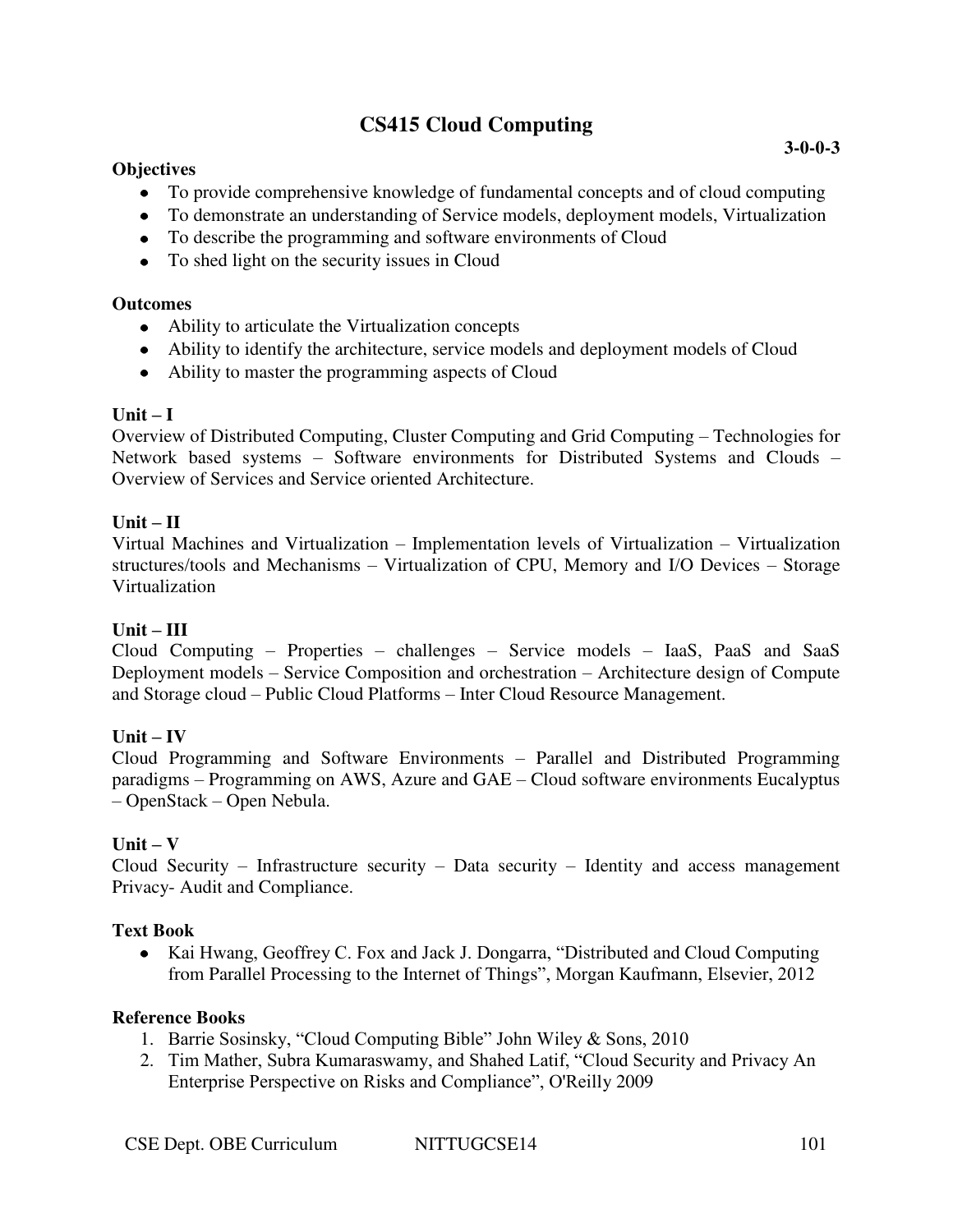# **Objectives**

- To learn the concepts of Artificial Intelligence
- To learn the methods of solving problems using Artificial Intelligence
- To introduce the concepts of Expert Systems and machine learning

### **Outcomes**

- Ability to identify problems that are amenable solution by AI methods to solve a given problem
- Ability to design and carry out an empirical evaluation of different algorithms

# $\mathbf{Unit} - \mathbf{I}$

Introduction to AI, Control strategies, Search strategies, Production system characteristics - Specialized production system- Problem solving methods - Problem graphs, Matching, Indexing and Heuristic functions -Hill Climbing-Depth first and Breath first, Constraints satisfaction - Related algorithms, Measure of performance and analysis of search algorithms.

# $Unit - II$

Game playing - Knowledge representation, Knowledge representation using Predicate logic, Introduction to predicate calculus, Resolution, Use of predicate calculus, Knowledge representation using other logic-Structured representation of knowledge.

# **Unit – III**

Knowledge representation -Production based system, Frame based system. Inference - Backward chaining, Forward chaining, Rule value approach, Fuzzy reasoning - Certainty factors, Bayesian Theory-Bayesian Network-Dempster - Shafer theory.

# $Unit - IV$

Basic plan generation systems - Strips -Advanced plan generation systems – K strips -Strategic explanations -Why, Why not and how explanations. Learning- Machine learning, adaptive Learning

# $Unit - V$

Expert systems - Architecture of expert systems, Roles of expert systems - Knowledge Acquisition – Meta knowledge, Heuristics. Typical expert systems - MYCIN, DART, XOON, Expert systems shells

# **Text Books**

- 1. Kevin Night and Elaine Rich, Nair B., "Artificial Intelligence (SIE)", McGraw Hill, 2008
- 2. Dan W. Patterson, "Introduction to AI and ES", Pearson Education, 2007

- 1. Peter Jackson, "Introduction to Expert Systems", 3rd Edition, Pearson Education, 2007
- 2. Stuart Russel and Peter Norvig, "AI A Modern Approach, Pearson Education,  $2<sup>nd</sup>$ Edition, 2007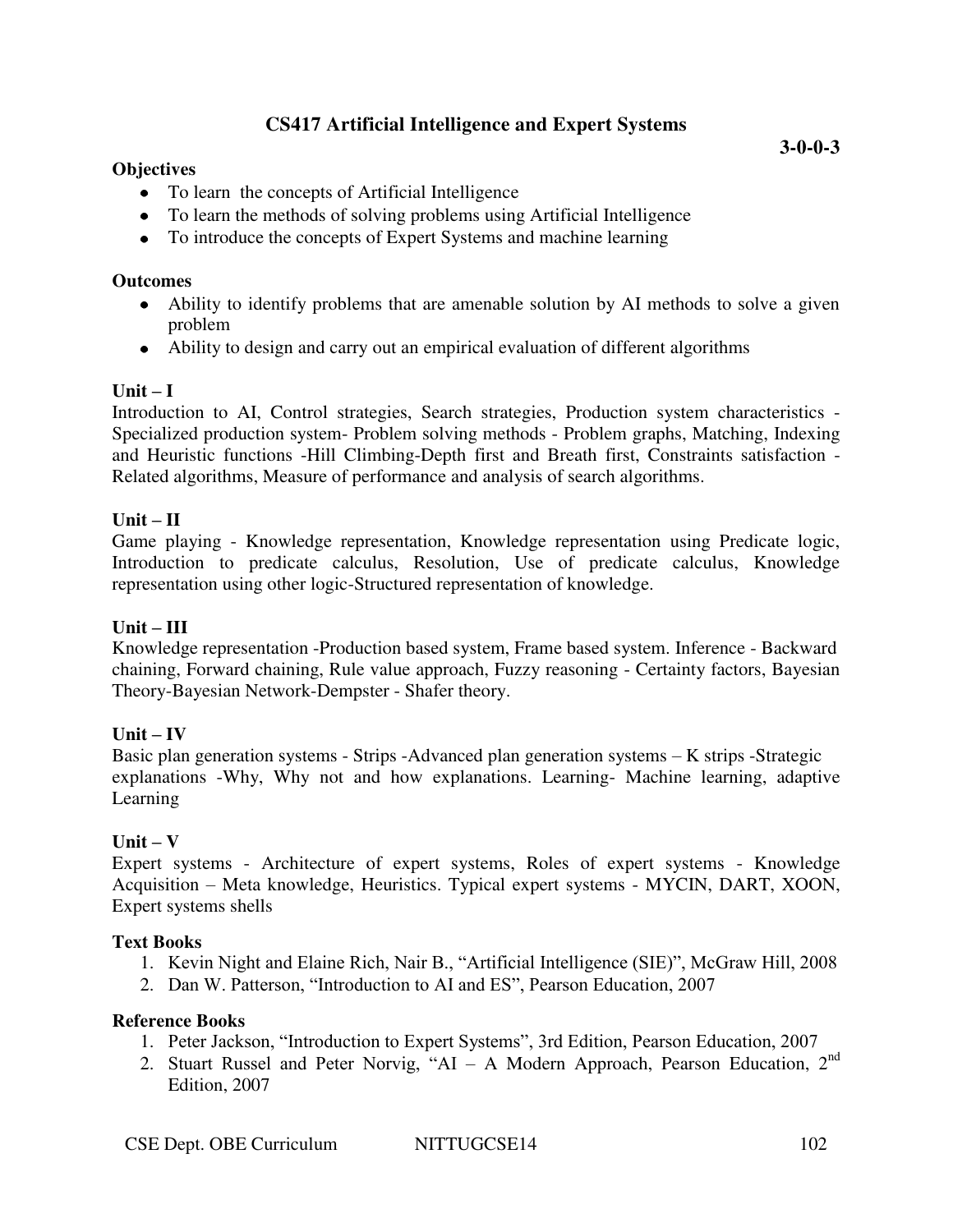# **CS419 Programming for Embedded Systems**

### **Objectives**

- To understand basics of embedded system programming
- To know how the intricacies of Embedded programming

# **Outcomes**

- Ability to design and develop application Specific embedded System
- Ability to comprehend the importance of Embedded programming for real time systems

# **Unit – I Introduction to Embedded System Programming**

Application of Embedded System, Overview of Embedded System Architecture and Instruction Set, Real Time Systems, Requirements for Embedded Systems, Embedded Software Development: Challenges and Issues, Operating Systems for Embedded Systems: Introduction and Features, Languages for Embedded System Programming

# **Unit – II Getting Started with Embedded Programming**

Assembly verses High Level language, Integrated Development Environment, Building Process for Embedded System, Types of Memory for Embedded System, Memory Management methods and Bug Handling, Interrupts and ISRs handling in Embedded Systems, Simulators and Debuggers for Embedded System

# **Unit – III Designing Elements of Embedded System Program**

Basic Input Output Device Interface Programming, Developing Programmable Interrupt Controller, Timers and Counters, LCD hardware and Programming, Analog to Digital Clock, Introduction to data EEPROM

# **Unit – IV Real Time Programming for Embedded System**

Scheduling in Real Time Environment, Real Time Clock Designing, Real Time Operating System Support for Programming, Task Management in Real Time Environment, Semaphores handling, Message Queuing: States, Content, Storage, Introduction to Kernel Objects

# **Unit – V Case Study on Embedded System Programming**

Cruise Controller in Transportation, Bioinformatics on Embedded System, Mobile Phones and Handheld Devices, Applications in Medical Field, Low Power Systems, Reconfigurable Systems, Wireless Communication in Embedded Systems, Wearable Embedded Systems

- 1. Julio Sanchez and Maria P. Canton, "Embedded Systems Circuits and Programming", Taylor and Francis, 2012
- 2. Michael Barr and Anthony Massa, "Programming Embedded Systems: With C and GNU Development Tools, O'Reilly, 2007
- 3. Sriram V Iyer and Pankaj Gupta, "Embedded Real Time System Programming", Tata McGraw Hill, 2004
- 4. Qing Li and Caroline Yao, "Real-Time Concepts for Embedded Systems", Elsevier, 2003
- 5. Cracking the Code Programming For Embedded System, Dreamtech Software Team, Wiley, 2002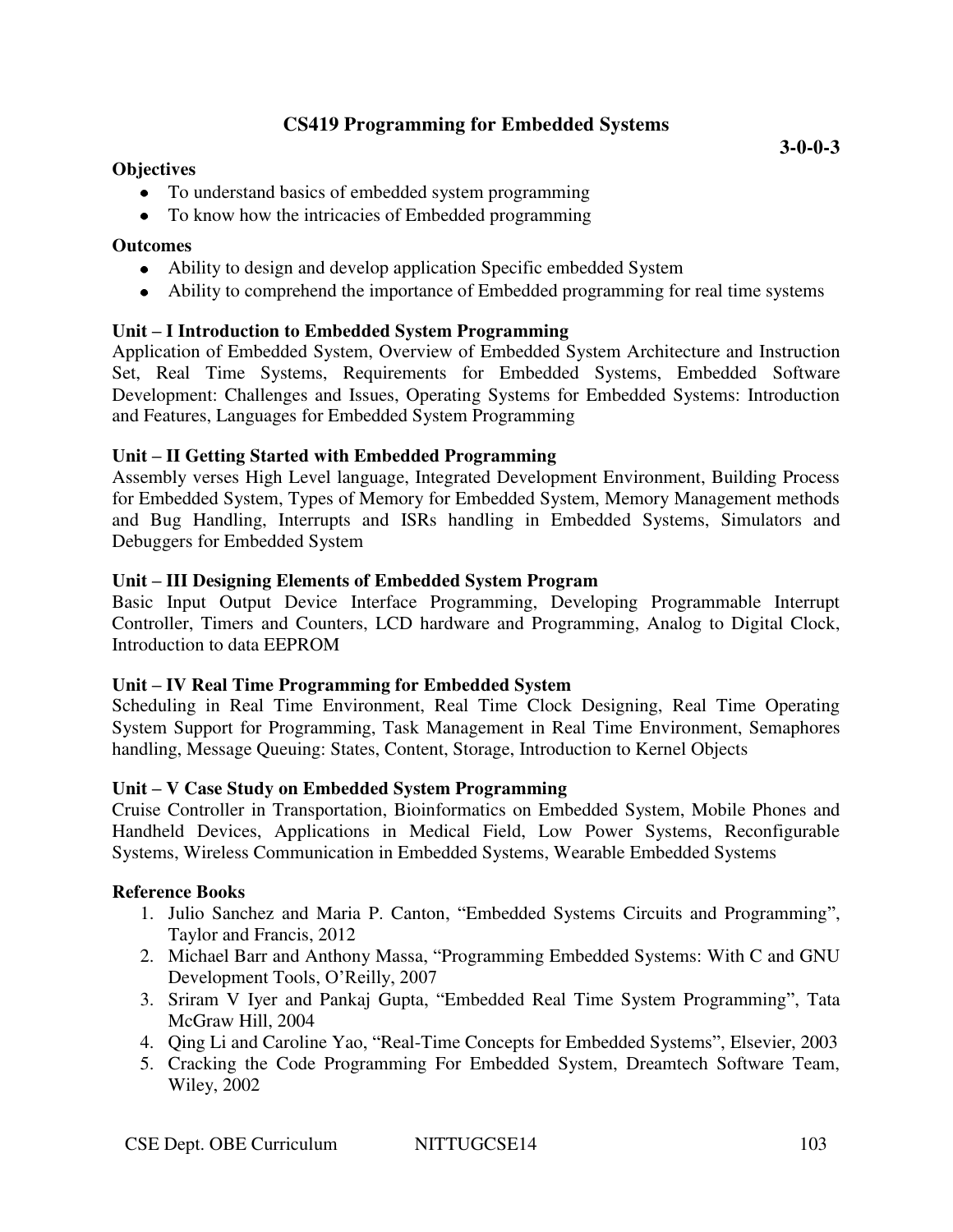# **CS421 Advanced Cryptography**

### **Objectives**

- To study the concepts of applied cryptography
- To understand the application of cryptographic techniques in real world applications
- To comprehend the notion of provable security and its implication with improved security guarantees

#### **Outcomes**

- Ability to break cryptosystems that are not provably secure
- Ability to derive simple provable security proofs for cryptographic schemes
- Ability to design and implement cryptographic protocols

#### **Unit – I**

Review of number theory, group, ring and finite fields, quadratic residues, Legendre symbol, Jacobi symbol,

#### $Unit - II$

Formal Notions of Attacks: Attacks under Message Indistinguishability: Chosen Plaintext Attack(IND-CPA), Chosen Ciphertext Attacks (IND-CCA1 and IND-CCA2), Attacks under Message Non-malleability: NM-CPA and NM-CCA2, Inter-relations among the attack model.

#### **Unit – III**

Public key cryptography, RSA cryptosystem, probabilistic encryption, homomorphic encryption, Elliptic curve cryptosystems, Blum-Goldwasser cryptosystems, identity based encryption, Cryptographic hash functions.

#### $Unit - IV$

Digital signatures and the notion of existential unforgability under chosen message attacks, ElGamal digital signature scheme, Schnorr signature scheme, blind signature, electronic voting.

#### $Unit - V$

Zero Knowledge Proofs and Protocols, lattice based cryptography

- 1. W. Mao, "Modern Cryptography: Theory & Practice", Pearson Education, 2010
- 2. Jeffrey Hoffstein, Jill Pipher, and Joseph H. Silverman, **"**An Introduction to Mathematical Cryptography", Springer publication
- 3. Koblitz, N., "Course on Number Theory and Cryptography", Springer Verlag, 1986
- 4. Menezes, A, et.al., "Handbook of Applied Cryptography", CRC Press, 1996 Thomas Koshy, "Elementary Number Theory with applications", Elsevier India, 2005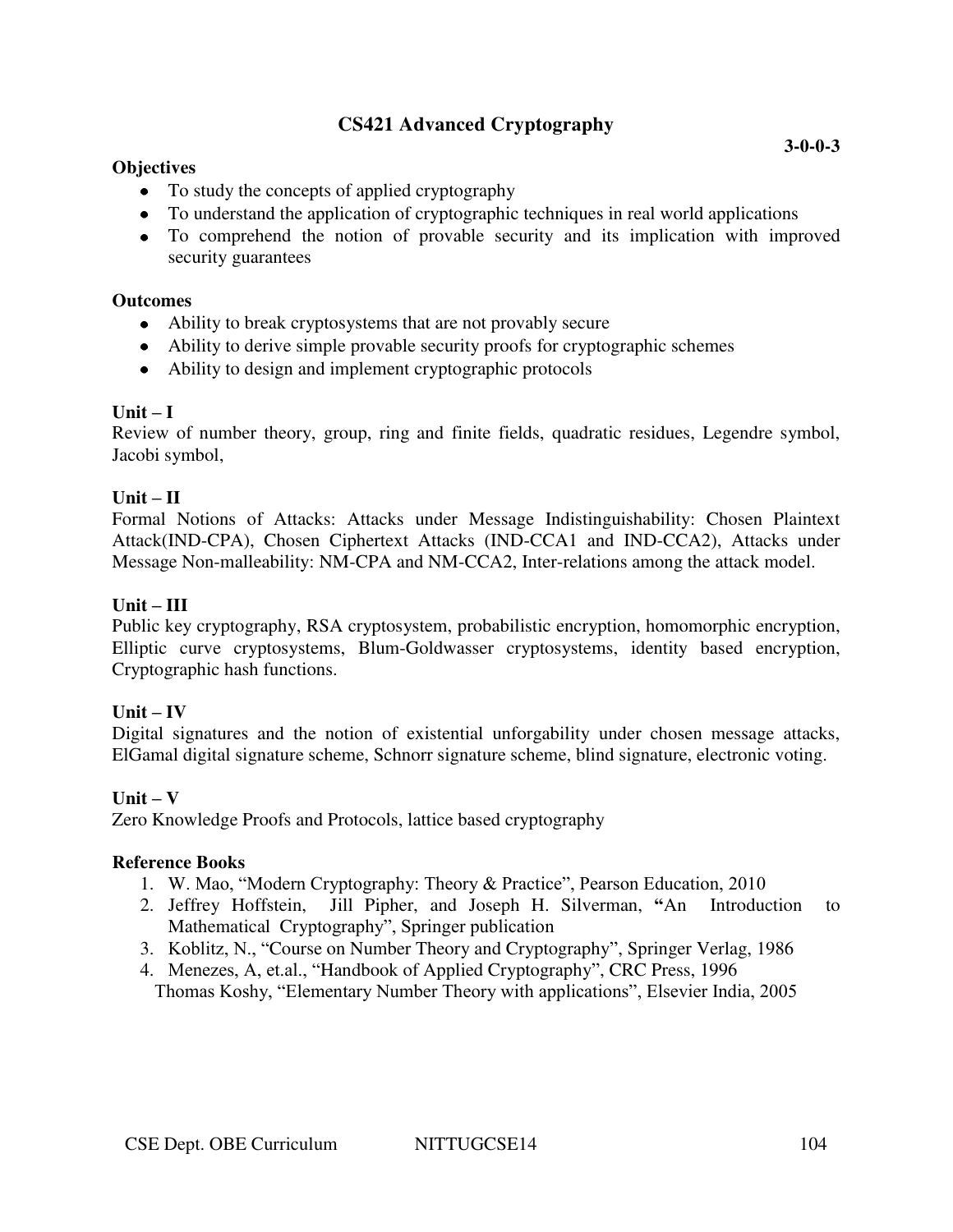# **CS402 Randomized Algorithms**

#### **Objectives**

- To introduce randomized algorithms at undergraduate level
- To introduce the concepts of probabilistic analysis of algorithms

#### **Outcomes**

- Ability to apply basics of probability theory in the analysis of algorithms
- Ability to design and implement randomized techniques in solving real world problems

### $\textbf{Unit} - \textbf{I}$

Elements of probability theory, Verification of strings, poly identities, matrix multiplication Las Vegas and Monte Carlo algorithms, Expectations, Jensen's Inequality, Coupon collector's problem, geometric distribution

#### $Unit - II$

Randomized Quick Sort and its expected run-time, Variance and moments, Chebyshev's inequality, Coupon collector's problem, randomized median finding, analysis, moment generating functions

#### $Unit - III$

Derivation and application of Chernoff's bounds, Sum of Poisson Trials, Coin flips, Set balancing, Packet routing in sparse networks, permutation routing on the hypercube, butterfly

#### $\textbf{Unit} - \textbf{IV}$

Birthday paradox, balls and bins model, application to bucket sort, Poisson distribution, Application to hashing, random graph models, Hamiltonian cycles in random graphs

#### $Unit - V$

Markov chains, representations, randomized algorithm for 2-satisfiability and 3-satisfiability, classification of states, gambler's ruin, random walks on undirected graphs, s-t connectivity algorithm.

#### **Text book**

M. Mitzenmacher and E. Upfal, "Probability and computing: Randomized algorithms and Probabilistic analysis", Cambridge, 2005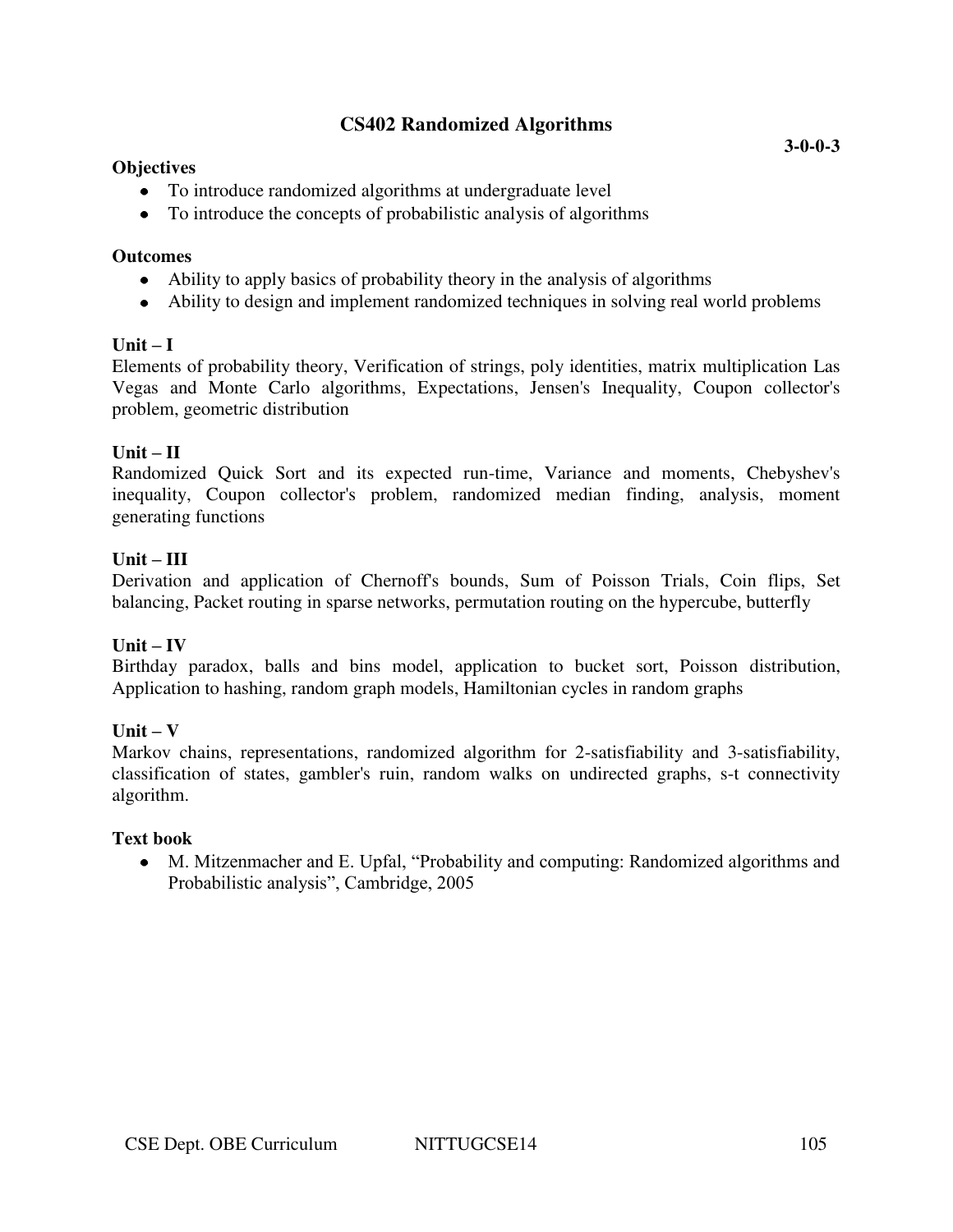# **CS404 Natural Language Processing**

### **Objectives**

- To understand the application of computational methods in linguists
- To apply statistical and probabilistic methods for parameter estimation and inference
- To know how the computational methods give insight into observed human language phenomena

### **Outcomes**

- Ability to compare and contrast approaches to natural language processing
- Ability to comprehend and analyze the various elements speech
- Ability to design and develop machine learning techniques in the area of NLP

# **Unit – I**

Sound: Biology of Speech Processing; Place and Manner of Articulation; Word Boundary Detection; Argmax based computations; HMM and Speech Recognition.

### $Unit - II$

Words and Word Forms: Morphology fundamentals; Morphological Diversity of Indian Languages; Morphology Paradigms; Finite State Machine Based Morphology; Automatic Morphology Learning; Shallow Parsing; Named Entities; Maximum Entropy Models; Random Fields.

### **Unit – III**

Structures: Theories of Parsing, Parsing Algorithms; Robust and Scalable Parsing on Noisy Text as in Web documents; Hybrid of Rule Based and Probabilistic Parsing; Scope Ambiguity and Attachment Ambiguity resolution.

# $\mathbf{Unit} - \mathbf{IV}$

Meaning: Lexical Knowledge Networks, Wordnet Theory; Indian Language Wordnets and Multilingual Dictionaries; Semantic Roles; Word Sense Disambiguation; WSD and Multilinguality; Metaphors; Coreferences.

# **Unit – V**

Web 2.0 Applications: Sentiment Analysis; Text Entailment; Robust and Scalable Machine Translation; Question Answering in Multilingual Setting; Cross Lingual Information Retrieval (CLIR).

# **Text books/Reference books**

- 1. Allen James, "Natural Language Understanding",  $2<sup>nd</sup>$  edition, Benjamin Cumming, 1995
- 2. Charniack, Eugene, "Statistical Language Learning", MIT Press, 1993
- 3. Jurafsky, Dan and Martin, James, "Speech and Language Processing",  $2<sup>nd</sup>$  Edition, Prentice Hall, 2008
- 4. Manning, Christopher and Heinrich, Schutze, "Foundations of Statistical Natural Language Processing", MIT Press, 1999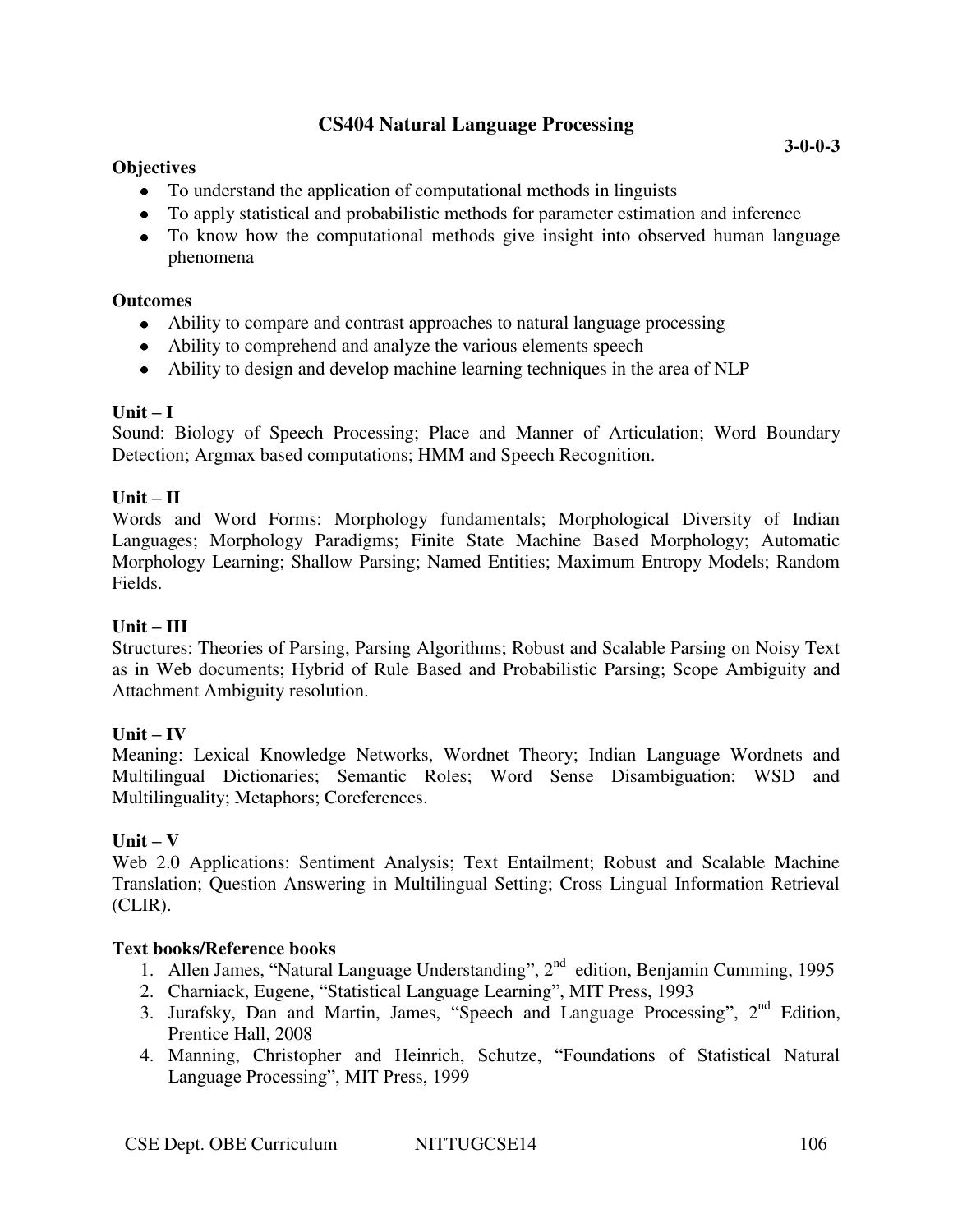# **CS406 Network Processor Design**

# **Objectives**

- To understand the basics of networking and network processor architecture
- To understand basic concepts of processor scheduling and various parameters used for measuring performance of the network processor

### **Outcomes**

- Ability to comprehend the network processor and its communication mechanisms
- Ability to design and implement various programming aspects of network processors

# $\textbf{Unit} - \textbf{I}$

Introduction and motivation - Network processor Ecosystem-communication system and implementation-Network element-. Networking Fundamentals - Converged Networks-Access and Home Networks- Network processor Architecture.

# $Unit - II$

Processor scheduling- Fibre channel/ Infiniband Implementation. Performance And Analysis Packet Processing-Framing-parsing and classification- search , Lookup and Forwarding-Compression and encryption- Queueing and Traffic Management-Packet flow handling-NP Peripherals

# **Unit – III**

Worst Case Excution Time Estimation for Hardware Assisted Multithreaded processor-Power consideration in NP Design. Performance and Programmability of processing Element Topologies for NP-Packet classification Termination in a Protocol-Programmable Protocol Processor-Control memory Aceess Accelerator- System performance.

# $Unit - IV$

Efficient and Faithful Performance Modeling for NP Based system designs - Direction in Packet Classification for Network Processors. A Network Processor: EZchip - EZchip Architecture, Capabilities, and Applications- EZchip Programming-Parsing-Searching-Resolving-Modifying.

# **Unit – V**

Running the Virtual Local Area Network Example-Writing Your First High-Speed Network Application . Implementing High performance , High-value Traffic management using Agere Network Processor Solutions- Nepal: A Framework for Efficiently structuring Applications for NP.

# **Text Books**

Ran Giladi, "Network Processors Architecture, Programming, and Implementation", Morgan Kaufmann Publishers, 2008

# **Reference Books**

Patric Crowley, Mark A. Franklin , Haldun Hadimioglu, and Peter Z. Onufryk, "Network Processors Design: Issues and Practices (Volume-2)", 2004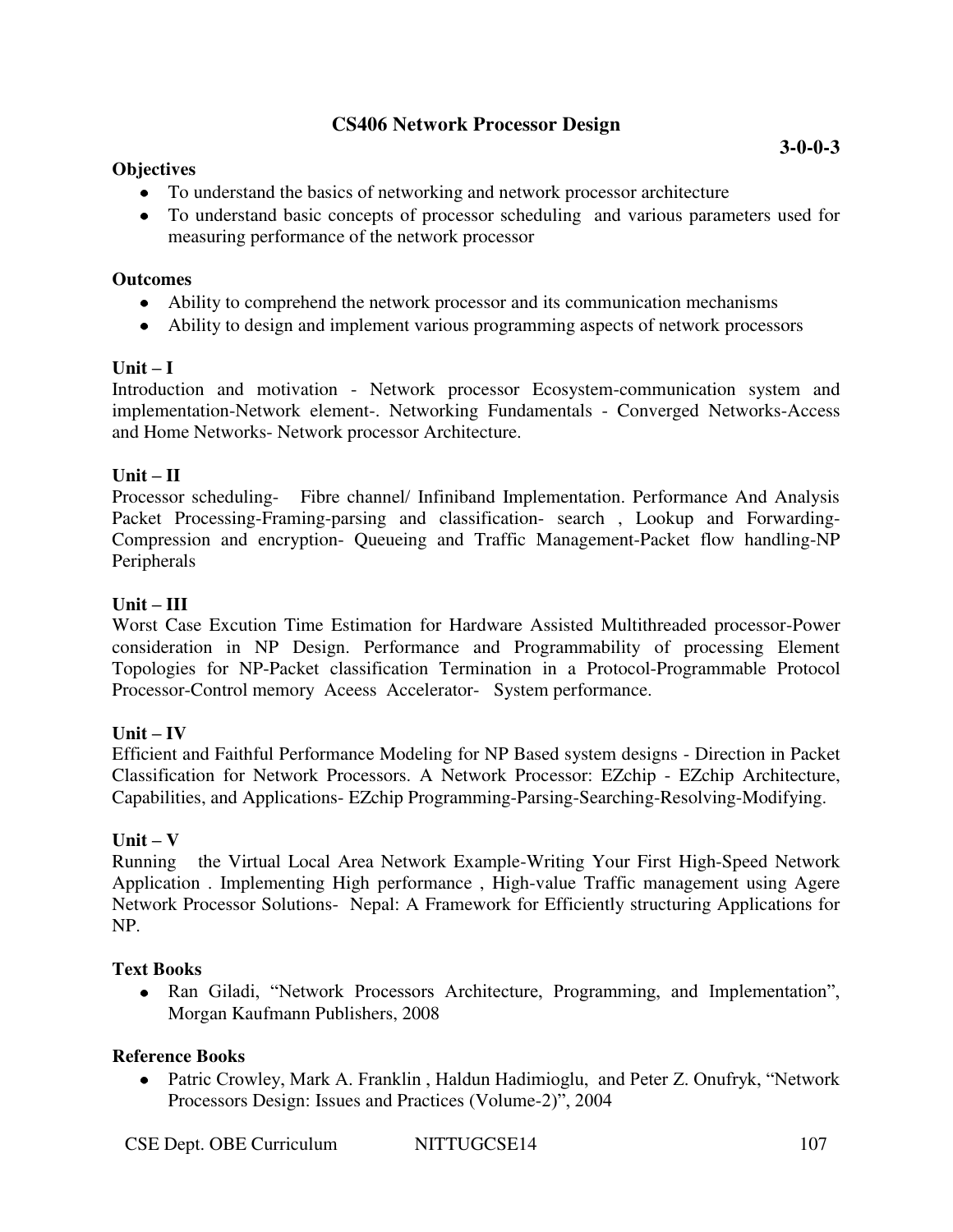# **CS408 Image Processing**

### **Objectives**

- To understand the fundamentals of Digital imaging and Image Processing techniques
- To be familiar with image compression and segmentation

### **Outcomes**

- Ability to design and apply image enhancement and restoration techniques
- Ability to apply image compression and segmentation Techniques

# $Unit - I$

Introduction: Fundamentals of Image Processing, Applications of Image Processing, Human Visual Perception, Introduction to Image Formation, Sampling and Quantization, Binary Image, Three-Dimensional Imaging, Image file formats. Color and Color Imagery: Perception of Colors

# $Unit - II$

Image Transformation: Fourier Transforms, Discrete Cosine Transform, Walsh-adamard Transform, Karhaunen-Loeve Transform or PCA. Discrete Wavelet Transform: Wavelet Transform, Extension to 2D Signals, Lifting Implementation of the Discrete Wave Transforms

### **Unit – III**

Image Enhancement and Restoration : Introduction, Distinction between image enhancement and restoration, Histrogram-based Contrast Enhancement, Frequency Domain Methods of Image Enhancement, Noise Modeling, Image Restoration, Image Reconstruction, Image Segmentation

# $Unit - IV$

Recognition of Image Patterns : Introduction, Decision Theoretic Pattern Classification, Baesian Decision Theory, Nonparametric Classification, Linear Discriminant Analysis, Unsupervised Classification Strategies-clustering, K-means clustering algorithm, Syntactic Pattern Classification, Syntactic Inference, Symbolic Projection method. Texture and Shape Analysis

# $Unit - V$

Fuzzy Set Theory in Image Processing : Introduction, Use of Fuzzy Image, Preliminaries and Background, Image as a Fuzzy Set, Fuzzy Methods of Contrast Enhancement, Image Segmentation using Fuzzy Methods, Fuzzy Approaches to Pixel Classification, Fuzzy c-Means Algorithm, Fusion of Fuzzy logic with neural network. Image mining and Content-Based Retrieval

# **Text Book**

Tinku Acharya and Ajoy K. Ray, "Image Processing Principles and Applications", John Wiley & Sons publishers, 2005

- Maria Petrou and Costas Petrou , "Image Processing the Fundamentals", John-Wiley and Sons Publishers,  $2<sup>nd</sup>$  edition, 2010
- Rafael C. Gonzalez , Richard E. Woods, Steven L. Eddins, "Digital Image Processing Using MATLAB", 2<sup>nd</sup> edition, Gatesmark Publishing, 2009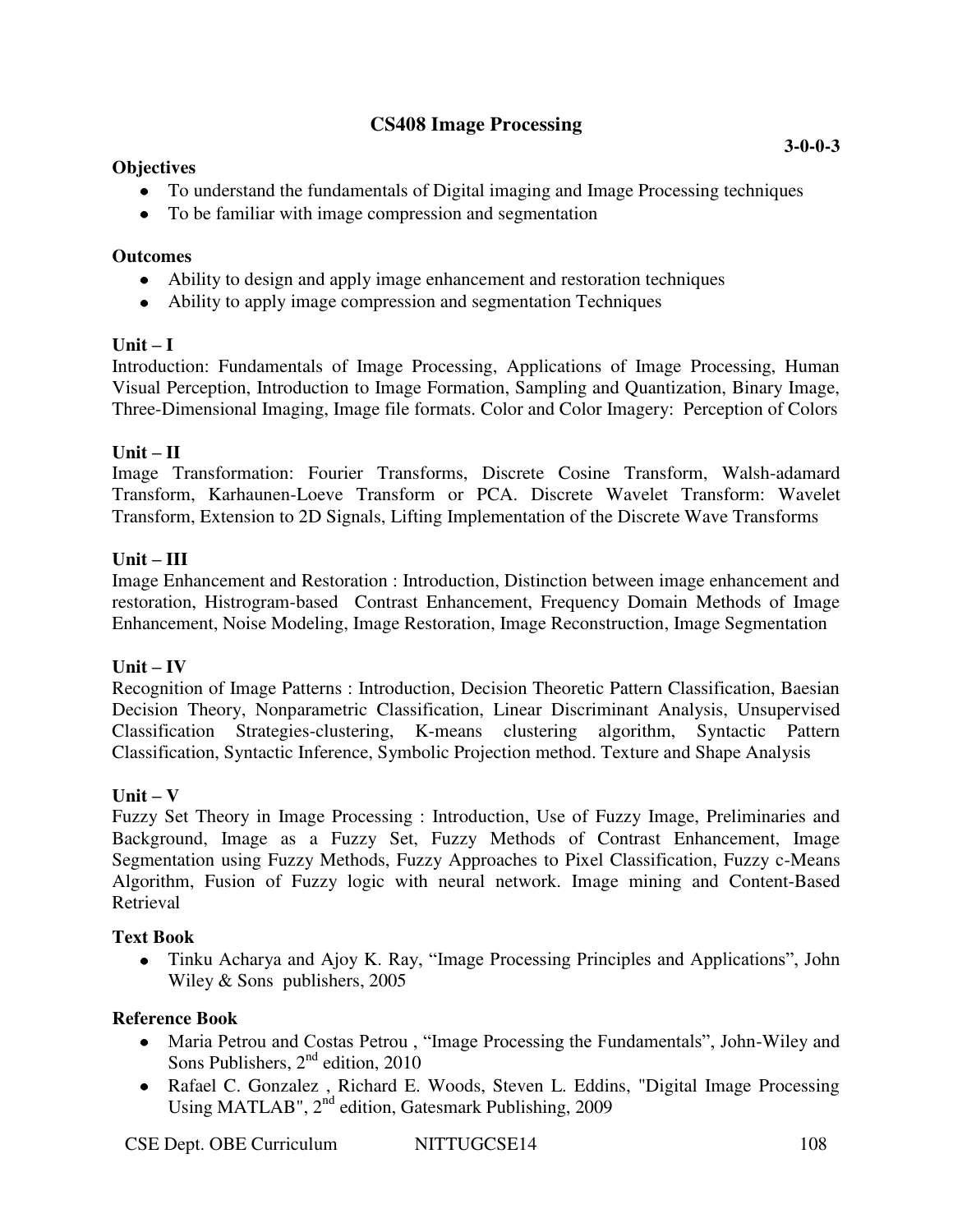# **CS410 Software Quality Assurance**

#### **Objectives**

- To understand software quality management process and quality management models
- To learn software quality metrics, assurance and various software standards

### **Outcome**

Ablility to apply basic software quality assurance practices to ensure software quality and standards

# $Unit - I$

Defining Software Quality, Software Quality factors, Components of software quality assurance, pre project software quality components- Contract Review - Development and Quality Plans.

### **Unit-II**

Integrating Quality Activities in the Project Life Cycle – Reviews - Software Testing – Strategies - Software Testing –Implementation - Assuring the Quality of Software Maintenance - Assuring The Quality of External Participants' Parts - Case Tools and their Affect on Software Quality.

# **Unit-III**

Software Quality Infrastructure Components- Procedures and Work Instructions - Supporting Quality Devices - Staff Training, Instructing and Certification - Preventive and Corrective Actions - Configuration Management - Documentation and Quality Records Controls

#### **Unit-IV**

Management Components Software Quality - Project Progress Control- Components, Internal & External Participants, Progress control regimes, Computerized tools, Software Quality Metrics – Objective, Classification, Process & Product Metrics, Implementation & Limitation of Software Metrics - Software Quality Costs – Objective, Classification Model of cost, Extended Model and Applications

# **Unit-V**

Standards, Certification And Assessment - Need for standards, SQA Standards – ISO9001 Certification - Software Process Assessment, Organizing for Quality Assurance -Management and its Role in Quality Assurance - The Software Quality Assurance Unit - SQA Trustees and Committees, Six Sigma concepts.

# **Text Books**

- 1. Daniel Galin, "Software Quality Assurance: From Theory to Implementation", Pearson Addison-Wesley, 2nd edition, 2012
- 2. Jeff Tian, "Software Quality Engineering: Testing, Quality Assurance, and Quantifiable", Wiley, 2005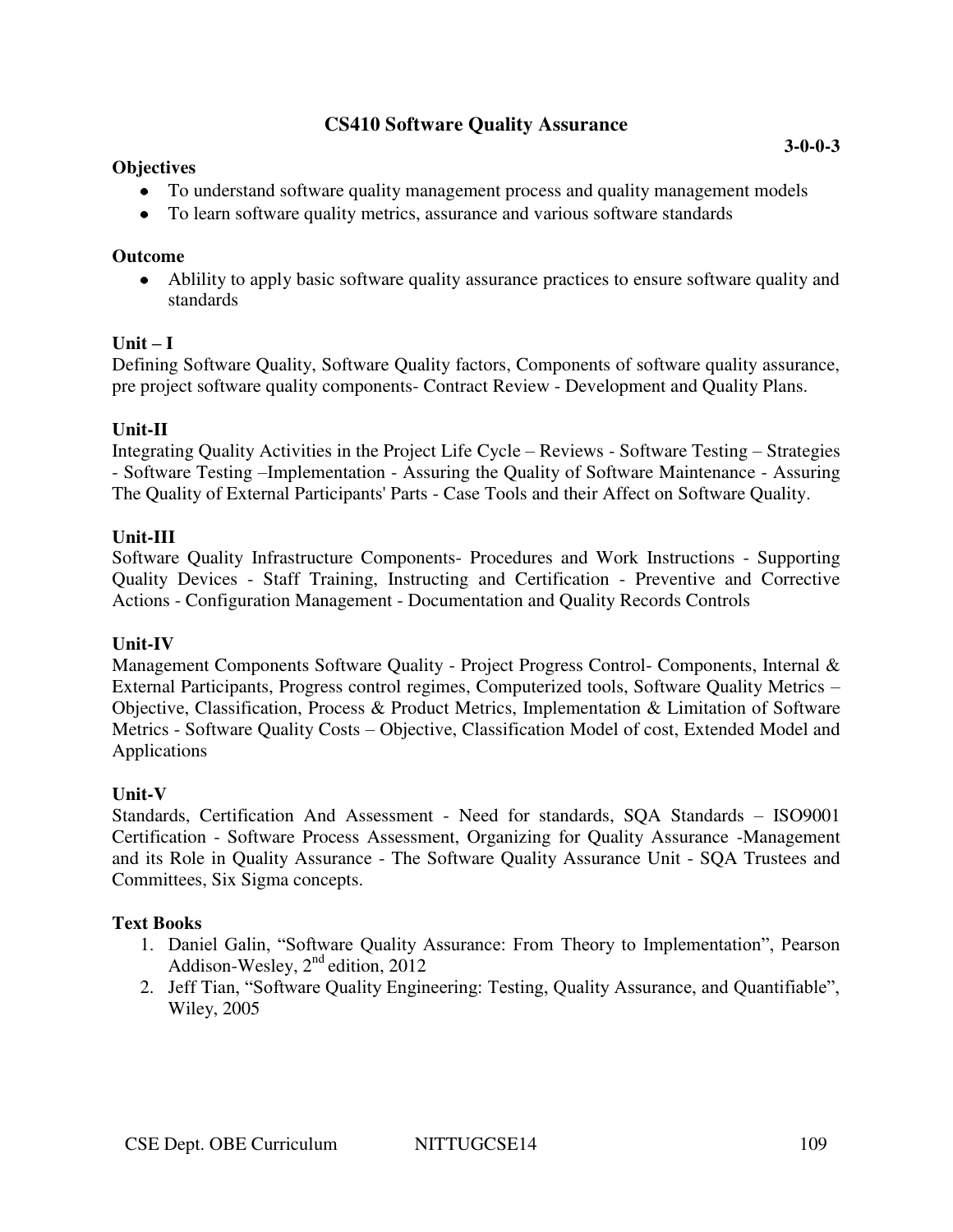# **CS412 Advanced Database Management Systems**

### **Objectives**

- To understand the different database models and language queries to access databases
- To understand the normalization forms in building an effective database tables
- To protect the data and the database from unauthorized access and manipulation

#### **Outcomes**

- Ability to write complex queries including full outer joins, self-join, sub queries, and set theoretic queries.
- Technical knowhow of the file organization, Query Optimization, Transaction management, and database administration techniques

### **Unit – I Relational Model Issues**

ER Model - Normalization – Query Processing – Query Optimization – Transaction Processing - Concurrency Control – Recovery - Database Tuning

### **Unit – II Distributed Databases**

Parallel Databases – Inter and Intra Query Parallelism – Distributed Database Features – Distributed Database Architecture – Fragmentation – Distributed Query Processing – Distributed Transactions Processing – Concurrency Control – Recovery –Commit Protocols.

### **Unit – III Object Oriented Databases**

Introduction to Object Oriented Data Bases - Approaches - Modeling and Design - Persistence – Query Languages - Transaction - Concurrency – Multi Version Locks – Recovery – POSTGRES – JASMINE –GEMSTONE - ODMG Model

#### **Unit – IV Emerging Systems**

Enhanced Data Models - Client/Server Model - Data Warehousing and Data Mining – Web Databases – Mobile Databases- XML and Web Databases

#### **Unit – V Current Issues**

Rules - Knowledge Bases - Active and Deductive Databases - Multimedia Databases Multimedia Data Structures – Multimedia Query languages - Spatial Databases.

# **Text Books**

1. Thomas Connolly and Carlolyn Begg, "Database Systems: A Practical Approach to Design, Implementation, and Management", 5<sup>th</sup> Edition, Addison-Wesley, 2009

# **References**

- 1. R. Elmasri and S. B. Navathe, "Fundamentals of Database Systems", Fifth Edition, Pearson/Addison Wesley, 2006
- 2. Abraham Silberschatz, Henry F. Korth, and S. Sudharshan, "Database System Concepts", Fifth Edition, Tata McGraw Hill, 2006
- 3. C. J. Date, A. Kannan, and S. Swamynathan, "An Introduction to Database Systems", Eighth Edition, Pearson Education, 2006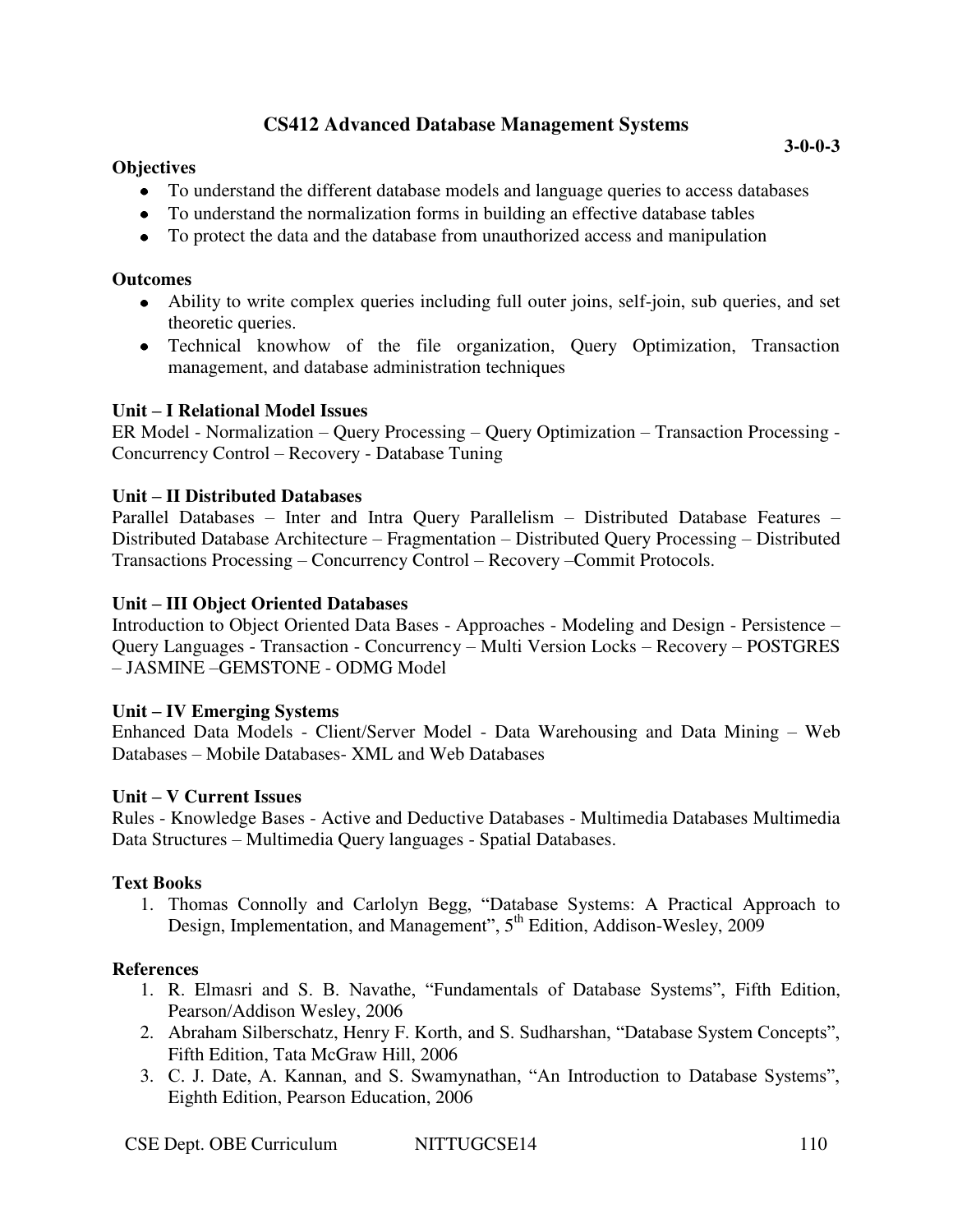# **Honors Elective**

# **CS451 Distributed Algorithms**

**3-0-0-3** 

### **Objectives**

- To understand the fundamental algorithms and protocols that are commonly used in distributed computing
- To learn the basics about synchronous and asynchronous models

### **Outcomes**

- Ability to design and develop distributed algorithms for specific problems
- Ability to design and develop distributed algorithms for real world problems

### **Unit - I**

Introduction, Synchronous Network Model, Leader election in a synchronous ring, Algorithms in general synchronous networks, Distributed consensus with link failures, Distributed consensus with process failures.

### **Unit - II**

Asynchronous system model, Asynchronous shared memory model, mutual exclusion, resource allocation, consensus and atomic objects

# **Unit - III**

Asynchronous network model, basic asynchronous network algorithms and synchronizers

# **Unit - IV**

Shared memory versus networks, logical time, global snapshots and stable properties, network resource allocation, partially synchronous system models.

#### **Unit - V**

Fault Tolerance in distributed systems, Fault Tolerance in asynchronous systems, Fault Tolerance in asynchronous systems, failure detection - stabilization

#### **Text Books**

- 1. Nancy A Lynch, "Distributed Algorithms", Morgan Kaufman Publishers 1996
- 2. Gerard Tel, "Introduction to Distributed Algorithms", Cambridge University Press, 2nd edition, 2000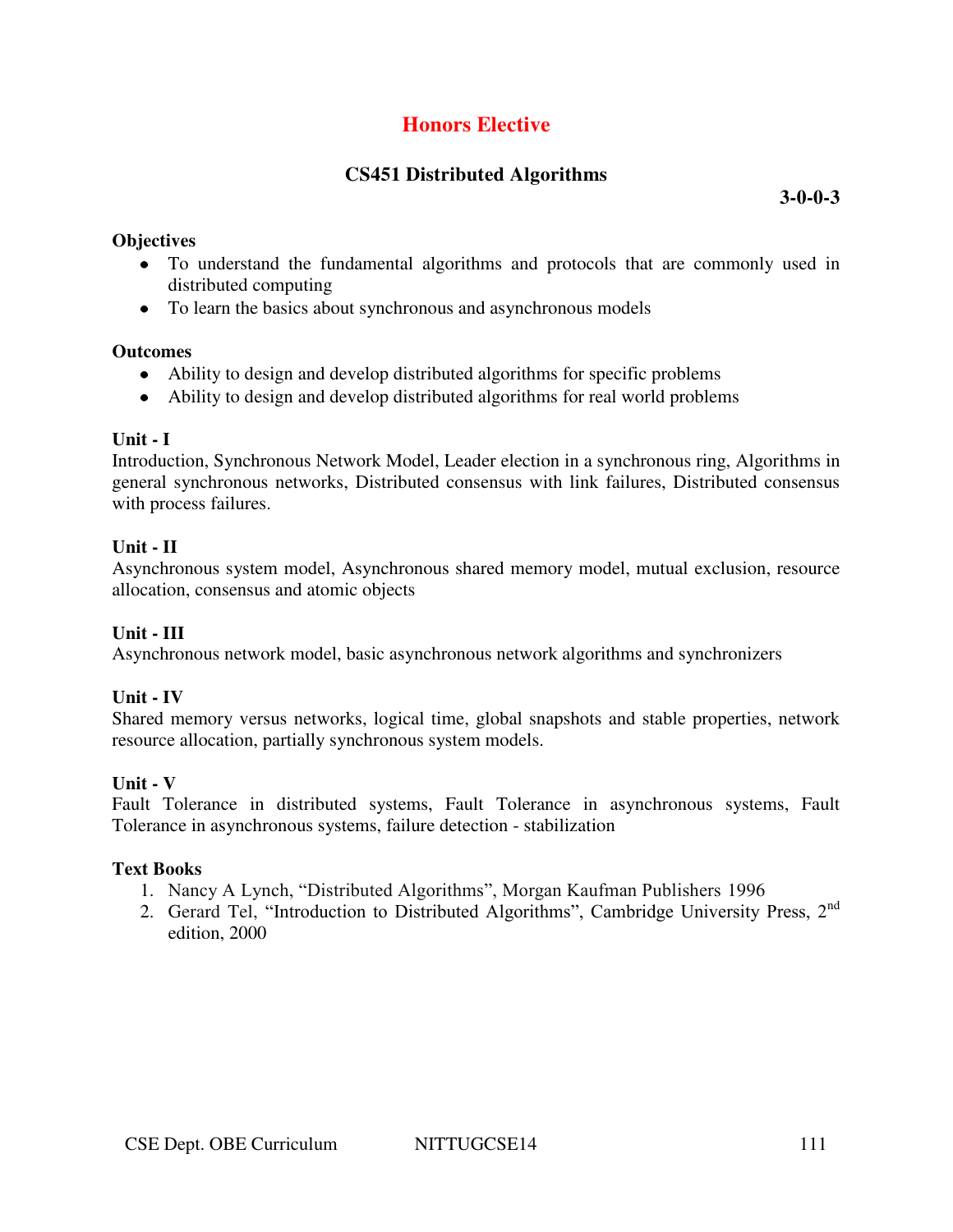# **CS452 High Speed Networks**

### **Objectives**

- To understand up-to-date survey of developments in High Speed Networks
- To know how techniques involved to support real-time traffic and congestion control
- To understand different levels of quality of service (QoS) to different applications

### **Outcomes**

- Ability to design and develop protocols for high speed networks
- Ability to analyze various parameters of high speed networks
- Ability to compare various high speed network architectures

### $Unit - I$

Frame Relay Networks – Asynchronous transfer mode – ATM Protocol Architecture, ATM logical Connection, ATM Cell – ATM Service Categories – AAL, High Speed LANs: Fast Ethernet, Gigabit Ethernet, Fiber Channel – Wireless LANs: applications, requirements – Architecture of 802.11

### **Unit – II**

Queuing Analysis- Queuing Models – Single Server Queues – Effects of Congestion Control – Traffic Management – Congestion Control in Packet Switching Networks – Frame Relay Congestion Control

# $Unit - III$

TCP Flow control – TCP Congestion Control – Retransmission – Timer Management - Exponential RTO backoff – KARN's Algorithm – Window management – Performance of TCP over ATM. Traffic and Congestion control in ATM – Requirements – Attributes –Traffic Management Frame work, Traffic Control – ABR traffic Management – ABR rate control, RM cell formats, ABR Capacity allocations – GFR traffic management

# $Unit - IV$

Integrated Services Architecture – Approach, Components, Services- Queuing Discipline, FQ, PS, BRFQ, GPS, WFQ – Random Early Detection, Differentiated Services

# $Unit - V$

RSVP – Goals & Characteristics, Data Flow, RSVP operations, Protocol Mechanisms Multiprotocol Label Switching – Operations, Label Stacking, Protocol details – RTP – Protocol Architecture, Data Transfer Protocol, RTCP

# **Text Book**

• William Stallings, "High Speed Networks and Internet", Pearson Education, 2<sup>nd</sup> Edition, 2002

#### **Reference Books**

1. Warland, Pravin Varaiya, "High performance communication networks", 2<sup>nd</sup> Edition, Jean Harcourt Asia Pvt. Ltd., 2001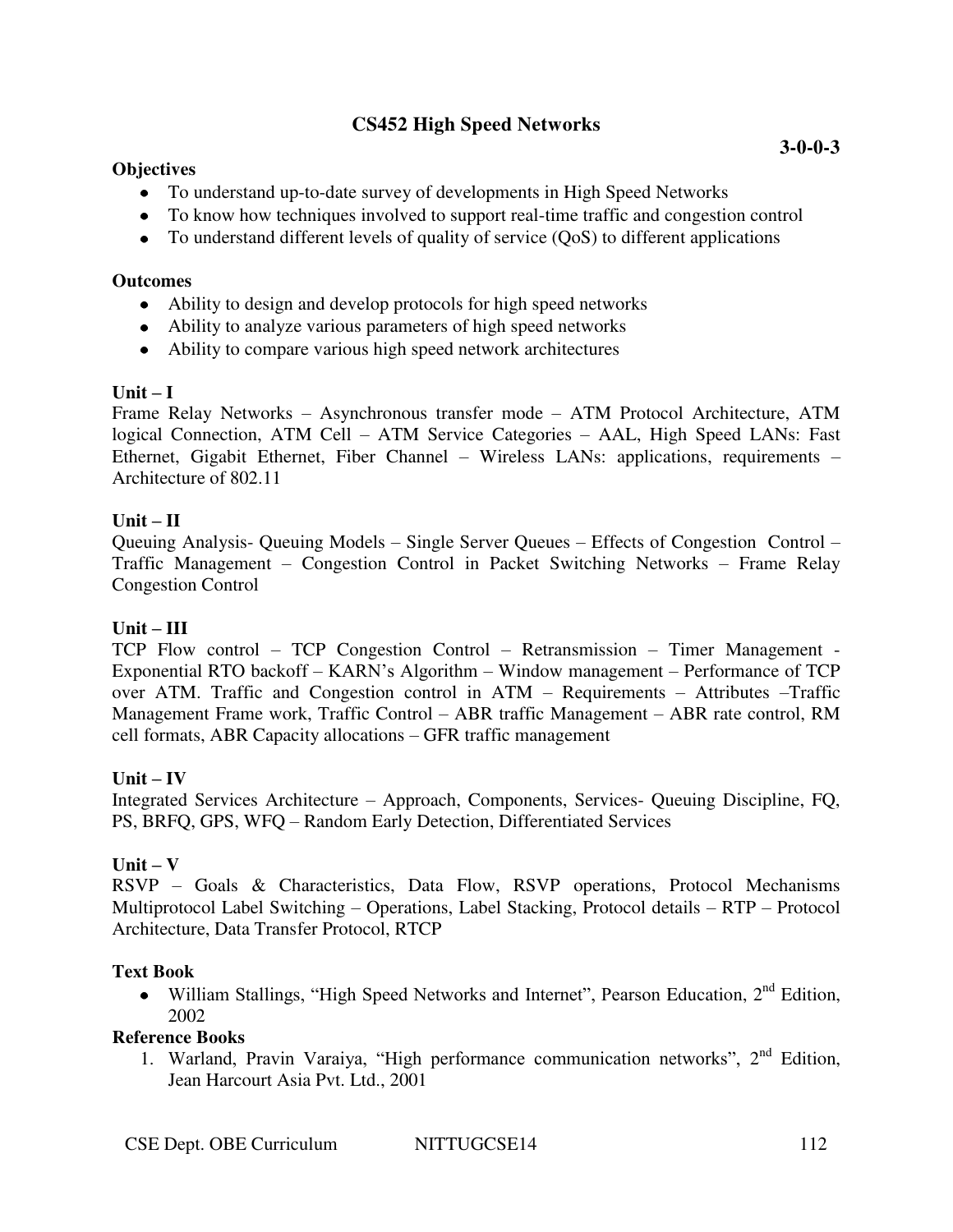- 2. Irvan Pepelnjk, Jim Guichard, Jeff Apcar, "MPLS and VPN architecture", Cisco Press, Volume 1 and 2, 2003
- 3. Abhijit S. Pandya and Ercan Sea, "ATM Technology for Broad Band Telecommunication Networks", CRC Press, New York, 2004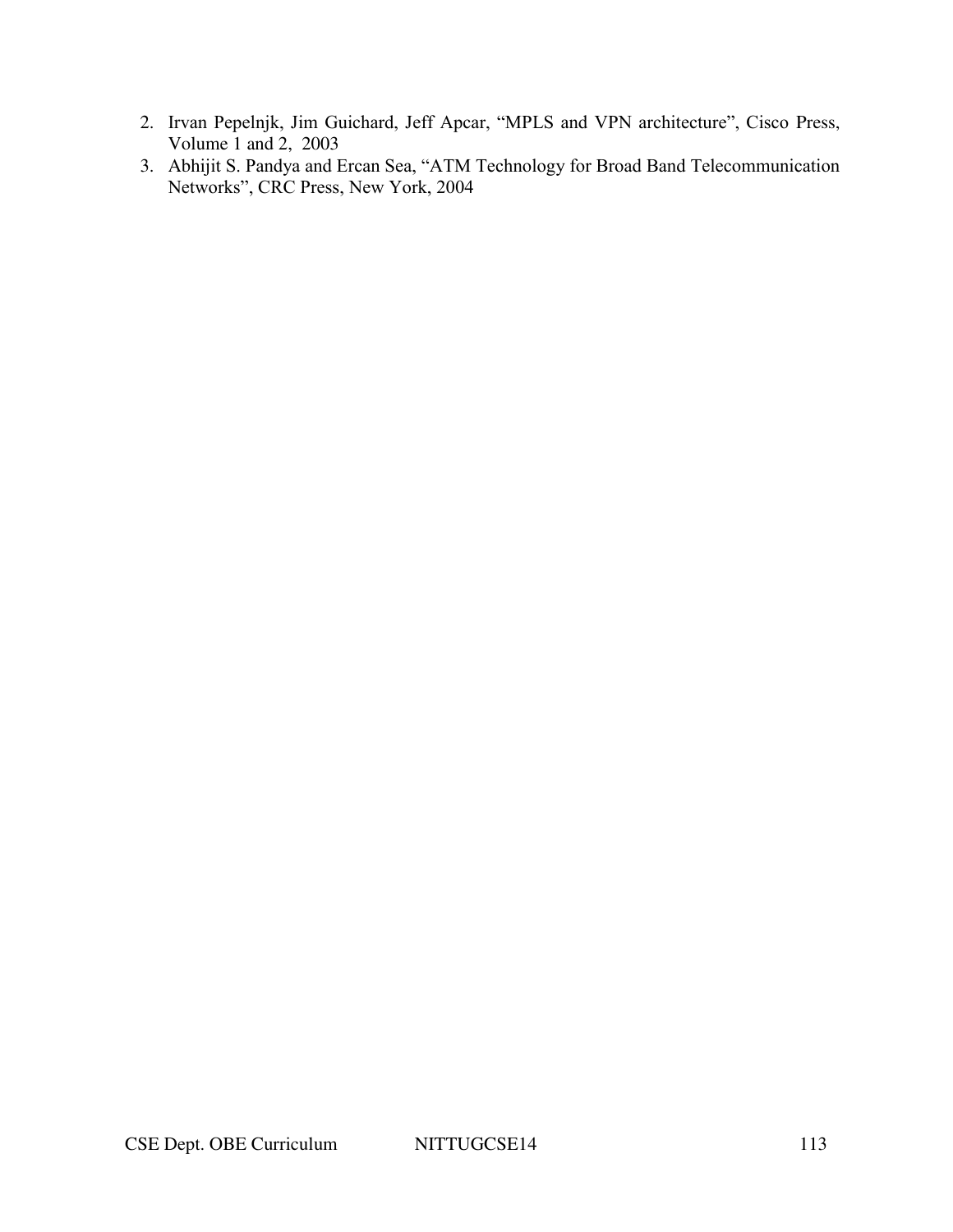# **CS453 Software Defined Networking**

### **Objectives**

- To know the reduced Complexity of Network Operation
- To understand the concepts of minimize Layer and maximize Network Resources
- To understand the Faster Time to Revenue for New Applications

#### **Outcomes**

- Ability to comprehend Software Defined Networks
- Ability to design and implement software defined network as per requirements

### $\textbf{Unit} - \textbf{I}$

Introduction, Control Plane, Data Plane, Distributed Control Planes, IP and MPLS, Creating the IP Underlay, Convergence Time, Load Balancing High Availability, Creating the MPLS Overlay, Replication, Centralized Control Planes – Logical Versus Litera, ATM/LANE, Route Servers, Wire Protocol, FAWG, Config and Extensibility, Architecture, Hybrid Approaches – Ships in the Night, Dual Function Switches.

### **Unit – II**

VMware, Nicira, Mininet, NOX/POX, Trema, Ryu, Big Switch Networks/Floodlight, Layer 3 Centric – L3VPN, Path Computation Element Server, Plexxi Affinity, Cisco OnePK, Management Interface, Network Divide, Modern Programmatic Interfaces, Modern Orchestration.

#### $Unit - III$

Multitenant Data Center, Virtualized Multitenant Data Center, SDN Solutions for Data Center Network, VLANs, EVPN, VxLan, NVGRE, Virtualization and Data Plane I/O, Services Engineered Path, Service Locations and Chaining, NEV at ETSI, Non-ETSI NEV Work.

# $Unit - IV$

Network Topology, Traditional Methods, LLDP, BGP-TE/LS, ALTO, I2RS, Build Code First, The Juniper SDN Framework(s), Open Daylight Controller/Framework, Policy.

#### $Unit - V$

Bandwidth Scheduling, Manipulation, Calendaring - Bandwidth Calendaring, Big Data and Application Hyper – Virtualization for Instant CSPF, Expanding Technology, Use Cases for Data Center Overlays, Big Data, Network Function Virtualization - Data Center Orchestration, Puppet, Network Function Virtualization, Optimized Big Data, Use Cases for Input Traffic Monitoring, Classification and Triggered Actions - Firewall as Service, Network Access Control Replacement, Virtual Firewall, Feed Back and Optimization, Intrusion Detection/Threat Mitigation.

#### **Textbook**

1. Thomas D. Nandeau and Ken Gray, "Software Defined Networks", O' Reilly Media, Inc., First Edition, 2013

FEI HU , "Network Innovation through OpenFlow and SDN: Principles and Design", CRC Press, Taylor & Francis Group, 2014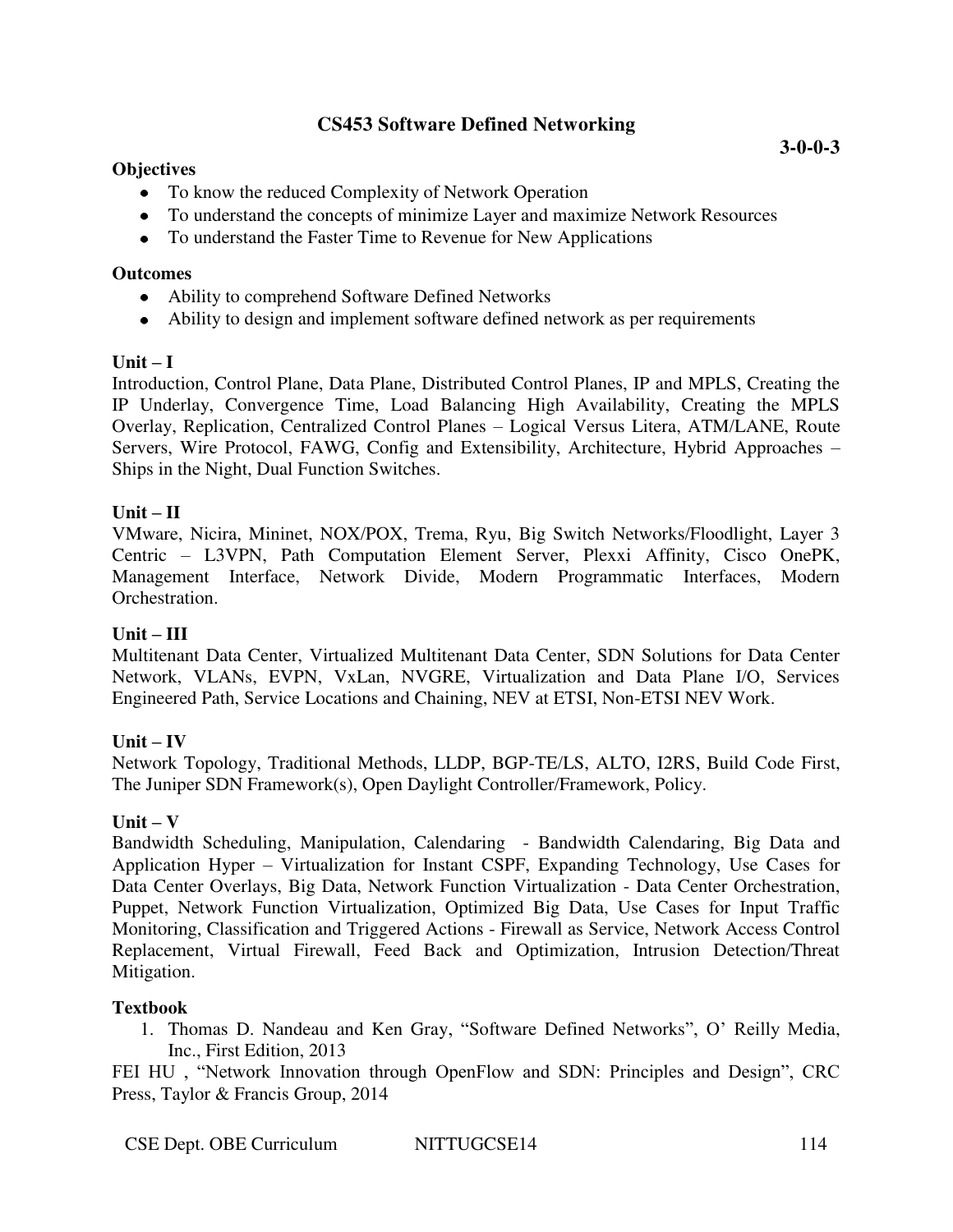# **CS454 Transaction Processing Systems**

### **Objectives**

• To understand and recognize fraudulent transactions and produce timely user responses and reports

### **Outcomes**

- Ability to develop solutions that addresses all of the information processes
- Ability to design and develop techniques where information systems shall meet emerging needs
- Ability to analyze situations, identify needs, propose and develop solutions

### $\textbf{Unit} - \textbf{I}$

Consistency, Atomicity, Durability, Isolation, Flat Transactions, Providing Structure within a Transaction, Structuring an Application as Multiple Transactions.

#### $Unit - II$

Schedules and Schedule Equivalence, Recoverability, Cascaded Aborts and Strictness, Models for Concurrency Control, A Strategy for Immediate-Update Pessimistic Concurrency Controls, Design of an Immediate-Update Pessimistic Concurrency Control, Objects and Semantic Commutativity, Atomicity, Recoverability and Compensating Operations, Isolation in Structured Transaction Models, Conflicts in a Relational Database, Locking and the SQL Isolation Levels, Granular Locking: Intention Locks and Index Locks, Tuning Transactions, Multiversion Concurrency Controls.

#### **Unit – III**

Crash, Abort and Media Failure, Immediate-Update Systems and Write-Ahead Logs, Recovery in Deferred-Update Systems, Recovery from Media Failure.

#### $Unit - IV$

Transaction Processing in a Centralized System, Transaction Processing in a Distributed System, The TP Monitor: An Overview, Global Atomicity and the Transaction Manager, Remote Procedure Call, Pear-to-Pear Communication, Event Communication, Storage Architectures, Transaction Processing on the Internet, Implementing the ACID Properties, Atomic Termination, Transfer of Coordination, Distributed Deadlock, Global Serialization, When Global Atomicity cannot be Guaranteed, Replicated Databases, Distributed Transactions in the Real world.

#### $\textbf{Unit} - \textbf{V}$

Authentication, Authorization and Encryption, Digital Signatures, Key Distribution and Authentication, Authorization, Authenticated Remote Procedure Call, Electronic Commerce, The Secure Sockets Layer Protocol: Certificates, Passport: Single Sign-On, Keeping Credit Card Numbers Private, The Secure Electronic Transaction Protocol: Dual Signatures, Goods Atomicity, Certified Delivery, and Escrow, Electronic Cash: Blind Signatures.

**3-0-0-3**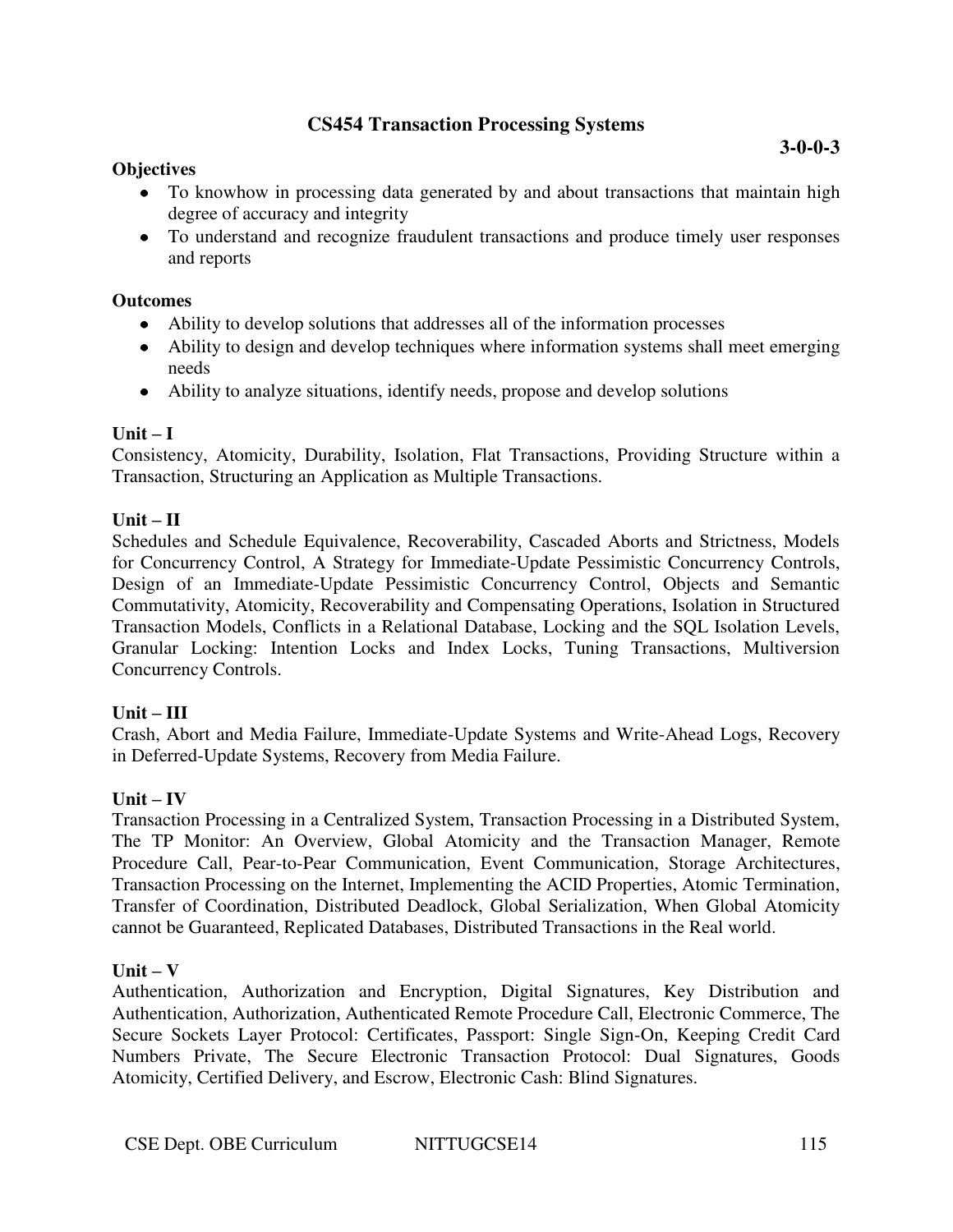#### **Textbook**

- 1. Michael Kifer, Arthur Bernstein and Philip M. Lewis, "Database Systems: An Application-Oriented Approach", Addison Wesley, 2006
- 2. Philip A. Bernstein and Eric Newcomer, "Principles of Transaction Processing", 2nd Edition, Morgan Kaufmann Publishers, Elsevier, 2009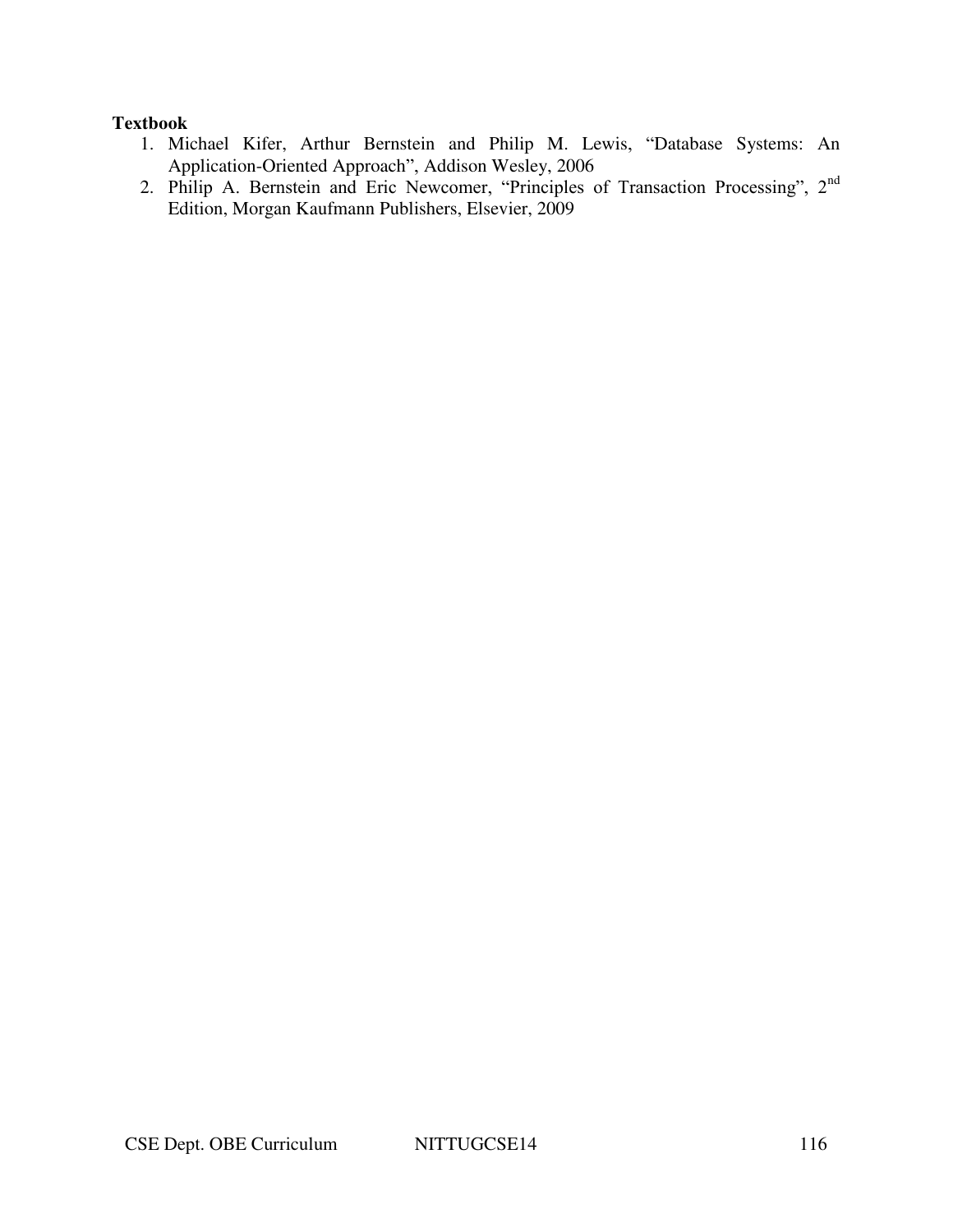# **CS455 Pervasive Computing**

### **Objectives**

• To design and implement pervasive application that are embedded into cars, airplanes, ships, bikes, posters, signboards, walls and even clothes

### **Outcomes**

- Ability to analyze and compare the performance of different data dissemination techniques
- Ability to develop solutions with comparisons for problems related to pervasive computing system through investigation

### **Unit – I Introduction**

Pervasive Computing- Principles, Characteristics- interaction transparency, context aware, automated experience capture, Vision and challenges of pervasive computing, Pervasive computing infrastructure- Architecture for pervasive computing- Pervasive devices-embedded controls.- smart sensors and actuators -Context communication and access services

#### **UNIT – II Technologies**

Device Technology for Pervasive Computing : Hardware, Human-machine interfaces, Biometrics, Operating Systems, Java for pervasive devices- Voice Technology: Basics of Speech Recognition, Voice standards, Speech Applications, Speech and Pervasive Computing, Security-Personal Digital Assistants

# **UNIT – III Sensor Networks and RFID**

Introduction to Sensor networks - Sensor Node Architecture – Sensor Network Architecture - Types of sensor networks – Platforms for Wireless sensor networks – Applications of Wireless Sensor networks - Introduction to RFID – transponder and reader architecture - Types of tags and readers - Frequencies of operation – Application of RFID Technologies.

# **UNIT – IV Web based Applications**

Web application concepts for pervasive computing: History, WWW architecture, Protocols, Trans-coding, Client Authentication via the Internet for pervasive computing, XML and its rôle in Pervsive computing, WAP and beyond: Introduction, Components of the WAP architecture, WAP infrastructure, WAP security issues, Wireless Markup Language, WAP push, Products, i-Mode.

# **UNIT – V Programming And Applications**

Server-side programming (Java) for pervasive computing: Java 2 Enterprise Edition (Overview), Servlets, Enterprise Java Beans, Java Server Pages, Extensible Markup Language, Web Services, Model-View-Controller pattern, Application Examples of Pervasive Computing: Retail, Airline Check-in and booking, Sales force automation, Healthcare, Tracking, Car Information Systems, Email Access via WAP and voice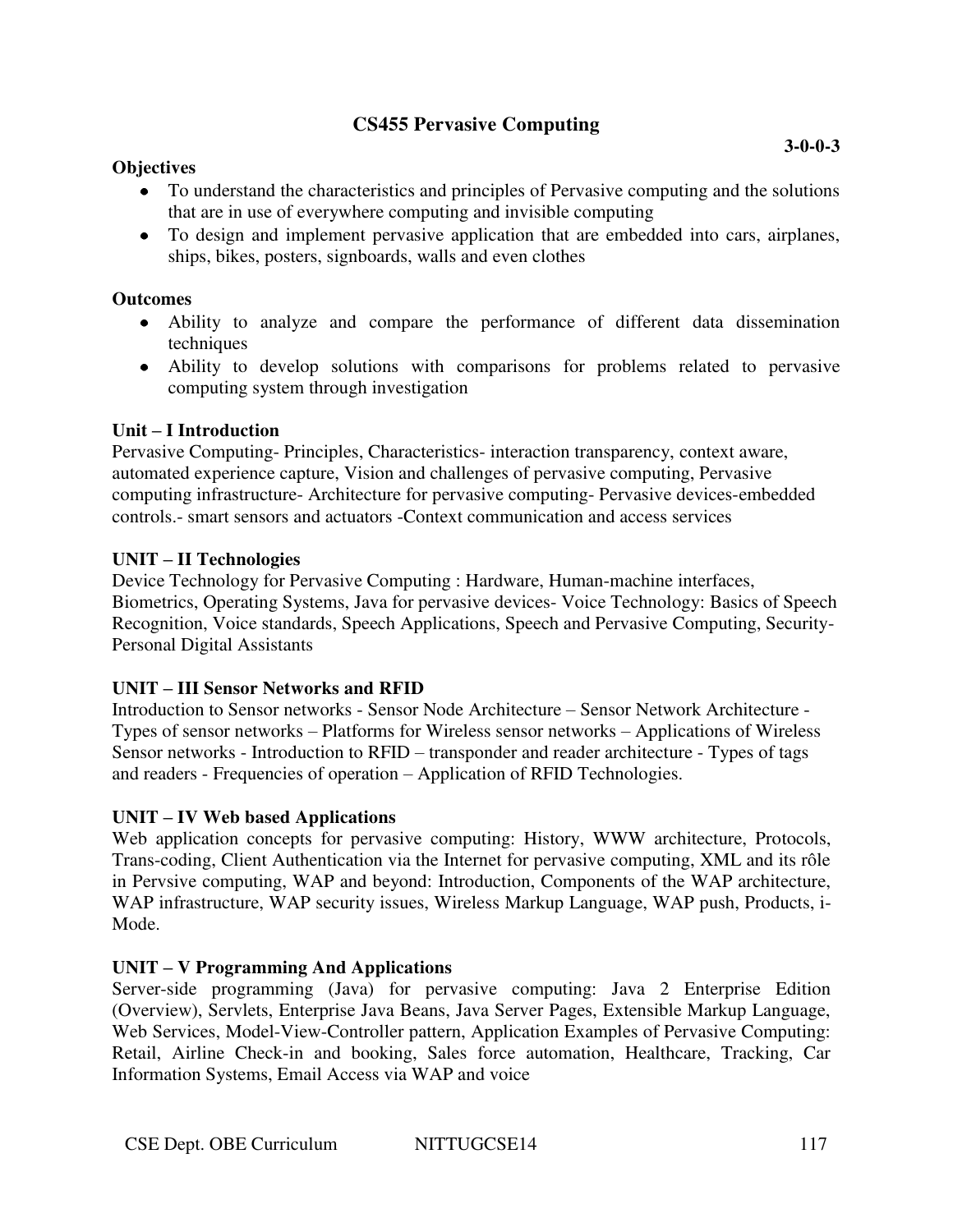# **Text Books**

- 1. Jochen Burkhardt, Horst Henn, Stefan Hepper, Thomas Schaec & Klaus Rindtorff: "Pervasive Computing: Technology and Architecture of Mobile Internet Applications", Pearson Education, New Delhi, Sixth Edition, 2009
- 2. Seng Loke, "Context-Aware Computing Pervasive Systems", Auerbach Pub., Taylor and Francis Group, New York, 2007
- 3. Rahul Banerjee, "Lecture Notes in Pervasive Computing", Outline Notes, BITS-Pilani, 2012.
- 4. Genco, S. Sorce, "Pervasive Systems and Ubiquitous Computing", WIT Press, 2012
- 5. Guruduth S. Banavar, Norman H. Cohen, and Chandra Narayanaswami, "Pervasive Computing: An Application-Based Approach", Wiley Interscience, 2012
- 6. Frank Adelstein, S K S Gupta, G G Richard, and L Schwiebert, "Fundamentals of Mobile and Pervasive Computing", Tata McGraw-Hill, New Delhi, 2005
- 7. Stefen Poslad, "Ubiquitous Computing: Smart Devices, Environments and Interactions", Wiley, Second Edition, 2010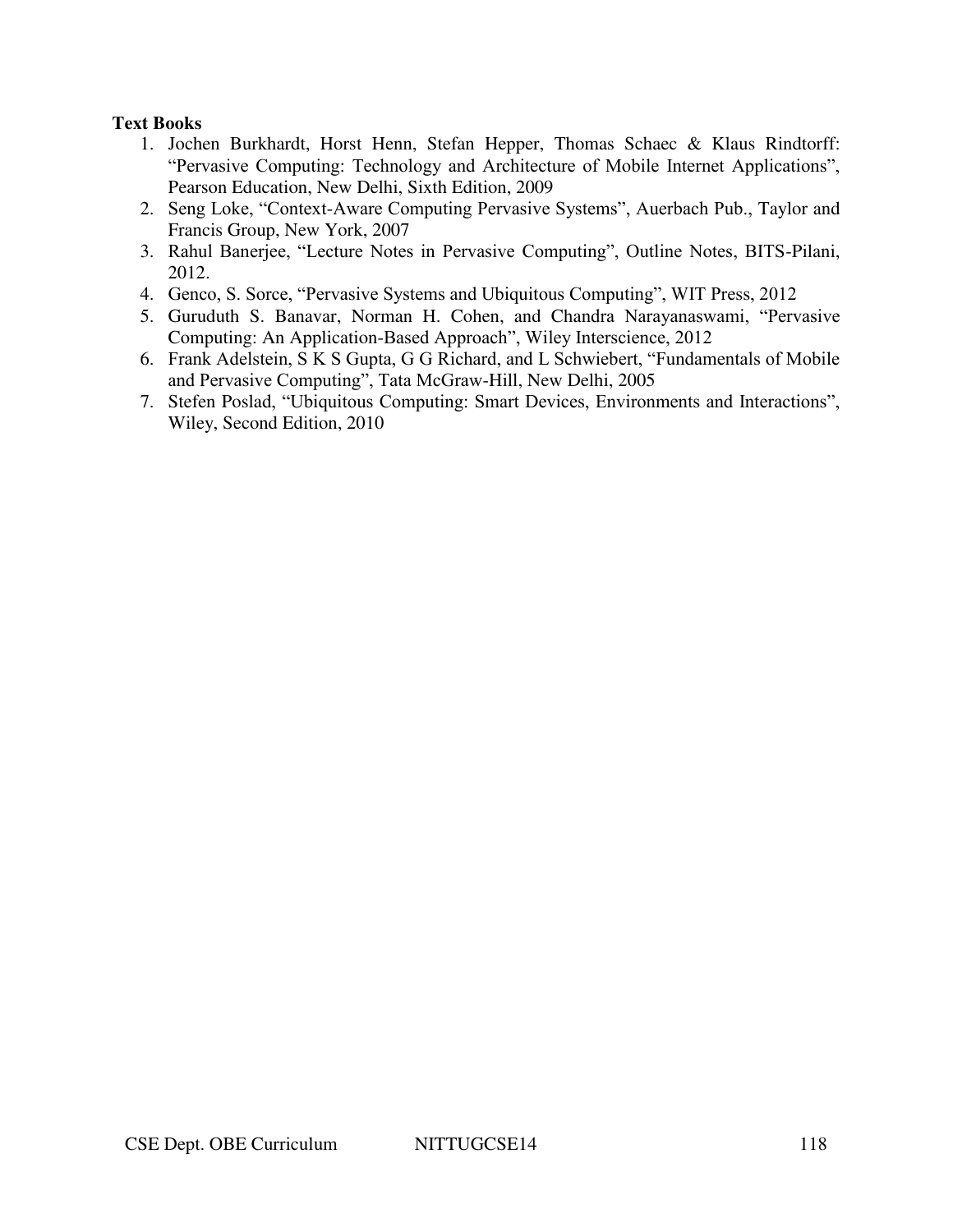# **CS456 Programming for Multi-Core Systems**

### **Objectives**

- To understand the fundamentals of multi-core architecture
- To be able to know the basic concepts of multi core programming using threads
- To be able to understand various programming constructs in multi-core architecture

### **Outcomes**

- Ability to exploit the benefit of parallel programming
- Ability to design and develop APIs for Multithreaded Applications

# **Unit – I Fundamentals of Multi core**

Fundamentals of Quantitative Design and Analysis-Dependability-Measuring, Reporting and Summarizing Performance-Quantitative principles of computer Design, Instruction Level Parallelism-Data level and Thread level Parallelism. Multi core Architecture-Motivation for Concurrency -Parallel Computing in Micro processors-Gustafson's law

### **Unit – II Introduction to Threads**

 Defining threads-System View of threads-Threading above the OS-Inside the OS-Threads inside the Hardware-What happened When a thread is created-Application Programming models and threading-VMs and Platforms-Run time Virtualization, System Virtualization.

### **Unit – III Thread Programming Types and APIs**

Synchronization-Critical Section-Deadlock-Synchronization Primitives-Semaphores-Locks-Condition Variables-Flow Control based Concepts-Implementation based Threading Features-Threading APIs for Microsoft Windows-Threading API for .NET framework, POSIX Threads-Programming With Pthreads, OpenMP-Challenges in threading a loop-Minimizing threading overhead-Performance oriented programming- JavaThreads

#### **Unit – IV Thread Handling and Debugging**

Too many threads-Data Races, Deadlock and Live locks-Heavily Contended Locks-Nonblocking algorithms-Thread safe functions and libraries-Memory Issues –Cache Related Issues-Avoiding Pipeline Stalls in IA-32-Data Organization for High Performance, Multithreaded Debugging Techniques: General Debugging Techniques

#### **Unit – V Implementation of the Programming Constructs**

Foundations of Shared Memory, Spin Locks and Contention- Monitors and Blocking Synchronization- Concurrent Queues and the ABA Problem- Concurrent Stacks and Elimination-Counting, Sorting, and Distributed Coordination Concurrent Hashing and Natural Parallelism-Skip lists and Balanced Search- Futures, Scheduling, and Work Distribution- Barriers-Transactional Memory **-** Software Transactional Memory-hardware Transactional Memory – Threading on Intel Multicore Processors.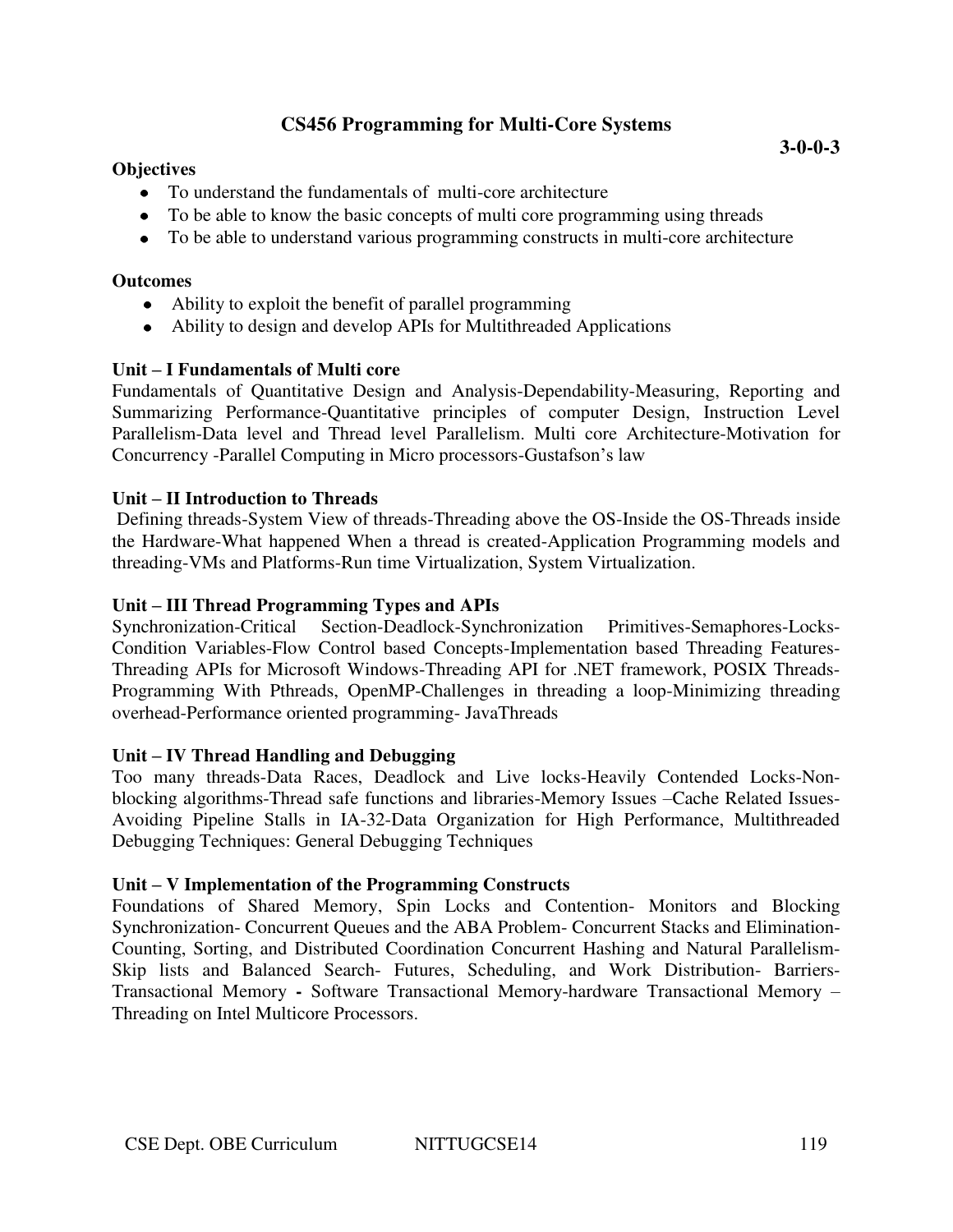#### **Text Books**

- 1. Shameem Akhter and Jason Roberts, "Multi-Core Programming: Increasing Performance through Software Multi Threading", Intel Press, 2006
- 2. Maurice Herlihy and Nir Shavit, "The Art of Multiprocessor Programming", Revised First Edition, Elsevier Publication, 2012

- 1. John L. Hennesy, and David E. Patterson, "Computer Architecture: A Quantitative Approach", 5<sup>th</sup> Edition, Elsevier Publication, 2012
- 2. Thomas Rauber and Gudula Rünger, "Parallel Programming: for Multi-core and Cluster Systems", 2<sup>nd</sup> Edition, Springer Publication, 2010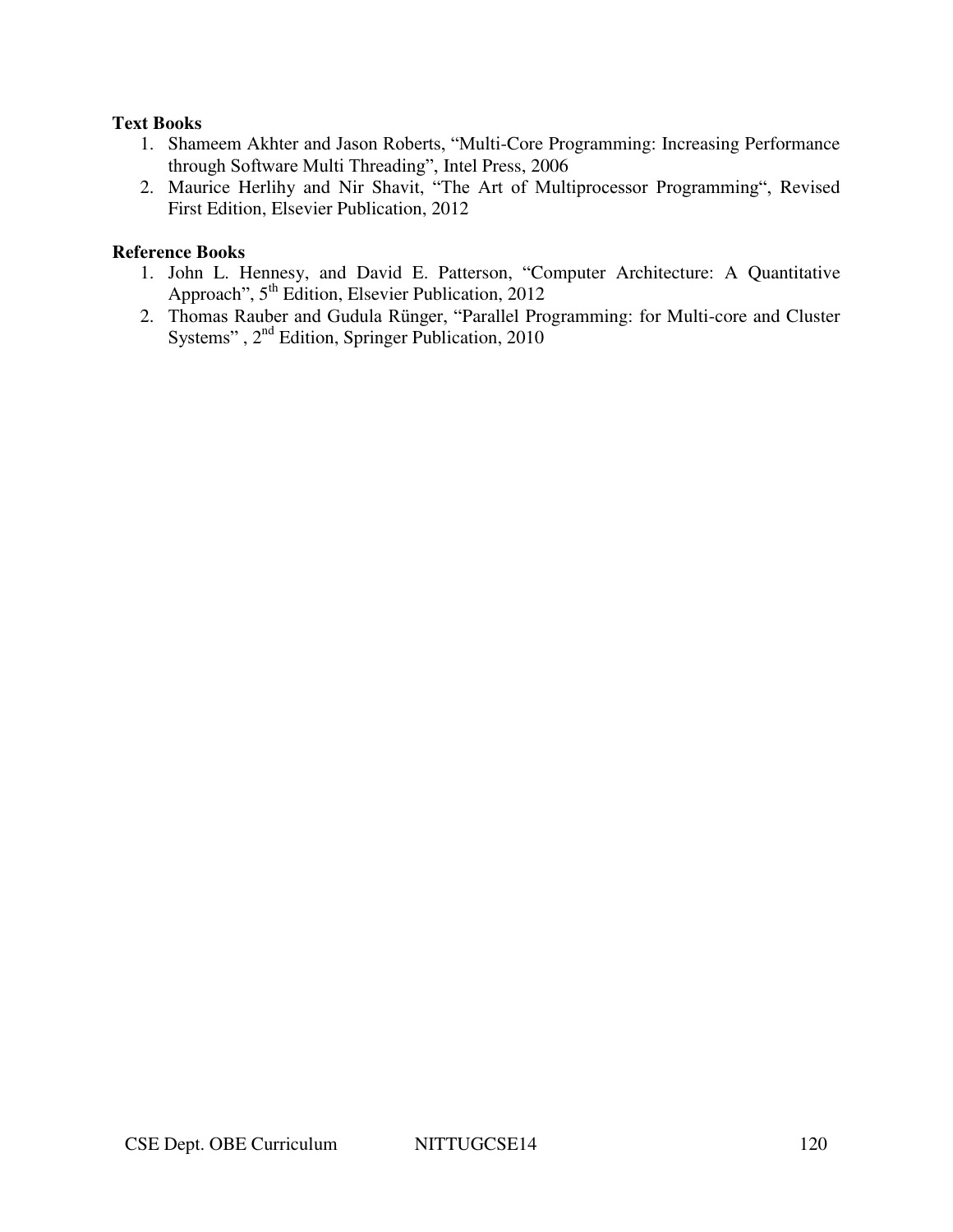# **CS457 Soft Computing**

### **Objectives**

- To understand the concepts of feed forward & feedback neural networks
- To understand the concept of fuzziness involved in various systems
- To expose the ideas about genetic algorithm
- To provide adequate knowledge about of FLC and NN toolbox

### **Outcomes**

- Ability to use the concepts of machine learning and soft computing techniques in solving real world applications
- Ability to make use of MATLAB in solving soft computing techniques

### $\textbf{Unit} - \textbf{I}$

Introduction of soft computing - soft computing vs. hard computing- various types of soft computing techniques- applications of soft computing-Neuron- Nerve structure and synapse-Artificial Neuron and its model- activation functions- Neural network architecture- single layer and multilayer feed forward networks- McCullochPitts neuron model- perceptron model-Adaline and Madaline- multilayer perception model- back propogation learning methods- effect of learning rule coefficient -back propagation algorithm- factors affecting back propagation training- applications.

### $Unit - II$

Counter propagation network- architecture- functioning & characteristics of counter-Propagation network-Hopfield/ Recurrent network- configuration- stability constraintsassociative memory- and characteristics- limitations and applications- Hopfield v/s Boltzman machine- Adaptive Resonance Theory- Architecture- classifications-Implementation and training-Associative Memory

#### **Unit – III**

Counter propagation network- architecture- functioning & characteristics of counter-Propagation network-Hopfield/ Recurrent network- configuration- stability constraintsassociative memory- and characteristics- limitations and applications- Hopfield v/s Boltzman machine- Adaptive Resonance Theory- Architecture- classifications-Implementation and training-Associative Memory

#### $Unit - IV$

Basic concept of Genetic algorithm and detail algorithmic steps-adjustment of free Parameters-Solution of typical control problems using genetic algorithm- Concept on some other search techniques like tabu search and ant colony search techniques for solving optimization problems.

#### $\textbf{Unit} - \textbf{V}$

GA application to power system optimization problem- Case studies: Identification and control of linear and nonlinear dynamic systems using Matlab-Neural Network toolbox. Stability analysis of Neural Network interconnection systems- Implementation of fuzzy logic controller using Matlab fuzzy logic toolbox-Stability analysis of fuzzy control systems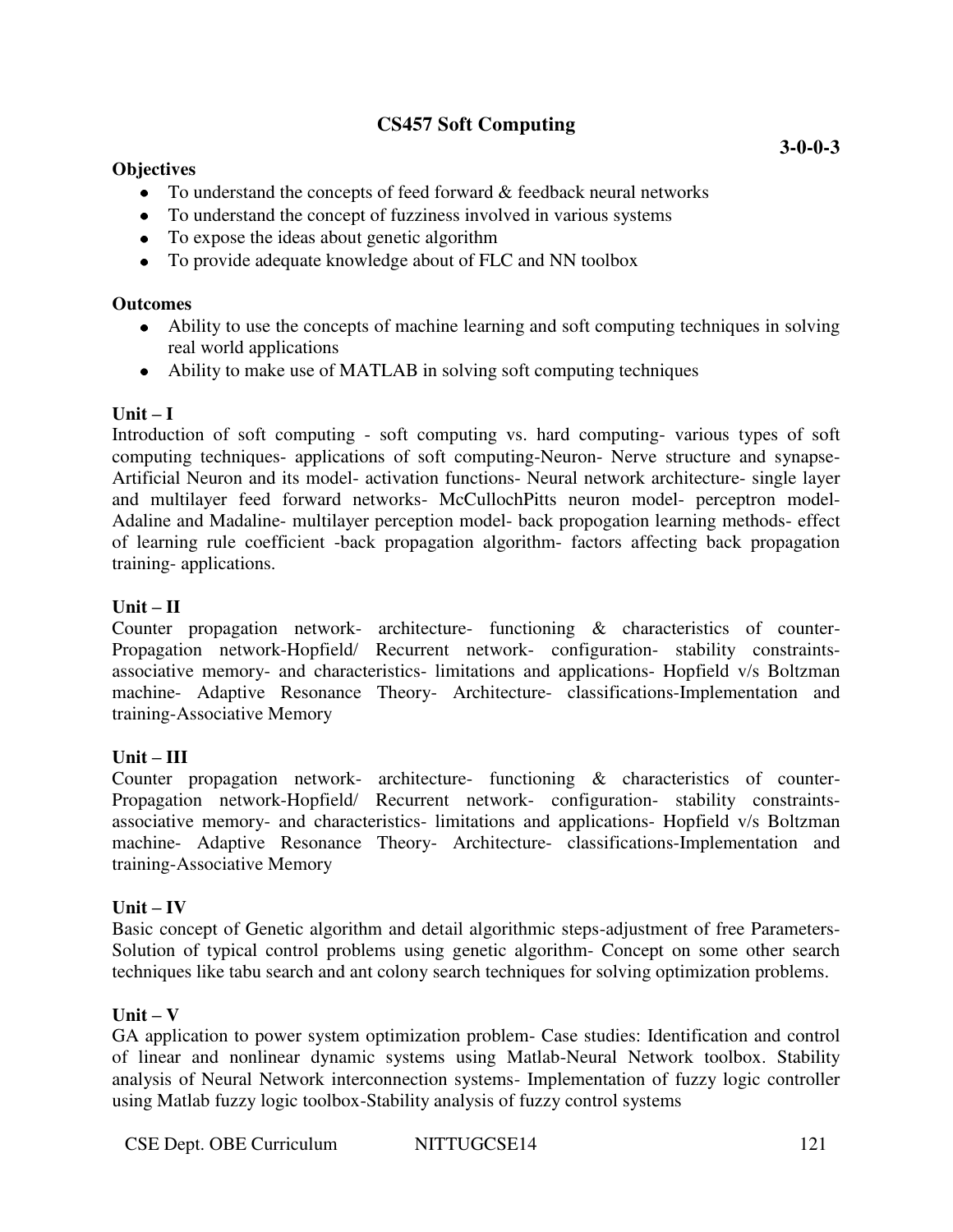#### **Text Books**

- 1. Timothy J. Ross, "Fuzzy Logic with Engineering Applications", Wiley India, 3<sup>rd</sup> edition, 2012
- 2. Zimmermann H. J. "Fuzzy set theory and its Applications" Springer international edition, 2011
- 3. David E. Goldberg, "Genetic Algorithms in Search, Optimization, and Machine Learning", Pearson Education, 2009
- 4. Laurene V. Fausett, "Fundamentals of Neural Networks: Architectures, Algorithms, And Applications", Pearson Education, 1<sup>st</sup> edition, 1993
- 5. W. T. Miller, R. S. Sutton and P. J. Webros, "Neural Networks for Control", MIT Press, 1996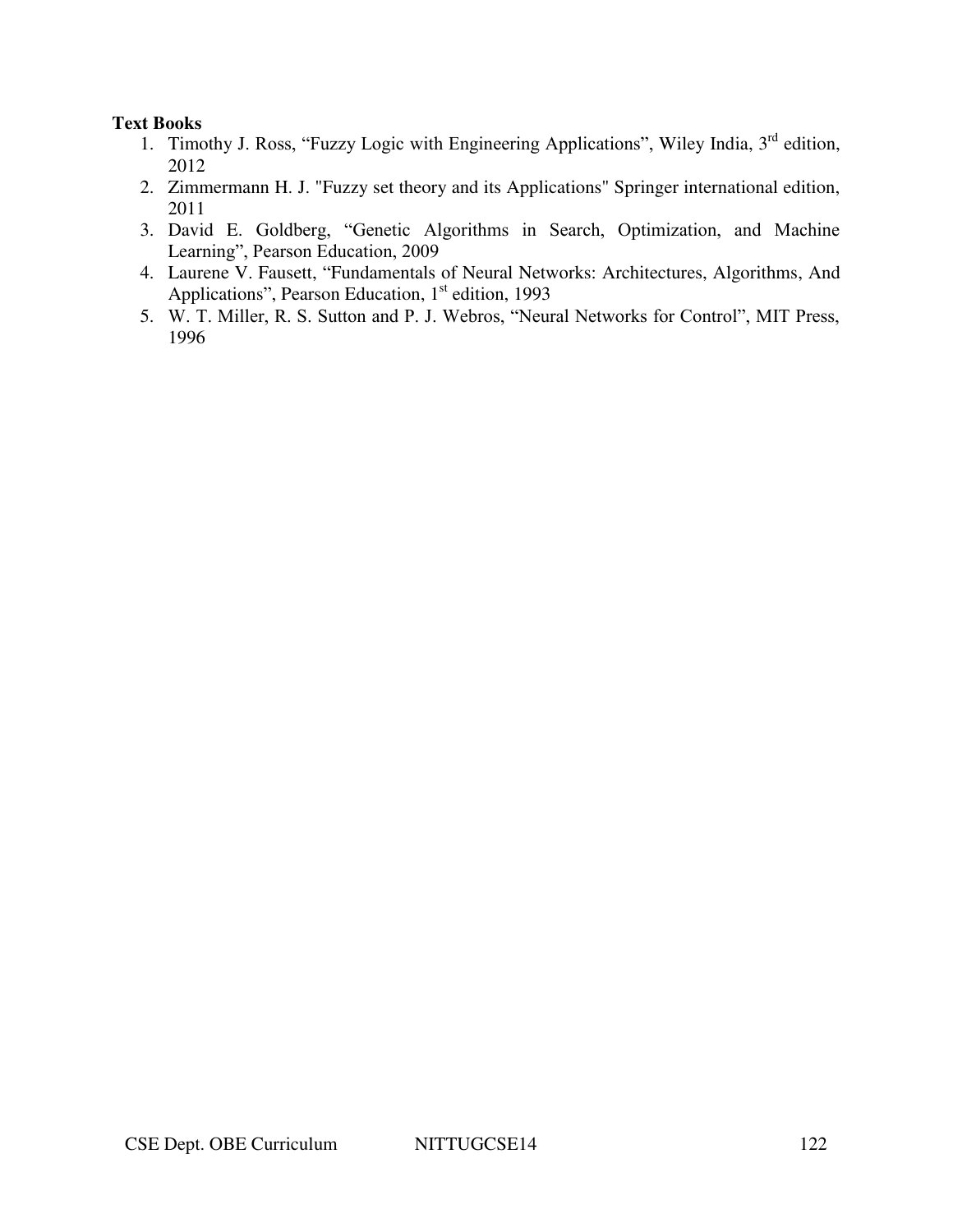# **CS458 Digital System Testing and Verification**

### **Objectives**

- To design the Models at various levels and detects the faults in modeling
- To learn the testability techniques and to learn the Verilog for building the systems
- To test and verify the validity of the Model

#### **Outcomes**

- Ability to design the modeling of systems
- Ability to write the test bench to test the validity of the model
- Ability to write Verilog code to built the systems

### **Unit I**

Modeling : Basic Concepts, Functional Modeling at the Logic Level, Functional Modeling at the Register Level, Structural Models, Level of Modeling, Logic Simulation: Problems in simulation-Based Design Verification, Types of Simulation, The Unknown Logic Value, Compiled Simulation, Event Driven Simulation, Delay Models, Element Evaluation, Hazard Detection, Gate Level Event-Driven simulation, Other Logic Values, Other Delay Models.

### **Unit II**

Fault Modeling : Logical Fault Models, Fault Detection and redundancy, Fault Equivalent and Fault Location, Fault Dominance, The single Stuck-Fault Model, The Multiple Stuck Fault-Model, Stuck RTL Variable, Fault Variables. Fault Simulation : General Fault Simulation Techniques, Fault Simulation for Combinational Circuits, Fault Sampling, Statistical Fault analysis.

# **Unit III**

Testing for Bridging Fault: The Bridging Fault Model, Detection of Non-feedback Bridging Faults, Detection of Feedback Bridging Faults, Bridging Fault Simulation, Test Generation for Bridging Faults. Functional Testing : Functional Testing without Fault Models, Exhaustive and Pseudo exhaustive Testing, Functional Testing with Specific Fault Models,

# **Unit IV**

Design for Testability : Testability, Ad Hoc Design for Testability Techniques, Controllability and Observability by means of Scan Registers, Generic Scan-Based Designs, Storage cells for Scan designs, Classical scan designs, Scan Design Costs, Board level and system level DFT Approaches, Advanced scan concepts, Boundary Scan Standards.

# **Unit V**

Basics of Test and Role of HDLs : Design and Test, Test Concerns, HDLs in Digital System Test. Verilog HL for Design and Test : HDL for developing test methods, Using verilog in design, Using verilog in test, Basic structures of verilog, Combinational Circuits, Sequential circuits. Fault and detectiona modeling using verilog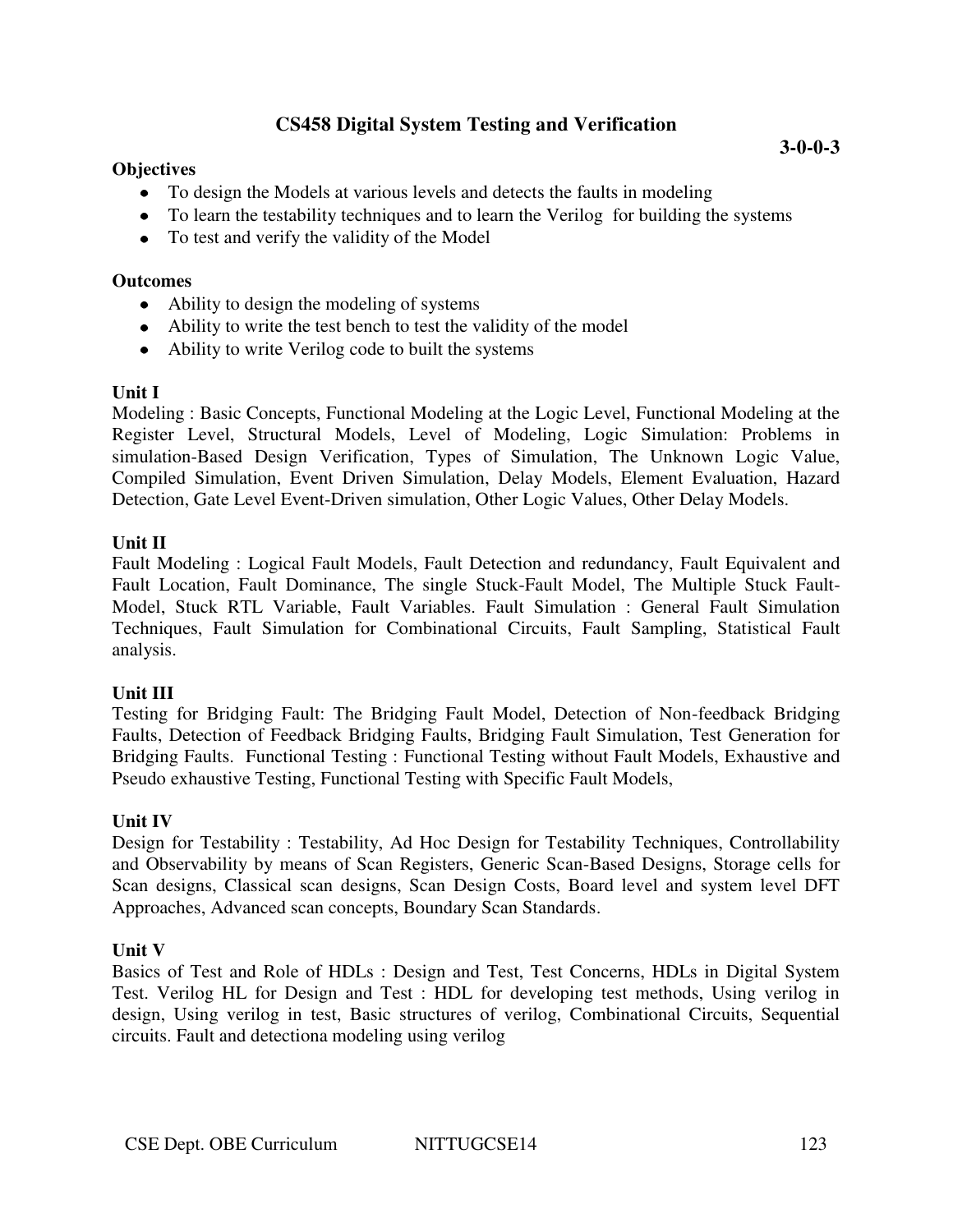### **Text Books**

- 1. Zainalabedin Navabi, "Digital System Test an Testable Desin using HDL Models and Architectures", Springer publications, 2010.
- 2. Miron Abramovici, Melvin A. Breuer, and Arthur D. Friedman, "Digital Systems Testing and Testable Design", Wiley publications1990.

# **Reference Book**

Jha, Niraj K., and Sandeep Gupta, "Testing of digital systems", Cambridge University Press, 2003.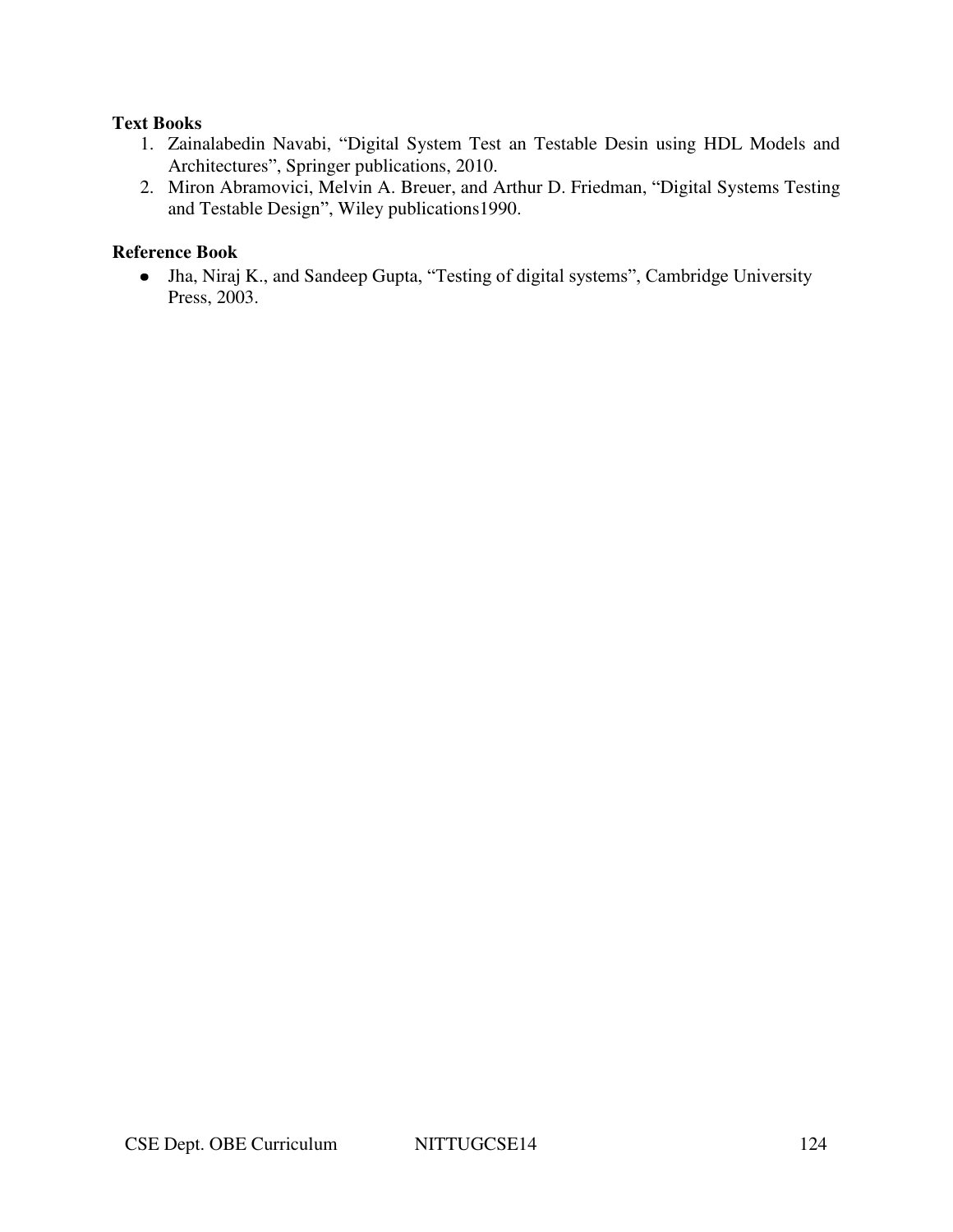# **CS459 CAD for VLSI**

## **Objectives**

- To provide experience designing integrated circuits using Computer Aided Design (CAD) Tools
- To introduce the concepts and techniques of modern integrated circuit design and testing (CMOS VLSI)
- To understand the programming paradigms of Hardware Description language (HDL)

## **Outcomes**

- Ability to acquire hands-on skills of using CAD tools in VLSI design
- Ability to design and develop VLSI project having a set of objective criteria and design constraints.

## **Unit I**

Introduction to CAD tools, Evolution of Design Automation, Basic Transistor Fundamentals, CMOS realizations of basic gates.

## **Unit II**

Modelling techniques, Types of CAD tools and Introduction to logic simulation

## **Unit III**

Verilog: Syntax, Hierarchical modelling and Delay modelling, Verilog constructs, Memory modelling

# **Unit IV**

Logic Synthesis: Introduction synthesis of different Verilog constructs.

# **Unit V**

Introduction to Reconfigurable computing, FPGAs, the Altra Quartus II flow.

#### **Text Books**

- 1. Samir Palnitkar, "Verilog HDL", 2<sup>nd</sup> Edition, Pearson Education, 2004.
- 2. J. Bhaskar, "Verilog HDL Synthesis", BS publications, 2001